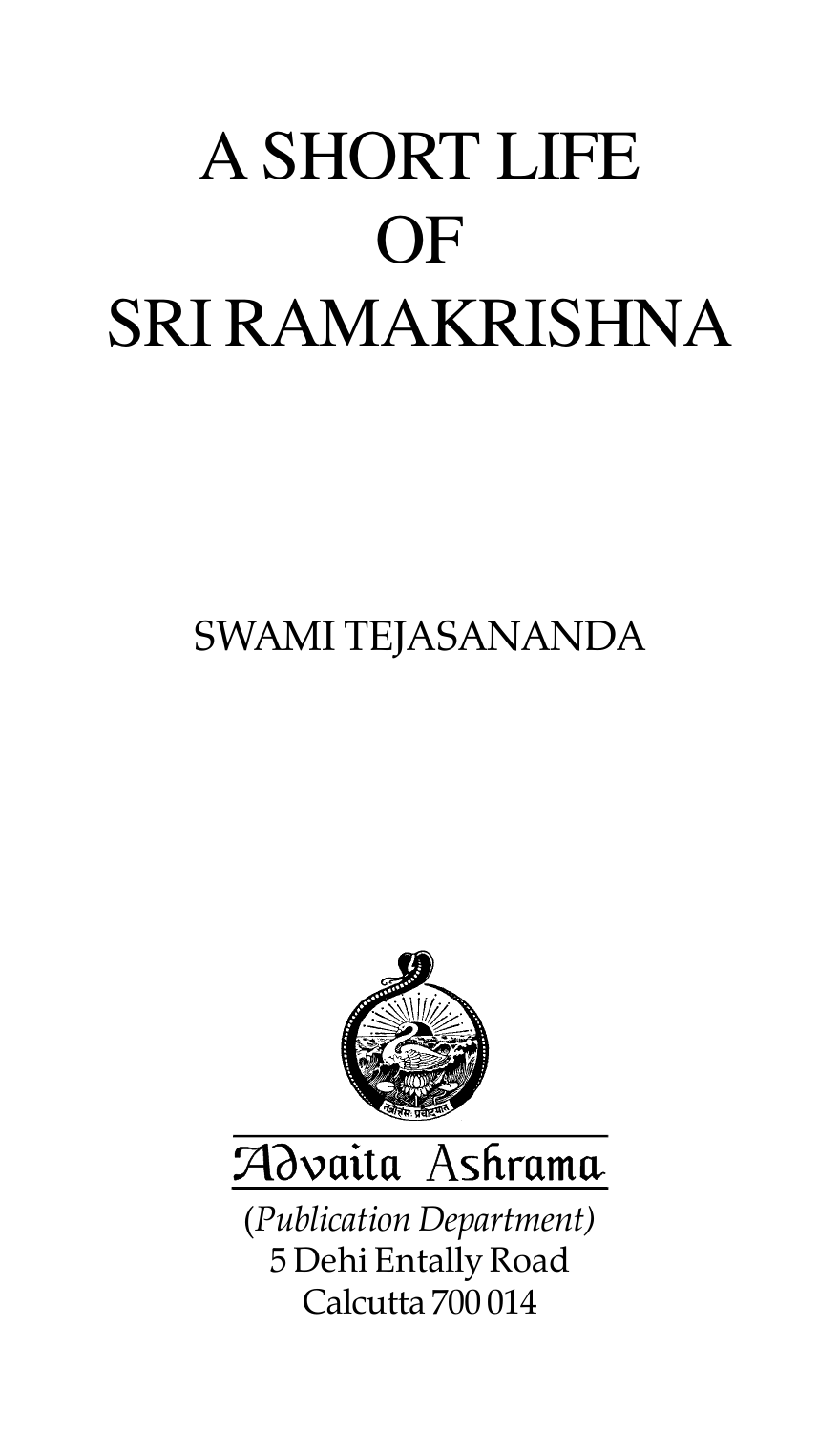Published by Swami Mumukshananda President, Advaita Ashrama Mayavati, Pithoragarh, Himalayas from its Publication Department, Calcutta

#### © All Rights Reserved Fifteenth Impression, October 1996 3M3C

#### ISBN 81-7505-072-1

Printed in India at Gipidi Box Co. 3B Chatu Babu Lane Calcutta 700 014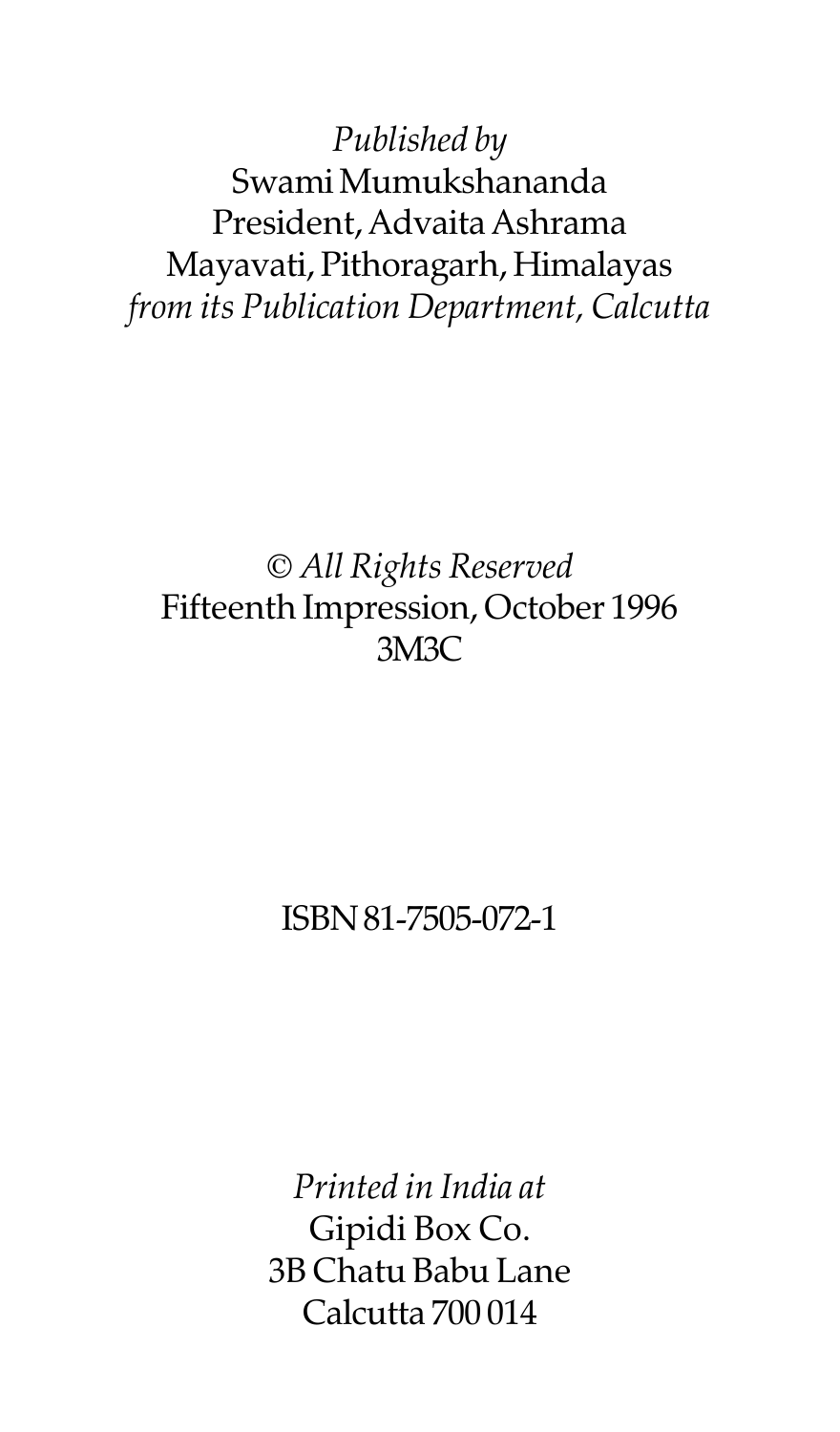#### PREFACE

This is in response to a great demand for a shorter biography of Sri Ramakrishna whose message is spreading far and wide with everincreasing rapidity. The matter is taken mostly from the Life of Sri Ramakrishna, published by us, though other available books have been consulted and the plan is quite different. A few sayings of Sri Ramakrishna have been given towards the end of the book, so that a complete picture of the Master can be had, as far as possible, within a small compass. We hope this short volume will arouse in many readers an interest for studying the life of Sri Ramakrishna in detail.

Advaita Ashrama PUBLISHER Mayavati February 13, 1940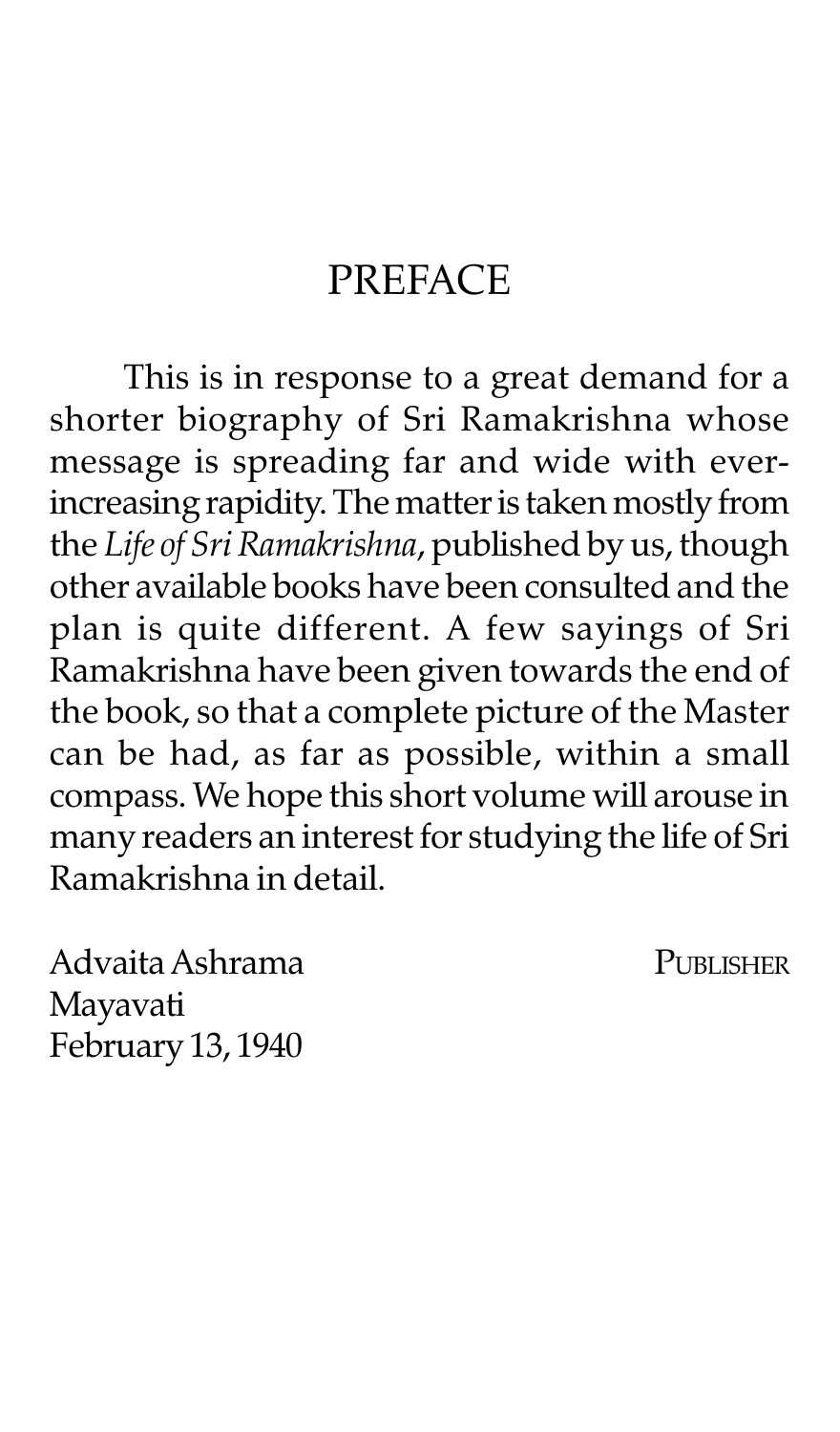## **CONTENTS**

| Chapter    |                                   | Page |
|------------|-----------------------------------|------|
| T          | <b>INTRODUCTORY</b>               | 7    |
| π          | PARENTAGE                         | 9    |
| Ш          | <b>BIRTH AND BOYHOOD</b>          | 14   |
| IV.        | IN THE TEMPLE-GARDEN OF           |      |
|            | <b>DAKSHINESWAR</b>               | 23   |
| V          | <b>THE DIVINE MOTHER</b>          | 28   |
| VI         | <b>GOD-INTOXICATION</b>           | 35   |
| VII        | <b>BHAIRAVI BRAHMANI AND A</b>    |      |
|            | <b>VAISHNAVA SAINT</b>            | 46   |
| VШ         | ONE WITH THE ABSOLUTE             | 54   |
| IX         | Travelling into Other Faiths      | 62   |
| X          | FINDING DIVINITY IN THE WIFE      | 69   |
| XI         | PILGRIMAGE                        | 74   |
| XII        | <b>CONTACT WITH SOME NOTABLES</b> | 79   |
| XIII       | THE COMING OF THE DEVOTEES        | 85   |
| XIV        | <b>MONASTIC DISCIPLES</b>         | 91   |
| XV         | <b>WOMEN DEVOTEES</b>             | 97   |
| <b>XVI</b> | <b>LAST DAYS</b>                  | 100  |
| XVII.      | <b>END OF THE DRAMA</b>           | 107  |
| XVIII      | <b>AFTER THE PASSING</b>          | 117  |
|            | <b>SOME SAYINGS</b>               | 122  |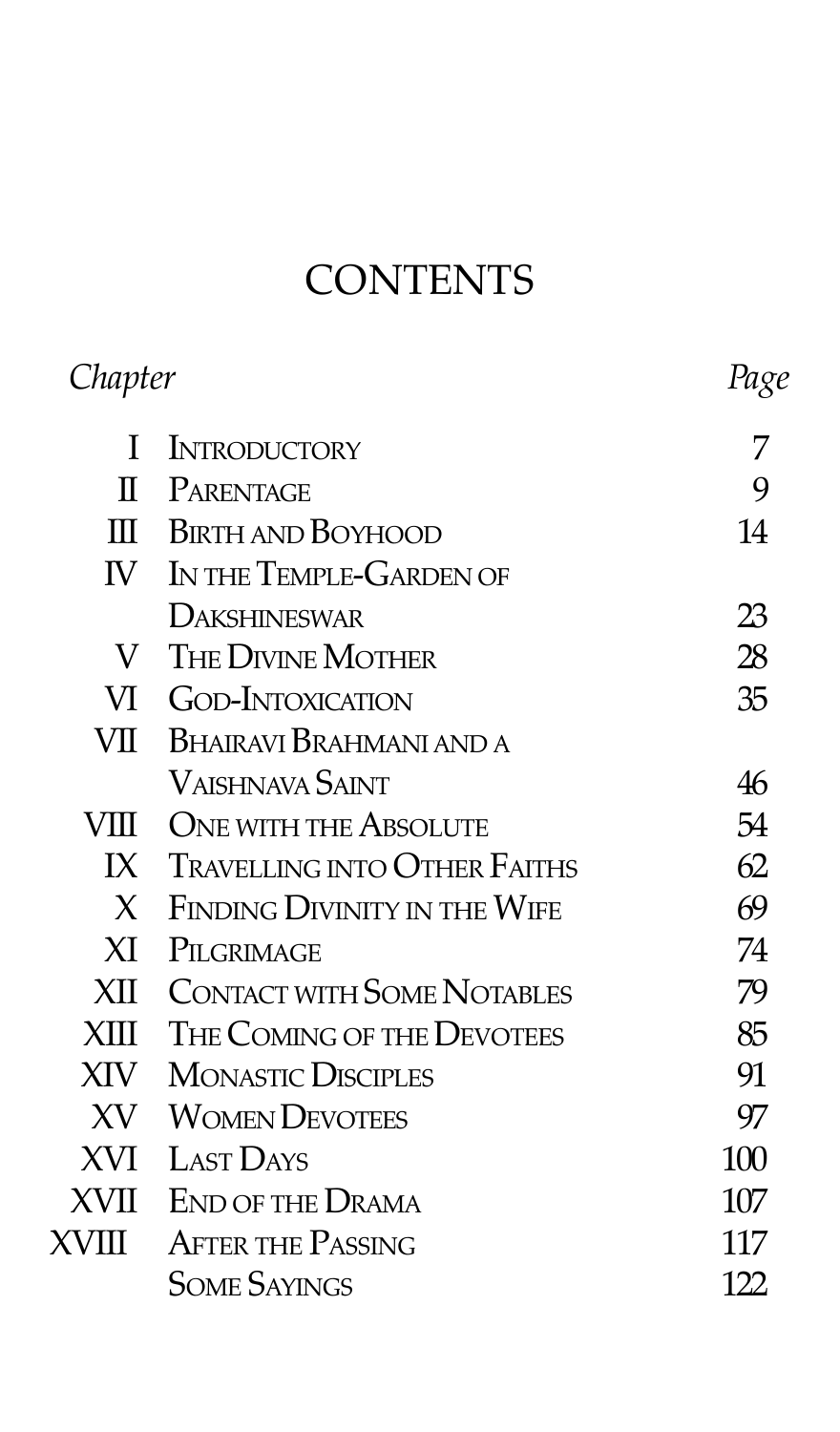### I INTRODUCTORY

The history of a nation is not made in a day. It is the result of centuries of silent working of manifold creative forces. It is in this way that the distinctive culture of a nation is formed. The history of India proves that a nation which stands loyal to its cultural traditions can never die.

Religion is the backbone of Indian national life. From the hoary past India has passed through numberless vicissitudes. That she has survived them is due to the fact that the nation has remained true to its spiritual instinct. At every time of spiritual crisis in Indian national life there has been born a saint or a prophet who has saved the nation from the impending danger. Sri Krishna, Buddha, Shankara, Nanak, Chaitanya—each fulfilled a great demand of the age in which he was born.

The nineteenth century saw India faced with a great crisis. With the British conquest of India came the invasion of Western civilization upon the country. Awed by the material power of the conquering nation, Indians hailed everything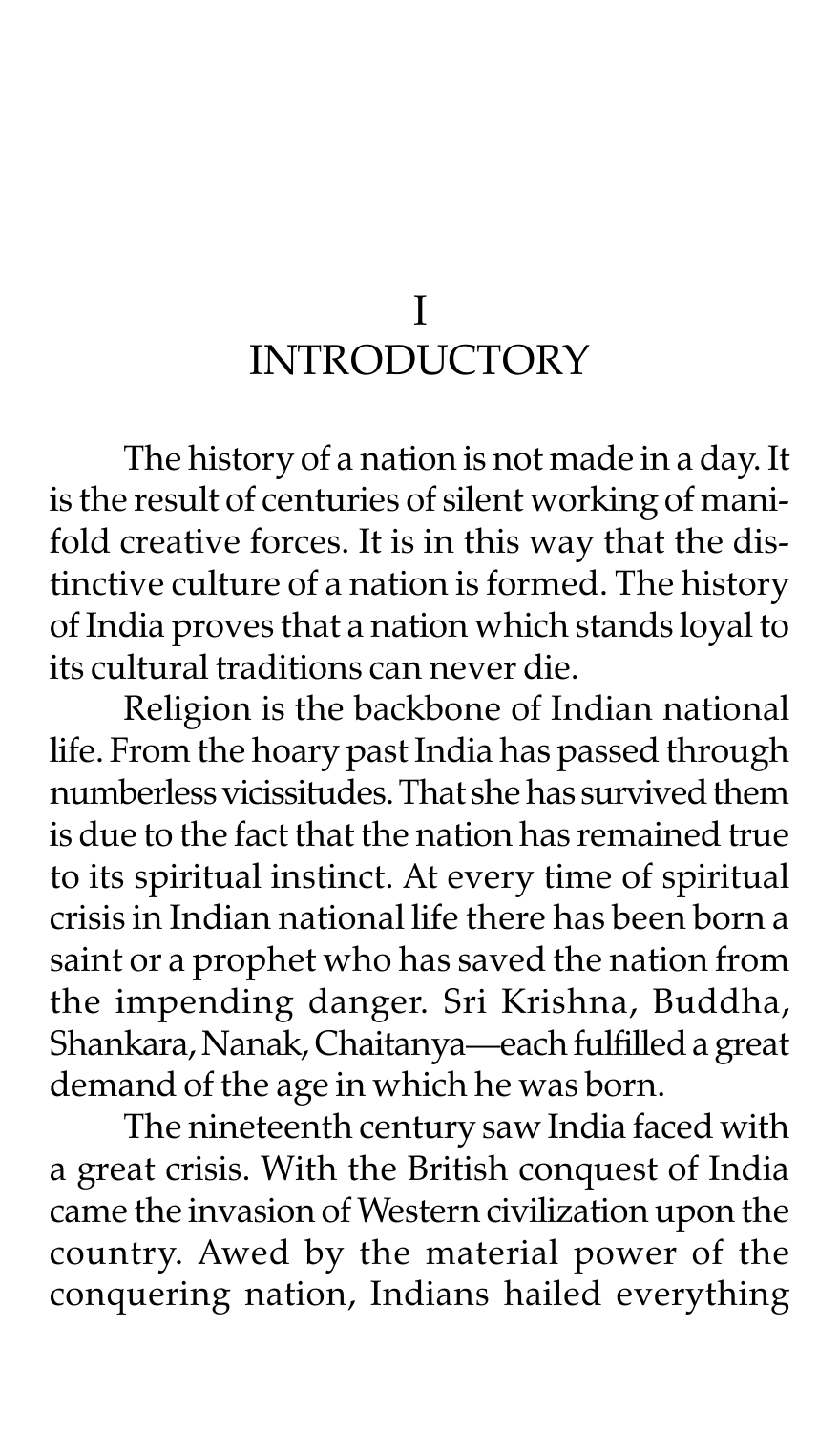Western as a thing to be welcomed. In the meanwhile Christianity-one of the greatest proselytizing religions of the world-began to work silently for a thorough cultural conquest of the land.

At this psychological moment appeared Sri Ramakrishna, the embodiment of the spirit of Indiaís culture and religion. He opened the eyes of the Indians to the beauty, grandeur, and strength of Hinduism at a time when their faith in it had greatly slackened. His life stood as a bulwark against those alien forces which attempted to undermine the spirit of Indian civilization.

Sri Ramakrishna was born not only to save Hinduism from a dire calamity, but also, as it were, to resuscitate all faiths. As a result of his having practised other religions besides his own and directly experiencing all to be true, any man belonging to any religion will find his faith in his own system strengthened. As such Sri Ramakrishnaís life is sure to stem the tide of the general disbelief in religion all the world over. Already the influence of his spiritual realizations has travelled abroad. Who will doubt that it will gather strength as years roll on? For Sri Ramakrishna represented not only Hinduism but all faiths.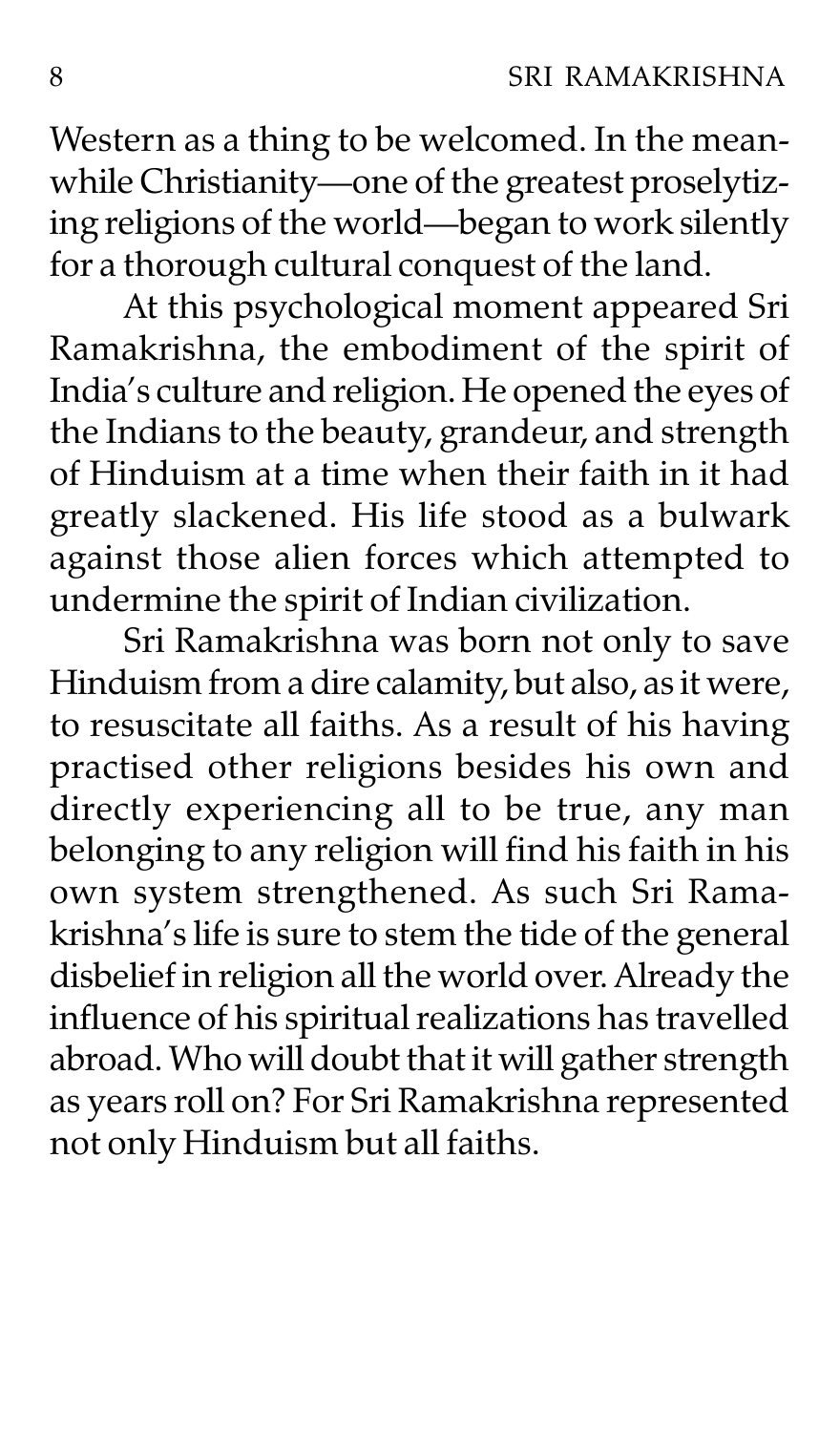#### II PARENTAGE

Towards the middle of the eighteenth century there lived in the village of Derepore in the District of Hooghly, Bengal, a Brahmin family of which Manik Ram Chattopadhyaya was the head. He was a pious and kind-hearted man. With fifty acres of land at his disposal, he was able to meet the needs of his family as also to lend a helping hand to the poor and distressed of the village in times of calamity. In about 1775 he was blessed with a son who was named Khudiram. Two other sons and a daughter were also subsequently born to him. After the death of Manik Ram, the entire charge of the family devolved on his eldest son, Khudiram, who, trained in the family traditions of an orthodox house, was eminently fitted to attend to the manifold religious and secular duties of the household. Both Khudiram and his wife, Srimati Chandramani, were exceptionally devoted to their tutelary deity Sri Ramachandra, and soon earned the love, respect, and admiration of the villagers for their charity, truthfulness, and kindness.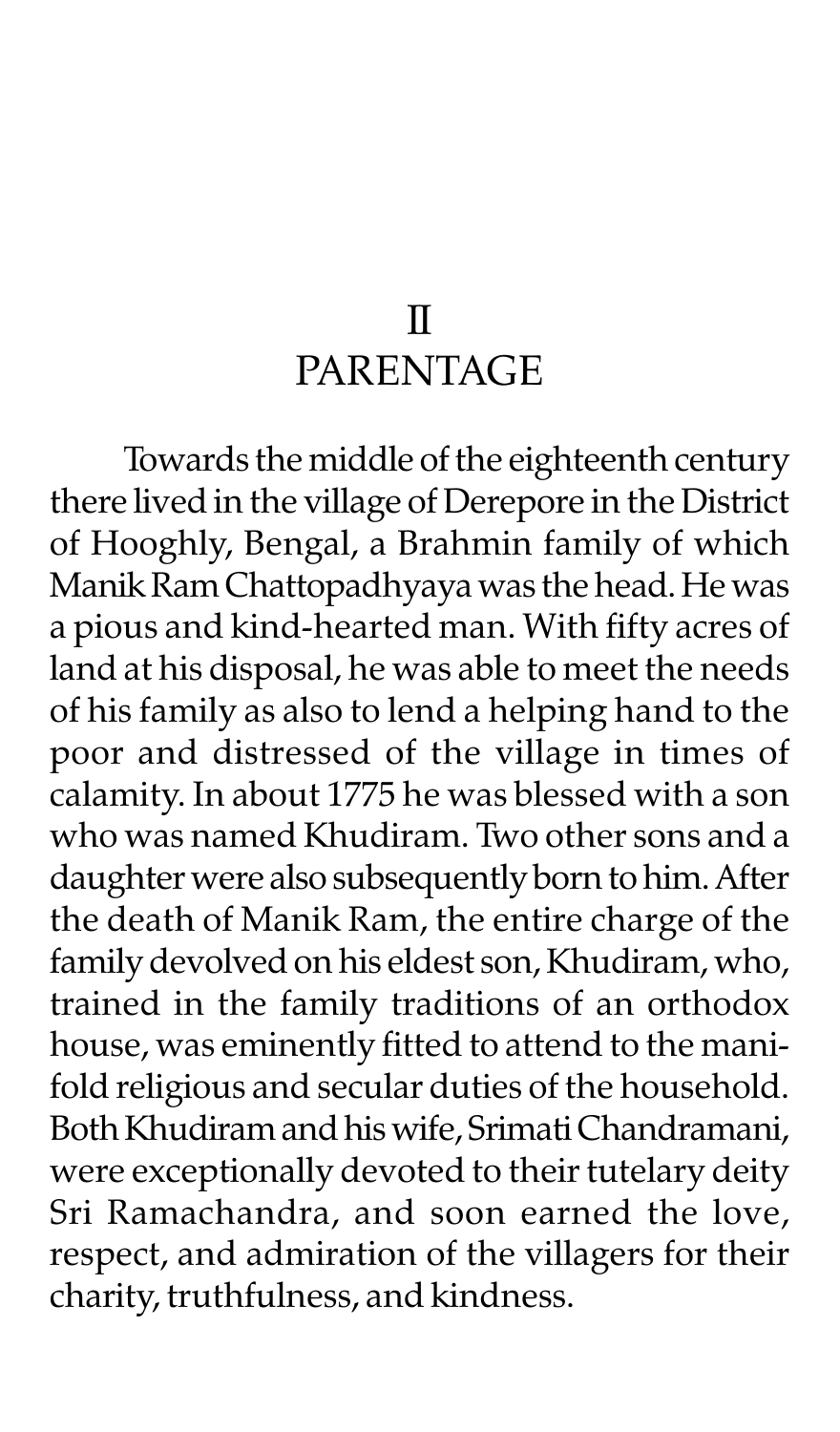In 1814 an incident of the great importance occurred in the life of Khudiram. He was called upon by the local zamindar to give false evidence in support of a case which the latter had brought against one of his tenants. But so fearless was Khudiramís integrity that he was prepared to stake his all rather than deviate an inch from the path of truth and rectitude. His stout refusal to comply with the request of the landlord entailed on him in its turn a heavy persecution which ultimately led him to leave his ancestral house for good. Penniless and homeless, Khudiram bade adieu to Derepore and made his new home in a neighbouring village named Kamarpukur, where, through the benevolence of one of his friends, he got half an acre of very fertile land, which supplied the simple needs of the family.

The village of Kamarpukur is situated in the western extremity of the District of Hooghly, on the road leading to the holy place of Puri or Jagannath. The village was highly prosperous and noted for its manifold arts and crafts. The flourishing condition of the place is even now testified to by the debris of its old buildings and the ruins of great walls and temples as also by the existence of some large tanks. Khudiram began his life anew in the midst of the quiet and peaceful surroundings of this village, and soon attracted the notice and gained the respect of his neighbours.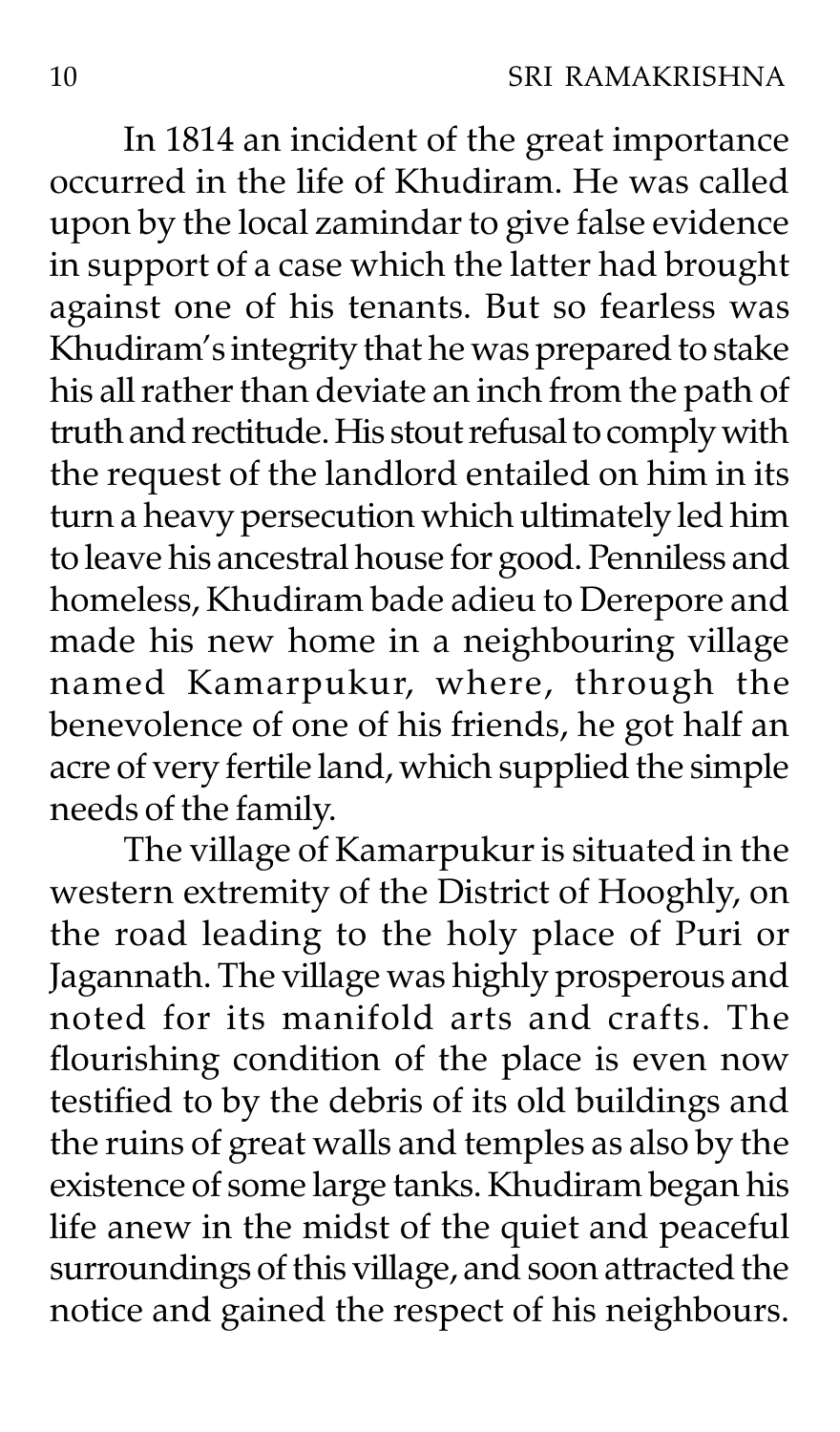One day, while returning from a neighbouring village, Khudiram strangely came into possession of the emblem of his tutelary deity Raghuvir in a paddy field. He took it home and began to worship it as his own Ishta. Both Khudiram and Chandra made a profound impression upon the villagers by their exemplary life and unswerving spirit of devotion to their beloved deity as also by their overflowing kindness to all who came to their door for help and succour. Thus though the home of Khudiram never smiled in affluence, it was a source of great solace to many an aching heart.

After six years' residence in Kamarpukur, Khudiram got his son and daughter married. Ramkumar, which was the name of the son, in the meanwhile had become quite proficient in Hindu lore, and was able to relieve, to a certain extent, his father's family burden by earning something. So Khudiram had now more time at his disposal to devote himself to religious practices. In the year 1824 he went on foot on a pilgrimage to Rameshwaram in South India, which lasted about a year. Twelve months later, in 1826, his wife Chandra gave birth to her second son, who was named Rameshwar. About eleven years later, in 1835, Khudiram went on another pilgrimage-this time to Gaya. Here, after the performance of the sacred rites, he had a strange vision at night. He dreamt that he was in the temple of Vishnu, where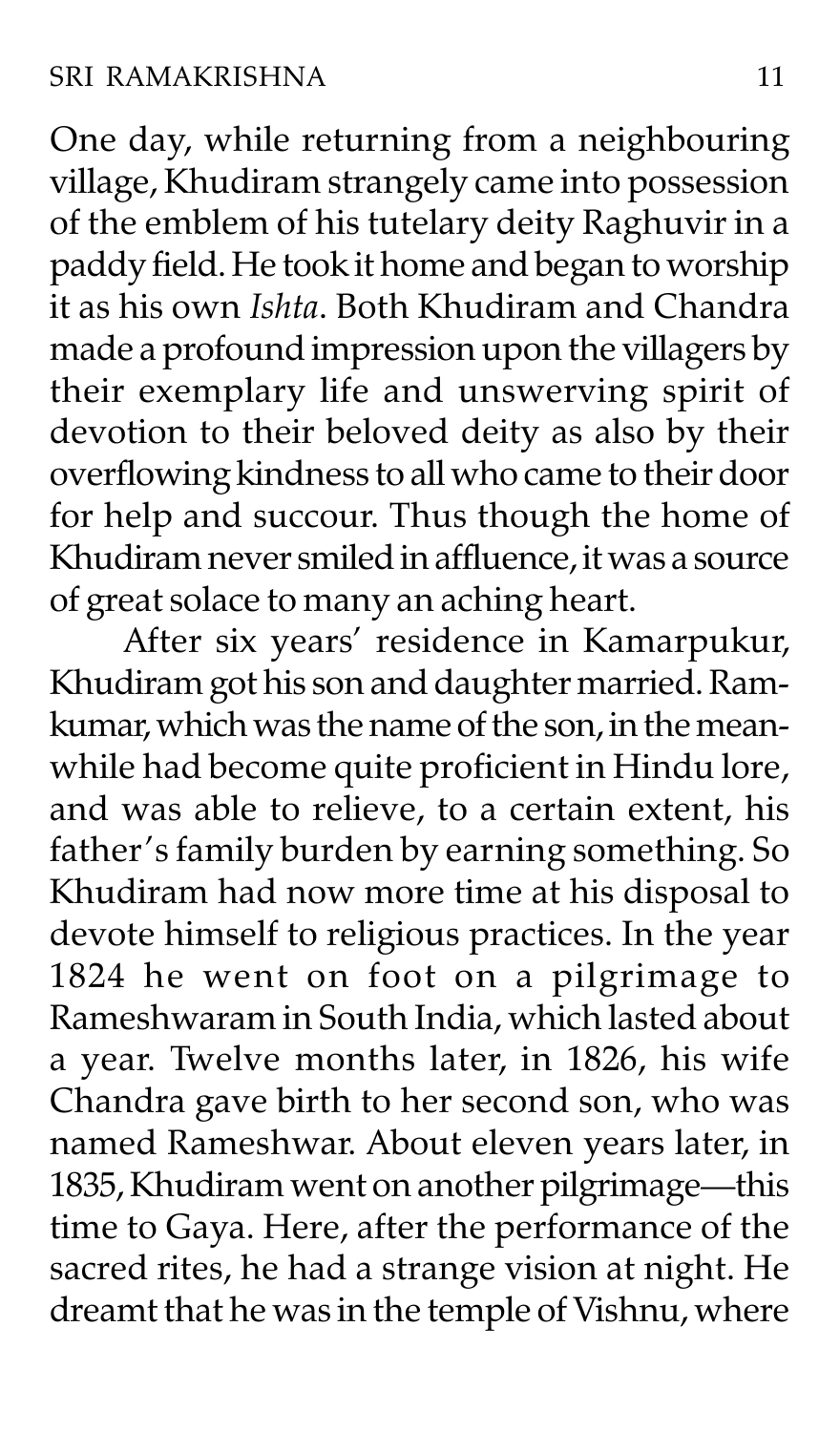his forefathers were feasting on the sacred offerings he had made. Suddenly a flood of celestial light filled the holy precincts of the shrine, and the spirits of the departed fell on their kness to pay homage to a Divine Presence seated on a throne. The effulgent One beckoned to Khudiram, who, coming near, prostrated himself before Him and heard the luminous Person saying, 'I am well pleased at your sincere devotion. I shall be born in your cottage and accept you as my father.' Khudiram awoke with his heart thrilled with joy. He understood that a Divine Being would bless his house very soon.

About the same time Chandra Devi was also having strange visions at Kamarpukur. One night she dreamt that a luminous person exactly like her husband was lying by her side. Another day, while standing with Dhani (a village blacksmith woman) before the Shiva temple adjacent to her house, Chandra saw a bright beam of divine effulgence dart from the image of Lord Shiva and enter her. Chandra was overpowered, and fell unconscious on the ground. Dhani nursed her back to consciousness, but from that time Chandra began to feel as if she were quick with child. On Khudiramís return to Kamarpukur, Chandra narrated this event to her husband with her characteristic candour and simplicity. But Khudiram, who had already had the strange vision at Gaya, was now completely convinced that they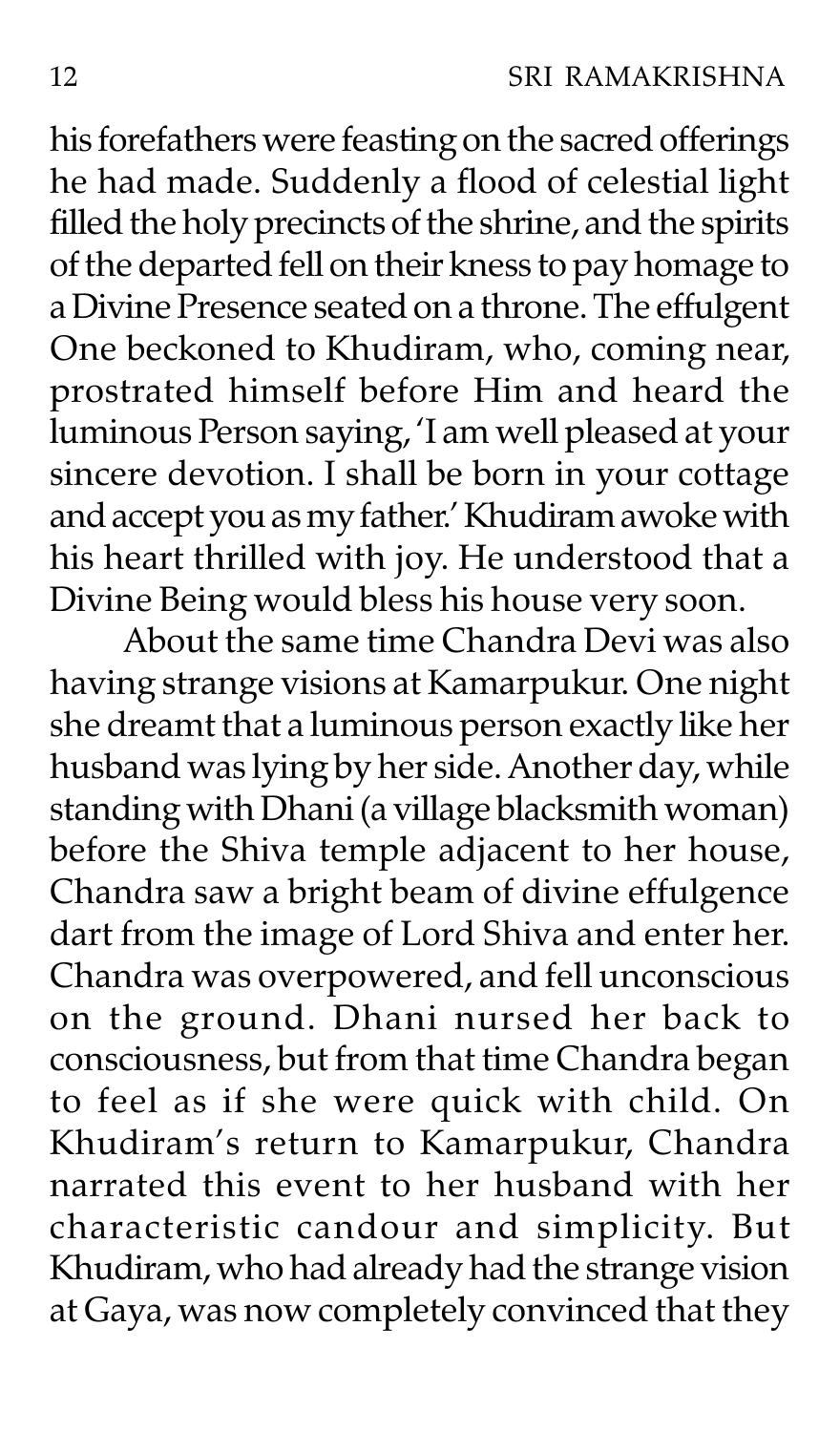were soon to be blessed with a divine child. He advised her not to speak of her visions to any one. Chandra was greatly consoled, and passed her days in complete resignation to the will of Raghuvir.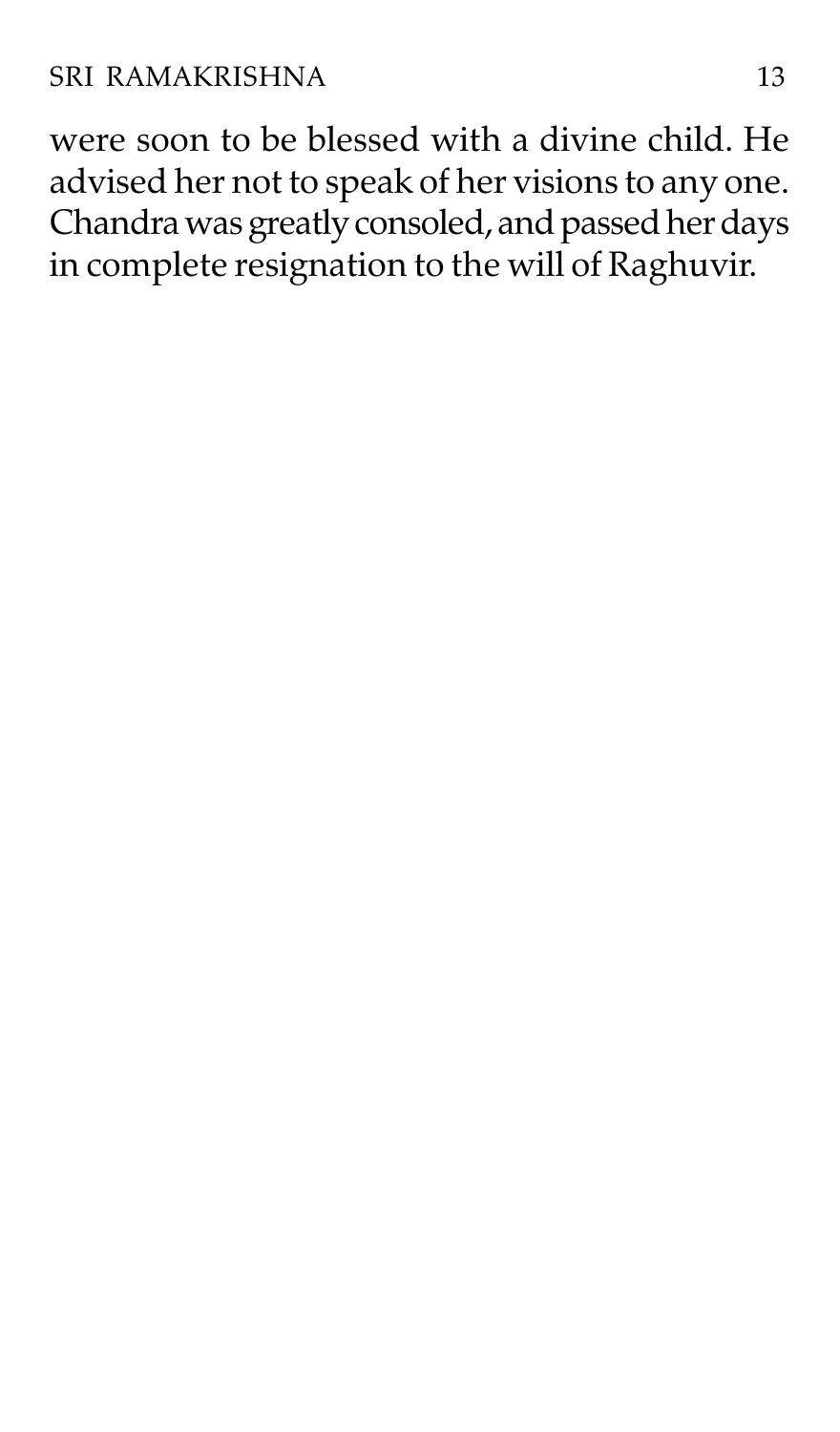## III BIRTH AND BOYHOOD

The blessed hour for which Khudiram and Chandra were anxiously waiting at last drew near. In the early hours of the morning of February 18, 1836, Chandra gave birth to a boy whom the world was to know afterwards by the name of Sri Ramakrishna. Learned astrologers predicted a great future for the child, and Khudiram was overjoyed that the prospective greatness of his son confirmed his previous vision and the experience of Chandra. He named him Gadadhar in memory of his wonderful dream at Gaya.

Since his very birth Gadadhar cast a spell of fascination not only over his parents and relatives but also over his neighbours, who could not help paying visit to Khudiram's house whenever possible just to have a look at 'Gadai'—as he was lovingly called.

The years rolled on, and Gadadhar was now five years old. He began to show wonderful intelligence and memory even at this early age. The precocious boy learnt by heart the names of his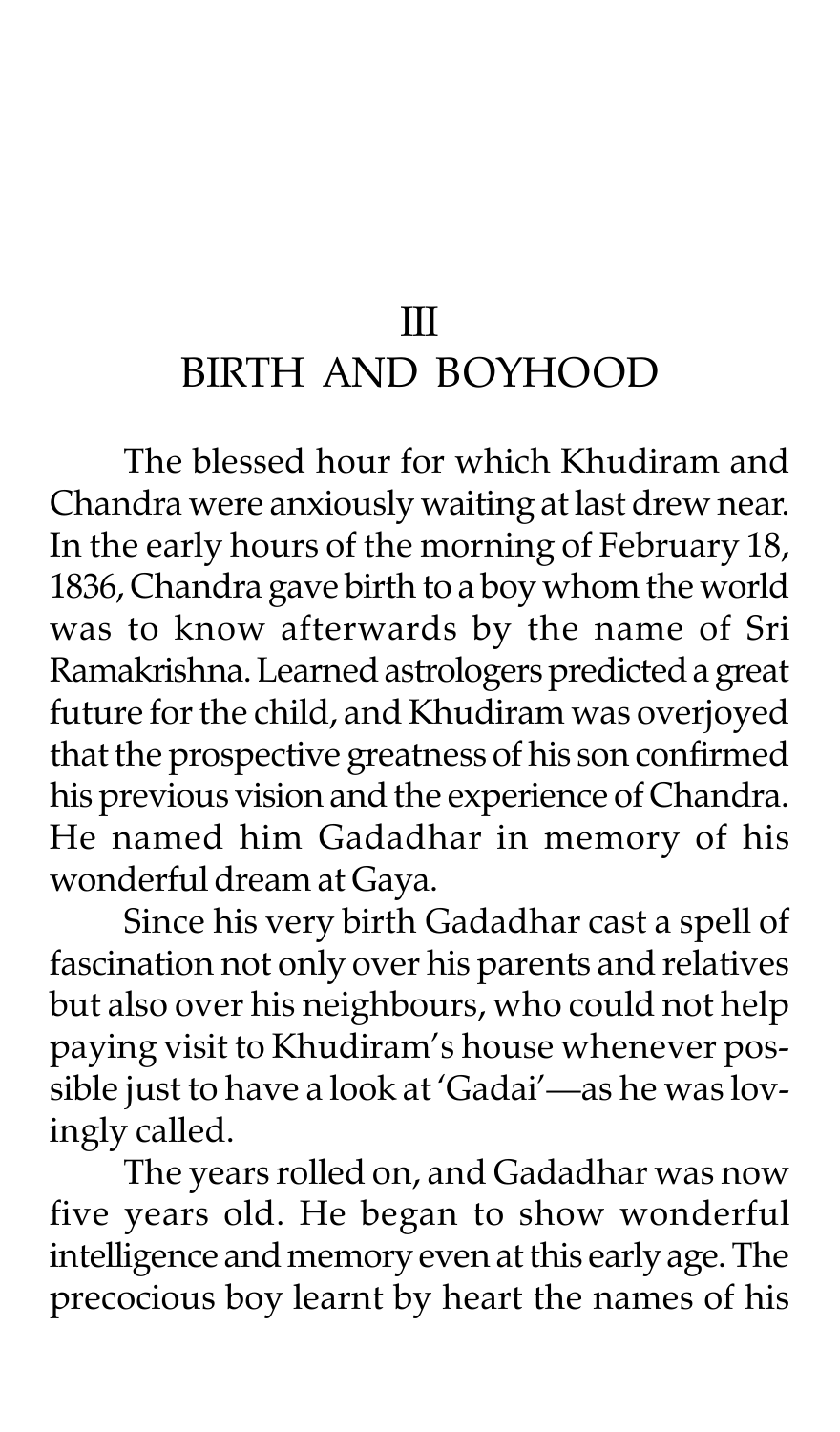ancestors, the hymns to various gods and goddesses, and tales from the great national epics. As he grew to be very restless, Khudiram sent him to the village school. At school Gadadhar made fair progress, but he showed great distaste for mathematics. He directed all his attention to the study of the lives and characters of spiritual heroes. Constant study of those subjects often made him forgetful of the world and threw him into deep meditation. As he grew older, he began to have trances whenever his religious feelings were roused. Soon it was found that not only religious subjects but beautiful scenery or some touching incident was also sufficient to make him lose himself. Once an occurrence of this kind caused great anxiety to his parents and relatives. Sri Ramakrishna in later years narrated this incident to his devotees in the following way:

'In that part of the country (that is, Kamarpukur) the boys are given puffed rice for snack. This they carry in small wicker baskets, or, if they are too poor, in a corner of their cloth. Then they go out for play on the roads or in the fields. One day in June or July, when I was six or seven years old, I was walking along a narrow path separating paddy fields, eating some of the puffed rice which I was carrying in a basket. Looking up at the sky I saw a beautiful sombre thunder cloud. As it spread rapidly enveloping the whole sky, a flock of snow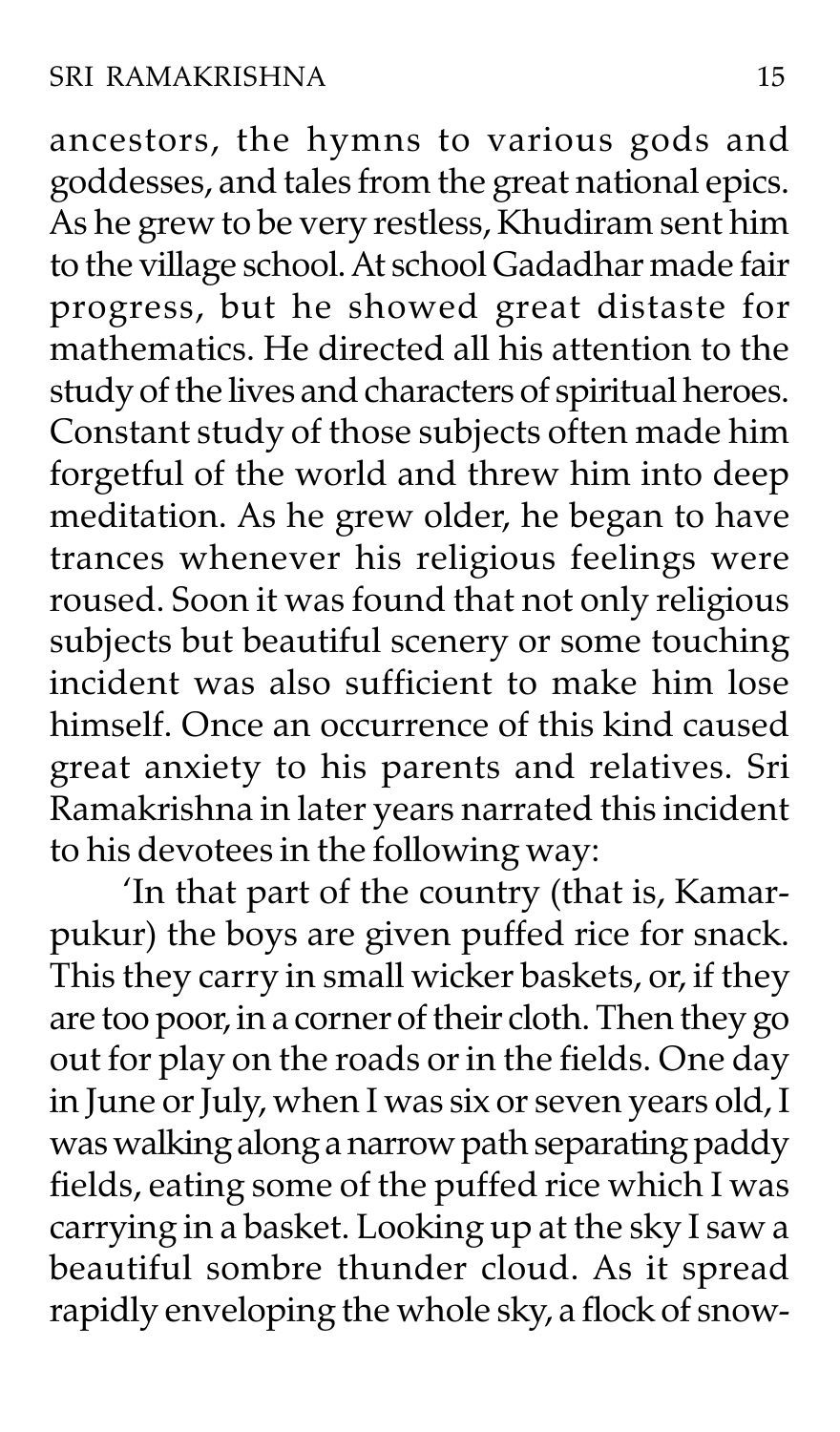white cranes flew overhead across it. It presented such a beautiful contrast that my mind wandered to far-off regions. Lost to outward sense, I fell down, and the puffed rice was scattered in all directions. Some people found me in that plight and carried me home in their arms. That was the first time I completely lost consciousness in ecstasy.' But this was not the only time he had such an experience. On two other occasions also in his boyhood—once while accompanying a group of elderly ladies of the village who were going for the worship of a deity in a neighbouring village, and again, while playing the role of Shiva in the village dramatic performance on a Shivaratri night-the boy Gadadhar passed into deep trance, and it was with great difficulty that he could be brought back to the plane of normal consciousness.

In the year 1843 Khudiram died, and the entire burden of the family fell upon the shoulders of Ramkumar, his eldest son. The death of Khudiram brought a great change in the mind of Gadadhar, who now began to feel poignantly the loss of his affectionate father as also the transitoriness of earthly life. Though very young, he began to frequent the neighbouring mango-grove or the cremation ground in the vicinity and pass long hours there absorbed in thought. But he did not forget his duty to his loving mother. He became less exacting in his importunities, and tried every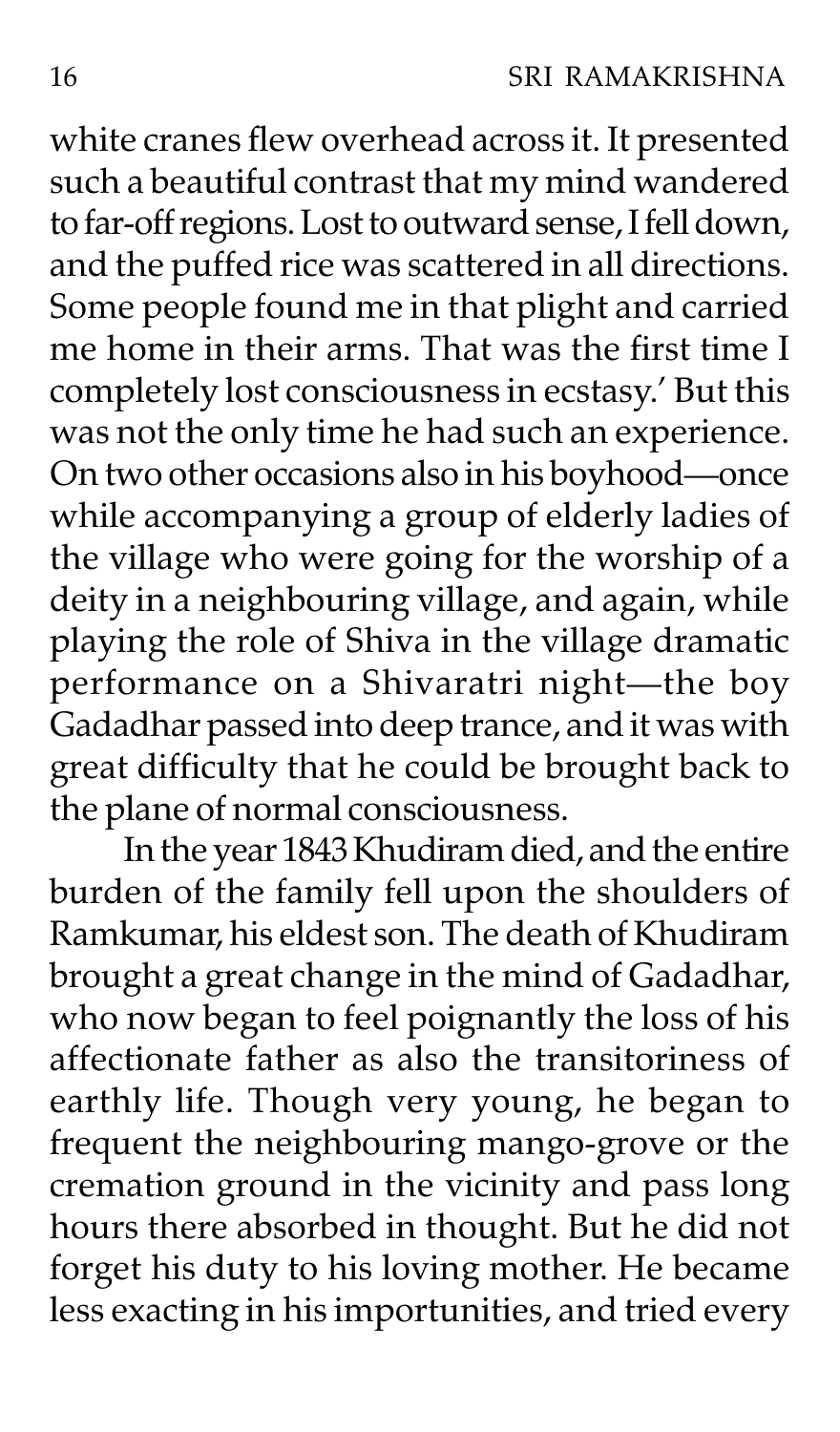means to lessen the burden of his mother's grief, and to infuse into her melancholy life whatever joy and consolation he could.

Gadadhar soon found a new source of pleasure in the company of wandering monks who used to stay for a day or two in the rest-house built by the neighbouring Laha family for wayfarers. One day Chandra was startled to find her dear boy appear before her with his whole body smeared with ashes and with pieces of cloth put on like a wandering holy man. Association with these itinerant monks and listening to their readings from the scriptures inclined the naturally emotional mind of the boy more and more to meditation and kindled in him the latent spirit of dispassion for all worldly concerns.

Gadadhar was now nine, and it was time to invest him with the holy thread. A curious incident happened in this connection. It is the traditional custom in a Brahmin family that just after the investiture, the newly initiated should accept his first alms from some relative or at least from a Brahmin of the same social standing. But Dhani, the blacksmith woman who had tended the child in the lying-in room, had long ago prayed to Gadadhar to allow her the privilege of giving him the first Bhiksha (alms), and the boy, moved by her genuine love, had agreed. After the investiture ceremony was over, Gadadhar, in spite of the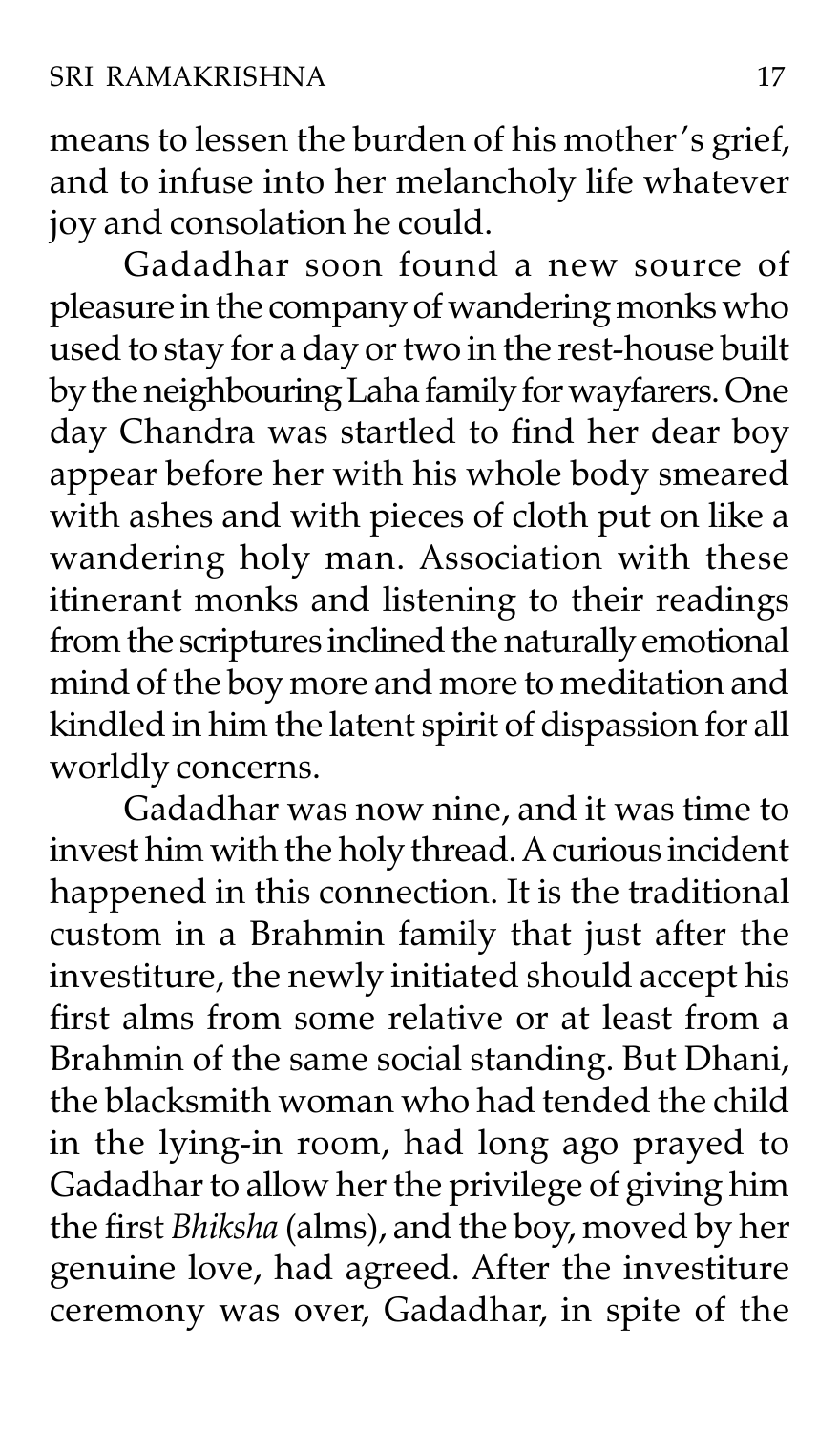repeated objections of other members of the house, kept his promise and accepted his first alms from this Shudra woman in contravention of the timehonoured custom of his Brahmin family. But the event, however trifling, is not without significance. This unyielding love of truth and rising above social convention at this tender age reflected in no small measure Gadadhar's latent spiritual potentiality and foresight and disclosed the real stuff the boy was made of. It showed that true love and devotion were more to him than social restrictions.

Gadadhar's inborn qualities of head and heart became manifest on more than one occasion at this time. Shortly after the thread ceremony an incident occurred bringing him for the first time before the villagers as a teacher. He was then only ten years old. One day he was listening with rapt attention to an animated discussion held by certain scholars on some subtle point in the house of the local zamindar. The boy, understanding their difficulty in arriving at the proper solution, made a suggestion to one of the Pandits and asked whether such might not be the answer. The solution of Gadadhar was so appropriate and pertinent to the point under discussion that the scholars were amazed at such mental maturity in one so young.

But from now on the boys' aversion for school increased. He often played truant in the company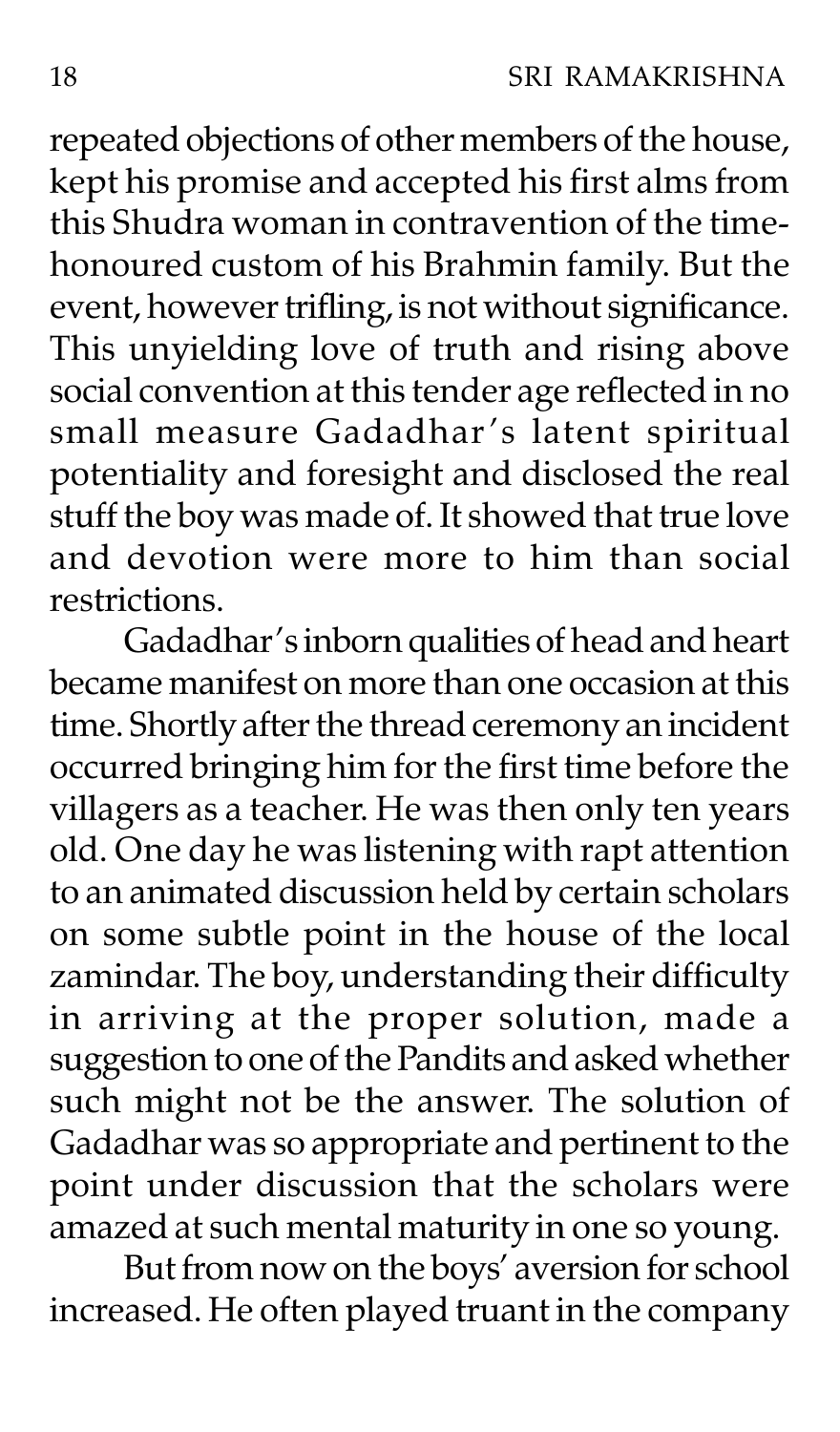of other boys of the school, and passed a great portion of the day in various sports. Gadadhar trained a number of young boys in the histrionic art and held performances in the neighbouring mango orchard. Gadadhar's favourite themes were the various incidents in the life of Sri Krishna. The boy, with his fair complexion and flowing hair, a garland about his neck and a flute to his lips, would often play the part of Sri Krishna. Overwhelmed with the emotion associated with these themes, he would fall into frequent trances. At times the whole mango-grove would ring with the loud Sankirtanas which the boys sang in chorus. Thus, deeply absorbed in these divine sports, Gadadhar lost all taste for school education and engaged himself more and more in the study of the epics, Puranas, and other sacred books, which gave him ample spiritual stimulus. But this other-worldly attitude of the boy caused a great deal of anxiety to his elder brothers.

Soon another misfortune overtook the family. The wife of Ramkumar died, leaving an infant son behind to be taken care of by the aged grandmother. At this time Ramkumar's income also unexpectedly diminished, and being forced into debt, he went to Calcutta and opened a Tol (school for the study of Sanskrit) at Jhamapukur in the central part of the city to earn some money to meet the financial needs of the family. The management of the house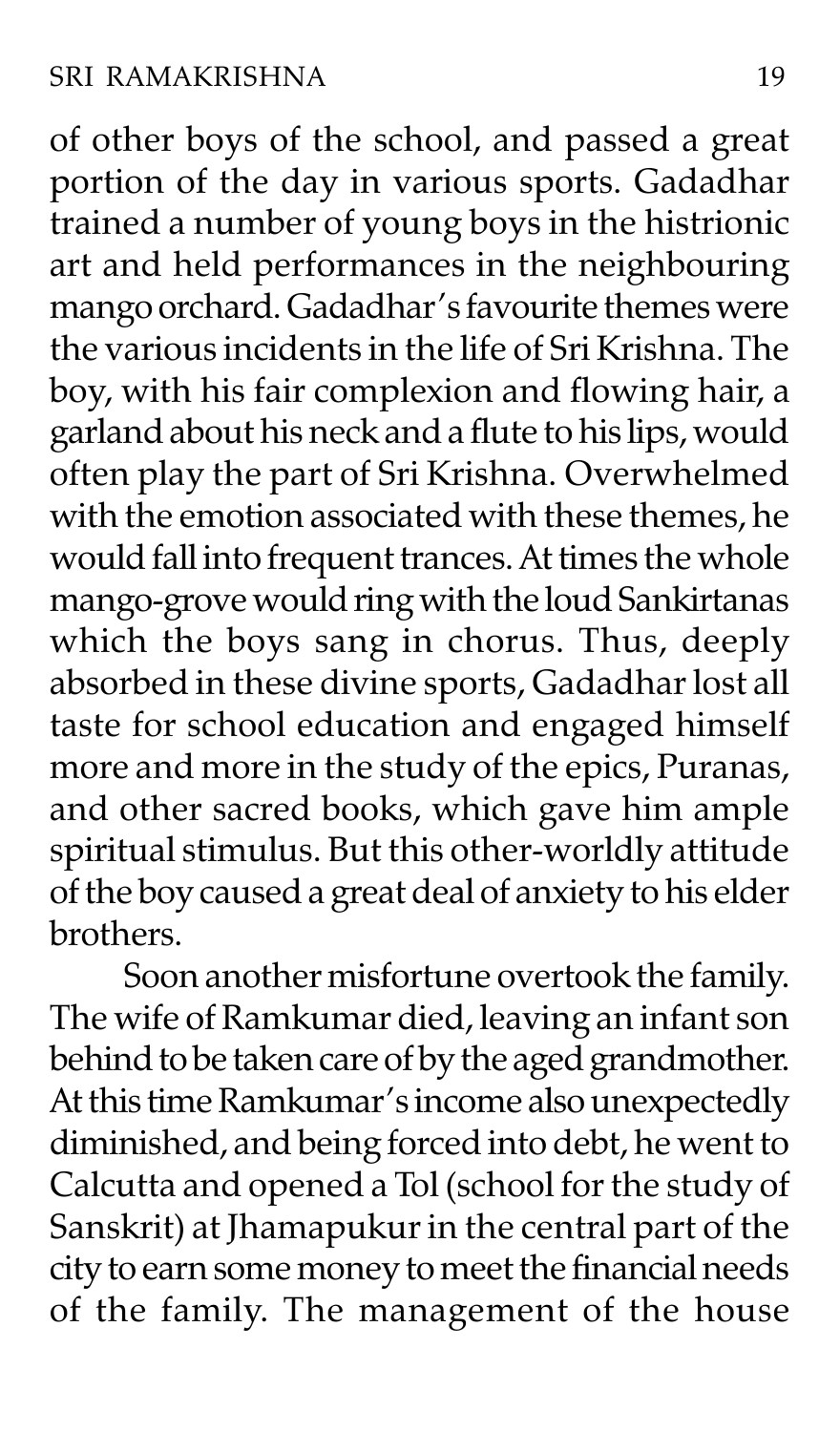naturally fell on Rameshwar. But as before, Gadadhar was unmindful of his school studies. He spent a great portion of his time in worshipping Raghuvir or in reading passages from the holy books, and in helping his aged mother in her domestic duties. As days rolled on, his aversion to academic education became more pronounced. And soon the idea dawned on him that he was destined to fulfil some great mission in life, though he did not know what. The realization of God was to him the only purpose worthy of consideration. Much as he would have liked to have taken up the begging bowl and renounced everything for the Lord's sake, the thought of the plight of his unprovided mother and brothers made him forgo his desire. In the struggle between the two ideas he was powerless to decide, and could do nothing but resign himself to the guidance of Raghuvir, fully believing that He would show him the way out of this distressing situation.

Meanwhile, Ramkumar began to experience great difficulty in managing alone all his duties in Calcutta. On one of his visits to Kamarpukur he noticed Gadadhar's peculiar indifference towards school, and when he learned that Gadadhar had given up his friends and playmates, he decided to take him to Calcutta, where he might supervise Gadadhar's studies and have him help in his manifold works. Gadadhar readily agreed to this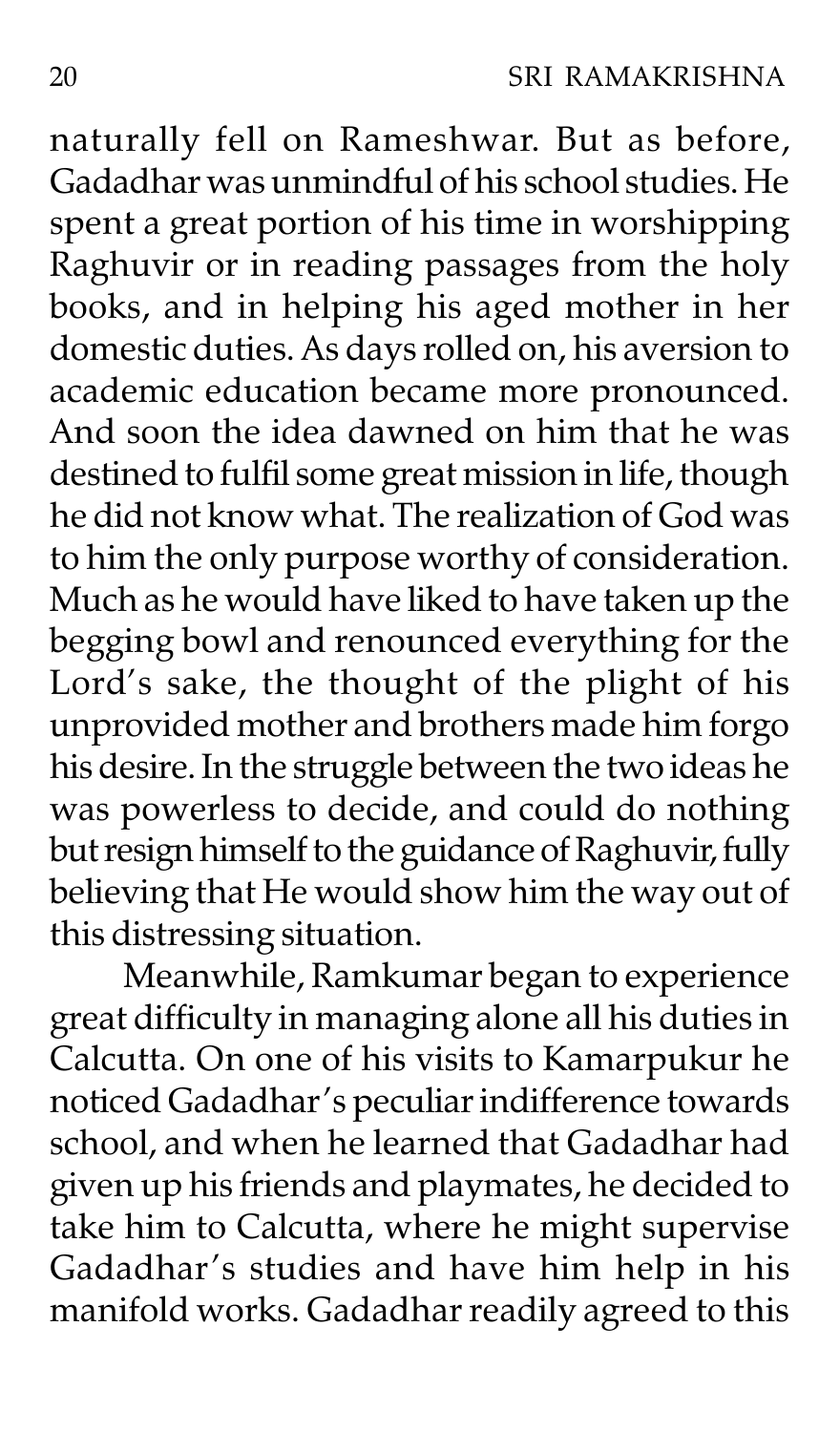proposal, and on an auspicious day set out for Calcutta with the blessings of Raghuvir and his mother.

When Gadadhar came to Calcutta, he was entrusted with the duties of a priest, which he was glad to discharge. Here too by his simplicity, integrity of character, and winning manners he soon formed a circle of friends and admirers, all belonging to respectable families. But when, after some months, Gadadhar still showed no interest in his studies, Ramkumar naturally got annoyed, and one day took the boy aside and admonished him for his apathy towards education and his general indifference. 'Brother, what shall I do with a mere bread-winning education?'—was the spirited reply of the boy. 'I would rather acquire that wisdom which will illumine my heart and getting which one is satisfied for ever.' Ramkumar could hardly understand the full import of this laconic answer, as he was quite ignorant of the phenomenal mental transformation of this wonderful boy, who now more than ever, realized that he was born for purposes different from those of the ordinary run of men. So Ramkumar was puzzled to hear the straight and pointed reply from his youngest brother. All his arguments to prevail upon the boy to pursue his studies with zeal and enthusiasm proved fruitless. He had therefore no alternative but to leave everything to the will of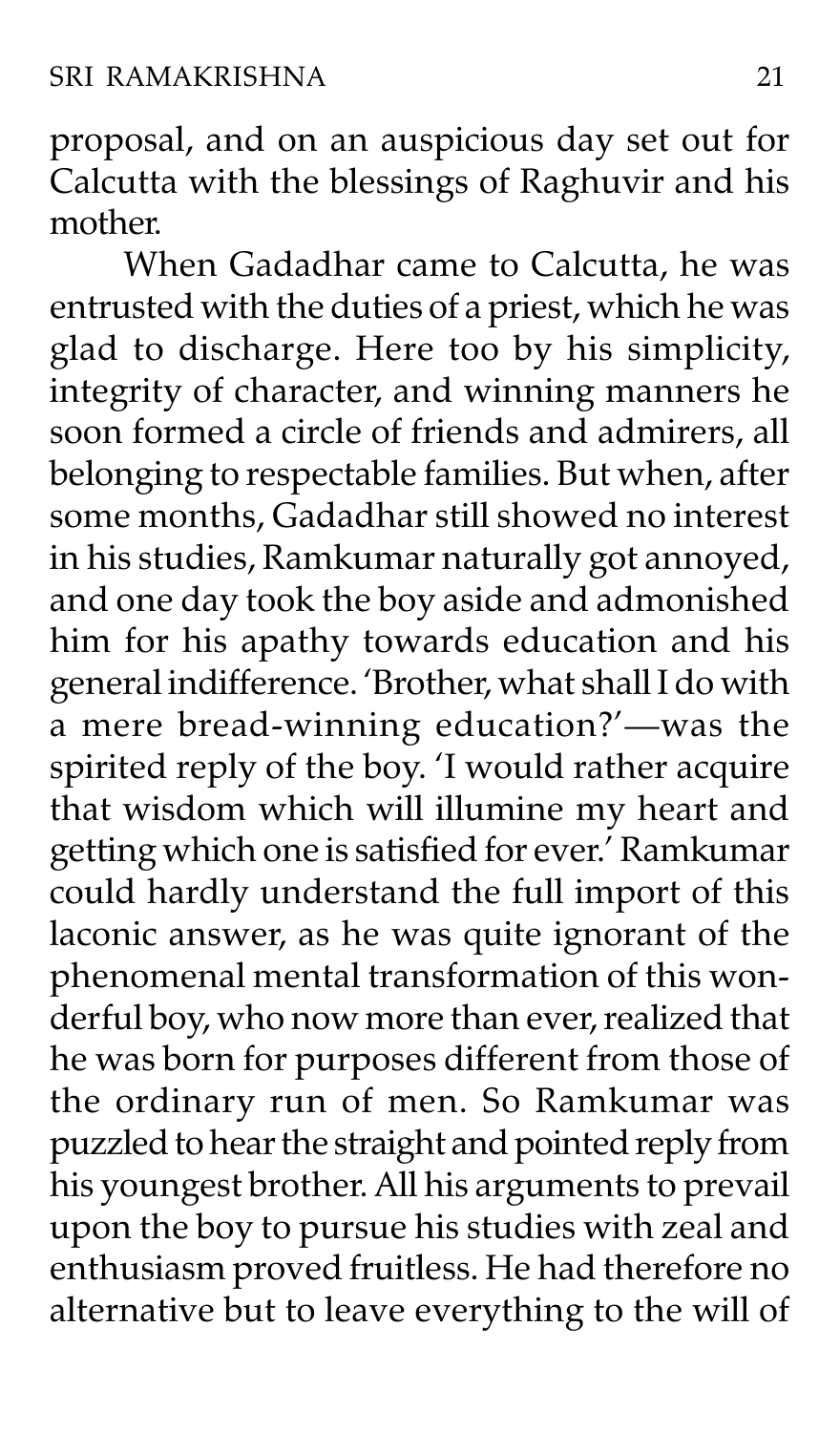Raghuvir, until a new event, with far-reaching consequences in the life of young Gadadhar, came to pass in a most unexpected manner.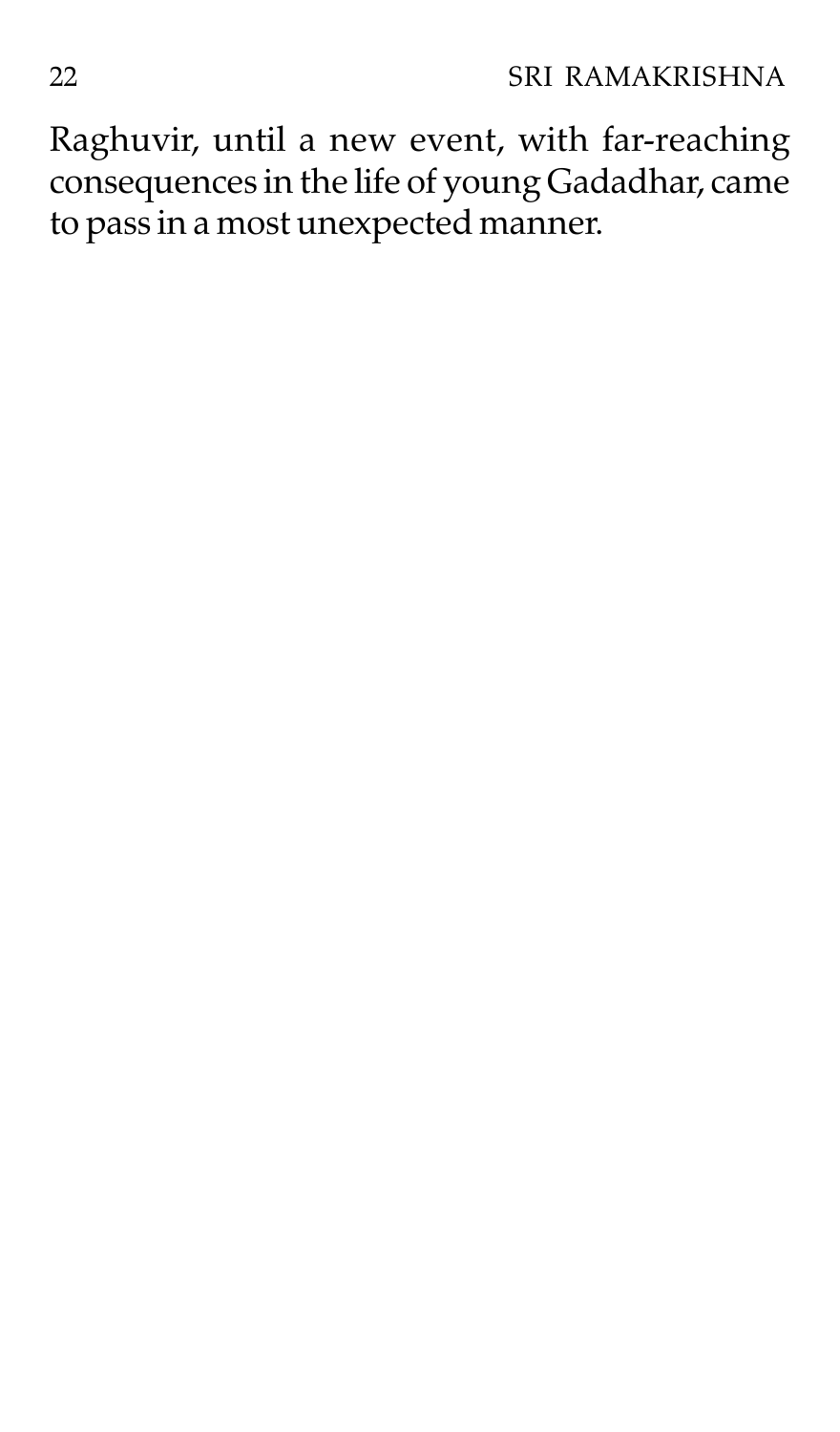#### IV

#### IN THE TEMPLE-GARDEN OF DAKSHINESWAR

At that time there was living in Calcutta a rich widow of great piety named Rani Rasmani. In 1847 she spent a fortune to found a temple to the great goddess Kali on the eastern bank of the Ganga at Dakshineswar, which is four miles to the north of Calcutta. In the midst of a rectangular paved courtyard stood the vast temple of Kali, the sovereign Deity, and another dedicated to Krishna and Radha. Both were connected by an open terrace above the Ganga between a double row of twelve Shiva temples. In addition to the temples there were a spacious music hall, rooms for the temple-staff, two 'concert-rooms', and quarters for the Rani's family. There was, besides, a beautiful garden with two tanks and a large banyan tree which played a great part in Sri Ramakrishnaís life.

The date for the installation of the image of the goddess Kali was fixed for May 31, 1855. The Rani was eager to spend any amount to make this function a splendid success; but, unfortunately, she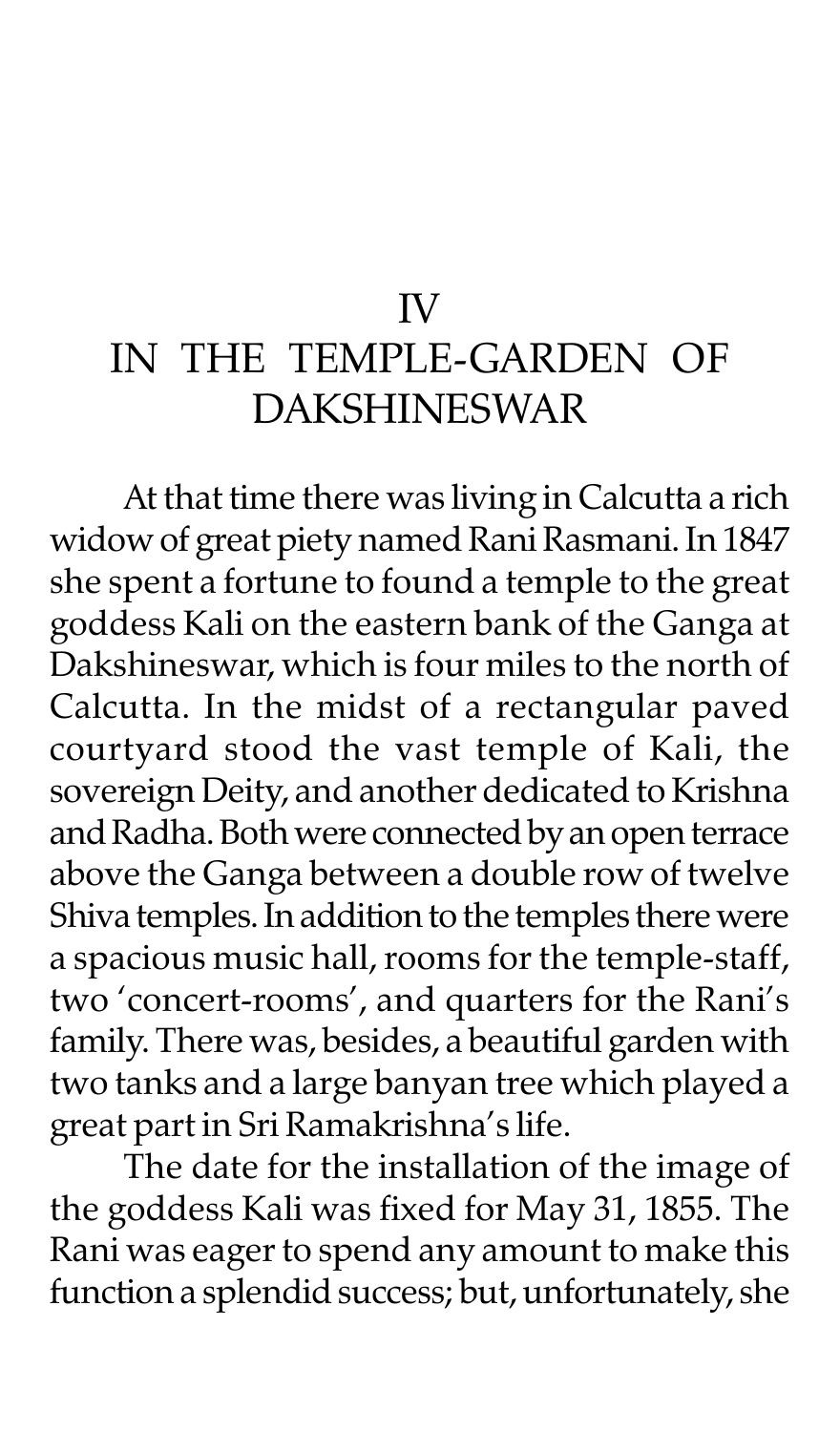being a Shudra by caste, no orthodox Brahmin could be procured to officiate as her priest or partake of the sacramental food in her temple; for, according to the orthodox custom of the time, it was derogatory to a Brahmin to worship for a Shudra or to accept gifts from such. The Rani made frantic efforts to collect the opinions of renowned Pandits in her favour on this matter, but none of the answers were acceptable, except that which came from the Tol of Jhamapukur. Ramkumar informed the Rani that if she made a gift of the Kali temple to a Brahmin, endowing it with adequate funds for maintenance, it would be quite in keeping with the injunctions of the scriptures, and no Brahmin would be considered degraded by acting as a priest or partaking of the food offered there. The solution came to the Rani as a godsend in the hours of her greatest mental agony and despair, and she eventually succeeded in getting Ramkumar himself as the priest in the temple of the goddess Kali. The temple was consecrated with great pomp to the unbounded joy and relief of the pious-hearted Rani. After a few days, Gadadhar also began to live with his brother in the sacred temple-garden of Dakshineswar, in the calm and congenial atmosphere where he felt quite at home and found greater opportunities to pursue his spiritual practices.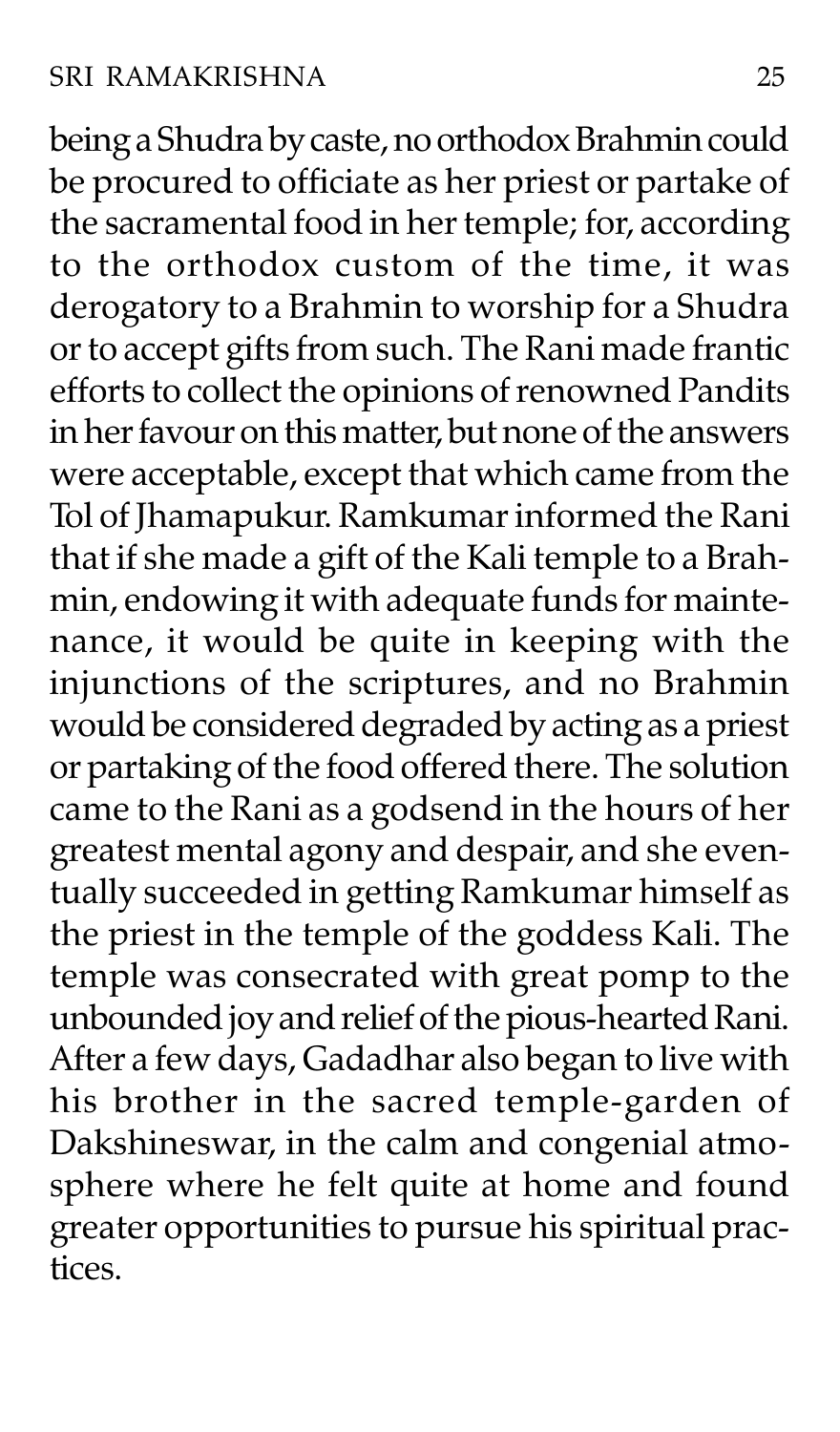It was at this time that Hriday, a young man destined to be a close companion of Sri Ramakrishna for twenty-five years and a faithful attendant during the stormy days of his Sadhana appeared on the scene. He was the nephew of Gadadhar. His presence at Dakshineswar delighted Gadadhar's heart beyond measure as he found in him a trustworthy associate to whom he could open his heart in moments of trouble and difficulty.

Soon the eyes of Mathuranath Biswas, the sonin-law of Rani Rasmani, fell on young Gadadhar, whom he persuaded to take charge of decorating the image of Kali with flowers, leaves and sandal paste in the morning, and costly jewellery and clothes in the evening. Thus entrusted with work quite suitable to his temperament, Gadadhar gave himself heart and soul to the task, and in leisure hours entertained the goddess with devotional songs which kept everybody enthralled and spellbound.

Shortly after his appointment in the Kali temple, an incident occurred which enhanced the worth of Sri Ramakrishna in the eyes of Rani Rasmani and Mathur. One day the priest of the Radha-kanta temple, while taking the image of Krishna to the retiring room, suddenly slipped, and one leg of the image was broken. This gave rise to a great commotion in the temple, and the priest was summarily dismissed from service for his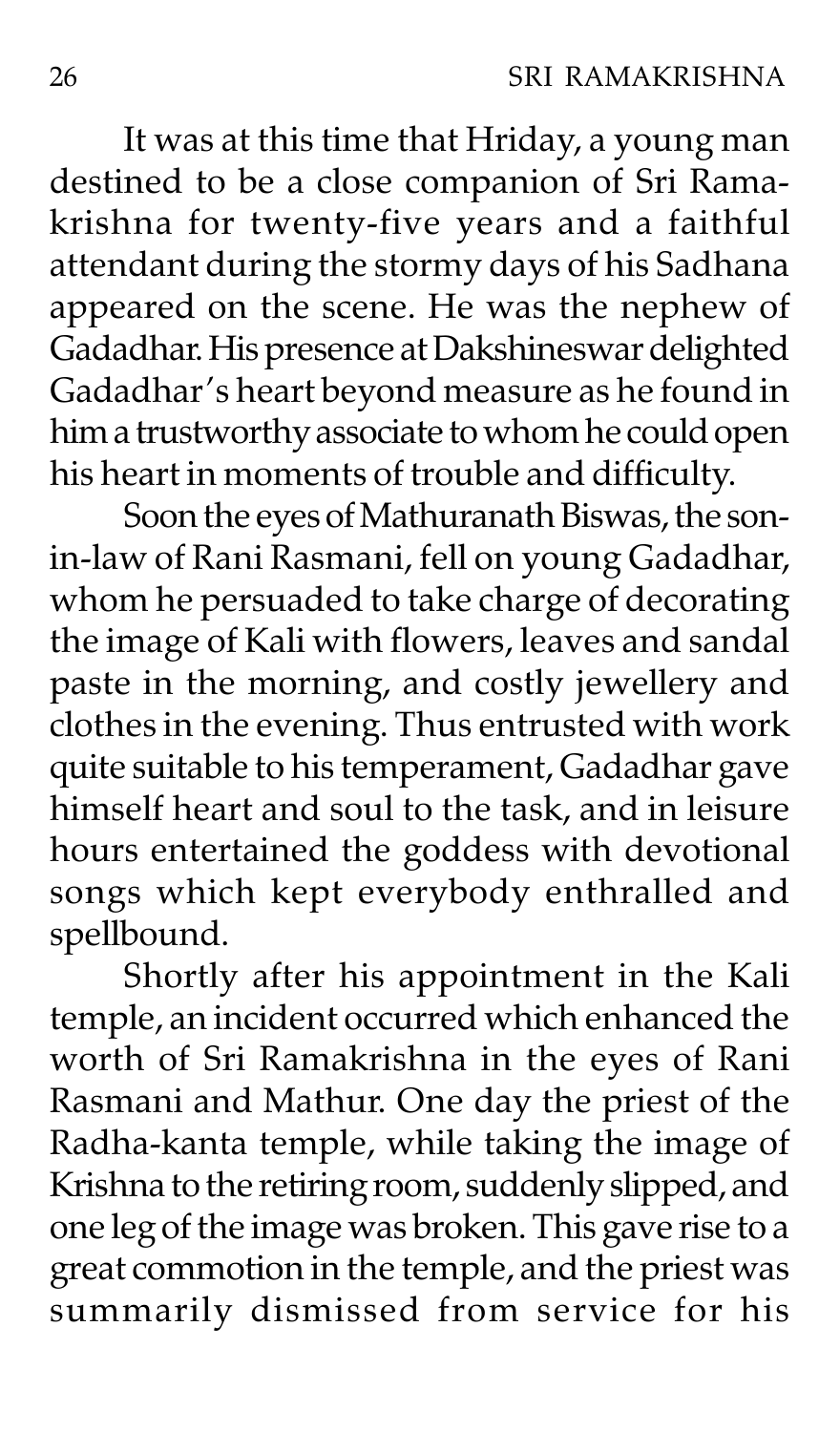carelessness. The Pandits, who were called to advise the Rani as to what should be done under the circumstances, unanimously came to the decision that the image should be thrown into the Ganga and a new one installed in its place, as it was contrary to the scriptures to worship the Lord in a broken image. This decision did not appeal to the pious Rani, who, at the suggestion of Mathur, sought the opinion of Sri Ramakrishna on the matter. After hearing the whole story, he exclaimed in an exalted mood, 'Their solution is ridiculous. If a son-in-law of the Rani fractured his leg, would she discard him and put another in his stead? Would she not rather arrange for his treatment? Why not do the same thing here? Let the image be repaired and worshipped as before.' The Pandits were puzzled to learn the ruling of the young priest. It did not satisfy the scholars at first, but they finally had to accept it. The joy of the Rani knew no bounds. Sri Ramakrishna, who was an adept in modelling, undertook to repair the limb at the request of the Rani and did it so adroitly that even careful scrutiny did not reveal where the break had been.

Sri Ramakrishna was now made the priest of the Radha-kanta temple, and Hriday was appointed to assist Ramkumar in dressing and decorating the image of Kali.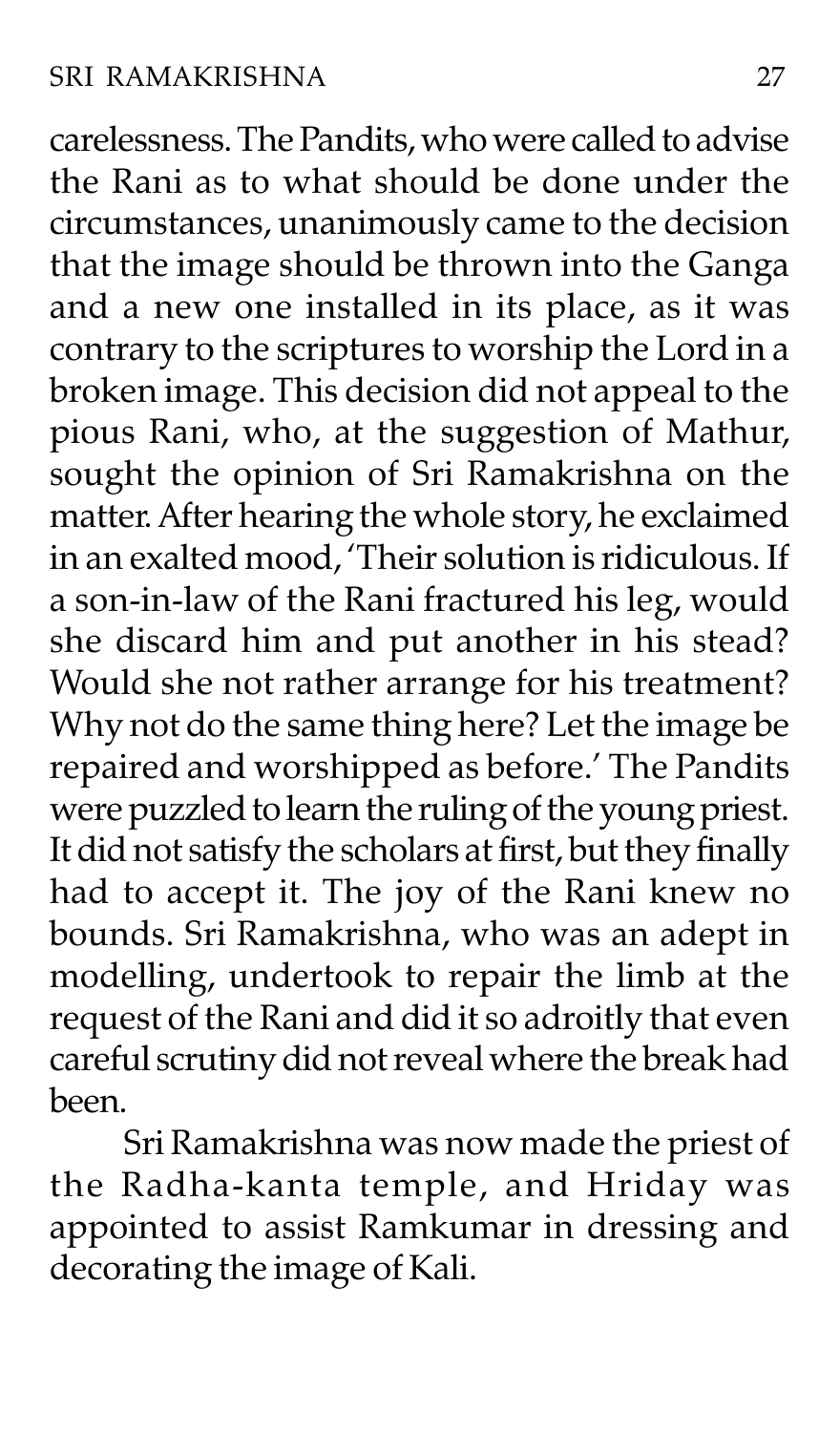### V THE DIVINE MOTHER

Sri Ramakrishna adapted himself to his new station and forgot everything else. Ramkumar, being troubled by Sri Ramakrishna's love for solitude and growing indifference to the world, resolved to teach him the elaborate procedure of the worship of Kali, so that, later, he might assume the task quite efficiently. As it is not considered advisable to undertake the worship of Shakti, or Kali, without being properly initiated, Sri Ramakrishna, at the advice of his elder brother, got the necessary initiation from a Brahmin in Calcutta named Kenaram Bhattacharya who was noted for his devotion and experience. It is said that as soon as the sacred Mantra was uttered in his ears, Sri Ramakrishna, overwhelmed with religious fervour, gave a shout and plunged into deep concentration, which greatly astonished the Guru.

From this time forward Ramakumar asked his brother now and then to take over the worship of the Divine Mother, while he himself worshipped at the altar of Radha-kanta instead. Ramkumar was now aged and decided to go home for a change. Sri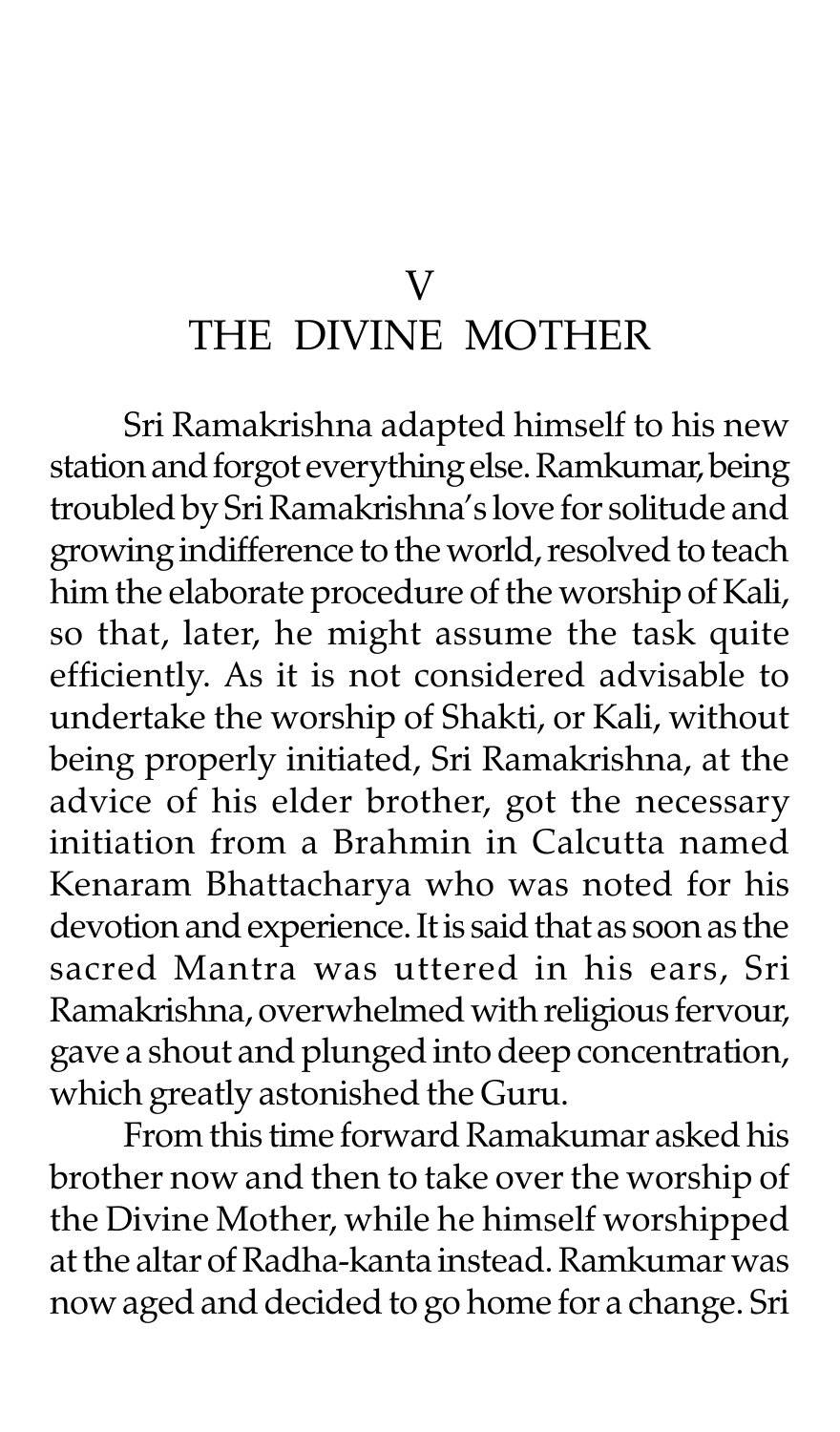Ramakrishna was therefore permanently put in charge of the worship of Kali. But Ramkumar was not destined to see his home again for he breathed his last at a place a few miles north of Calcutta. His death came to the young priest as a great shock and a revelation. It occurred at a time when he was fast realizing the transitoriness of the world, and all his energies were now given to the search for something that was real and imperishable. While those about him were wasting time in all sorts of frivolity, he was burning day and night with a consuming thirst for God.

To Sri Ramakrishna the image of Kali was not an inert stone but the Mother Herself. The Goddess wears a gorgeous Varanasi Sari and is decorated with precious ornaments from head to foot. From Her neck hangs a garland of skulls and round Her waist a girdle of human arms-made of gold. In Her lower left hand She holds a decapitated human head, also made of gold, and in the upper one a sword. With Her lower right hand She offers boons to Her devotees; with the upper one is symbolized, 'Fear nothing'. The skulls and the sword represent Her terrible aspect, and Her right hands-offering boons and assuring fearlessness—the benignant aspect. She is both terrible and sweet—like Nature alternately destroying and creating. This is the Deity whom Sri Ramakrishna worshipped, the Preserver as well as the Destroyer. But to him She was ever the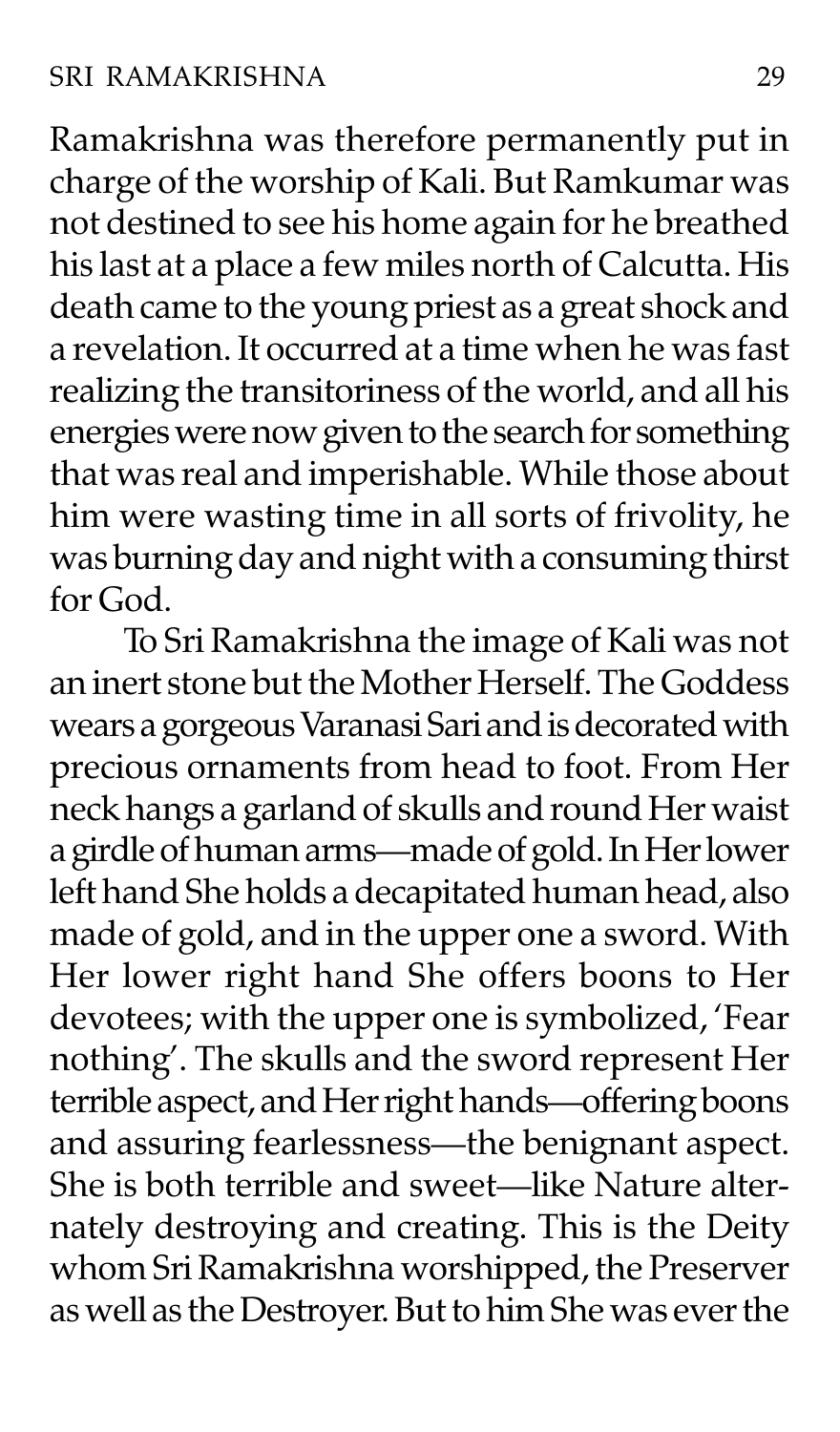affectionate Mother-the Repository of all blessedness and power-sweet, tender, and full of motherly solicitude, the Mother who with loving care protects Her devotees from harm. To Her he offered his whole-souled devotion, regarding Her as the only true guide in darkness and confusion.

From now on he began to shun the company of the worldly people. At night, when everybody was asleep, he would arise and repair to the adjoining dense jungle, returning after day-break, with eyes swollen as though with much weeping, or showing the effects of prolonged meditation. The realization of God became the one absorbing passion of the young aspirant. He would shed profuse tears like a child at being denied the vision of the Mother and would burst out crying, 'O Mother! where art Thou? Reveal Thyself to me. Ramprasad saw Thee and obtained Thy divine grace. Am I a wretch that Thou dost not come to me? Pleasure, wealth, friends, enjoyments—I do not want any of these. I only desire to see Thee, Mother.' When the peal of evening bells in the temple announced the close of the day, he would grow disconsolate and cry in the agony of his heart, 'Another day is spent in vain, Mother, for I have not seen Thee! Another day of this short life has passed, and I have not realized the Truth!'

Owing to this intensity of religious fervour he could no longer conduct the worship regularly. He would sit before the image like a statue. While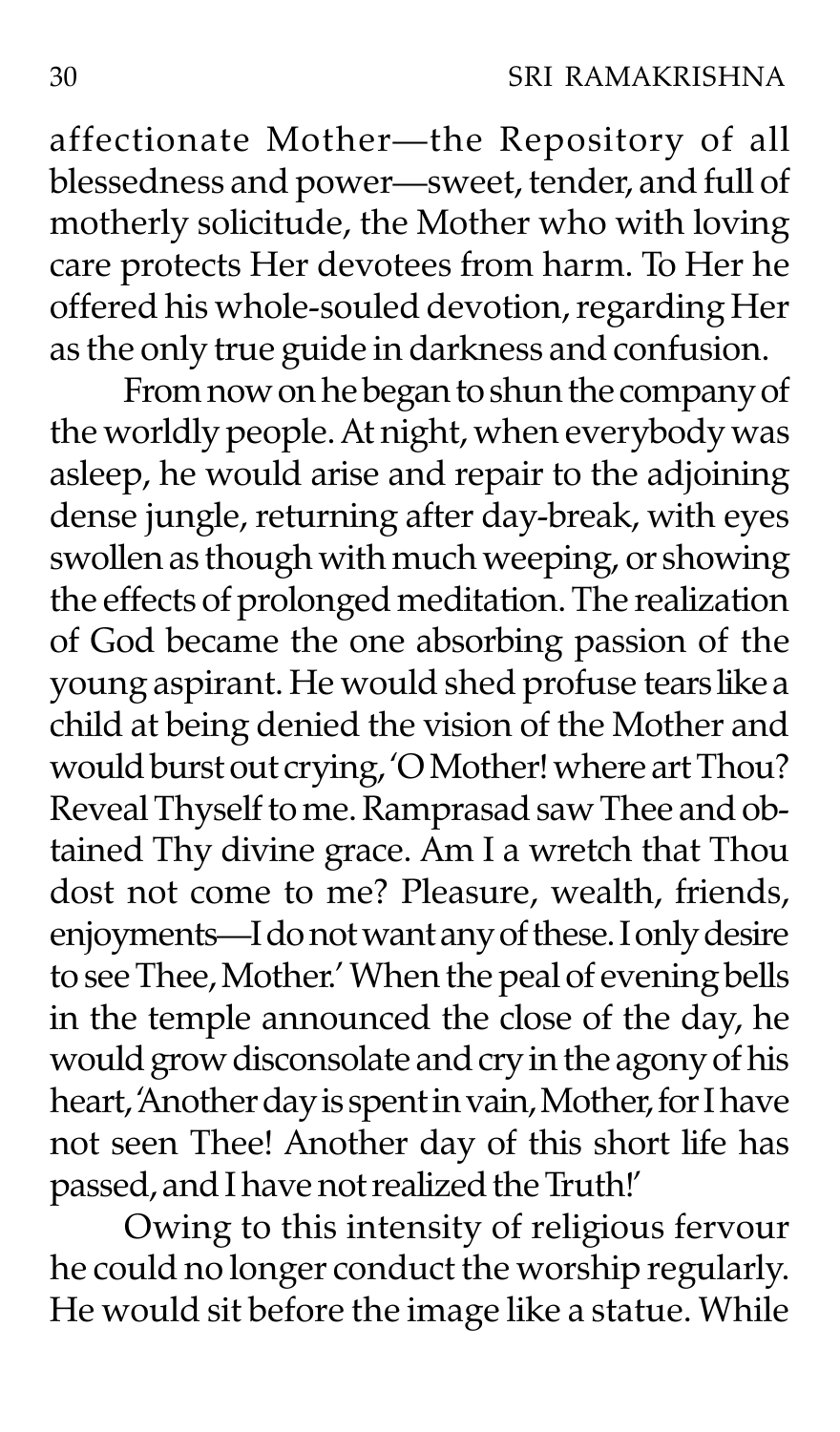meditating in the course of worship, he would put a flower on his head and sit silent for a couple of hours, or while offering the food he would gaze at the Mother as if She were actually partaking of it. He was ridiculed at first for such strange acts, but his steady devotion ended by commanding respect and admiration, though some still regarded him as unbalanced. Mathur was charmed to see the Godintoxication of the young priest and his ecstatic absorption in the divine service. Sri Ramakrishna was perfectly indifferent to what people thought, and directed all his energies to the realization of the goal he had set for himself. At last, when he was at the limit of physical endurance, the veil was lifted, and he was blessed with the vision of the Divine Mother. Sri Ramakrishna described his first experience to his disciples afterwards as follows:

'I was then suffering from excruciating pain, because I had not been blessed with a vision of the Mother. I felt as if my heart were being wrung like a wet towel. I was overpowered by a great restlessness and a fear that it might not be my lot to realize Her in this life. I could not bear the separation any longer; life did not seem worth living. Suddenly my eyes fell on the sword that was kept in the Mother's temple. Determined to put an end to my life, I jumped up like a madman and seized it, when suddenly the blessed Mother revealed Herself to me, and I fell unconscious on the floor. What exactly happened after that, or how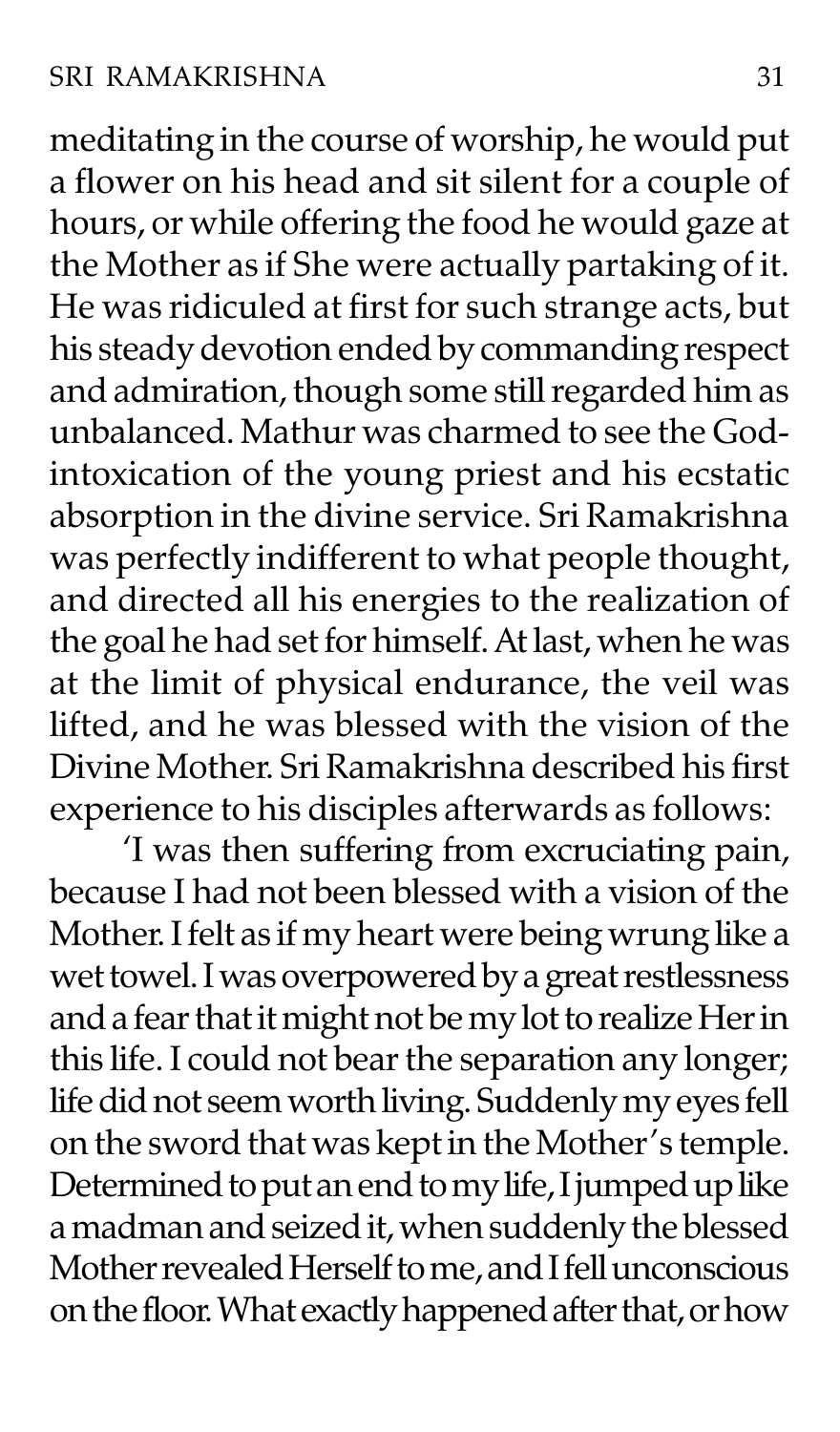that day or the next passed, I do not know, but within me there was a steady flow of undiluted bliss altogether new, and I felt the presence of the Divine Mother.

Since then, his constant prayer was to have a repetition of this divine vision. He would cry so bitterly that people gathered about him to watch. 'I scarcely realized their presence,' the Master afterwards said, 'they looked more like shadows or painted pictures than real objects, and I did not feel the least abashed at displaying my feelings before them. But the moment I lost outward consciousness in a paroxysm of pain at separation from the Mother, I would find Her sanding before me in her matchless radiant form, granting boons to her devotees and bidding them be of good cheer! I used to see Her smiling, talking, consoling, or teaching me in various ways.'

From this time onward his attitude towards the Mother changed. He became like a child, confident that his inability to see Her whenever he wished was because She, in a playful mood was purposely hiding Herself. His self-surrender was now complete. 'O Mother,' he would pray day and night, 'I have taken refuge in Thee; teach me what to do or say. Thy will is paramount everywhere and is for the benefit of Thy children. Merge my ego in Thy will and make me Thy instrument.' As his realization deepened, the vision of the Mother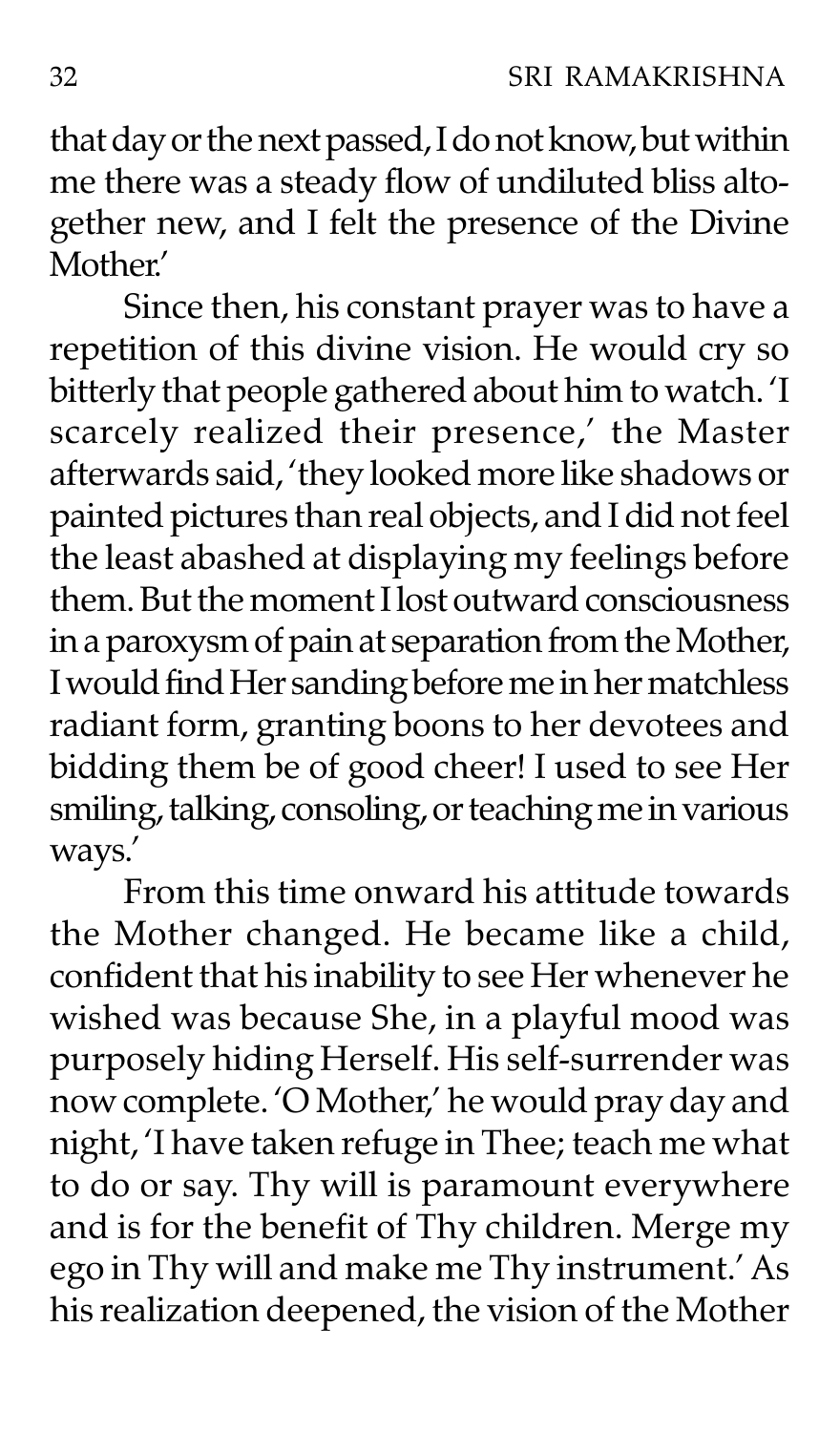became luminous. Formerly he regarded the stone image of Kali as possessed of consciousness, now the image disappeared, and in its stead there stood the Living Mother Herself, smiling and blessing him. 'I actually felt Her breath on my hand,' the Master used to say later. 'At night when the room was lighted, I never saw Her divine form cast any shadow on the walls, even though I looked closely. From my own room I could hear Her going to the upper storey of the temple, with the delight of a girl, Her anklets jingling. To see if I were not mistaken, I would follow and find Her standing with flowing hair on the balcony of the first floor, looking either at Calcutta or out over the Ganga.'

Hriday was able to give many interesting details of these days. He used to say: 'Whenever one entered the temple, a thrill would be felt, specially when my uncle was worshipping, as though there were a living Presence there. I could never resist the temptation of watching him. His strange manner of worship filled me with wonder and reverence; at the same time I often questioned his sanity, for his actions were contrary to the injunctions of the Shastras (scriptures). I was much afraid of what Rani Rasmani and Mathur Babu would do if the news of his conduct reached them.' Of Sri Ramakrishna's method of worship, he would say: 'I noticed that my uncle, taking flowers and Bel leaves in his hand would touch his own head, chest, in fact, the whole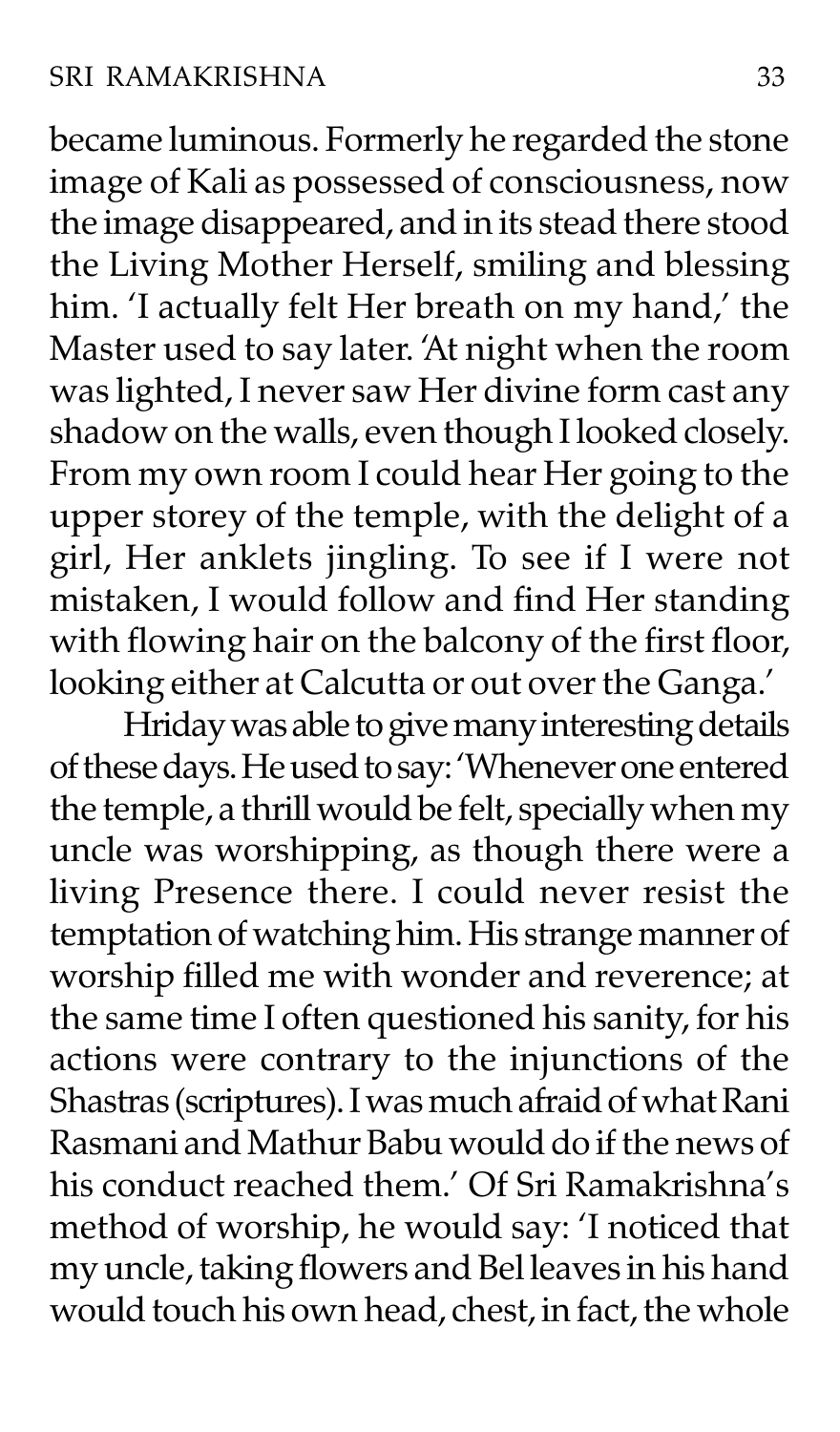body, including the feet, and then offer them at the feet of Kali. At other times, with eyes and chest flushed, he would move like a drunkard with tottering steps from his seat to the throne of the goddess, touch her chin as a sign of endearment, and begin to sing, talk, joke, or laugh, or even dance, taking the image by the hand!! Sometimes he would approach the throne with a morsel of food in his hand and putting it to Her lips, entreat Her to eat....Again, at the time of worship he would become so deeply absorbed in meditation that there would be no sign of external consciousness. Every morning, as he picked the flowers for the Divine Mother's garlands, I saw him speaking to somebody, or loughing, or indulging in merriment! He never closed his eyes during the night; whenever I awoke I found him in an exalted mood, talking to some one, singing, or sitting in deep meditation where the Panchavati<sup>1</sup> is now.'

<sup>&</sup>lt;sup>1</sup>Meaning a cluster of the five sacred trees, namely, Ashwattha, Bel, Amalaka, Ashoka, and Vata or Banyan. Such a place is considered very holy and helpful to meditation.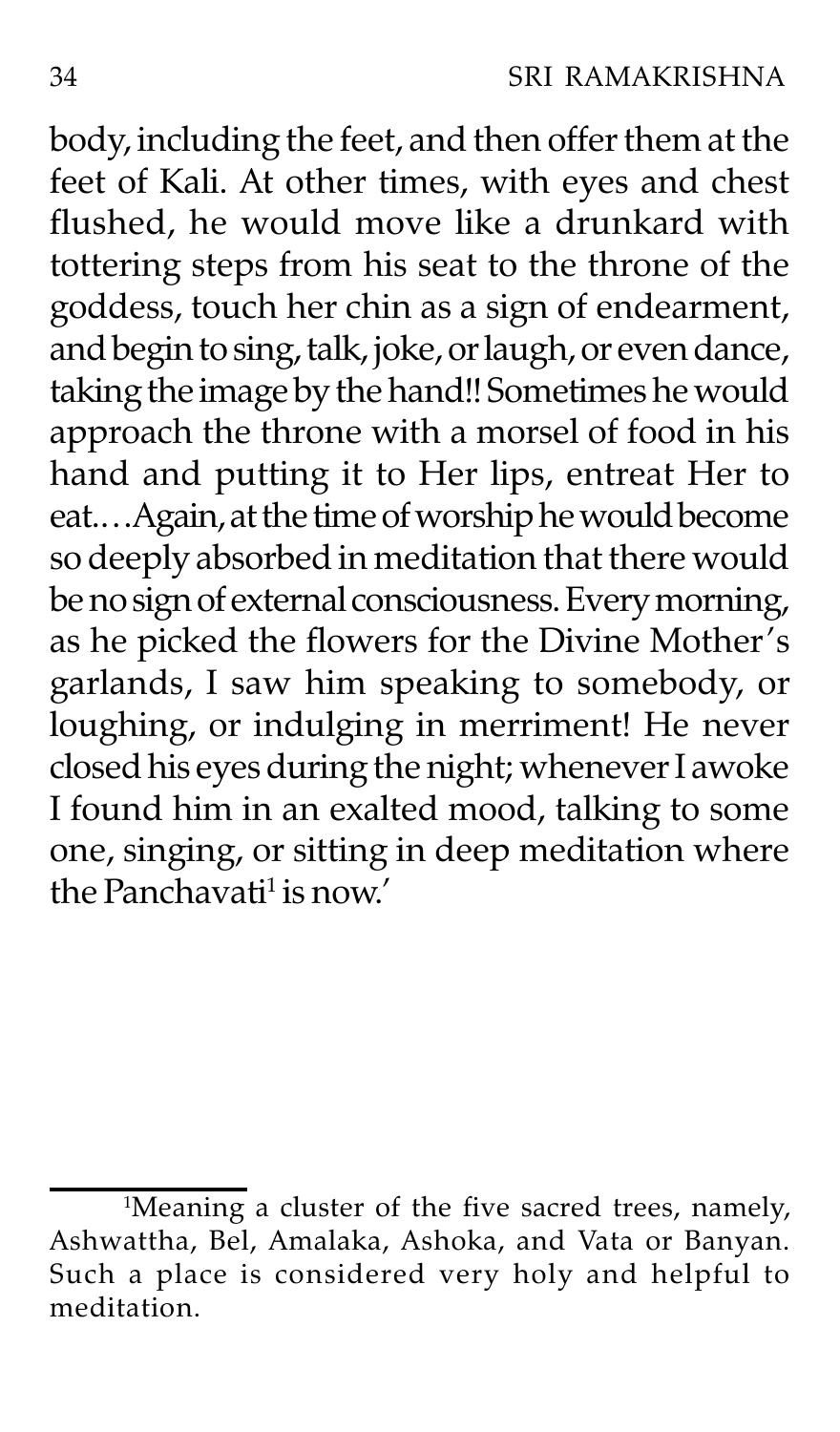## VI GOD-INTOXICATION

All these but confirmed the belief of the temple officials that Sri Ramakrishna must be mad. So they sent a detailed report about these things to Mathur at Calcutta. Soon after this, Mathur paid a surprise visit to the temple, and he was struck with wonder at what he saw. It did not take Mathur long to decide that Sri Ramakrishna's method of worship was the outcome of a genuine and profound love for the Divine Mother, the like of which is seldom encountered. Convinced that the object of building and maintaining the temple had been attained, he returned to his home and sent an order the next day to the temple Superintendent that the young priest was to have complete freedom to worship in any way he chose, and that he was not to be interfered with.

Rani Rasmani was greatly attracted to Sri Ramakrishna, for she felt that his strange behaviour bespoke the fullness of devotion rather than any mental derangement. One day she came to Dakshineswar and after bathing in the Ganga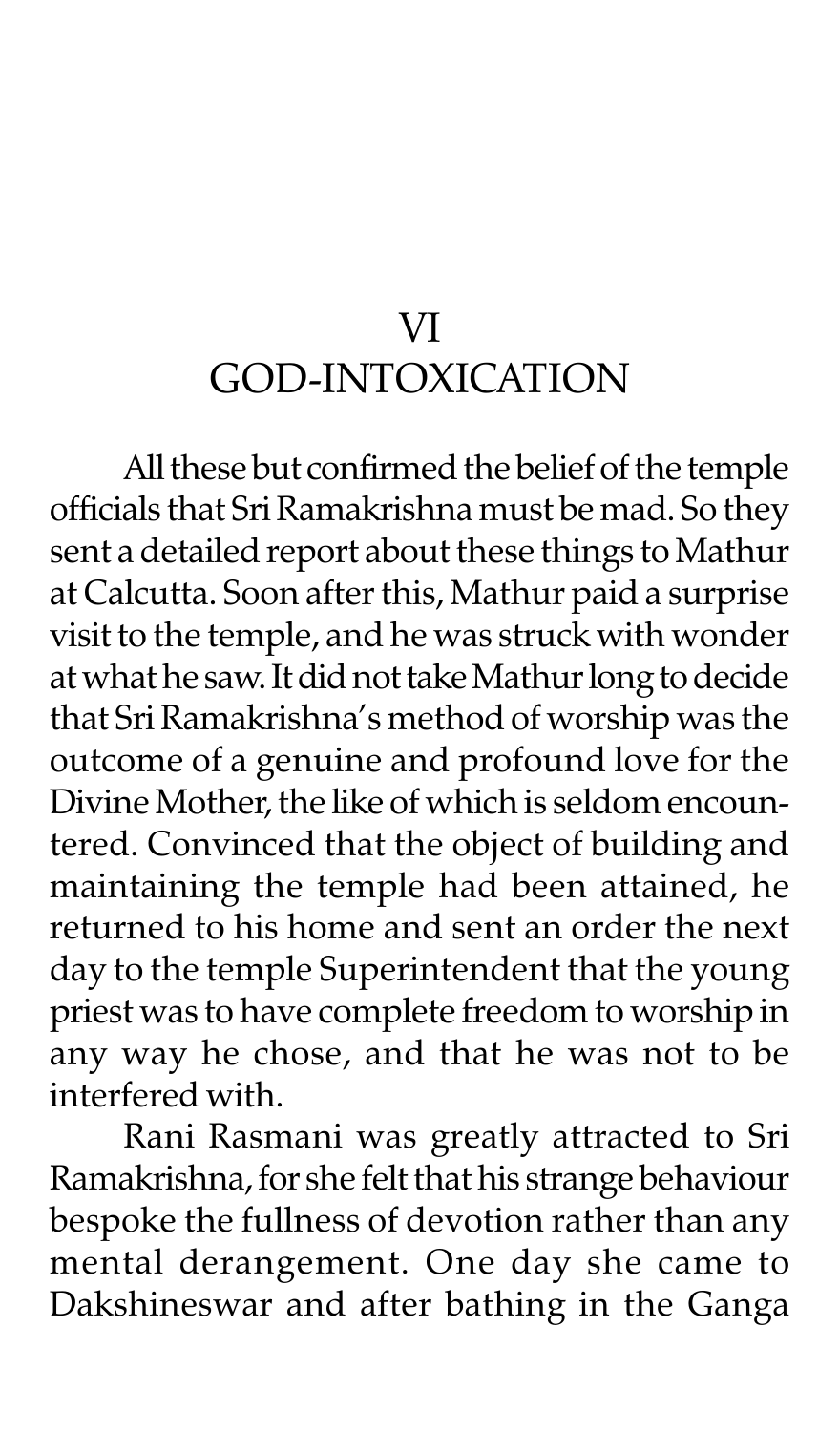entered the temple to worship and meditate. She later requested Sri Ramakrishna to sing some songs to the Mother. Slowly the music arose from the heart of the devotee; like a fountain of heavenly bliss it bathed his whole being with ecstasy. After a time, the Rani began thinking of some important lawsuit. Noticing her inattentiveness, Sri Ramakrishna gave her a sharp rebuke. At this the Rani's heart was filled with remorse that worldly thoughts could so influence her mind as to turn it away from the divine bliss which the young priest was lavishly showering on her. Rasmani retired to her room. When her attendants complained of Sri Ramakrishnaís insolence towards her, she answered, 'You do not understand; the Divine Mother Herself punished me and thus illumined my heart.'

This incident, however, led Mathur to suspect that there might be some nervous trouble in Sri Ramakrishna. So he arranged for his treatment by an expert physician, Kaviraj Ganga Prasad Sen of Calcutta. The treatment, though continued for some time, brought no relief. Mathur tried to persuade Sri Ramakrishna to keep his feelings within bounds and to regulate his life in accordance with fixed standards. As Mathur came in closer touch with Sri Ramakrishna and saw more of the Master, he inwardly began to look up to him as a Guru. The relation between the two soon grew to be one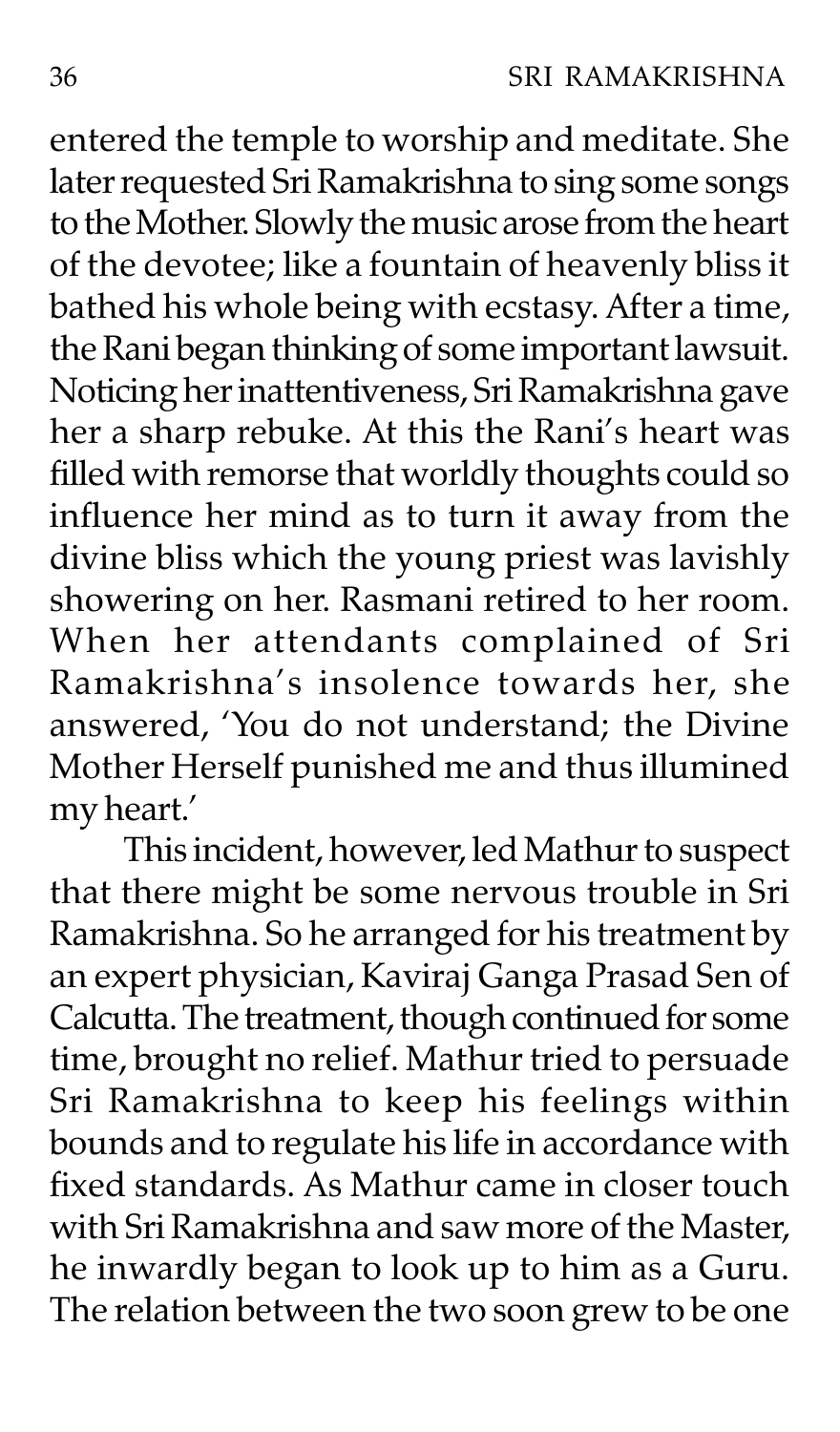of mutual trust and confidence. Sri Ramakrishna would candidly tell of his extraordinary visions to Mathur and also ask his opinion. Mathur, finding in him a happy combination of prophetic wisdom with the innocence of a child, concluded that Sri Ramakrishnaís body was to be his special care, just as in the subtle spiritual domain he himself was protected and guided by the Master. Mathur counted it a rare privilege to be of the least service to the Master, and served him for fourteen years with uncommon zeal and devotion.

Sri Ramakrishna had a catholic spirit from the very beginning. He made no distinction between one form of God and another. The realization of one aspect of the Reality inspired him to take up another and to follow it with unflinching devotion till that aspect of Truth revealed itself. He now felt a strong urge to realize Sri Rama, who is regarded as an Incarnation of the Lord Himself. He therefore took upon himself the task of reproducing as faithfully as possible the attitude of Hanuman towards Rama-that of the faithful servant towards the master.

At the end of this Sadhana (spiritual endeavour) he had a wonderful vision, so exceedingly vivid and so different from any of his previous ones that it remained long in his memory. One day while he was seated in the Panchavati, a luminous female figure of exquisite grace slowly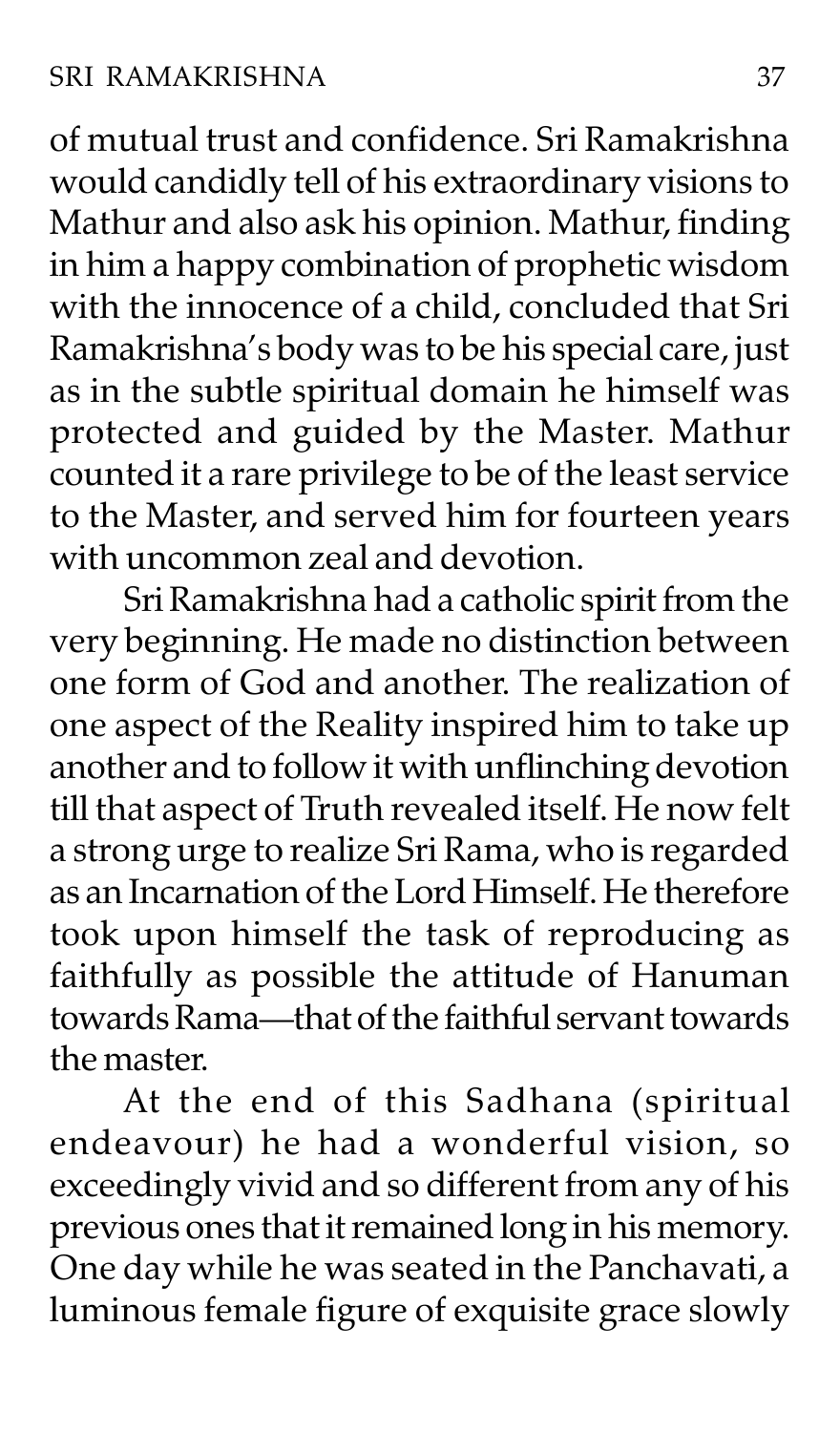advanced from the north towards him, looking graciously on him all the while. The idea soon flashed within him that she must be Sita whose whole life had been centred in Rama. She suddenly entered into Sri Ramakrishna's body with the significant remark that she bequeathed the smile on her lips unto him. This was the first vision Sri Ramakrishna had with eyes wide open, without meditating on anything. Ultimately this Sadhana was crowned with the realization of Rama as an Incarnation of God.

About this time one evening Sri Ramakrishna felt an irritating sensation in his palate, which after a minute began to bleed. He described the incident as follows: 'The colour of the blood was dark like the juice of bean leaves. It was so thick that only a little portion fell to the ground and the rest clotted and hung like a string from my teeth.... I was sorely perplexed. Fortunately, at that time there was staying in the Kali temple a Sadhu (holy man) who, hearing of the incident, came and examined the colour of the blood and the place from which it came. He said, "Thank God! There is no cause for anxiety. This haemorrhage has done you great good. I see you were practising Yoga. This opened your Sushumna canal and a quantity of blood was rushing to the head. It is excellent that this blood, instead of reaching the brain, made a passage through the palate; or you would have entered the Jada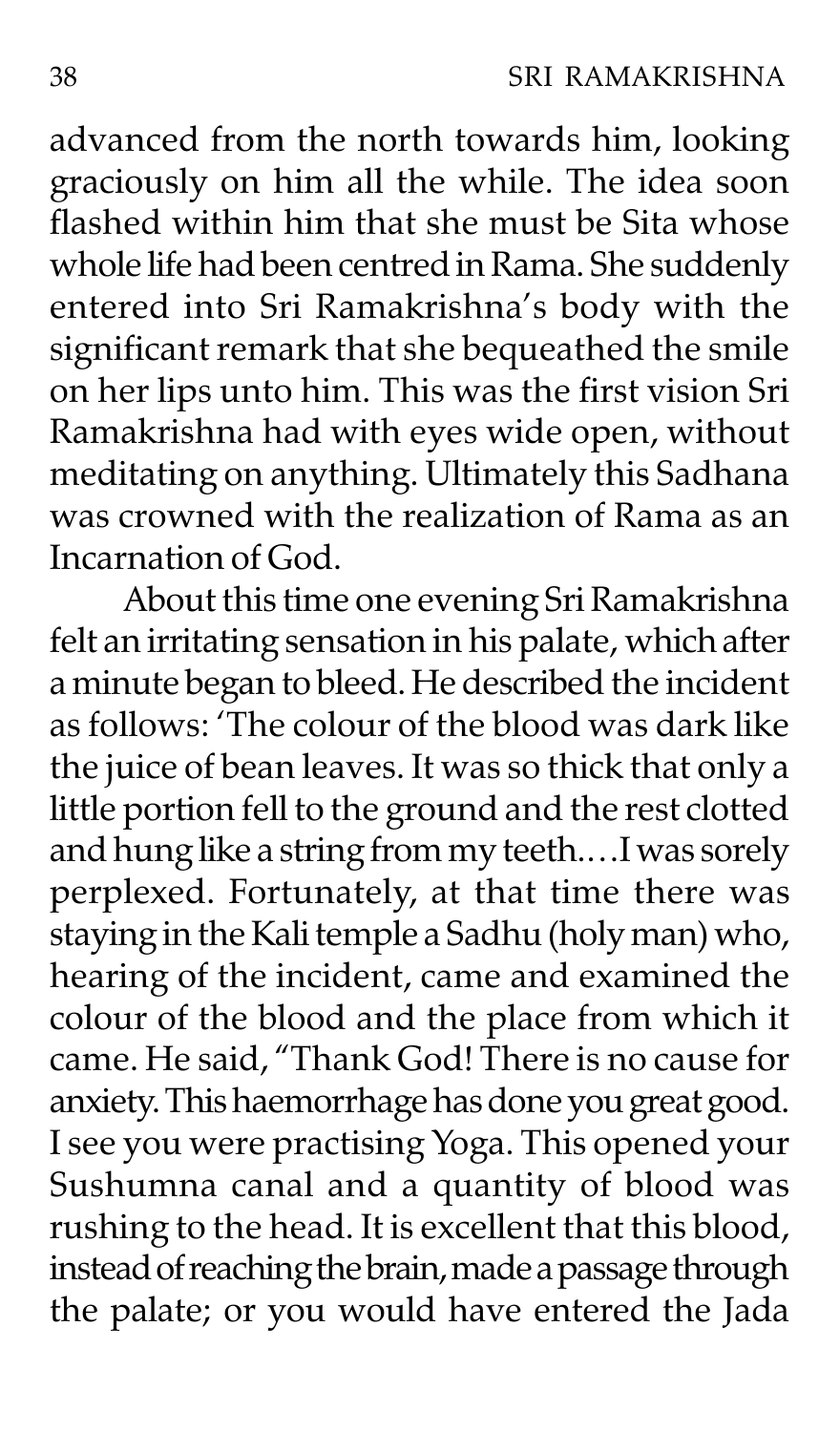Samadhi (the highest form of concentration mentioned in the Yoga-Shastra) from which you could never again have come down to the plane of ordinary consciousness. It must be that the Divine Mother has some great mission to be done through you, and She has saved your body." I was reassured by his words and was at peace.

One day Haladhari (Sri Ramakrishnaís cousin who acted as priest of the Kali temple for some time) cast aspersions on the truth of Sri Ramakrishna's God-visions and said, on the authority of the scriptures, that God is beyond the reach of the human mind. That gave rise to grave doubts in the mind of Sri Ramakrishna. He thus described his feelings and the subsequent experience to one of his disciples, Swami Premananda: '... With sobs I prayed to the Mother, "How couldst Thou have the heart to deceive me like that because I was a fool?" A stream of tears flowed from my eyes. Shortly after, I saw something like a volume of mist rising from the floor and filling the space before me. In the midst of it appeared a fair face, calm and highly expressive, with a flowing beard. Fixing its steady gaze upon me the figure solemnly said, "Well, remain on the threshold of relative consciousness!" Repeating this thrice the face gently disappeared in the mist, which also dissolved. The vision reassured me.'

Stories travelled to the people at Kamarpukur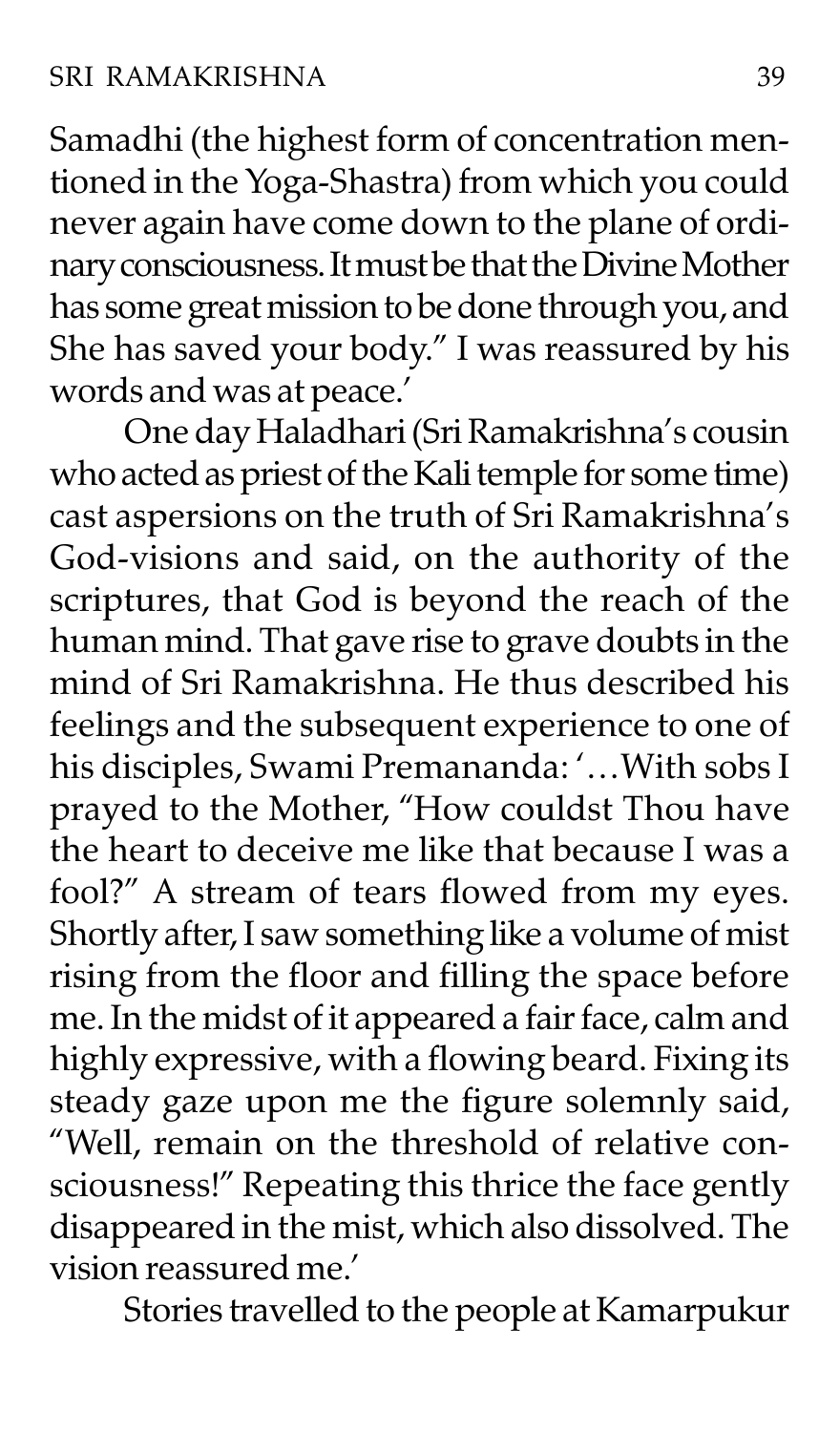that Sri Ramakrishna had gone completely mad. Naturally this news made his mother Chandra as well as Rameshwar extremely anxious. Chandra repeatedly wrote to Dakshineswar asking her Godintoxicated son to come to Kamarpukur, where under her maternal care and in the salubrious climate of the country his strained nerves might be soothed and his health regained. Sri Ramakrishna obeyed the call and found himself once again in the midst of the calm and peaceful surroundings of his native village. But even here, notwithstanding all the tender care of the affectionate mother and other relations, Sri Ramakrishna was at times overwhelmed with the same feelings as those of the Dakshineswar days when he was struggling to obtain a vision of the Divine Mother. There were two cremation grounds at Kamarpukur. Sri Ramakrishna intended to practise stern Tapasya (austerity); and choosing one of those places for this purpose, he began to spend the whole day and a great part of every night there in worship and meditation. However, a few months' stay at Kamarpukur did him much good, and he soon recovered his normal state of mind to the great relief and joy of his aged mother.

Sri Ramakrishna was now twenty-three years of age, and he was as indifferent as ever to all worldly concerns. His mother and brother wanted to get him married so as to interest him in domestic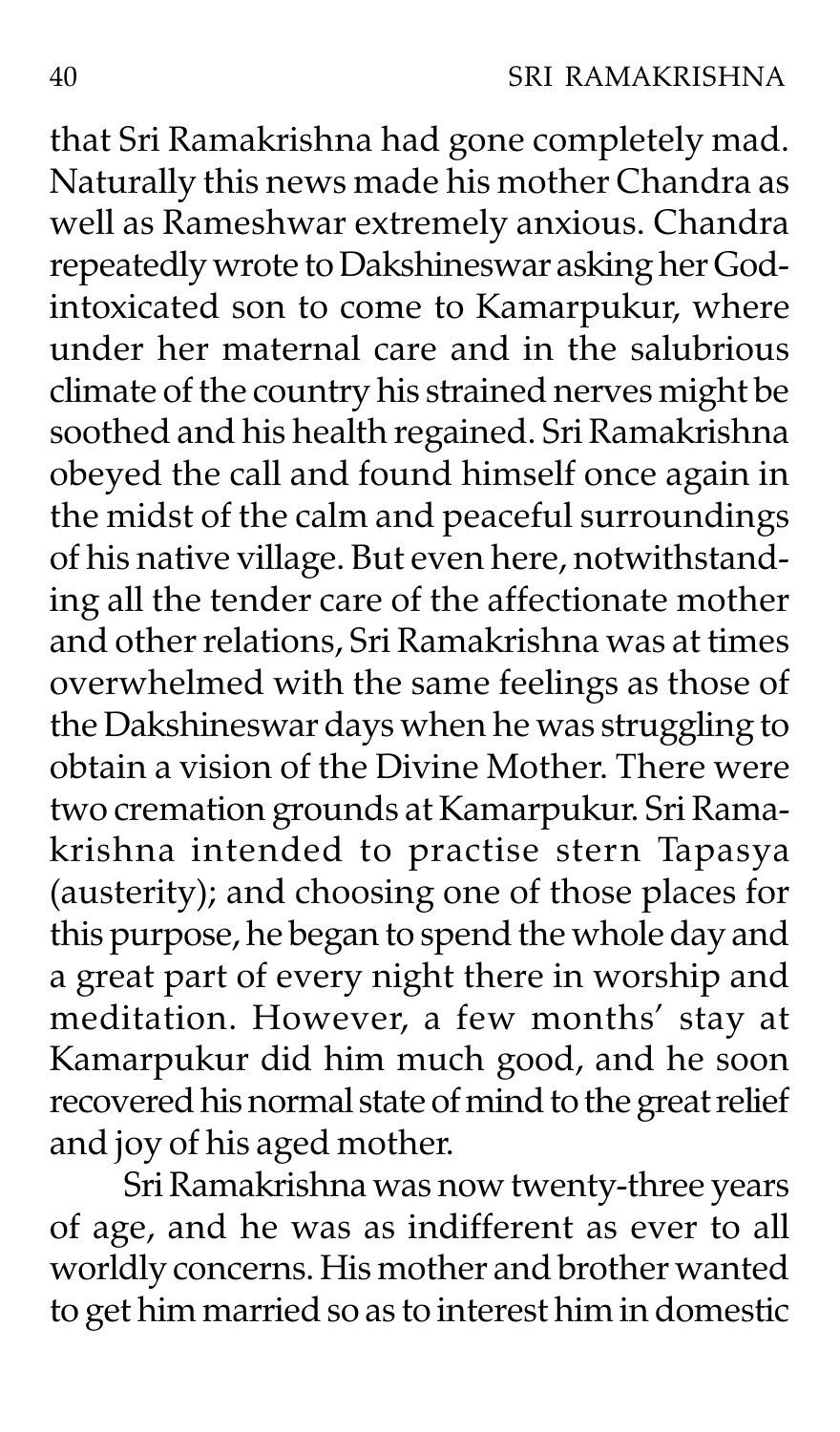affairs, and began to search for a suitable bride. The search was vigorously made but with no definite result. Sri Ramakrishna, finding his mother and brother in a dejected state, said to them in a semiconscious mood: 'It is useless to try here and there. Go to Jayrambati (a village three miles to the northwest of Kamarpukur) and there you will find the bride providentially reserved for me in the house of Ram Chandra Mukhopadhyaya.' His prophetic words proved true to the letter. A girl was found there who was five years and a few months old. But Chandra Devi agreed to accept the girl as no other bride was available, and the happy nuptial ceremony was performed without delay. After his marriage Sri Ramakrishna stayed at Kamarpukur for about a year and a half, as Chandra Devi would not allow him to leave her until he was completely cured. Then taking leave of his mother and brother Sri Ramakrishna returned to Dakshineswar.

On his return to Dakshineswar, Sri Ramakrishna resumed his office, but after a few days he was seized anew with the madness of Godrealization. Mathur placed him again under the treatment of Kaviraj Ganga Prasad Sen, but with no result. Another famous physician was called in, whose diagnosis proved to be correct. He declared that it was a case of divine madness—the after-effect of some Yogic practices, which no medicine could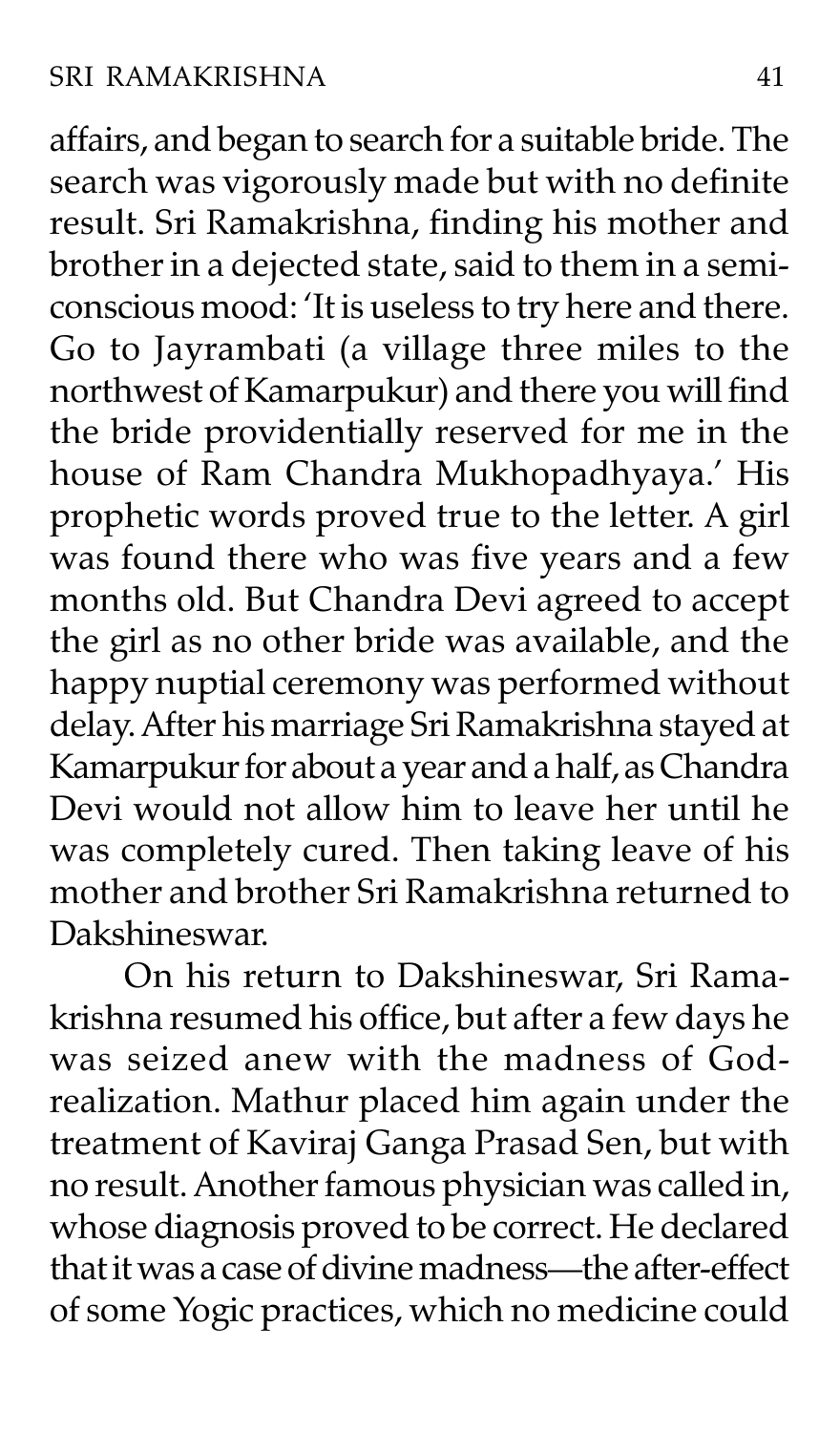cure.

Referring to this period of his life Sri Ramakrishna often said afterwards: 'No sooner was one state transcended than another took its place. Before that whirlwind, the sacred thread was blown away. Not only that, even the wearing cloth hardly remained....The idea of caste lost all meaning for me. A low-caste man sent me a curry cooked by his wife which I ate with relish. In the Panchavati I would sit in deep meditation with my body perfectly still-losing all consciousness of the outside world. At that time, for want of proper care, my hair was matted. Birds would perch on my head and peck the grains of rice left there during the time of worship. Often snakes would crawl over my motionless body, and neither I nor the snake knew it. Oh, what visions flitted past my eyes, day and night! As I sat down to meditate, I would find a Sannyasin emerging from my body with a trident in hand and directing me to concentrate my mind on God, leaving aside all other thoughts. He threatened to plunge his weapon into my body if I did not do so....An ordinary man could not have borne a fraction of such tremendous fervour: his body would have been shattered by a quarter of that emotion. I could forget my indescribable pangs only by seeing the Mother in some form or other for the greater part of the day and night. Otherwise this body could not have survived. For six years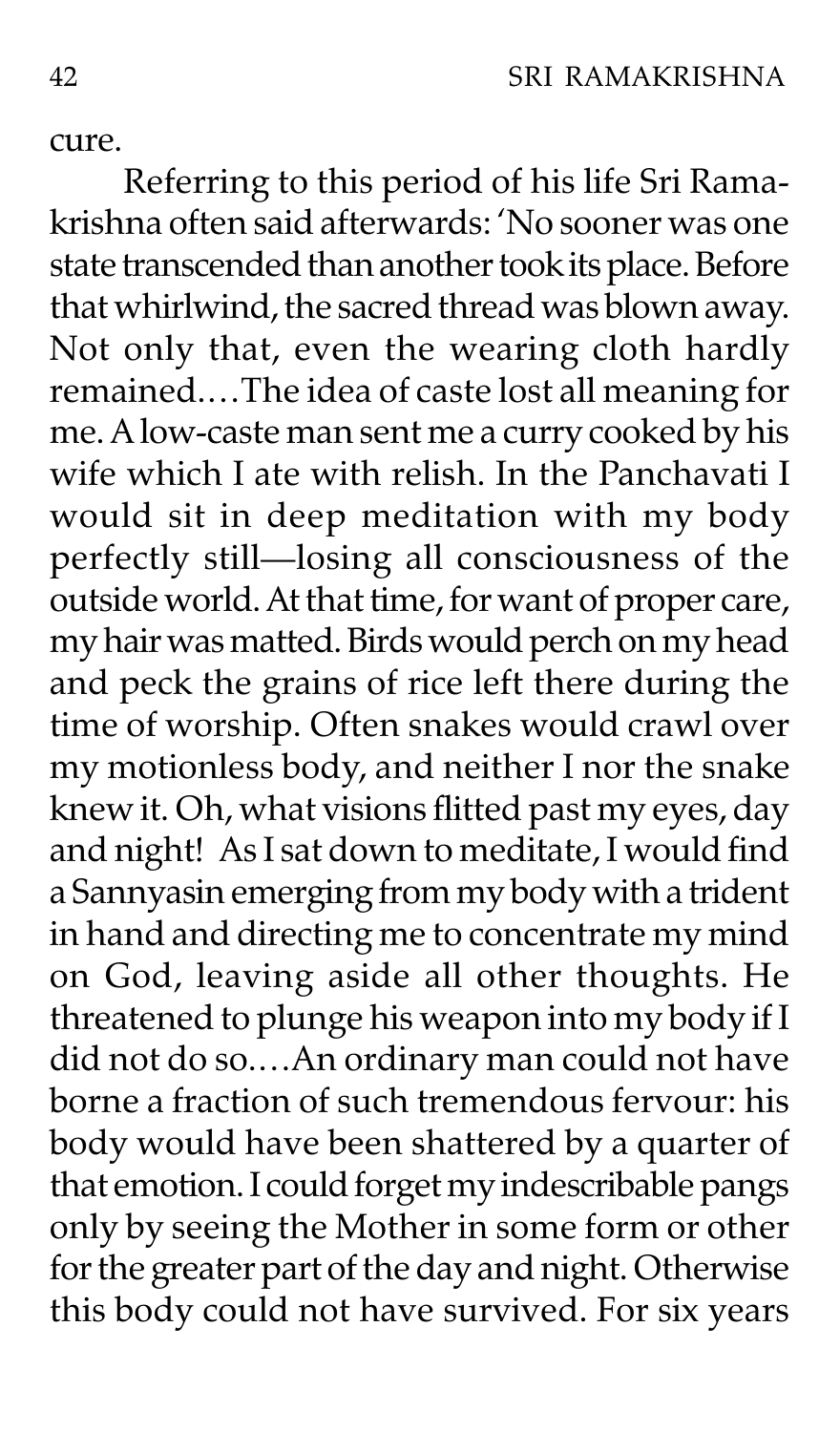these eyes remained wide open, not a wink of sleep visited them. I could not close the eyelids however much I might try to do so. I had no idea of time nor of the body. When the mind, at rare intervals, came down to a lower plane and I had a faint idea of the body, a shudder of pain would pass through me at the thought that I was going mad. Standing before a mirror I would put my finger into my eyes to see if the eyelids would close, but they would not. Horrified, I would often burst into tears and pray, "Mother, is this the result of praying and wholly surrendering myself unto Thee? Ah! Thou hast visited me with a fell disease!" But the next moment I would say, "Let it be as Thou wishest. Let this body go to pieces, but leave me not. Reveal Thyself to me, be kind to Thy helpless son. O Mother, I have taken shelter at Thy lotus feet. Thou art my only refuge." As I prayed thus, my mind would again be stimulated, this body would seem a trifle, not worth thinking about, and the blissful Mother would appear before me and console me with Her gracious words.'

One of his Sadhanas of this interesting period consisted in banishing from his mind all attachment for wealth and the pride of superior birth. Sitting on the bank of the Ganga, he took some earth in one hand and a few rupees in the other, weighing their value mentally as he passed them from hand to hand. Money, he said to himself, can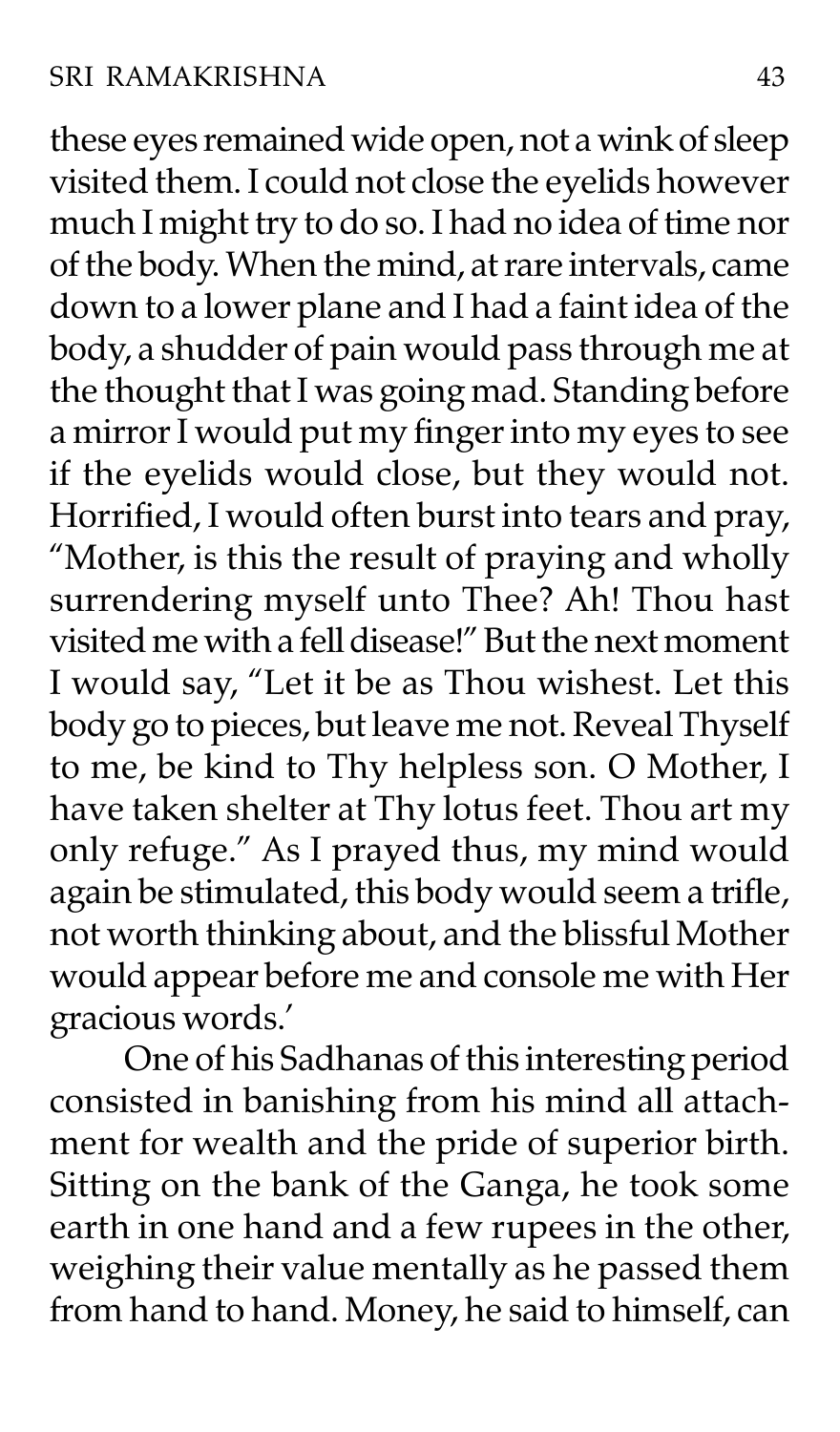at best give only a comfortable living and some facilities for charity-that is all. It cannot give realization of God, which is the only thing worth having in life. Hence it has no more real value than this handful of earth. Firmly impressing this idea on his mind, he finally consigned both to the Ganga. Gradually this spirit of renunciation became the very breath of his life. He could not even bear the touch of any coin. Any idea of material possession produced a terrible pain in his mind and body. When, on the death of Rani Rasmani, Mathur became the sole administrator of her vast estate, he one day proposed to Sri Ramakrishna that he would set apart a large property in his name. At this the Master thundered, 'What! Do you intend to make me a worldly man?' Mathur was dumbfounded and did not dare to raise such a topic before him during the rest of his life. One day a rich Marwari gentleman, Lakshmi Narayan by name, noticed a soiled carpet on the Master's bed at Dakshineswar and at once offered to deposit in the bank in his name a sum of ten thousand rupees, so that his needs might be supplied. The proposal was so painful to Sri Ramakrishna that he besought him with folded hands never to mention the subject again. The Marwari still insisted. Finding argument of no avail, the Master cried out in anguish, ëO Mother, why dost Thou bring such people here, who want to estrange me from Thee?' At this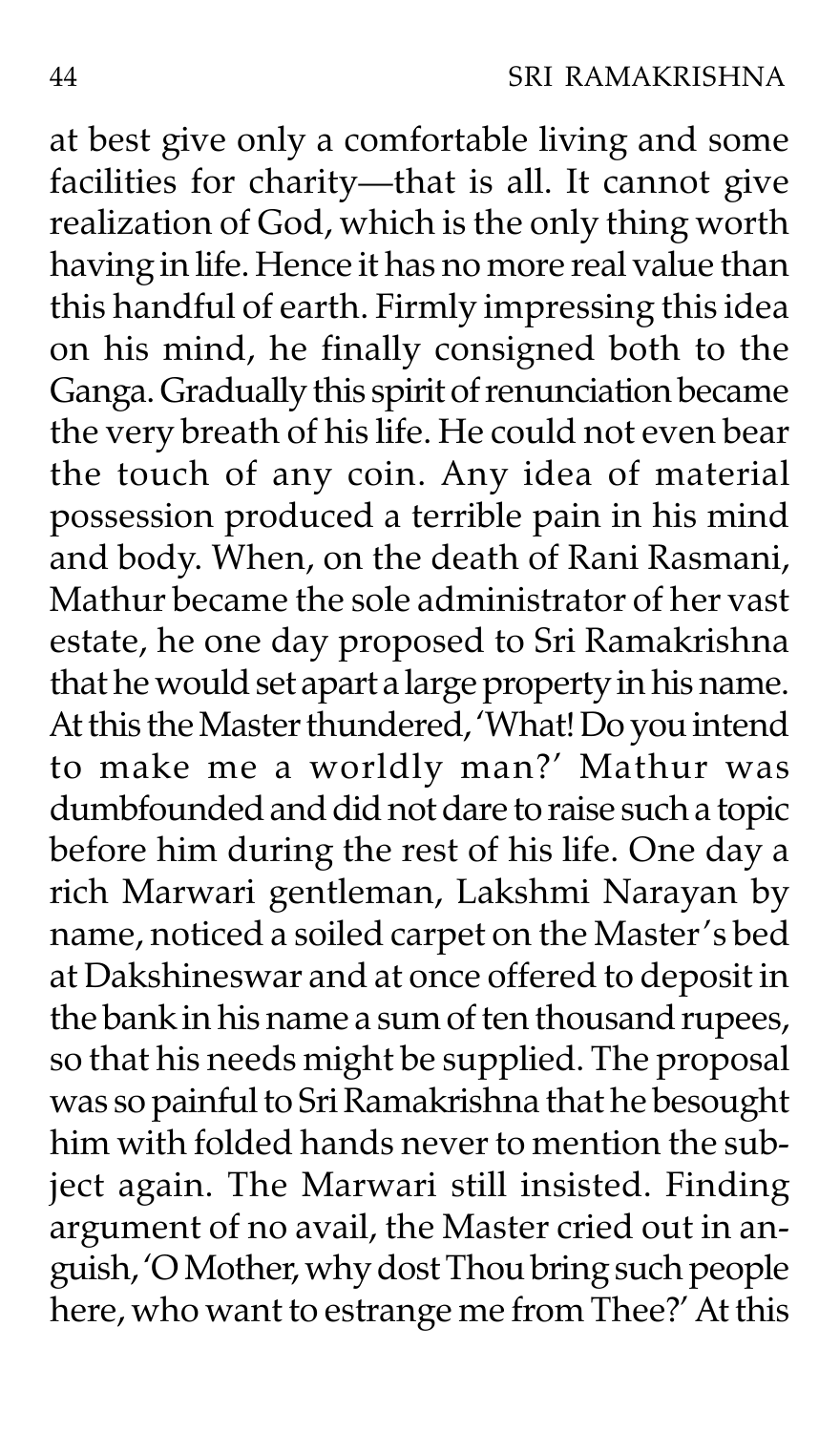#### SRI RAMAKRISHNA 45

pathetic appeal the Marwari desisted. Referring to these incidents the Master afterwards remarked. 'At the offers of Mathur and Lakshmi Narayan, I felt as if somebody were sawing my skull.' Again, for the complete effacement of a sense of superiority from his mind, he would wash unclean places like an ordinary sweeper, viewing alike all objects of the world as but modifications of matter.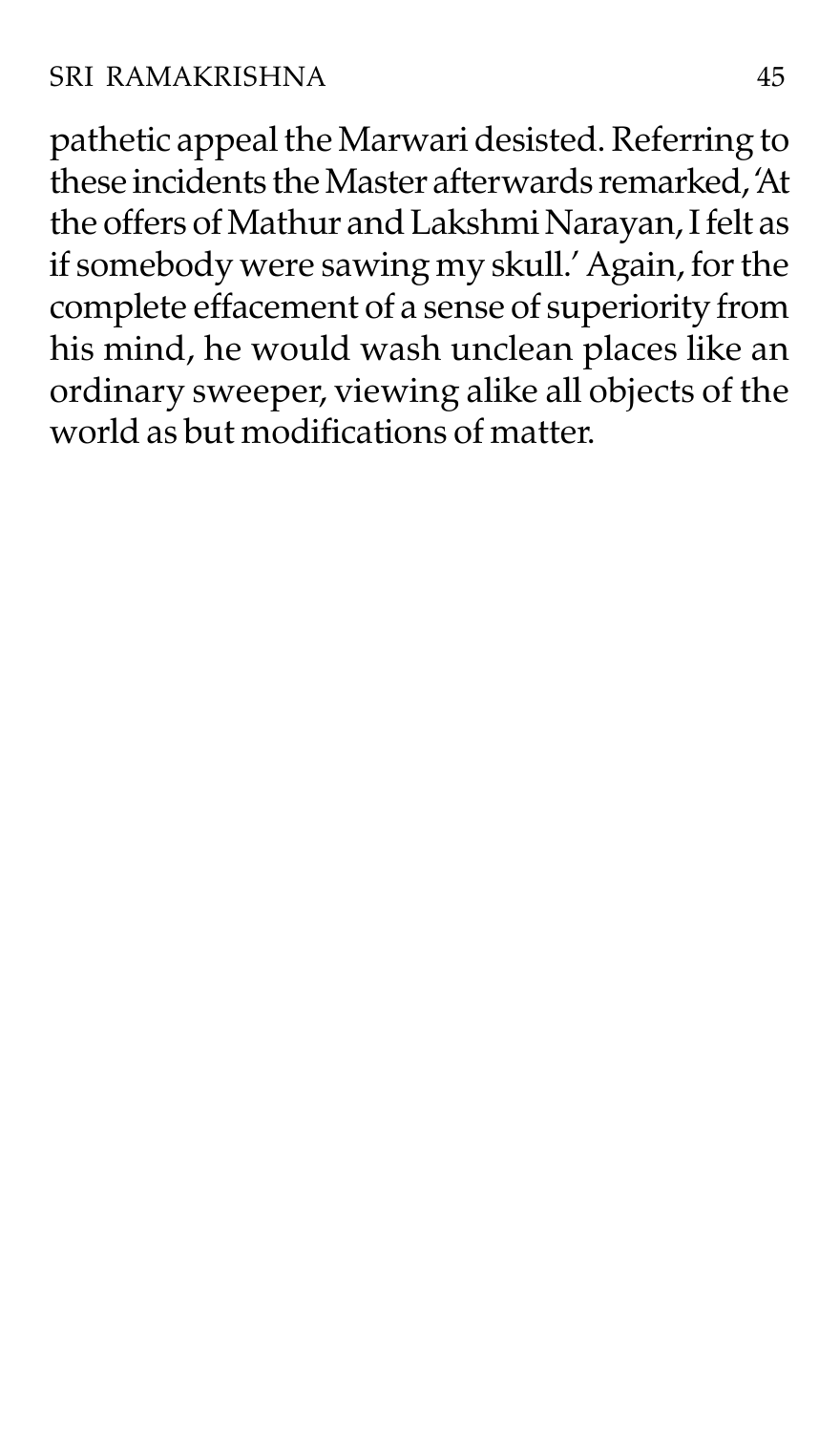#### VII

# BHAIRAVI BRAHMANI AND A VAISHNAVA SAINT

One morning in 1861 Sri Ramakrishna was plucking flowers in the garden of Dakshineswar when he saw a country-boat coming towards the smaller bathing ghat of the temple. A middle-aged, beautiful Bhairavi Sannyasini with long dishevelled hair stepped out of the boat. Though nearly forty years of age, she looked much younger. Sri Ramakrishna calling Hriday asked him to bring her from the Chandni (the roofed court which is the main entrance to the temple compound) to his presence. As soon as the Bhairavi met Sri Ramakrishna, she burst into tears of joy and surprise and said in a tender voice, 'My son, you are here! I have been searching for you so long, and now I have found you'.

'How could you know about me, mother?' asked Sri Ramakrishna. She replied, 'Through the grace of the Divine Mother I had come to know that I was to meet three of you. Two (Chandra and Girija) I have already met in East Bengal, and today I have found you.' She spoke with emotion, as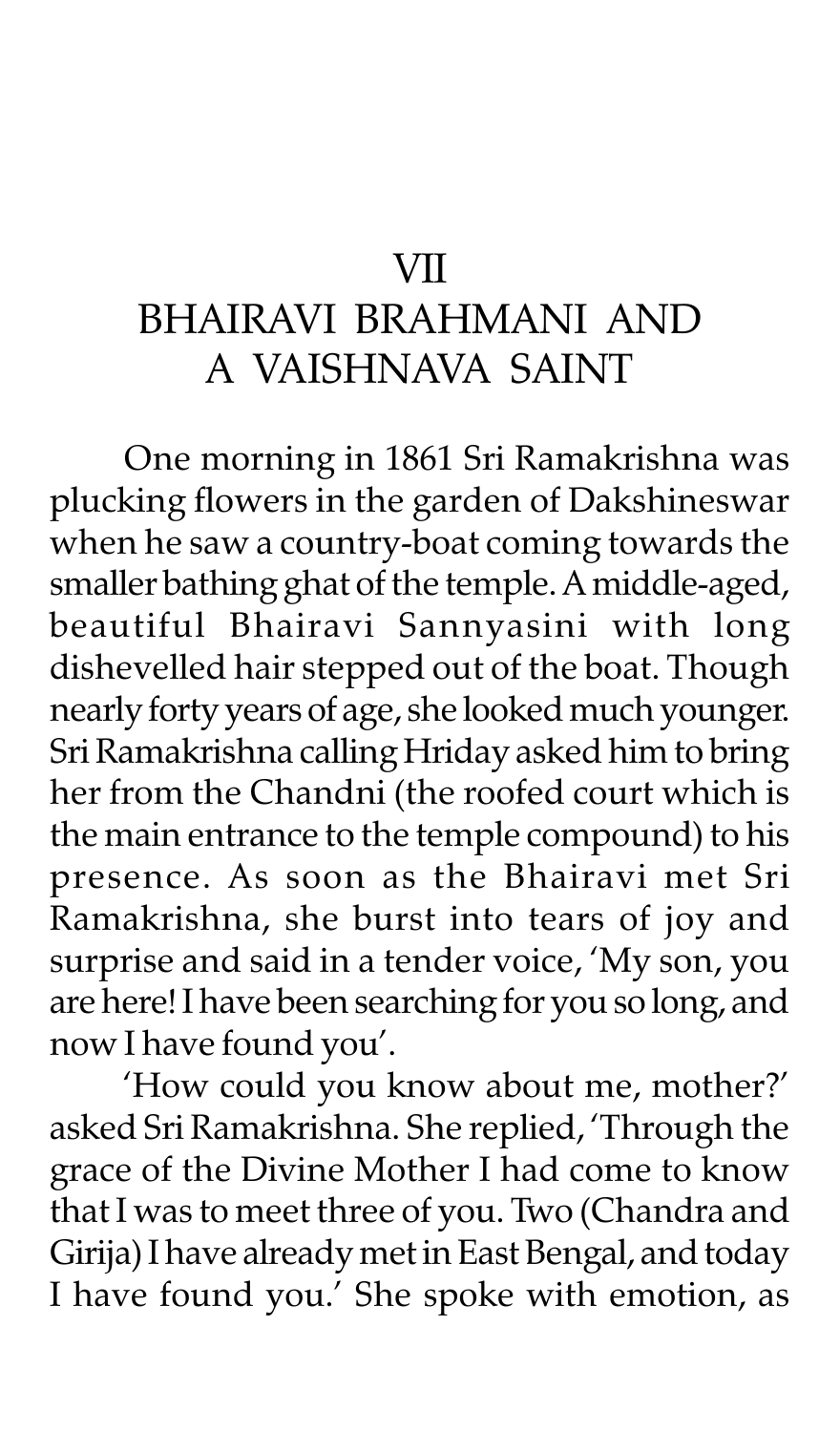though she had found her long-lost treasure at last. Sri Ramakrishna too was visibly moved.

After a while she told all about herself. She was born in a Brahmin family in the District of Jessore (Bengal), and was well versed in Vaishnava and Tantrika literature. She was a Vaishnava devotee of a high order. Her intense spiritual practices had bestowed on her wonderful realizations, which prompted her to find out a suitable aspirant to whom she could deliver all her attainments for his spiritual illumination. Sri Ramakrishna, like a boy, sat close by her and opened his heart to this Bhairavi, Yogeshwari by name, and related to her every incident of his Sadhana. He further said that people looked upon him as insane, because his actions differed so widely from those of the common run of men. Full of motherly tenderness, she consoled him again and again: 'Who calls you mad, my son? This is not insanity. Your state is what is called Mahabhava (extraordinary state of religious ecstasy) in the Shastras. Sri Radha experienced this state and so did Sri Gauranga. All these are recorded in the texts of the Bhakti (devotion) schools. I shall show you from books that whoever has sincerely yearned for God has experienced this state, and every one doing so must pass through it.' These words reassured Sri Ramakrishna.

The relation of mother and son which sprang up between them from their very first meeting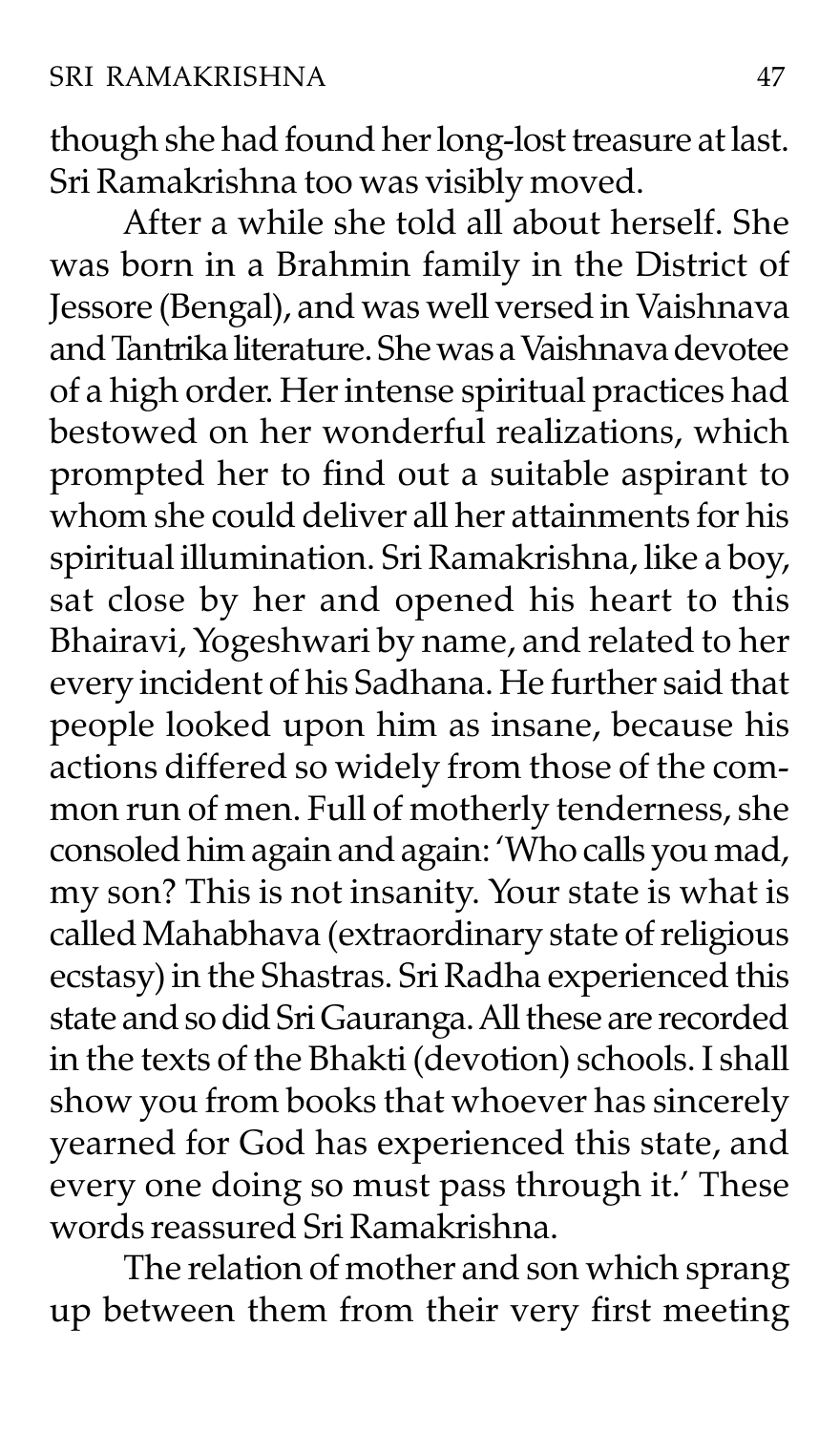deepened as they became better acquainted. After some time the Bhairavi Brahmani fixed her abode at Ariadaha, a couple of miles north of the Dakshineswar temple. From there she used to come almost daily and instruct her God-intoxicated spiritual child. Every day she saw him go into a trance as they talked on spiritual matters, and she observed a strange similarity between the life of Sri Chaitanya and that of Sri Ramakrishna. Another incident happening at this time confirmed her belief that the Lord was incarnated again in the person of Sri Ramakrishna. Sri Ramakrishna had been suffering for a long time from a burning sensation all over his body. Though experts and laymen all ascribed this malady to some internal disorder, the Brahmani found quite a different cause for it. She diagnosed it as the effect of his strong yearning for God. On scriptural authority, she prescribed a curious remedy. The patient had only to wear a garland of fragrant flowers and paint his body with sandal paste. Great was the astonishment when under this treatment Sri Ramakrishna completely recovered in three days.

The Brahmani was now prepared to meet any scholar to prove her contention that Sri Ramakrishna was an Incarnation of God. Mathur, partly to satisfy his own curiosity and settle his own doubts and partly to humour Sri Ramakrishna, called a meeting of the distinguished scholars of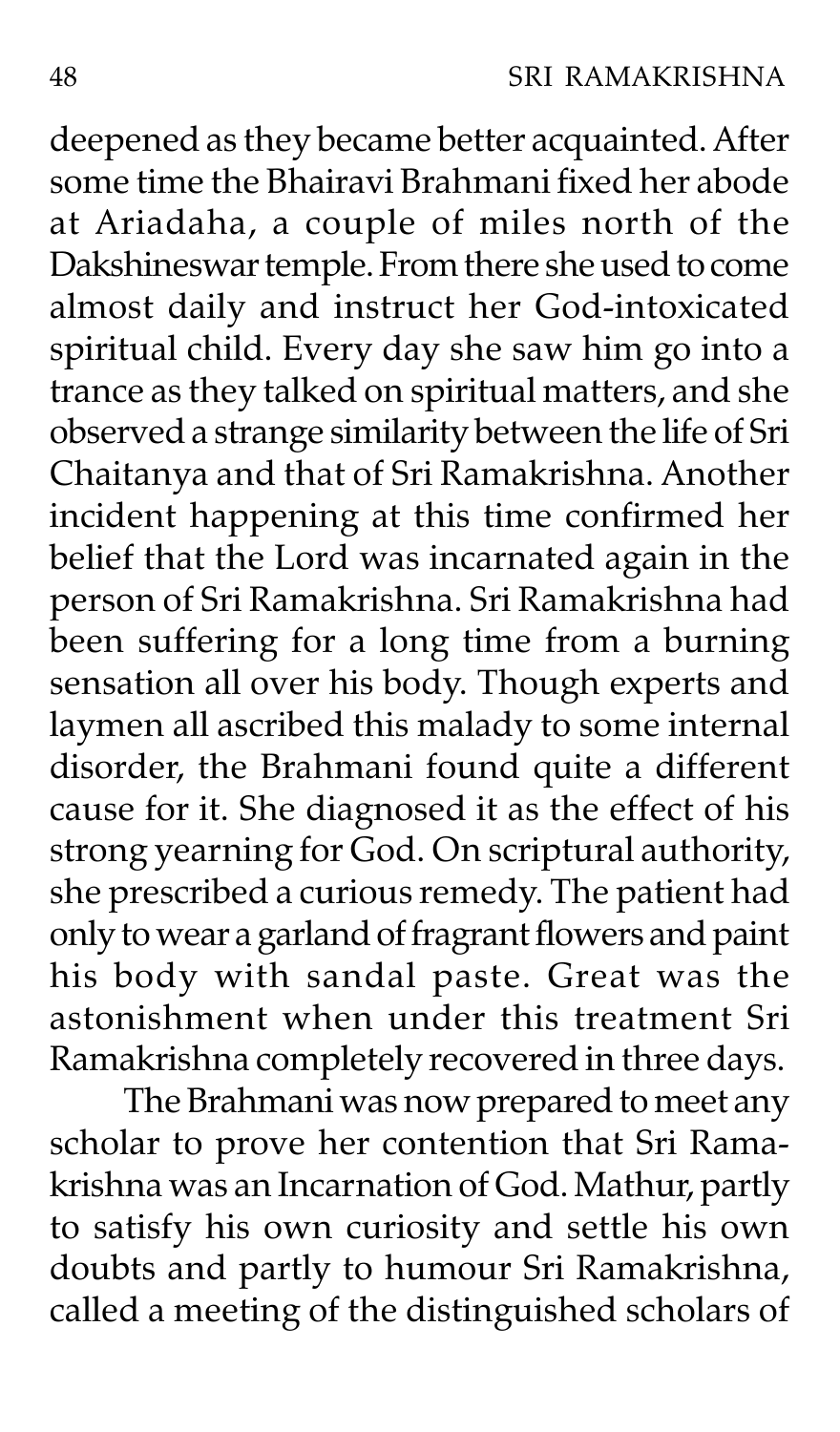the time. Vaishnava Charan, who was one of the leaders of the Vaishnava society and reputed for his Knowledge of various philosophies and devotional scriptures, and Gauri Kanta Tarkabhushana of Indesh in the District of Bankura, who was a farfamed scholar and a great Sadhaka (spiritual aspirant) of the Tantrika school, also came to Dakshineswar on invitation. The result of the meeting was that Vaishnava Charan subscribed heartily to all the conclusions of the Brahmani. And Gauri also felt in his heart of hearts that Sri Ramakrishna was no ordinary saint. He gravely replied, 'I am firmly convinced that you are that mine of infinite Spiritual Power, only a small fraction of which appears in the world from time to time in the form of Incarnations.' Thus the two great scholars and Sadhakas who came to test Sri Ramakrishna ended by surrendering themselves at his feet.

It has already been stated that the Brahmani from the very first bore a motherly affection towards Sri Ramakrishna. But she never forgot the divine mandate she had received to deliver her message to him, and she did her best to act as a spiritual guide to Sri Ramakrishna. He, on his part, undertook the course of Tantrika Sadhana under her guidance with the zeal characteristic of him. Referring to this period the Master would afterwards say: 'The Brahmani would go during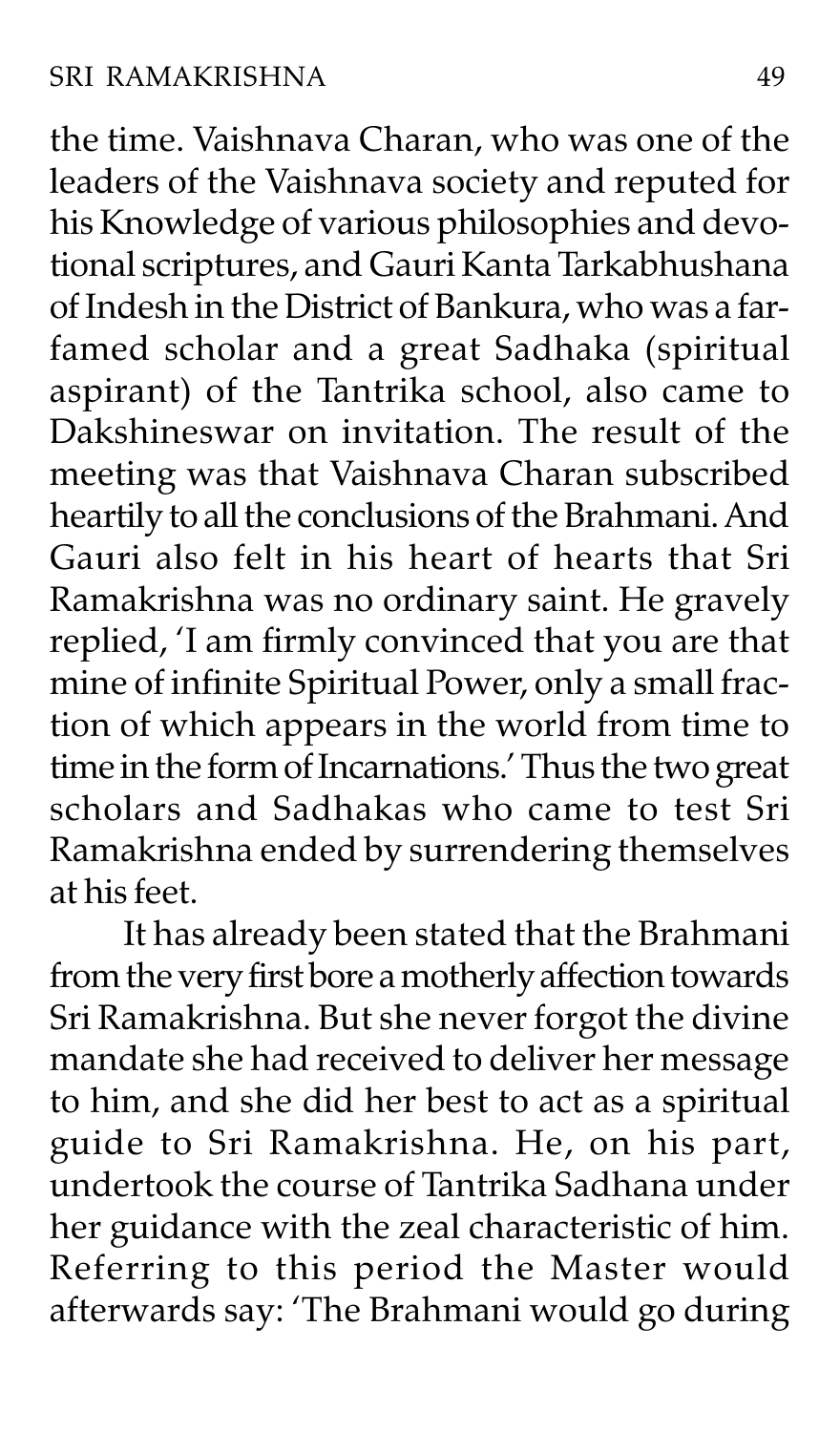the day to places far from Dakshineswar and collect the various rare things mentioned in the Tantrika scriptures. At nightfall she would ask me to come to one of the meditation seats. I would go, and after performing the worship of the Mother Kali I would begin to meditate according to her directions. As soon as I would begin to tell my beads, I would be always overwhelmed with divine fervour and fall into a deep trance. I cannot relate all the varieties of wonderful visions I used to have. They followed one another in quick succession, and the effects of those practices I could feel most tangibly. The Brahmani put me through all the exercises mentioned in the sixty-four principal Tantra books. Most of these were extremely difficult Sadhanas-some of them so dangerous that they often cause the devotee to lose his footing and sink into moral turpitude. But the infinite grace of the Mother carried me through them unscathed.'

The many fiery ordeals through which he passed during this period enabled him to become firmly established on the highest level of spirituality. The Brahmani declared that her divine disciple had attained perfection in this system of Yoga and had passed through its extreme tests successfully-a thing which very few Sadhakas indeed could do. The most remarkable feature about Sri Ramakrishnaís Tantrika Sadhana was that he attained perfection in every course in an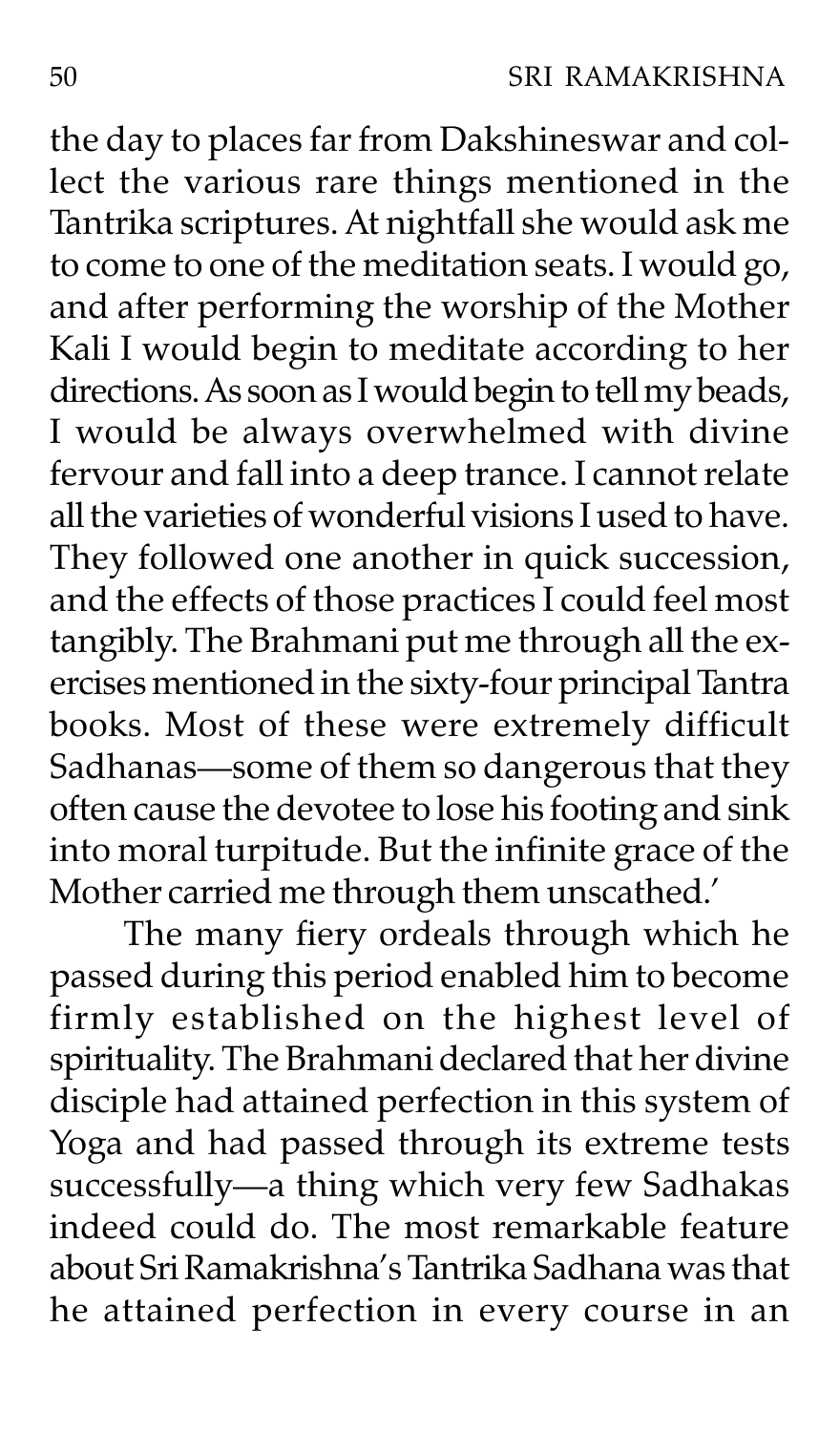incredibly short time—three days being sufficient. Not only was Sri Ramakrishna's perfection in this Sadhana unique and unprecedented, but to him also was due the restoration of the purity of the ancient Tantrika practices at the present age.

The Kali temple of Dakshineswar was a favourite resort of devotees and Sadhus because of its seclusion and holy association, as well as of Rani Rasmani's liberality. They would stop there for a few days on their way to Gangasagar or to Puri. That was before the opening of the railways. At special times, Sadhus of a particular class would congregate in large numbers. The meeting of these different classes of monks and devotees with Sri Ramakrishna was of great significance. The ideas of practical spirituality which originated with the prophet of Dakshineswar were disseminated through these Sadhus to their own disciples and followers. Even those fortunate persons whom he accepted as teachers were also greatly benefited by their close association with the Master. Among the many devotees and scholars who came in contact with him at different periods, some took initiation from him and others were influenced by him in various ways, as we have seen in the cases of Vaishnava Charan and Gauri Kanta. About this time other great distinguished savants also, such as Pandit Narayana Shastri of Rajputana, Pandit Padmalochan Tarkalankara, the court Pandit of the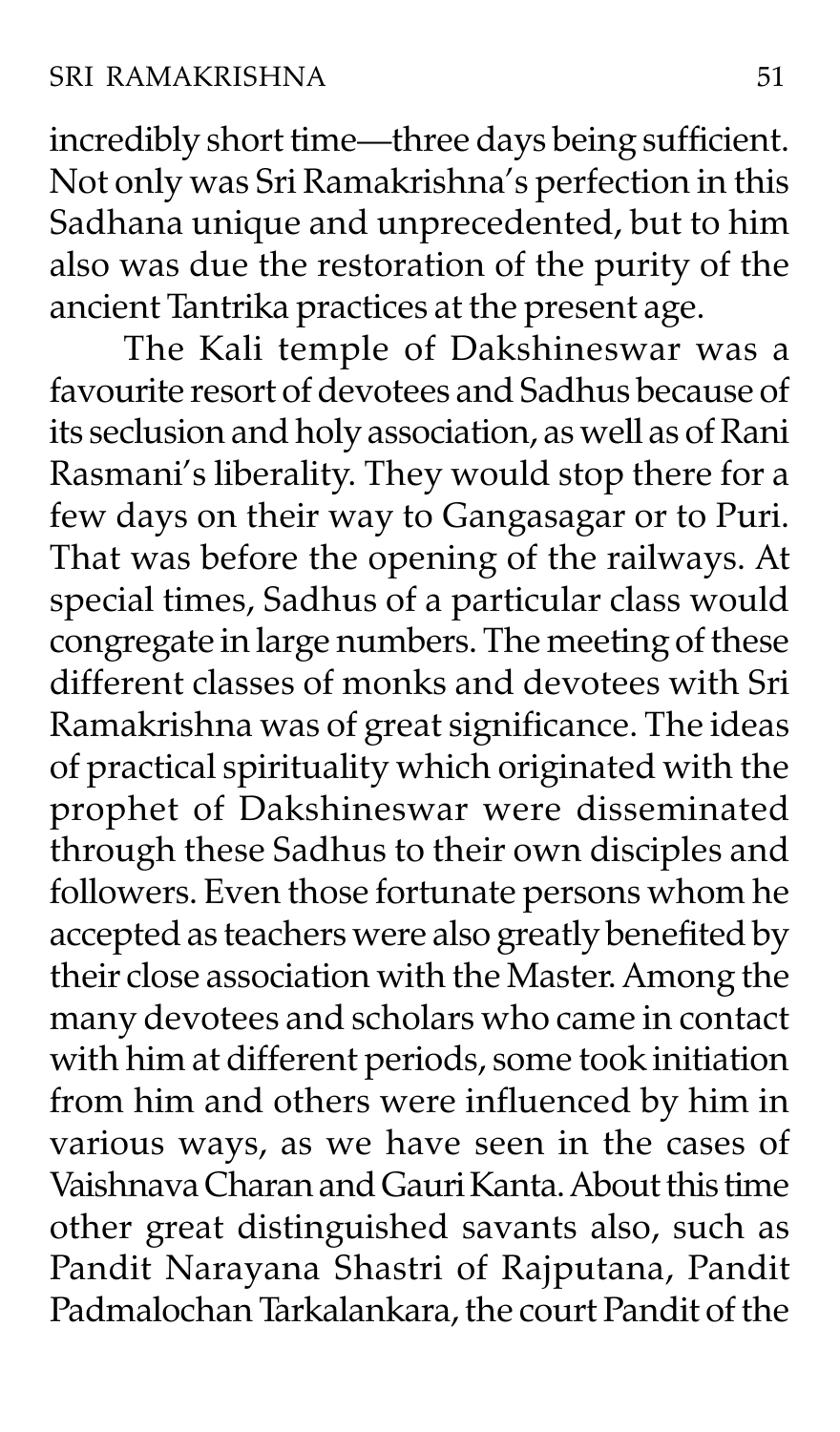Maharaja of Burdwan, and the like, were greatly attracted towards Sri Ramakrishna, and received spiritual inspiration from the Master.

It was probably about the year 1864 that one great Vaishnava devotee, Jatadhari by name, came to Dakshineswar. He was a wandering monk and a devotee of Sri Rama. The Master often said that Jatadhari's love and yearning for God were peerless. Ramlala, or the 'Child Rama' was his favourite Deity. By long meditation and worship Jatadhari had made great spiritual progress, and had been blessed with a wonderful vision of Rama-the effulgent form of young Rama then became a living presence to him. 'The Babaji (Father),' said the Master later to a group of disciples, 'was the lifelong devotee of Ramlala, whose image he carried wherever he went. He actually found that Ramlala took the food offered to him. Jatadhari was engaged day and night in the service of the image and was in a state of constant bliss. I could see the actions of Ramlala; so I used to spend the whole day with the Babaji to watch him. Days passed in this way, and Ramlala became more and more intimate with me and followed me to my room. I saw Ramlala as vividly as I see you all—now dancing gracefully before me, now springing on my back, or insisting on being taken up in my arms. Sometimes I would hold him on my lap. He would not remain there, but would run to the fields in the sun, pluck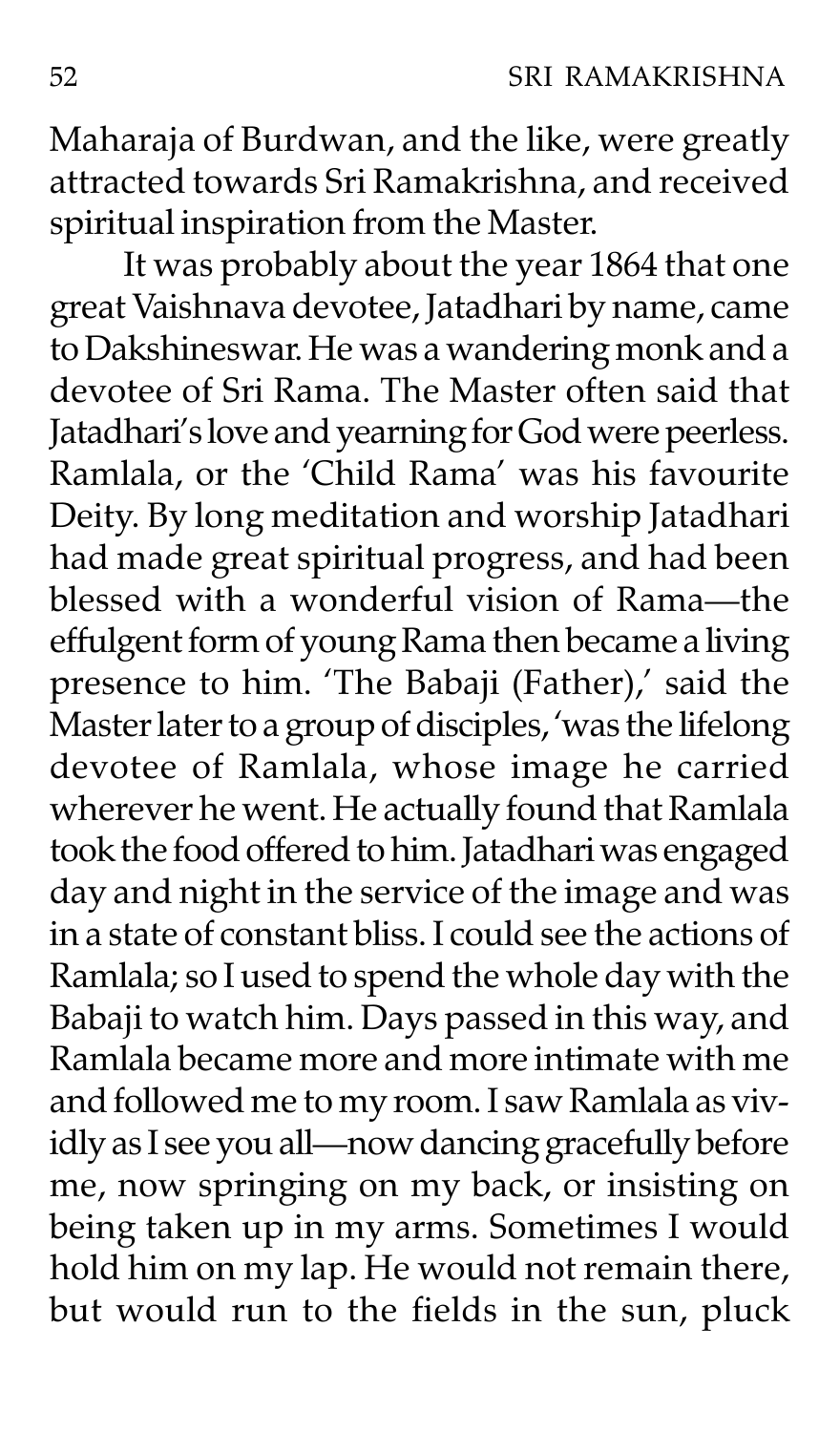flowers from thorny bushes, or jump into the Ganga. When chastised, he would fix his beautiful eyes on me and smile, or like a naughty boy he would go on with his pranks, or pout or make faces at me. Sometimes I lost patience and slapped him. With tearful eyes and trembling lips he wold look at me. Oh, what pain I would feel then for having punished him! I would take him in my lap and console him. All these things actually happened.

'One day Jatadhari came to me weeping and said, "Ramlala out of his infinite grace has fulfilled my desire. He has revealed himself to me in the form I prefer, but he has told me that he will not go leaving you behind. I shall gladly leave him with you and go my way. It gladdens my heart to think that he is happy in your company." With these words Jatadhari left Ramlala with me and bade adieu to Dakshineswar. Ever since Ramlala has been here<sup>'</sup>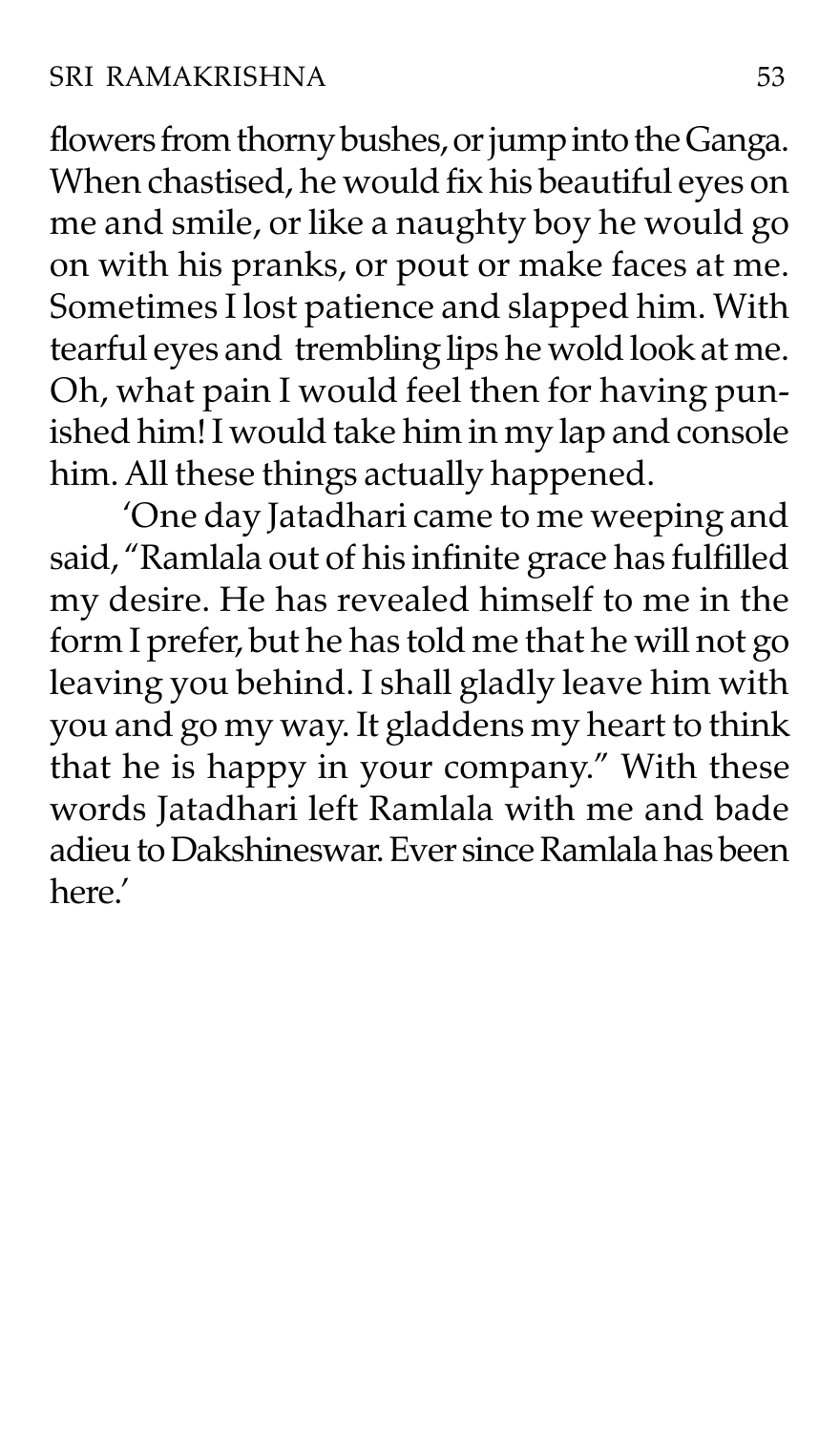### VIII ONE WITH THE ABSOLUTE

Sri Ramakrishna had by now practised all the different phases of devotion laid down in the scriptures of Bhakti, namely, Shanta, Dasya, Sakhya, Vatsalya, and Madhura,<sup>1</sup> and realized the same goal through each one of them. His spiritual experience, hitherto gathered, had many forms. Sometimes he willed himself into them, at other times the strong current of his spiritual nature swept him into them inspite of himself. He would commune with invisible beings-forms of the Divinity or Divine Incarnations of the past. Such visions, however, belong to the domain of personality, which is not the last word in spiritual experiences. He was yet to reach a state where knowledge, knower, and known become one indivisible Consciousness—a state in which space disappears into nothingness, time is swallowed up in Eternity, causation becomes a

<sup>1</sup> Shanta is the placid attitude of mind towards Divinity, Dasya is the relation of servant to master, Sakhya is the attitude of friendship, Vatsalya is the relation of parent and child, and Madhura, the highest, is the relation between two lovers.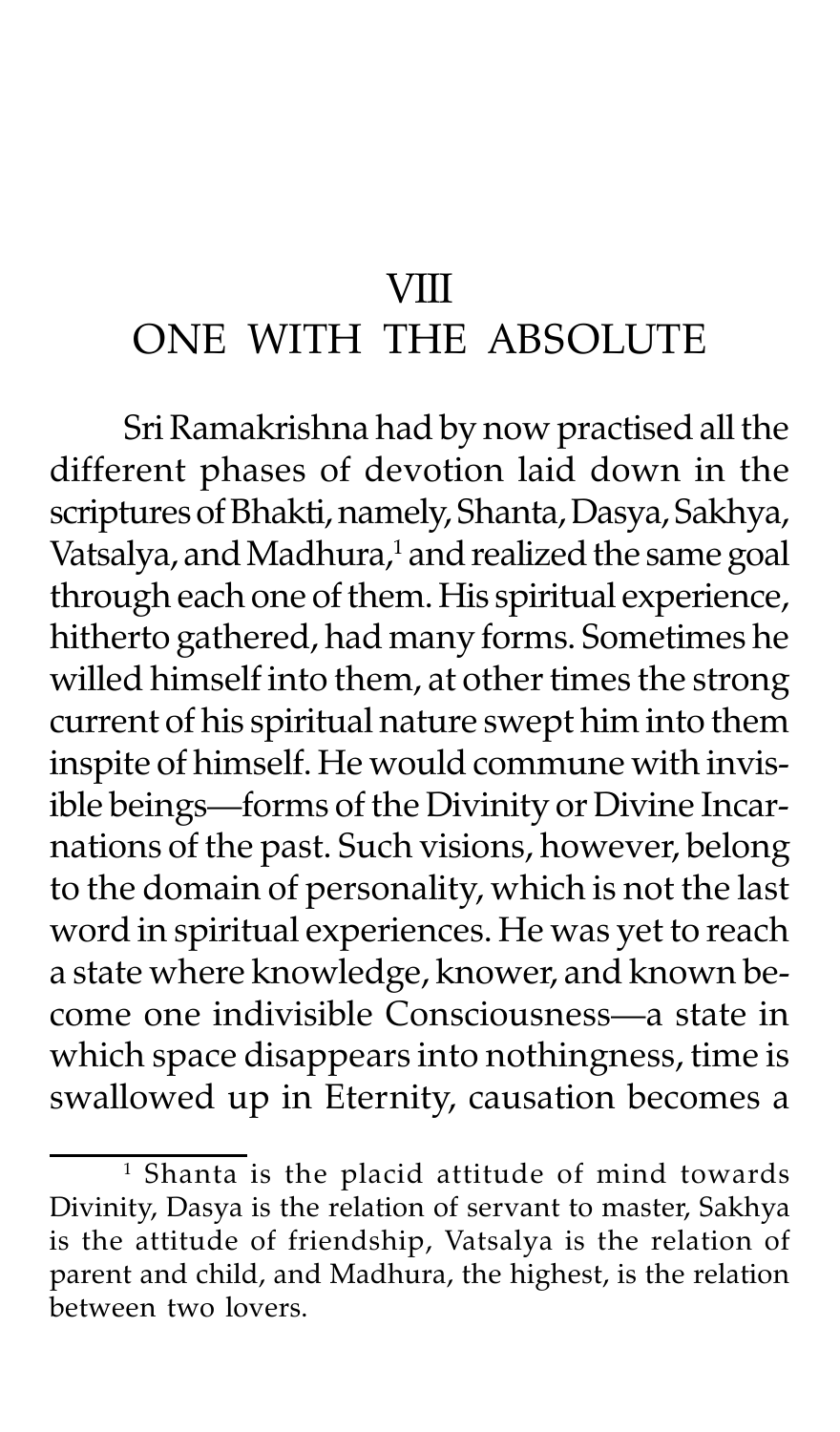dream of the past. He only knows that state who has experienced it. It is all stillness indefinable. The soul after a final struggle leaps over the last barrier of relative existence, shatters its prison of matter, and merges in the infinite glory of Brahman. This is called the Nirvikalpa Samadhi-the highest flight of Advaita philosophy. This is the crowning glory of man's spiritual exercises—the last word in his evolution. Then there is no more birth, no more death, nor any further identification with the changes of the body. He leaves behind all the modifications of relativity like a cast-off garment. He realizes his identity with the Eternal Brahman, the One without a second. There is no doubt Sri Ramakrishna was the fittest person to realize this state. The field was ready ploughed, and waited only for the sowing of the seed.

 At this time there came to the garden of Dakshineswar a wonderful monk, Totapuri by name. He was a Punjabi by birth and had renounced the world while quite young. He had been initiated by a Yogi who was the head of a monastery of the Naga sect at Ludhiana in the Punjab. It is said that he practised Sadhana in a secluded forest on the banks of the sacred Narmada and attained to the Nirvikalpa Samadhi after rigid discipline extending over forty years. After the passing away of his Guru, Totapuri took his place as the head of the monastery. A liberated soul,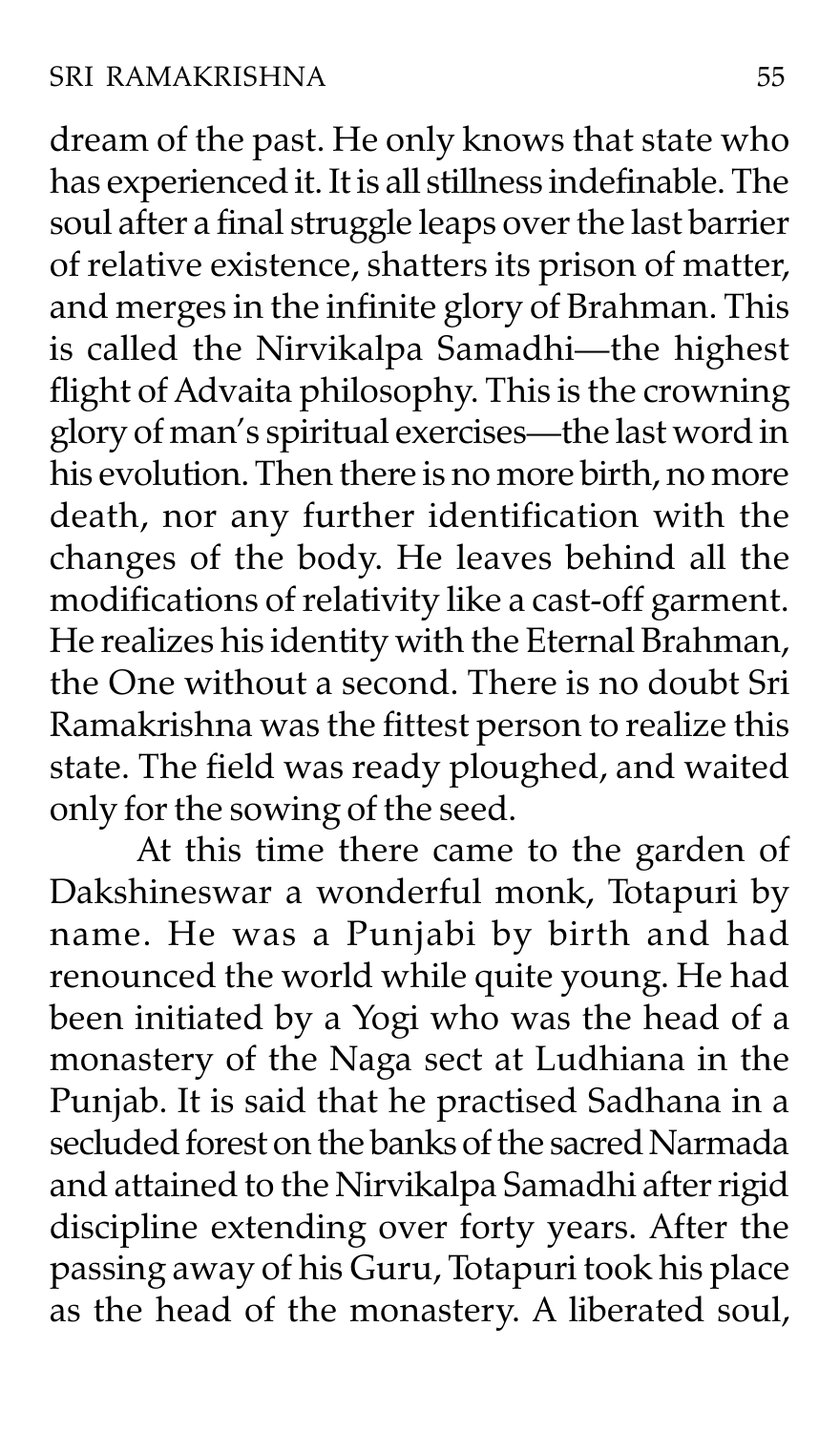indifferent to the joys and sorrows of the world, he intended to spend the remaining years of his life in making pilgrimages to holy places. Like a lion he roamed at will over the country. He had been to Puri and Gangasagar and on the return journey along the course of the Ganga, halted at Dakshineswar, where he met with Sri Ramakrishna.

The bright face of the Master at once arrested the attention of Totapuri, who came to understand that Sri Ramakrishna was a highly advanced seeker after truth. Greatly impressed by him Totapuri asked, 'Would you like to learn Vedanta?'

'I do not know. It all depends on my Mother. I can agree to your proposal only if She approves of it,' was the quiet answer.

'All right,' said the monk, 'go and ask your mother. I shall not be here long.'

Sri Ramakrishna went into the Kali temple and spoke of the matter to the Mother and in a state of trance heard Her command: 'Yes, my boy, go and learn of him. It is for this purpose that he has come here.<sup>'</sup> In a state of semiconsciousness and with a beaming countenance, Sri Ramakrishna returned and said to Totapuri that he had his Mother's permission. Totapuri could not help smiling at his apparent superstition in addressing the image in the temple as Mother, for, as a Vedantist, he looked upon Shakti-the kinetic state of Brahman, which Sri Ramakrishna worshipped as Mother-as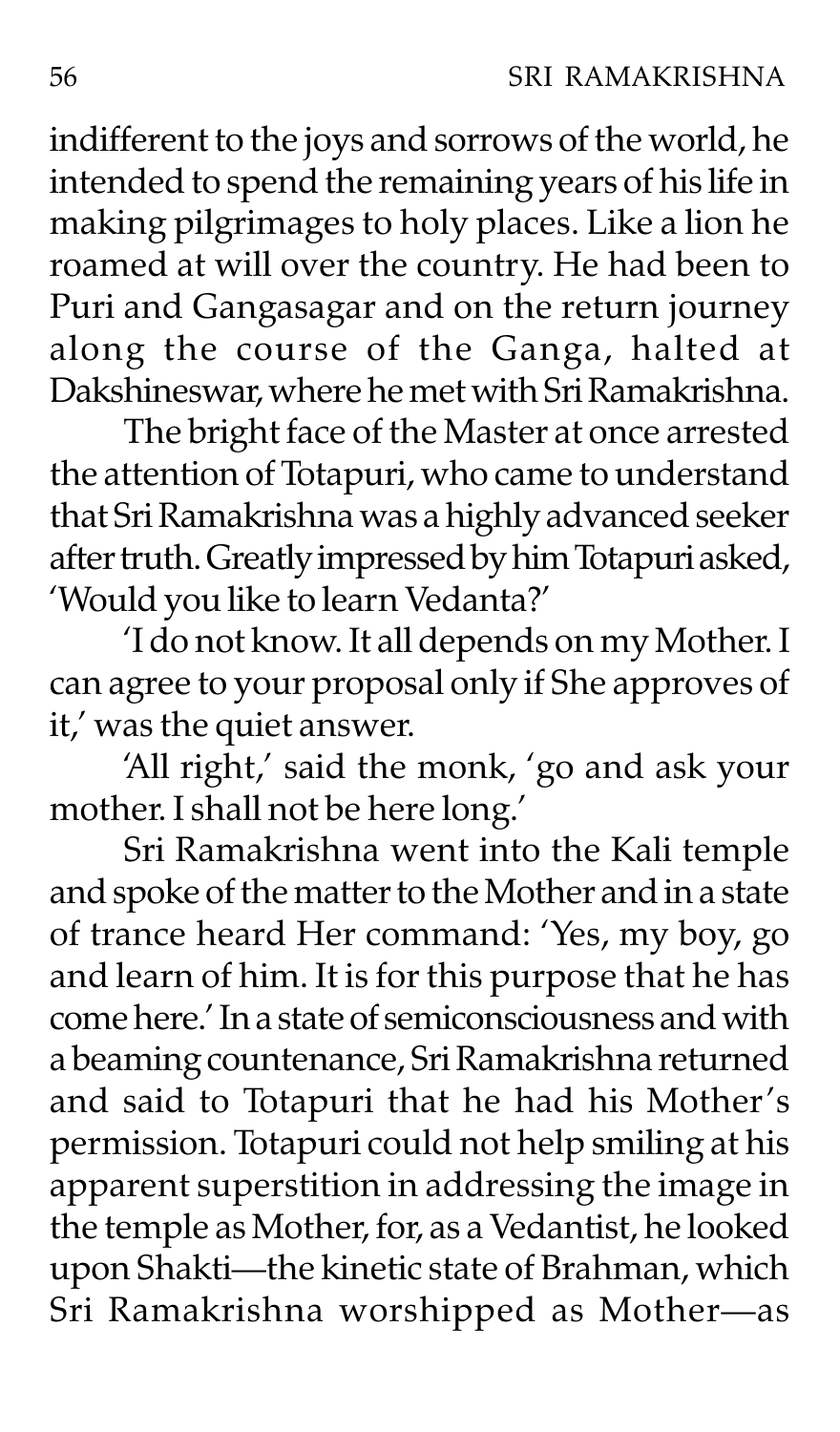nothing but an illusion. However, he said nothing to Sri Ramakrishna on this point, thinking that under his training the disciple would soon learn the truth and spontaneously brush aside all superstitions.

Sri Ramakrishna had to be initiated into the sacred order of Sannyasa, before he could commence studying the truths of Vedanta. He said that he had no objection provided he could do so in private, for it would be too much for his aged mother, who was living at that time in the sacred precincts of the Dakshineswar Temple, to see her son shave his head and take the monk's yow. To this Totapuri agreed. When the auspicious day arrived, Totapuri asked his disciple to perform the preliminary ceremonies. He went through all these exactly as he was told. The night was almost spent. The teacher and the disciple entered the meditation room. The Guru chanted the holy Mantras, which the disciple repeated as he put oblations one after another into the sacred fire, renouncing, as he did so, all desire for enjoyments, here and hereafter.

Prostrating himself before his Guru, Sri Ramakrishna took his seat to receive his instructions in Advaita (monistic) Vedanta. 'Brahman,' said Totapuri, 'is the only Reality, ever-free, beyond the limits of time, space, and causation. When a seeker is merged in the beatitude of Samadhi, he does not perceive time and space, nor name and form-the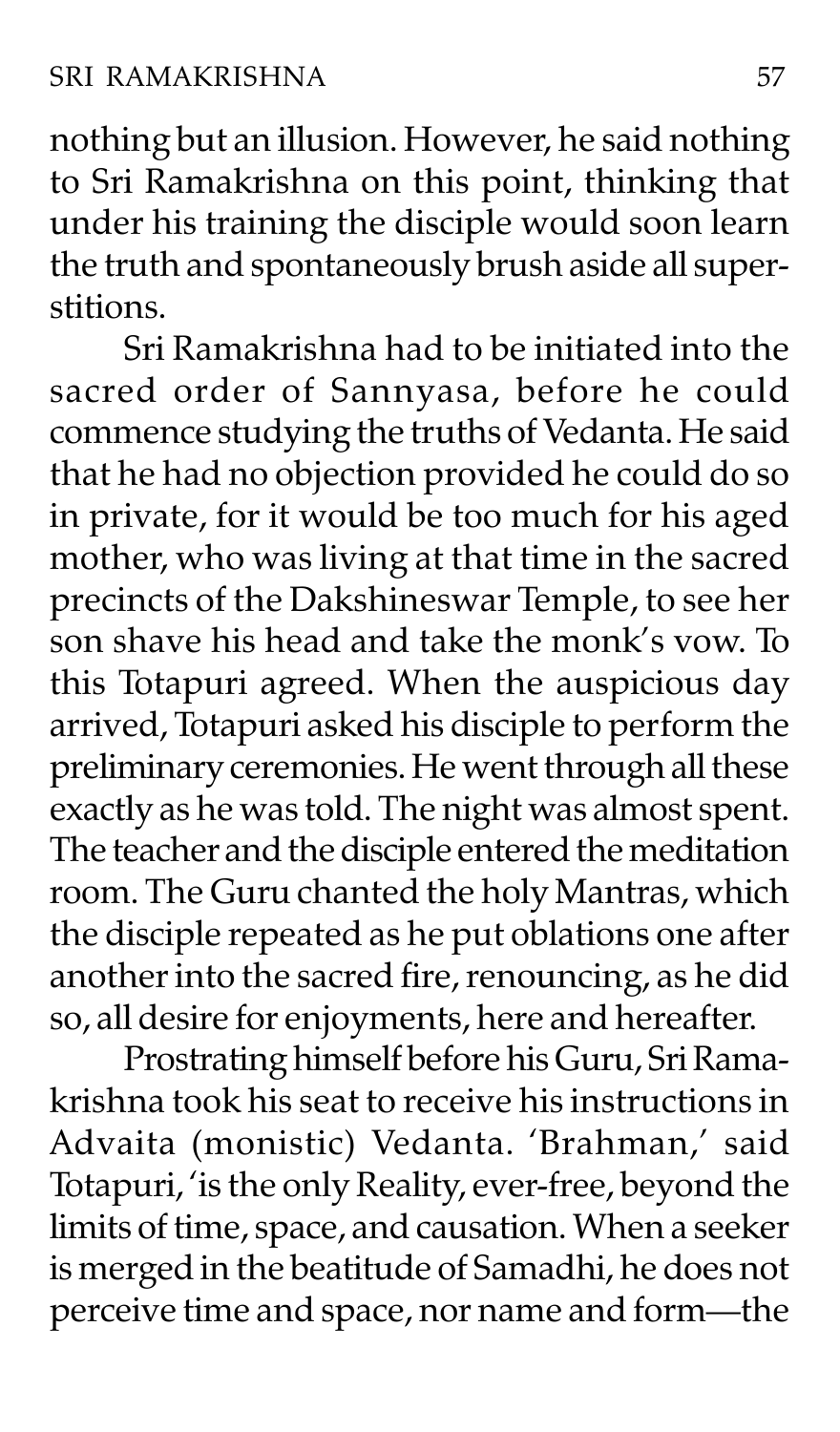products of inscrutable Maya. Pierce through the maze of name and form and rush out of it like a lion. Dive deep in the search for the Self and be firmly established in It through Samadhi.' Totapuri thus tried that day to help Sri Ramakrishna to fix his mind firmly on the Absolute. We describe it in Sri Ramakrishna's own words: 'After the initiation "the naked one" $1$ , asked me to withdraw the mind completely from all objects and dive into the Atman (Self)....I had no difficulty in withdrawing the mind from all other objects except one, the all too familiar form of the Blissful Mother-radiant and of the essence of Pure Consciousness—which appeared before me as a living Reality preventing me from passing beyond the realm of name and form....In despair I said to "the naked one", "It is hopeless. I cannot raise my mind to the unconditioned state and come face to face with the Atman". He grew excited and sharply said, "What! you can't do it! But you have to!" He cast his eyes around, and finding a piece of glass he took it up and pressing the point between my eyebrows said, 'Concentrate the mind on this point.' Then with a stern determination I again sat to meditate, and as soon as the gracious form of the Divine Mother appeared before me, I used my discrimination as a

<sup>1</sup> Sri Ramakrishna used to refer to Totapuri as Nyangta, i.e. the naked one.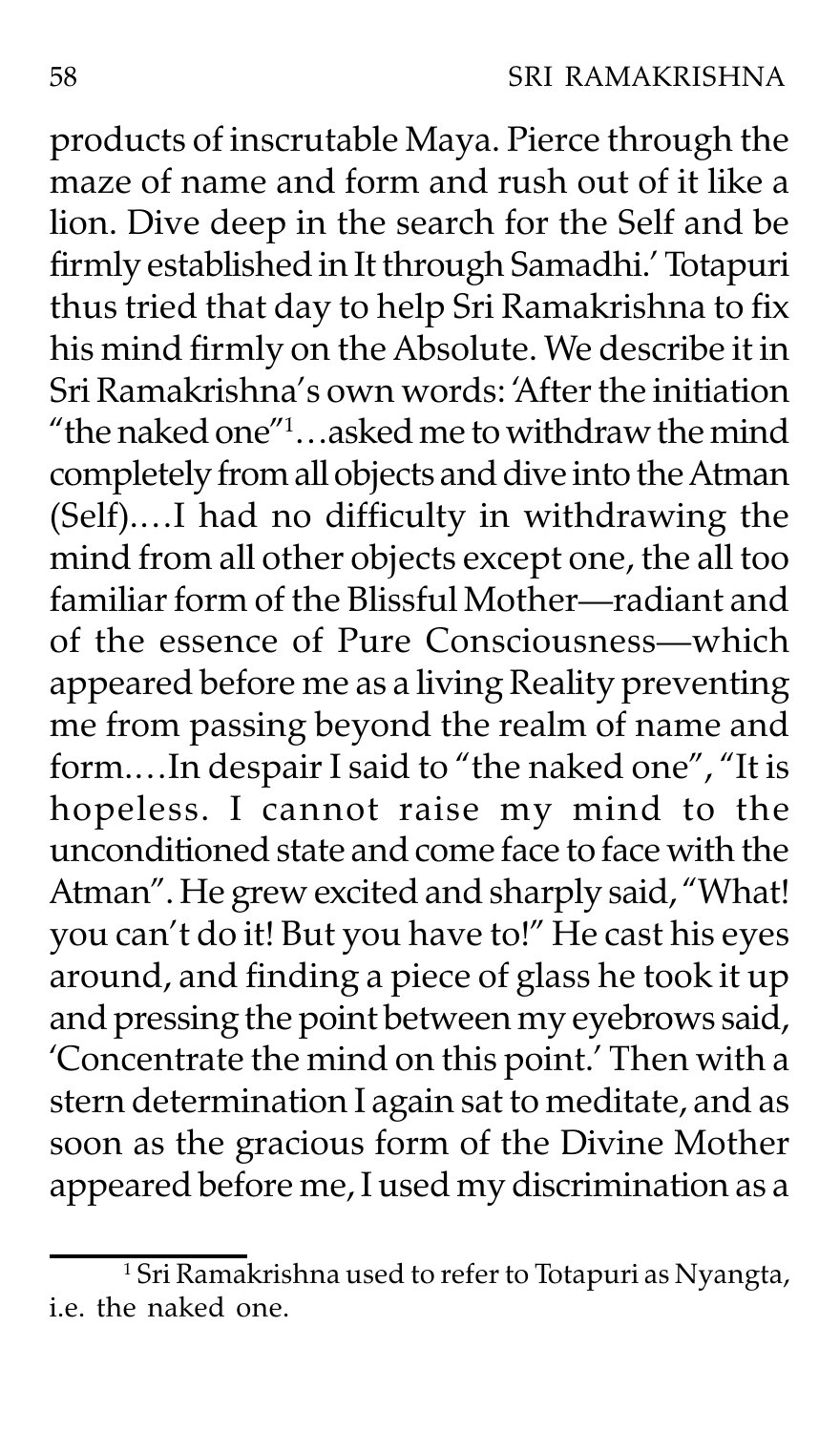sword and severed it in to two. There remained no more obstruction to my mind, which at once soared beyond the relative plane, and I lost myself in Samadhi!í

Totapuri sat for a long time, silently watching his disciple. Finding him perfectly motionless, he locked the door and went out of the room. Three days passed, and still there was no call. In utter surprise Totapuri opened the door and found Sri Ramakrishna sitting in the very same position in which he had left him. With breathless wonder Totapuri stood before this august spectacle. 'Is it really true?' he said to himself, 'Is it possible that this man has attained in the course of a single day that which it took me forty years of strenuous practice to achieve?' Impelled by doubt, he made a searching examination. In joyous bewilderment he cried out, 'Great God, it is nothing short of a miracle!' It was undoubtedly a case of Nirvikalpa Samadhi-the culmination of the Advaita practice! Totapuri immediately took steps to bring the mind of Sri Ramakrishna down to the world of phenomena. Little by little he came to the consciousness of the outside universe. He opened his eyes and saw his Guru looking at him with tenderness and admiration. The Guru answered the worthy disciple's prostration by locking him in a warm embrace.

Totapuri usually did not stay at any one place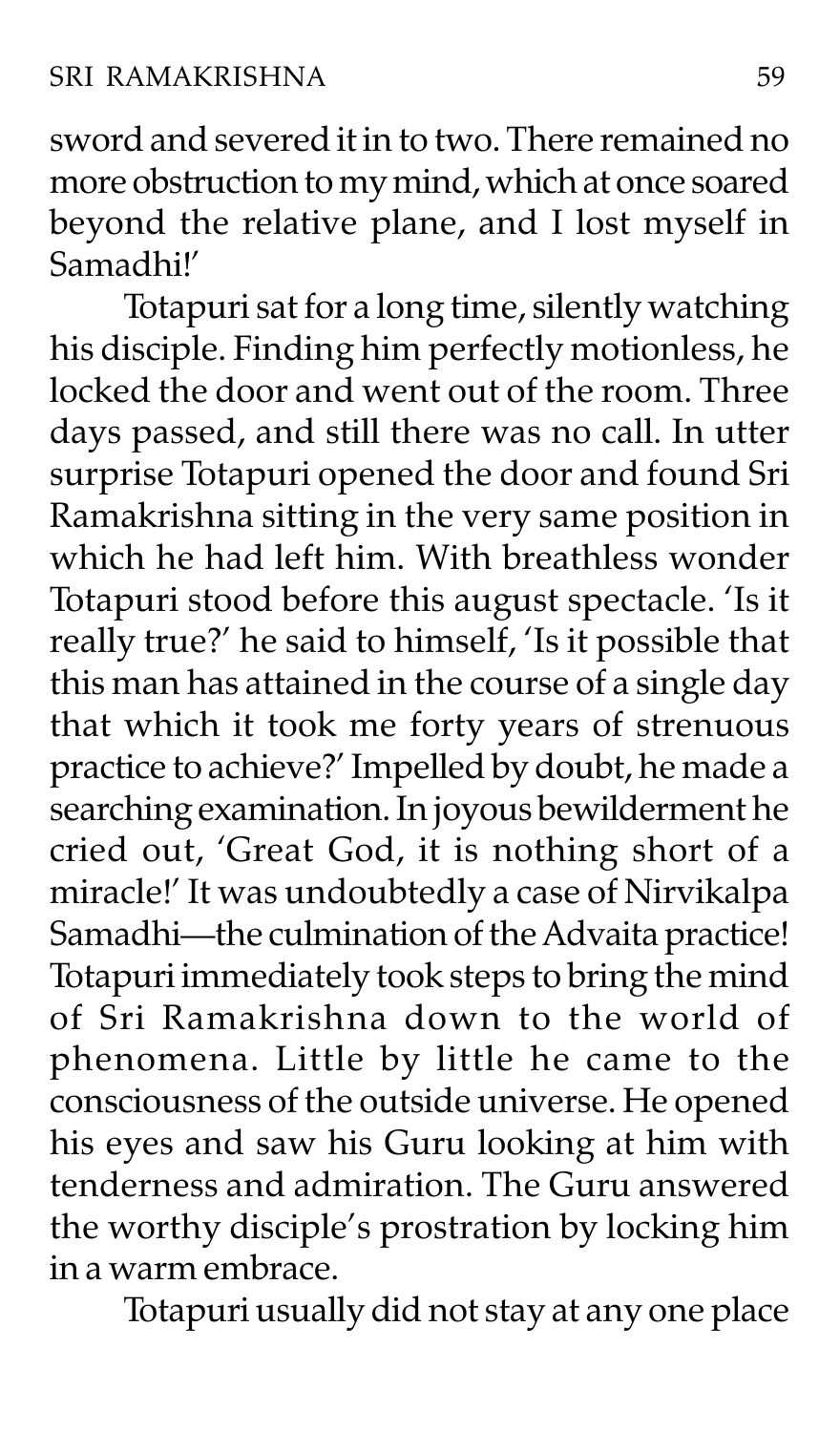for more than three days. But he wished to establish his wonderful new disciple firmly on the lofty pinnacle of Advaita. So he remained eleven months in the garden of Dakshineswar. During this time Totapuri also underwent some mental transformation. We have seen how he looked upon Sri Ramakrishnaís praying to the Divine Mother as a superstition. But circumstances compelled Totapuri to believe in the existence of the Divine Mother. Before he left Dakshineswar he realized that Brahman and Shakti are one and the same thing—the two aspects of the same entity.

After Totapuri had left Dakshineswar, the Master was determined to remain in a state of absolute identity with Brahman, far above all subjective and objective experiences. He remained in that state for six months. Referring to this period of his life the Master used to say: 'For six months at a stretch I remained in that state whence ordinary men can never return—the body falling off after three weeks like a sere leaf. I was not conscious of day and night. Flies would enter my mouth and nostrils just as they do in a dead body, but I did not feel them. The hair became matted with accretions of dust. There was no chance for the body to survive, it would certainly have perished but for the kind ministrations of a monk who was present at Dakshineswar at the time....He would bring food regularly to me...and as soon as he found me to be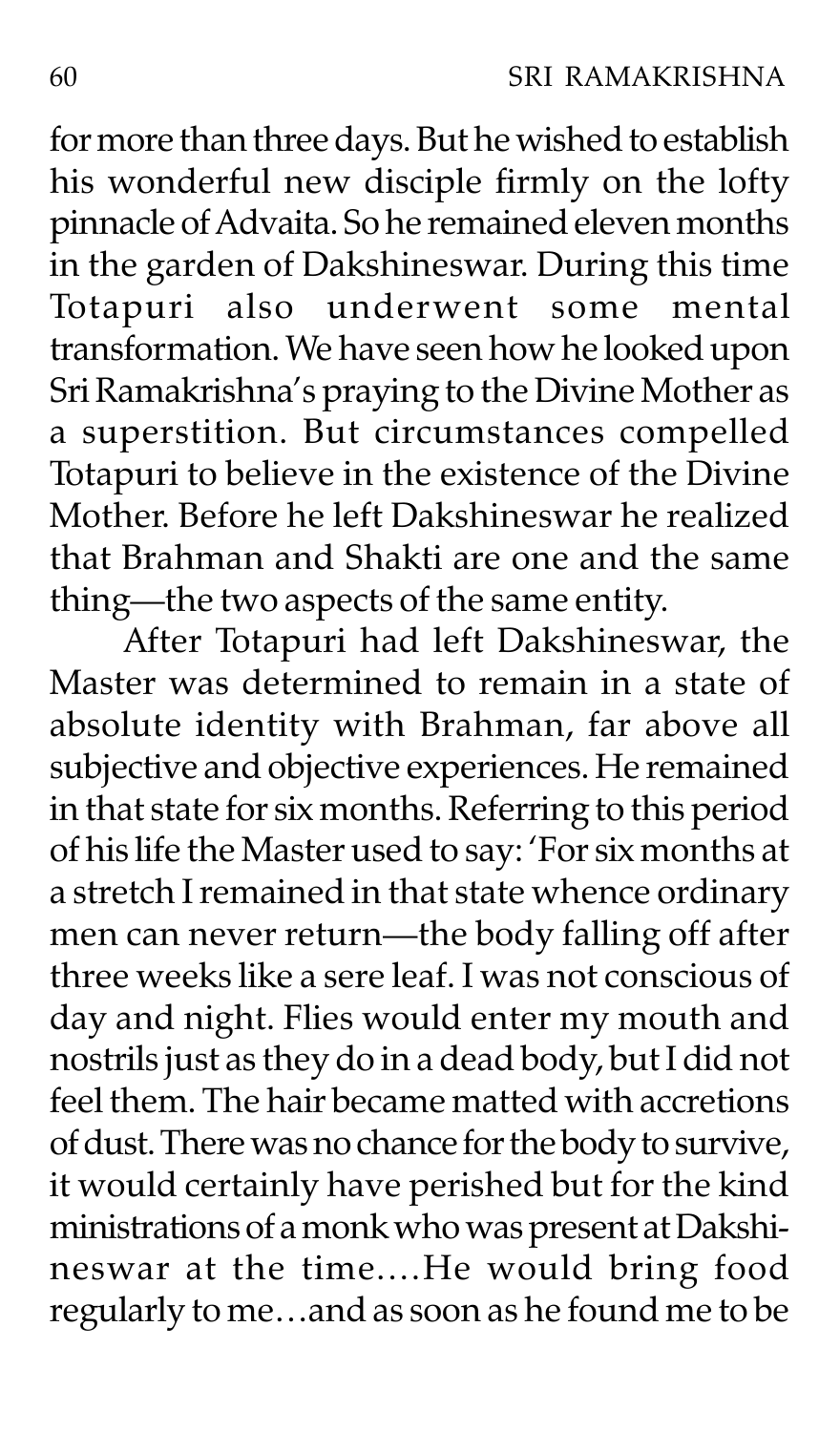a little conscious, he would press some food into my mouth, only a bit of which reached my stomach. Six months passed in this way. At last I received the Mother's command, "Remain on the threshold of relative consciousness for the sake of humanity." Then I was laid up with a terrible attack of dysentery....It went on for six months. Thus only did the mind gradually come down to a lower level and to the consciousness of the body...'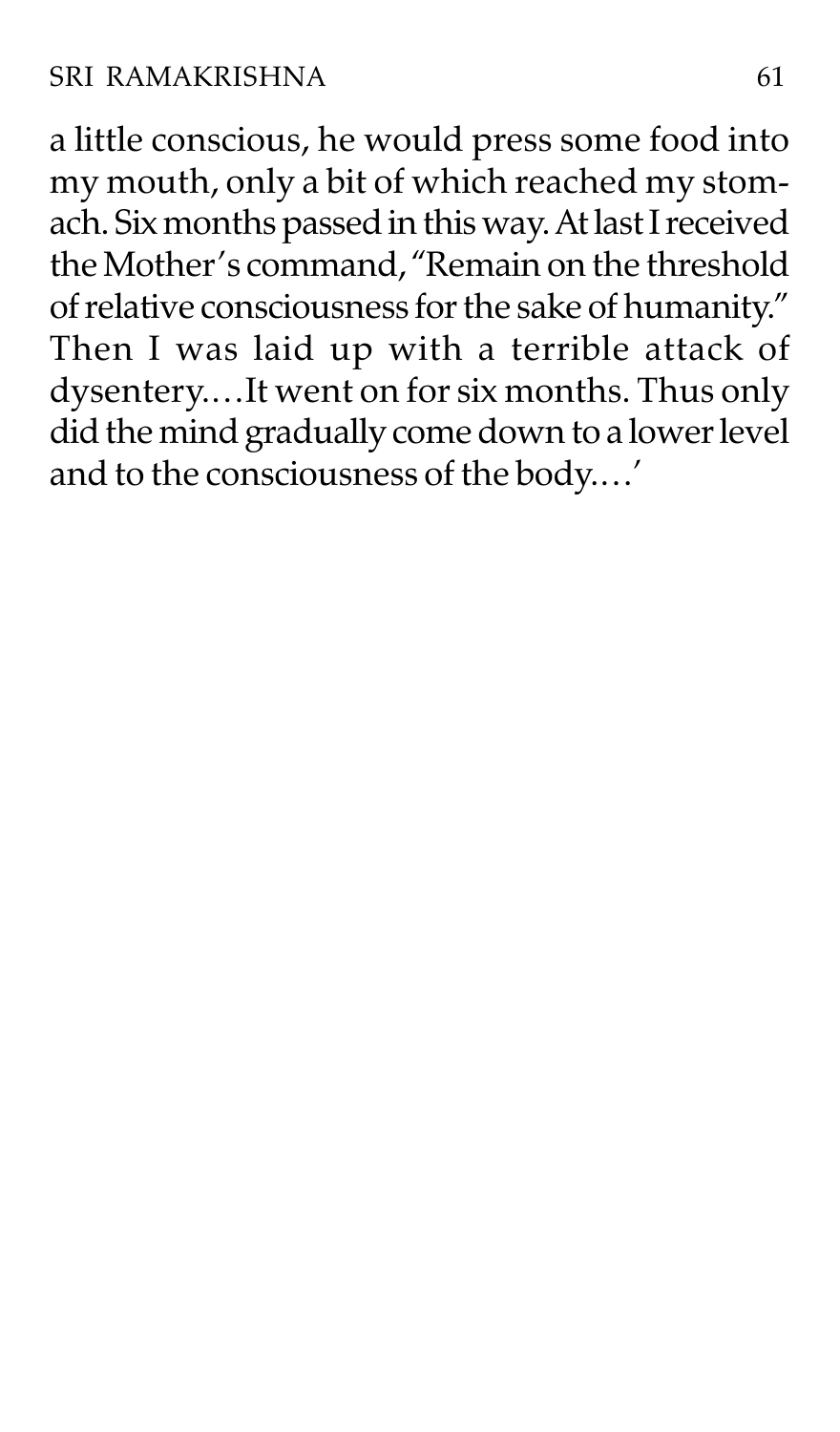### IX

# TRAVELLING INTO OTHER FAITHS

As a result of the Advaita realization the mind of Sri Ramakrishna had acquired a wonderful breadth, accepting all forms of religion as so many ways of reaching perfection. Towards the end of 1866, soon after his recovery from dysentery, Sri Ramakrishna was attracted by the faith and devotion of a Sufi mystic, Govinda Ray by name, who had embraced Islam and lived at Dakshineswar at this time. Gradually it came to the mind of Sri Ramakrishna that, since Islam was also a means to the realization of God, he would see how the Lord blessed the devotees who worshipped that way. He therefore got the necessary initiation from Govinda. To the practice of this new religion the Master applied himself with his characteristic thoroughness. Thus did he describe his mentality at this period: 'Then I used to repeat the name of Allah, wear my cloth in the fashion of the Mohammedans and recite the Namaz regularly. All Hindu ideas being wholly banished from the mind, not only did I not salute the Hindu gods, but I had no inclination even to visit them.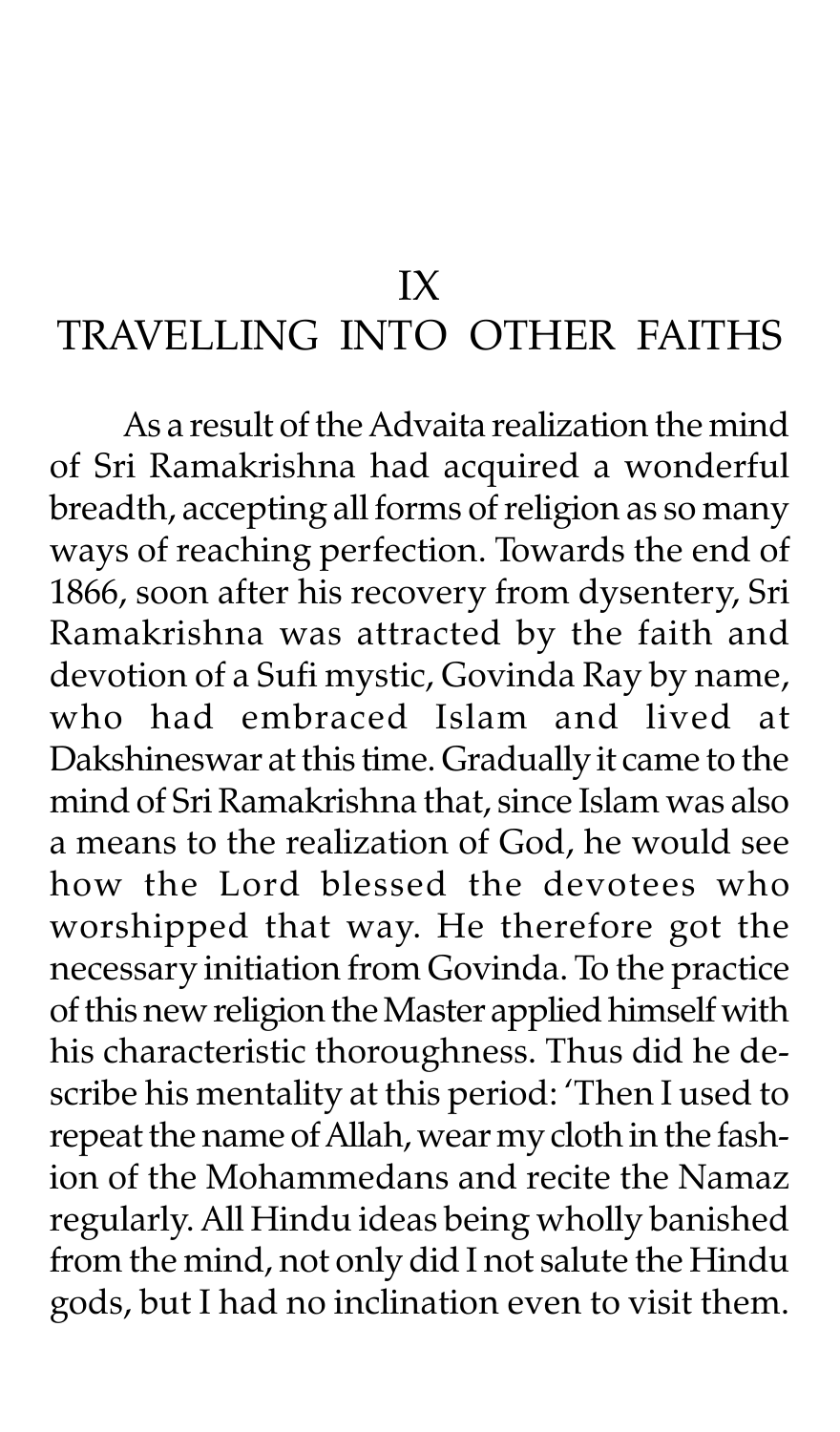After three days I realized the goal of that form of devotion.<sup>'</sup> First of all he saw a radiant Person with a long beard and of grave appearance, and then his mind, passing through the realization of the Brahman with attributes, was finally absorbed in the Brahman without attributes. The very fact that he practised Islam after attaining perfection in the Advaita makes it clear that only through this-the underlying basis of all faiths-can the Hindus and Mohammedans be united with each other.

Seven years later he had a similar realization of Christianity. In 1874 Sri Ramakrishna came into intimate contact with Shambhu Nath Mallick of Calcutta, who had a garden close to the Dakshineswar Kali temple. Sri Ramakrishna used to spend a good deal of time in this garden-house of Shambhu Mallick, who came to regard the Master with sincere love and esteem, and after Mathur's death gladly supplied all his wants. Though not a Christian, he used to read the Bible to Sri Ramakrishna, who thus came to know about Christ and Christianity. He felt a strong desire to realize the Divine Mother by this new method, and it was fulfilled in a strange way.

One day Sri Ramakrishna was sitting in the parlour of a neighbouring house belonging to Jadulal Mallick, a devotee of the Master. On the walls were many beautiful portraits, one of them being of Christ. Sri Ramakrishna was looking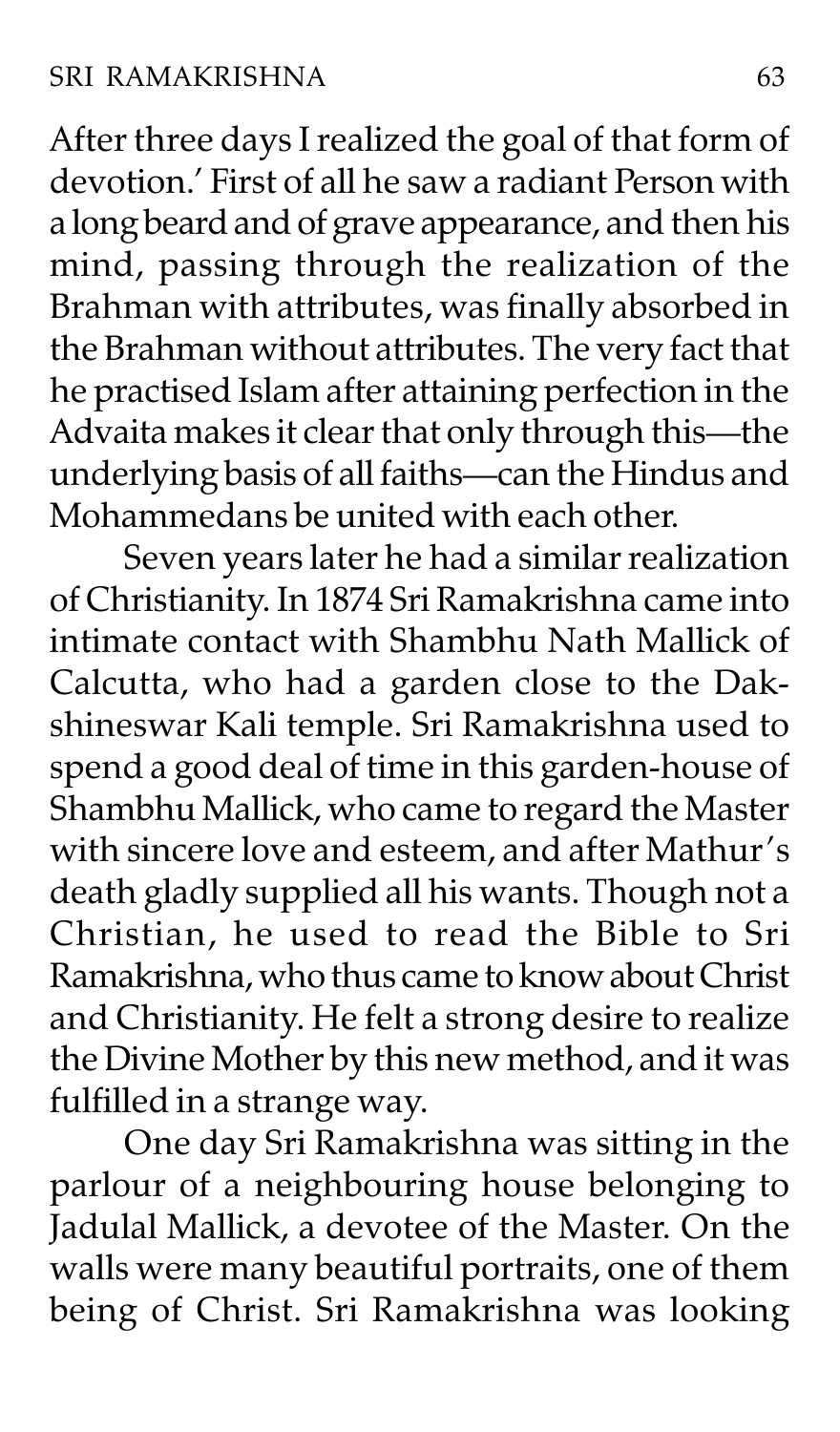attentively at the picture of the Madonna with the Divine Child and reflecting on the wonderful life of Christ, when he felt as though the picture had become animated, and that rays of light were emanating from the figures of Mary and Christ and entering into him, altogether changing his mental outlook. When he realized that his Hindu ideas were being pushed into a corner by this onrush of new ones, he tried his best to stop them and eagerly prayed to the Divine Mother, 'What is it that Thou art doing to me, Mother?' But in vain. His love and regard for the Hindu gods were swept away by this tidal wave, and in their stead a deep regard for Christ and the Christian church filled his heart and opened to his eyes the vision of Christian devotees burning incense and candles before the figure of Jesus in the churches and offering unto him the eager outpourings of their hearts. For three days those ideas held sway in his mind. On the fourth day, as he was walking in the Panchavati, he saw an extraordinary-looking person of serene aspect approaching him with his gaze intently fixed on him. He knew him at once to be a man of foreign extraction. Sri Ramakrishna was charmed and wondered who he might be. Presently the figure drew near, and from the inmost recesses of Sri Ramakrishna's heart there went up the note: 'This is Christ who poured out his heart's blood for the redemption of mankind and suffered agonies for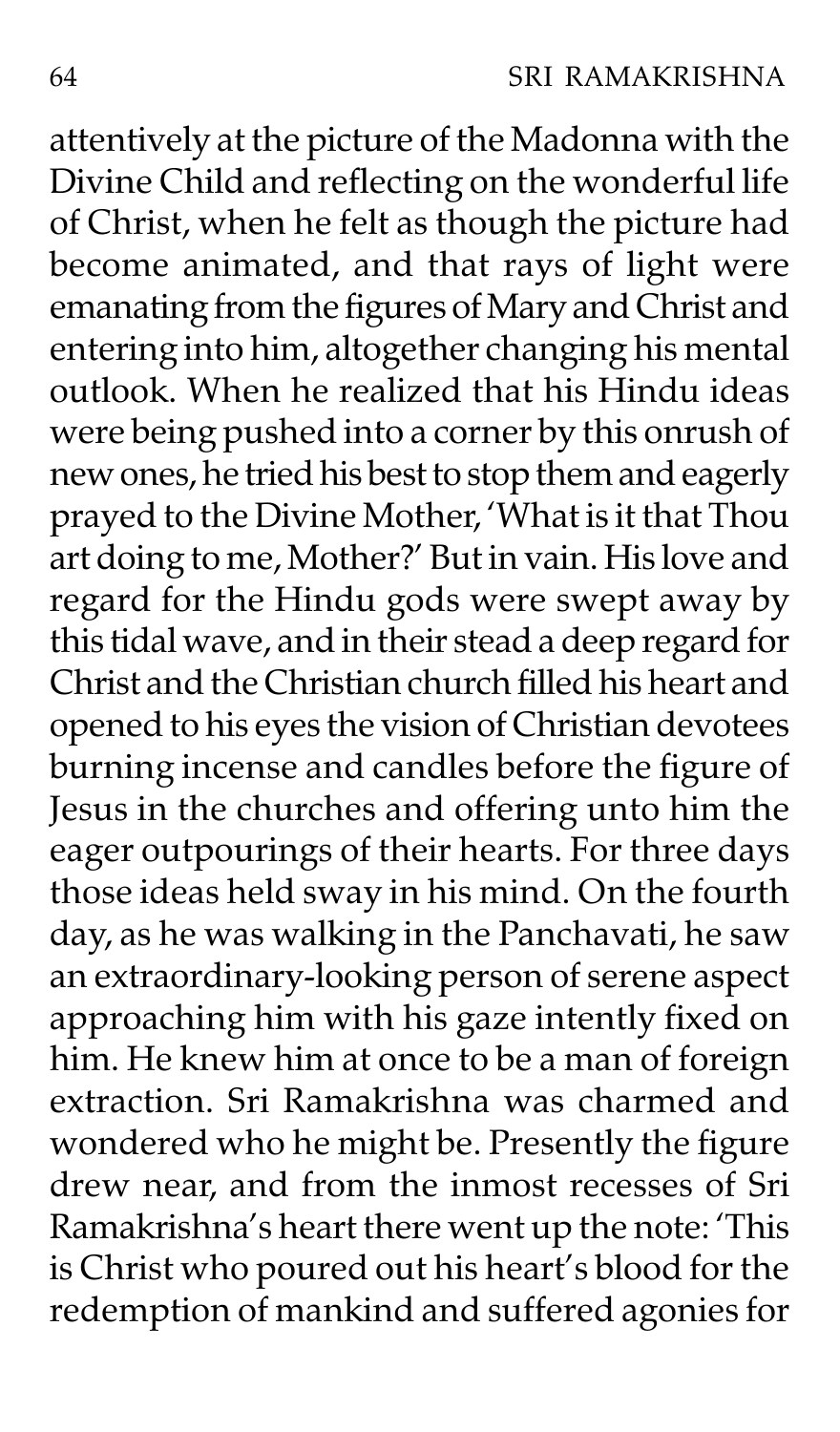its sake. It is none else but that Master Yogi Jesus, the embodiment of Love.' Then the Son of Man embraced Sri Ramakrishna and became merged in him. At this the Master went into Samadhi and lost all outward consciousness. Thus was Sri Ramakrishna convinced that Jesus Christ was an Incarnation of the Lord.

It will be worthwhile to note here Sri Ramakrishnaís opinion of Buddha and other great founders of religion. About Buddha he shared the general notion of the Hindus that he was an Incarnation of God. He used to offer him his sincere devotion and worship. Once he remarked, ëThere is not the least doubt about Lord Buddhaís being an Incarnation. There is no difference between his doctrines and those of the Vedic Jnanakanda.' We have every reason to believe that he spoke thus because of his supernatural insight. About the Tirthankaras who founded the Jain religion, and the ten Sikh Gurus, Sri Ramakrishna heard a good deal in his later life from the lips of representatives of those communities and came to entertain a great regard for them. In his room at Dakshineswar there were a small statue of Tirthankara Mahavira and a portrait of Christ, before which incense was burnt morning and evening. Of the Sikh Gurus, he used to say that they were all incarnations of the saintly king Janaka.

Thus, as a result of his realization through all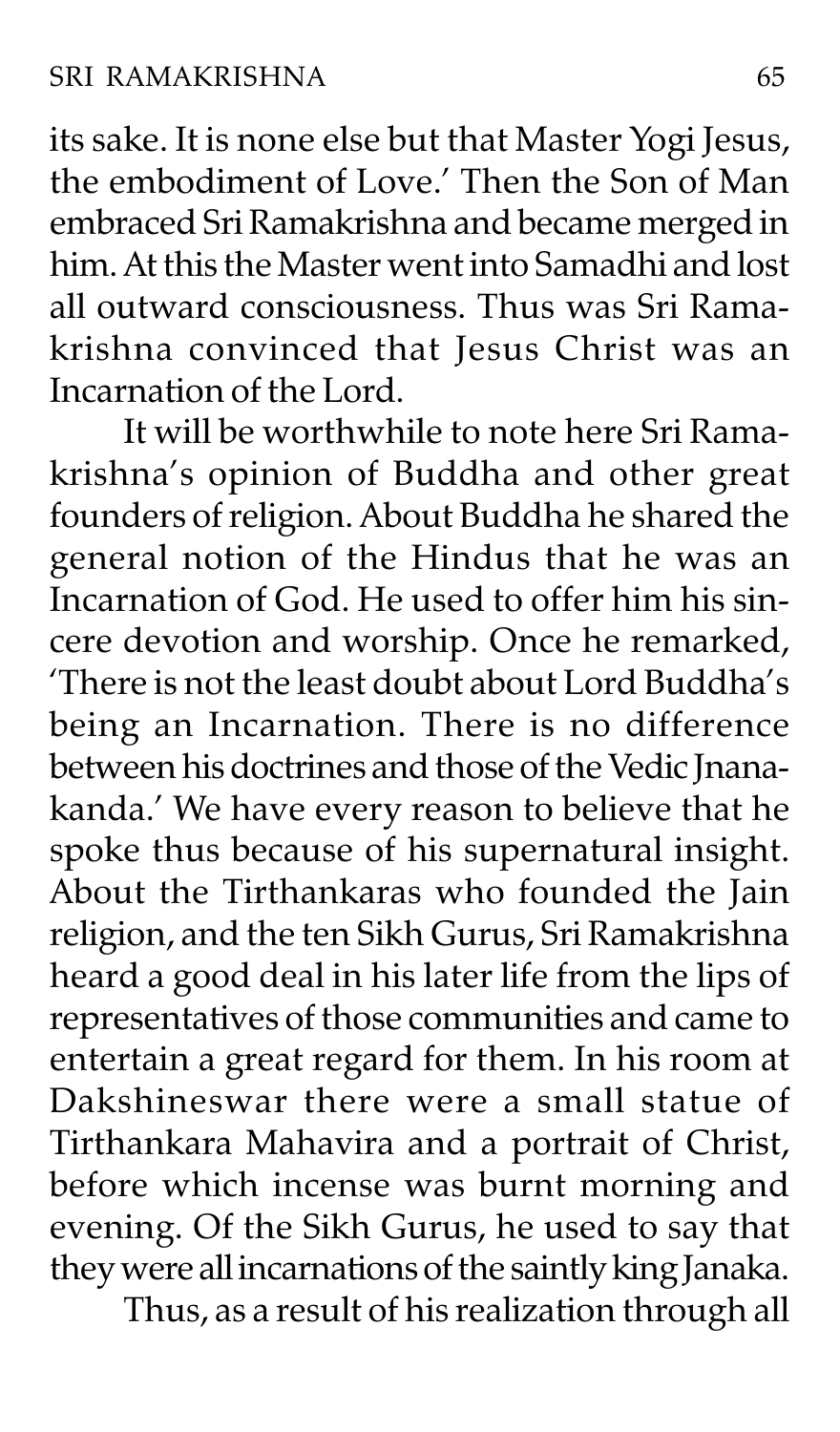forms of discipline, he was firmly convinced that all religions were true-that every doctrinal system represented a path to God. The three great system of thought known as Dualism, Qualified Monism and Monism-Dvaita, Vishishtadvaita and Advaita-he perceived to be but different stages in manís progress towards the goal. He held that they were not contradictory, but complementary, being suited to different mental outlooks.

Thus he used to say to his disciples:

'I have practised all religions-Hinduism, Islam, Christianity, and I have also followed the paths of the different Hindu sects. I have found that it is the same God towards whom all are directing their steps, though along different paths.

'The tank has several ghats. At one Hindus draw water in pitchers and call it jal; at another Mohammedans draw water in leathern bottles and call it pani; at a third Christians, and call it water. Can we imagine that the water is not jal, but only pani or water? How absurd! The substance is One under different names, and everyone is seeking the same Substance.

'Every religion of the world is one such ghat. Go direct with a sincere and earnest heart by any of these ghats, and you will reach the water of Eternal Bliss. But say not that your religion is better than that of another.

ëDifferent creeds are but different paths to reach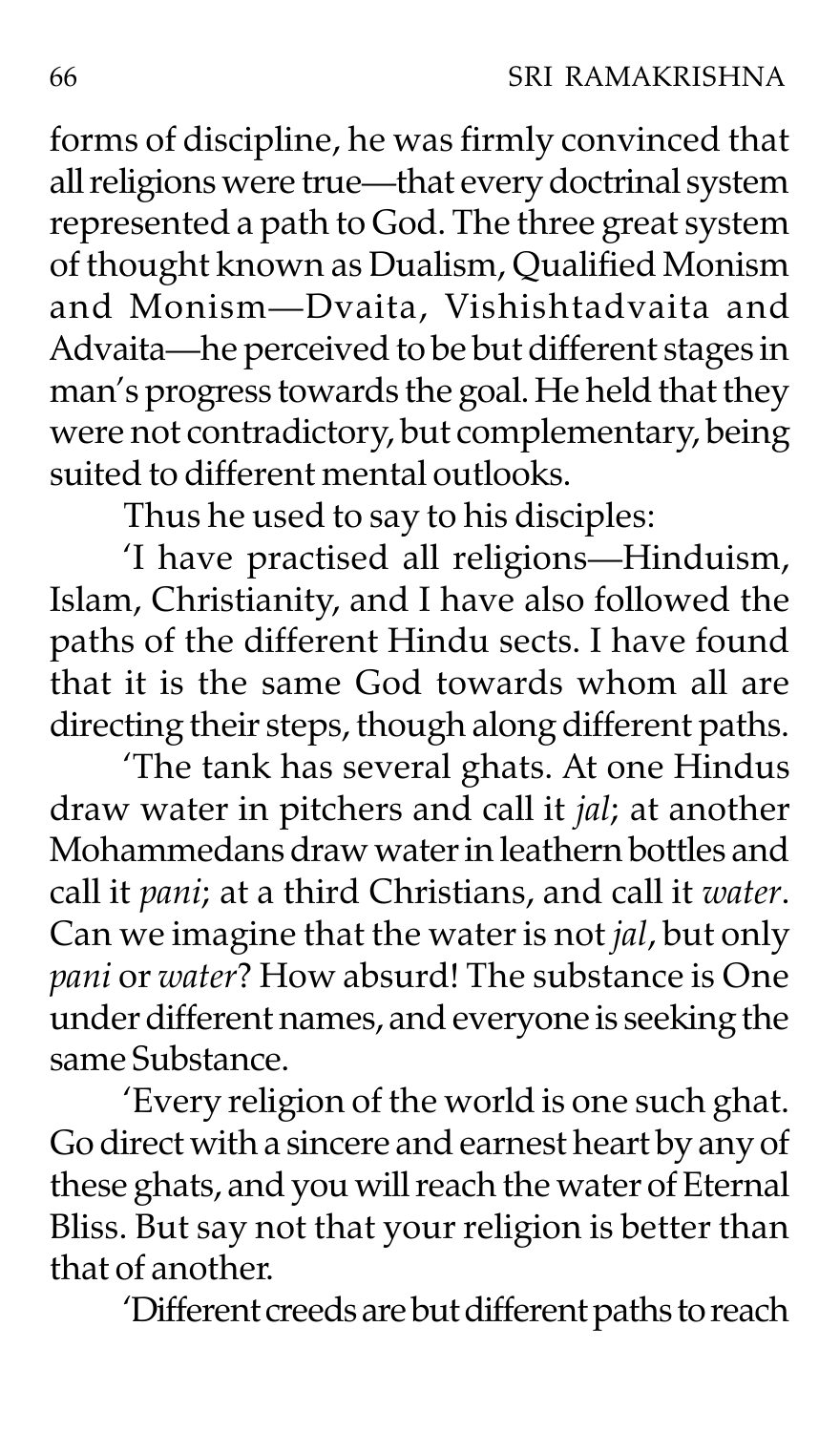the one God. Diverse are the ways that lead to the temple of Mother Kali at Kalighat in Calcutta. Similarly, various are the paths that take men to the house of the Lord. Every religion is nothing but one of such paths.

'The mind and intellect can comprehend and put in terms of language the range of thought up to the Vishishtadvaita and no further. In its perfection, the Absolute and Manifestation are seen to be equally real. The Lord's name, His abode, and He himself are found to be composed of the one spiritual substance. Everything is spiritual, the variance being only in form.

ëThe Advaita is the last word in realization. It is something to be felt in Samadhi, for it transcends mind and speech.<sup>'</sup>

Sri Ramakrishna now became convinced that his extraordinary spiritual struggles and realizations were not for himself, but to usher in a new era of spiritual unfoldment and to show mankind how to overcome the obstacles on the way to God-realization. He looked upon himself as an Incarnation of God, though he disliked any reference to it.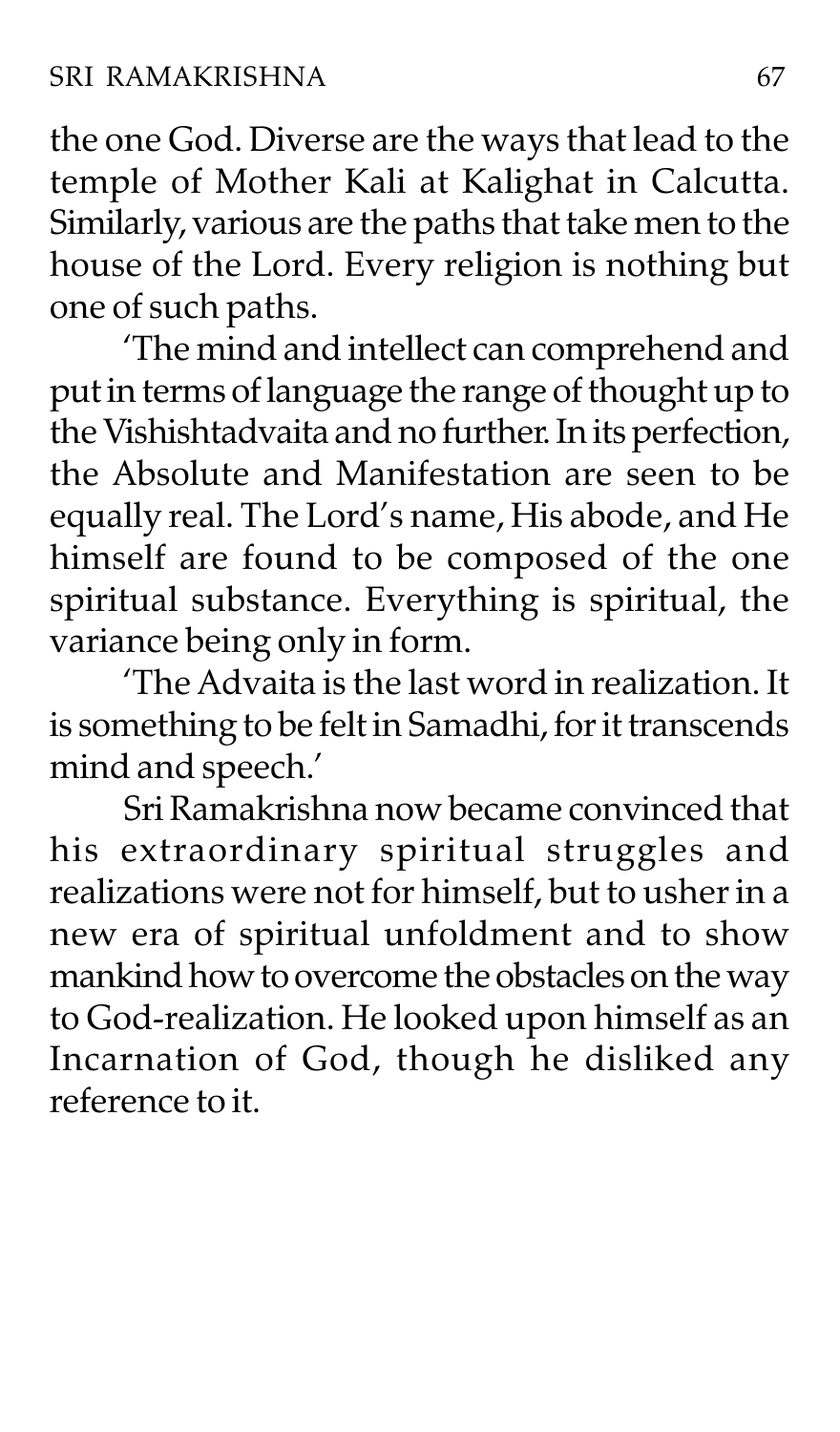X

### FINDING DIVINITY IN THE WIFE

As already stated, Sri Ramakrishna became very weak after the attack of dysentery. About the month of May in the year 1867 he started for Kamarpukur accompanied by Hriday and Bhairavi Brahmani for a change. The Master stayed at Kamarpukur for six or seven months. It was a great relaxation for him to enter into the joys and sorrows of the simple village folk after the stormy days of Sadhana at Dakshineswar. Sarada Devi, his girl wife, was then staying with her father at Jayrambati. Shortly after Sri Ramakrishna's arrival, she was sent for. So Sarada Devi, or the Holy Mother as she became known later to the devotees of Sri Ramakrishna, arrived at Kamarpukur.

Here was a chance for Sri Ramakrishna to test his realizations. By allowing the rightful privileges of her position to his wife, who was then a girl of fourteen, he subjected himself to an ordeal from which he emerged brighter than ever. He took special care that she had an all-round training in the discharge of her household duties. The Holy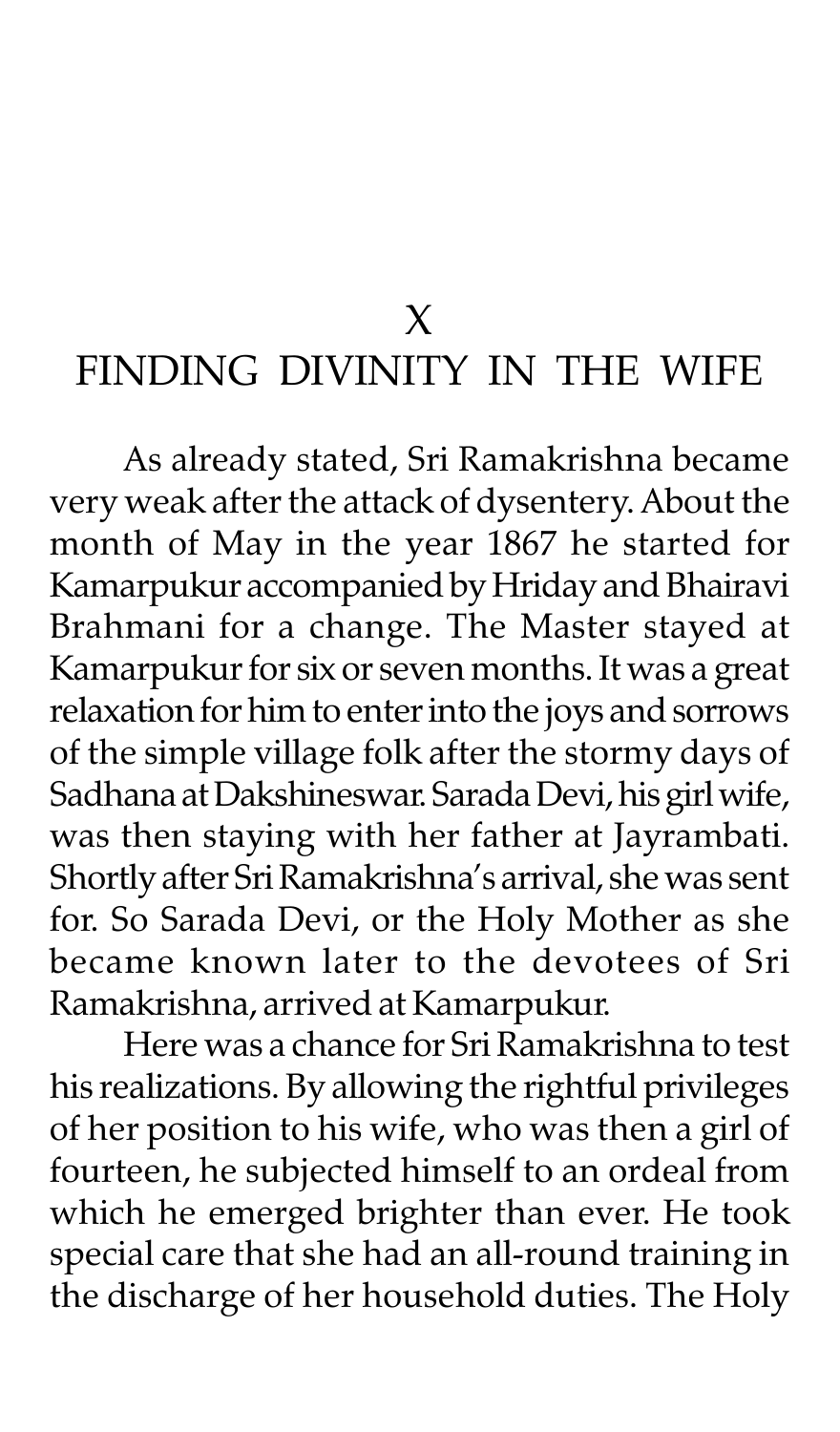Mother was charmed with the ideal of pure and selfless love that was shown to her by her saintly husband; she was content to worship him as her Ishtadeva and by following in his footsteps to develop her own character. Sri Ramakrishna trained her not only in spiritual things but also in mundane matters that would make her an ideal mistress of the household. But the Bhairavi Brahmani did not take kindly to the idea of Sri Ramakrishna's doing his duty towards his wife. Perhaps she feared that this would endanger his celibate life. But the Master would not listen to her remonstrances. He remained unruffled and revered her as much as ever. The Brahmani was seized with a sense of false pride; and despite her attainments, she could not control herself. But subsequently she came to realize her mistakes. She one day approached Sri Ramakrishna with sandal paste and garlands of flowers which she had taken great pains to prepare, and with these adorned him as an Incarnation of Sri Chaitanya. She implored his forgiveness and bade farewell to Kamarpukur. Sri Ramakrishna regained his former health as a result of his prolonged stay in the peaceful environs of his native village, and afterwards returned with Hriday to Dakshineswar.

The holy association of Saradamani with her God-intoxicated husband at Kamarpukur filled her pure heart with unspeakable delight. Referring to this joy, she said later on, 'I used to feel always as if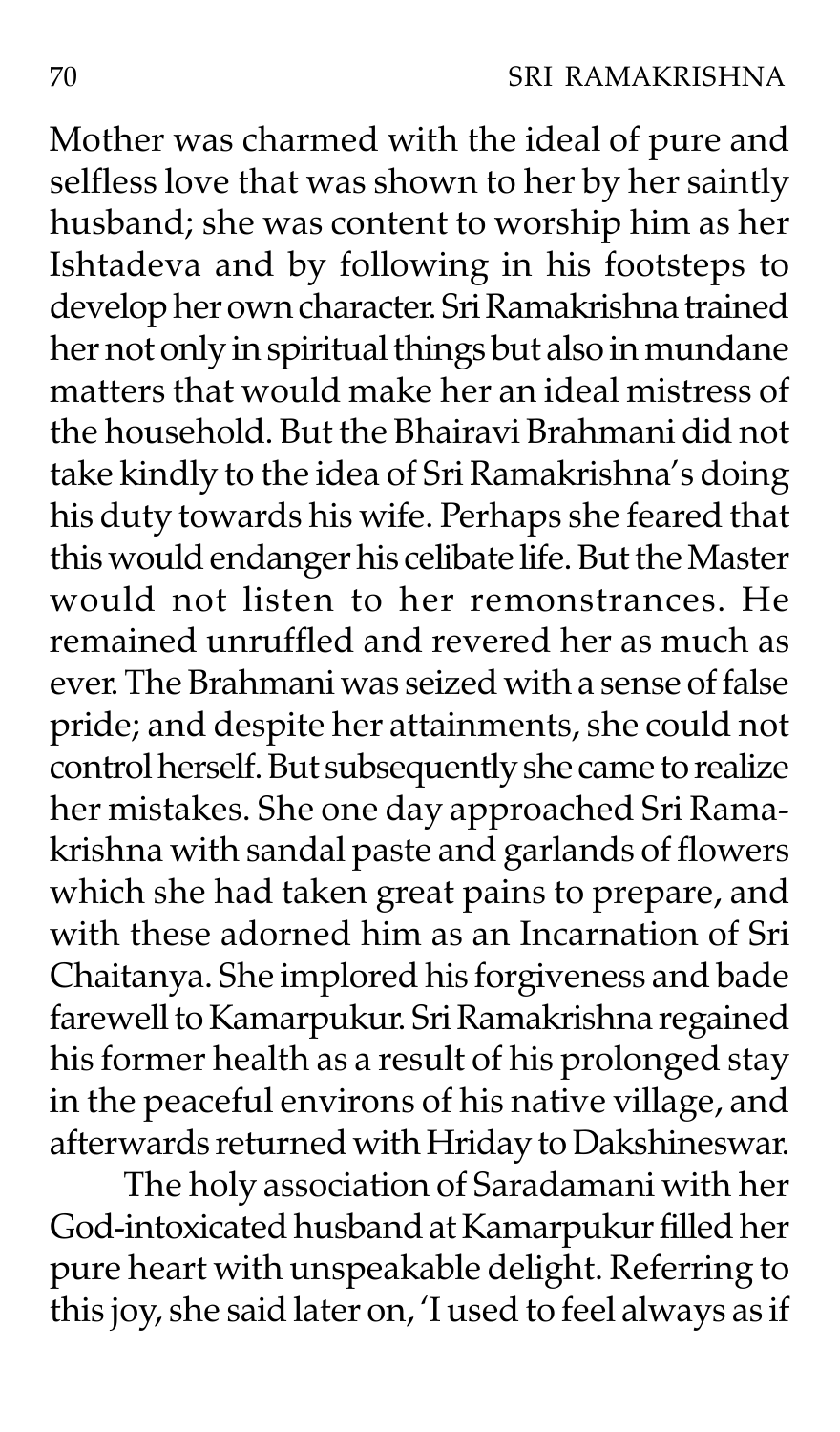a pitcher full of bliss was placed in my heart—the joy was ineffable.' Four years passed after that, and she was now a young woman of eighteen. Wild rumours reached her to the effect that her saintly husband had gone mad. After much thought she decided to go to Dakshineswar to see for herself, and reached the place in March 1872, in the company of her father. Sri Ramakrishna bestowed on her as much love and care as he had done previously. He sent her to live in the concert-room with his mother, who had already come there to spend the last days of her life by the side of the Ganga. Convinced after a few days' stay at Dakshineswar that Sri Ramakrishna was unchanged in his attitude towards her, Sarada Devi decided to remain there and give herself over to the service of Sri Ramakrishna and his mother.

Sri Ramakrishna now resumed his old task of teaching his wife, testing at the same time his own realization and discharging his duties as a husband. His teaching covered a wide range of subjects from housekeeping to the knowledge of Brahman. Not content with merely giving instructions, he took particular care to see that she carried them out, lovingly correcting any mistake.

A couple of months after the Holy Mother's arrival, there arose a curious desire in Ramakrishnaís mind, which he lost no time in fulfilling. It was the new moon of June 5, 1872, an auspicious night for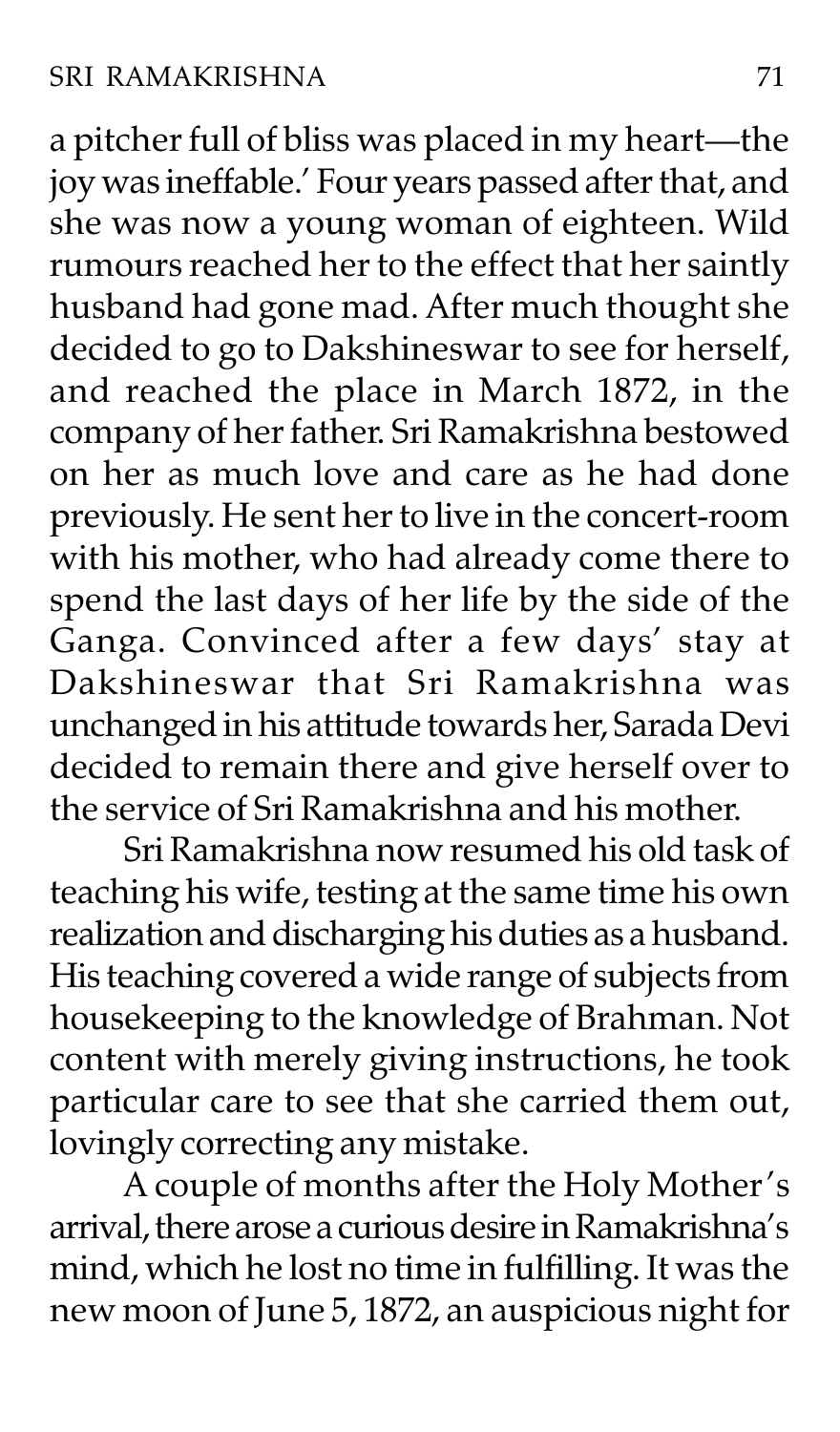the worship of Kali, and Sri Ramakrishna made special arrangements for it in his own room, instructing the Holy Mother to be present. She went there at 9 p.m. Sri Ramakrishna took the seat of the priest. After the preliminaries were over, he beckoned the Holy Mother to the seat which was reserved for the Goddess. Sarada Devi was in a semiconscious state. Sri Ramakrishna went through the regular form of worship in which the Holy Mother took the place of the Deity. During the ceremony she passed into Samadhi. The Master too, when he had finished the Mantras, went into the super-conscious state. Priest and Goddess were joined in a transcendental union in the Self. At dead of night the Master partially recovered consciousness; then with the appropriate Mantra he surrendered himself and the fruits of his lifelong Sadhana, together with his rosary, at the feet of the Holy Mother and saluted her. With this sacred ceremony, called in the Tantras the Shodashi- Puja, or the worship of the Divine Mother Tripurasundari, was finished the long series of Sri Ramakrishna's spiritual practices.

One day Sarada Devi, as she was stroking the Master's feet asked him, 'What do you think of me?' Quick came the answer, 'The Mother who is worshipped in the temple is the mother who has given birth to this body and is now living in the concert-room, and she again is stroking my feet at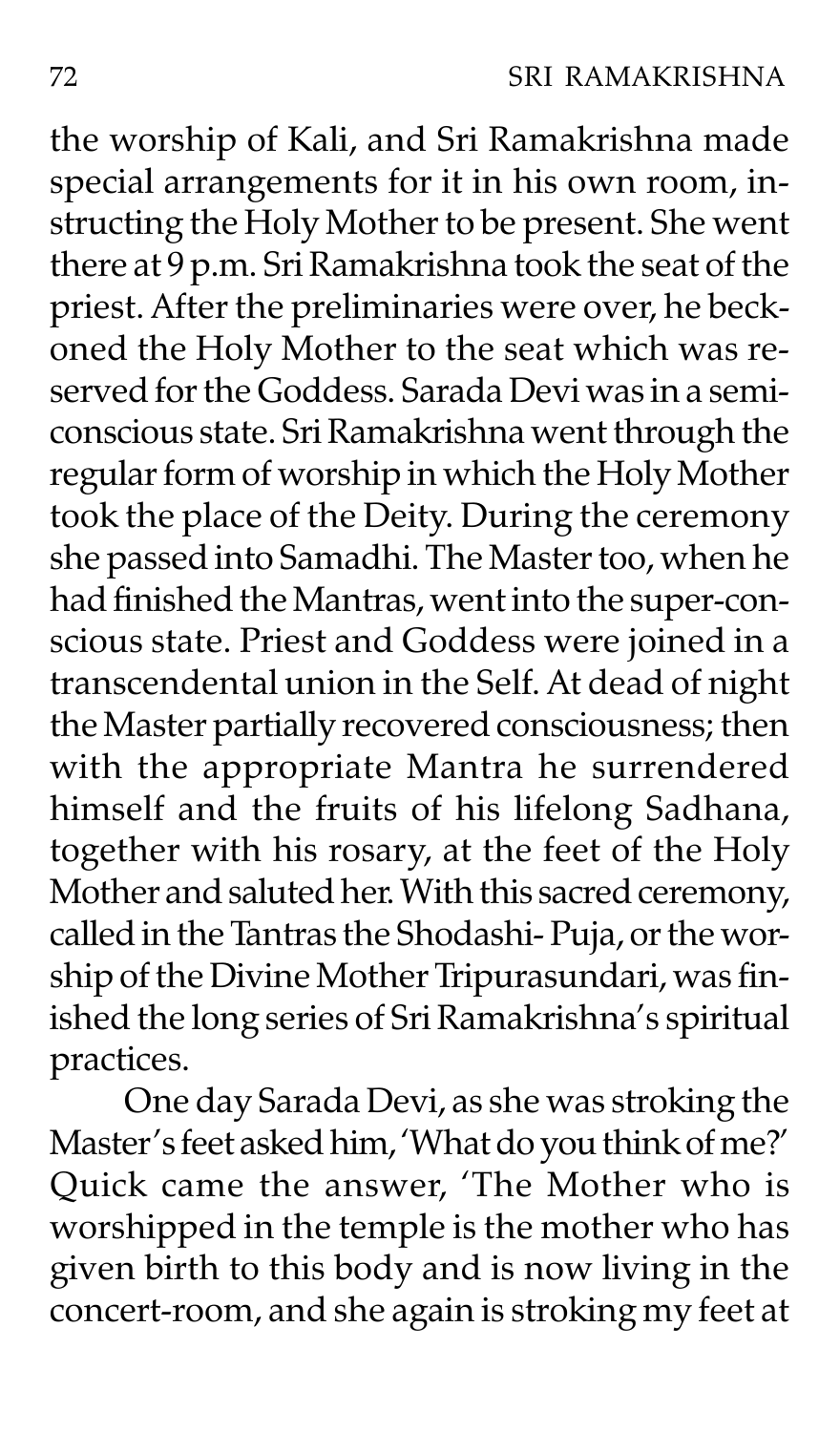this moment. Verily I always look upon you as the visible representation of the Blissful Mother.<sup>'</sup>

Months passed in this way, but not once did the minds of the divine couple come down to the sense-plane. This was possible, because both husband and wife had their minds attuned to the Infinite. In later days Sri Ramakrishna complimented Sarada Devi in unequivocal terms. He used to say: 'After marriage I anxiously prayed to the Divine Mother to root out all sense of physical enjoyment from her mind. That my prayer had been granted I knew from my contact with her during this period.'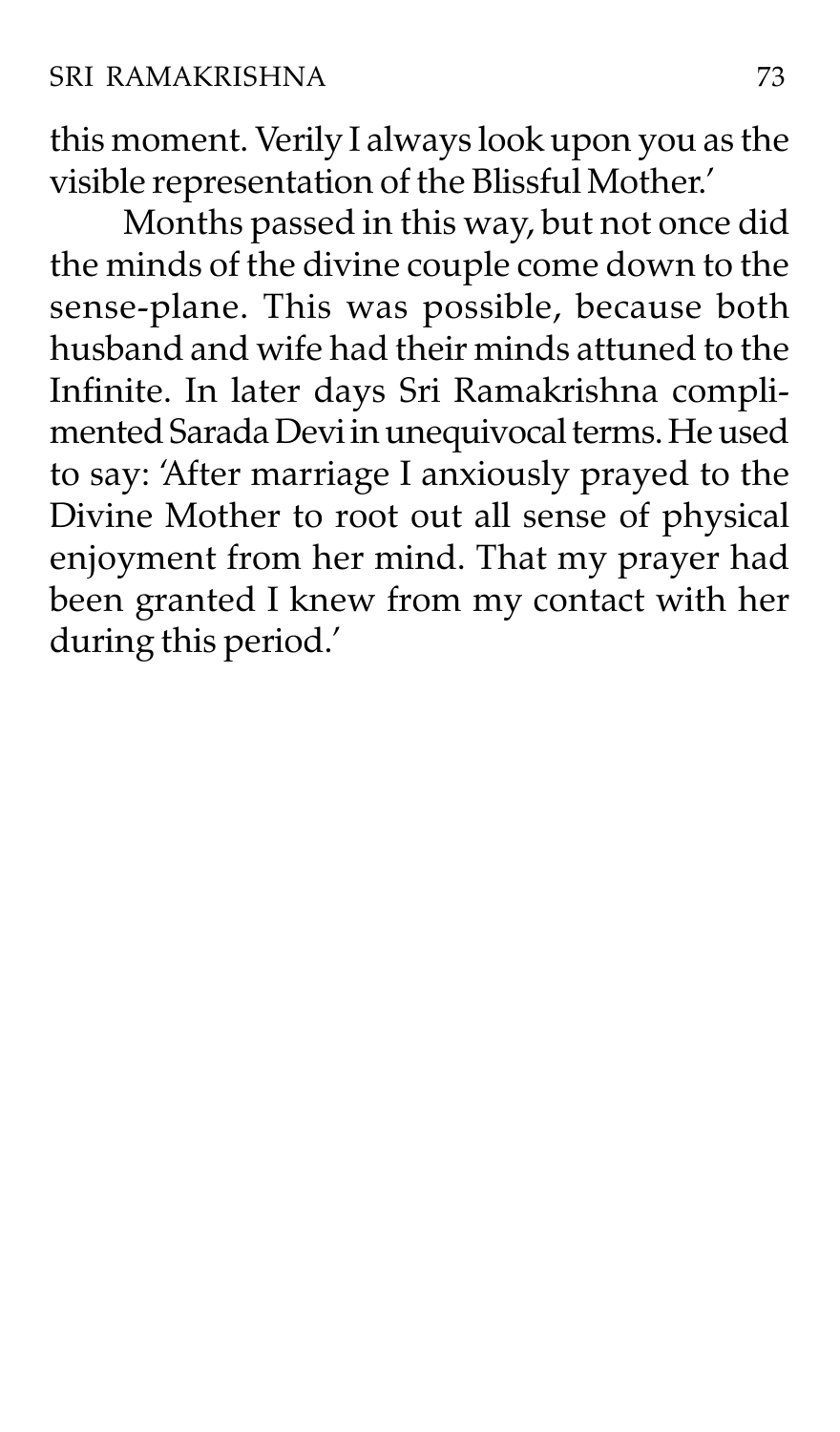## XI PILGRIMAGE

About four years before the incidents narrated towards the close of the last chapter-in 1868-Mathur and his wife arranged for a pilgrimage to Northern India and wanted Sri Ramakrishna to accompany them. At their earnest request the Master consented to be one of the party. They started on 27 January, and halted for a few days at Deoghar to visit the shrine of Vaidyanath. Here an interesting thing happened. One day while passing through a neighbouring village Sri Ramakrishna was greatly distressed to see the wretched condition of its people. Moved with sympathy for them, he said to Mathur, 'You are the steward of the Mother. Feed these poor people and give every one a piece of cloth.' Mathur at first hesitated saying, 'This pilgrimage will cost a lot of money, and these people are very numerous. We may be short of funds on the journey if we try to feed and clothe them. So what do you say to this, father?' But Sri Ramakrishna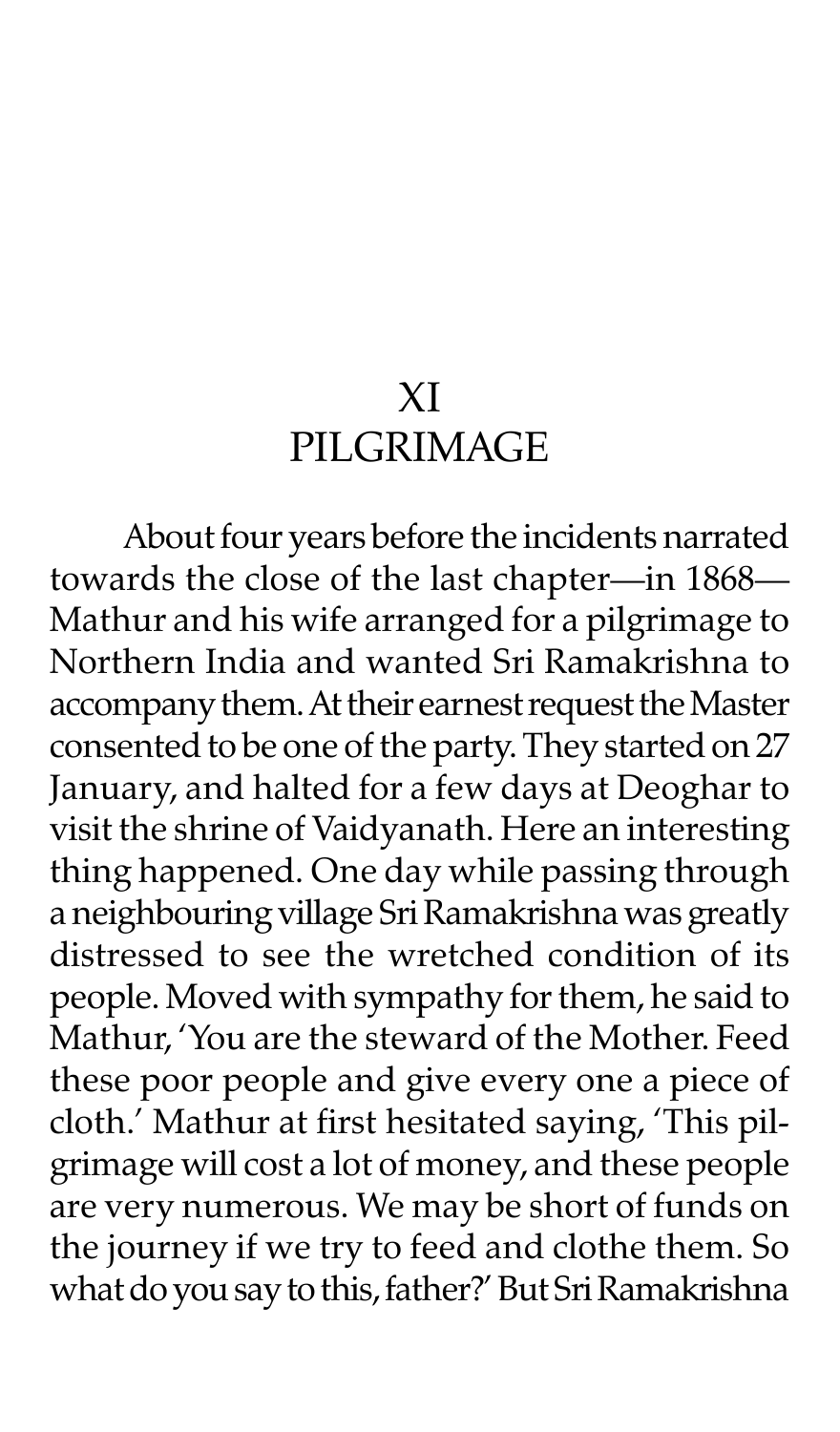was inexorable. He shed tears at the sight of such abject misery and said in anguish: 'Fie upon you! I am not going to Varanasi. I prefer to remain with these helpless people.' Like a petulant child he left Mathur's company and sat with the poor villagers. At the sight of his compassion, Mathur was much moved; and he ordered bales of cloth from Calcutta to distribute among them, and fed them as well. Sri Ramakrishna then cheerfully started for Varanasi.

As he approached Varanasi by boat across the Ganga, the City of Shiva appeared to him to be made of gold-'a condensed mass of spirituality.' It seemed as if the precious thoughts of countless monks and devotees had accumulated there, making the place an abode of the gods. Sri Ramakrishna used to visit the shrine of Vishwanatha, the presiding Deity of the place, almost daily. He would fall into a trance even on the way, as well as in the presence of the Deity. He also went to visit the noted monks of Varanasi. One day he paid a visit to the famous Trailanga Swami, who was then under a vow of silence. The Swami beckoned him to take seat and held out his snuff-box to him as a mark of welcome. Sri Ramakrishna asked him some questions, which the Swami replied by gestures. Trailanga Swami was then constructing a bathing ghat. At the instance of Sri Ramakrishna, one of his attendants dug a few spadefuls of earth for the work, which pleased the Swami greatly. The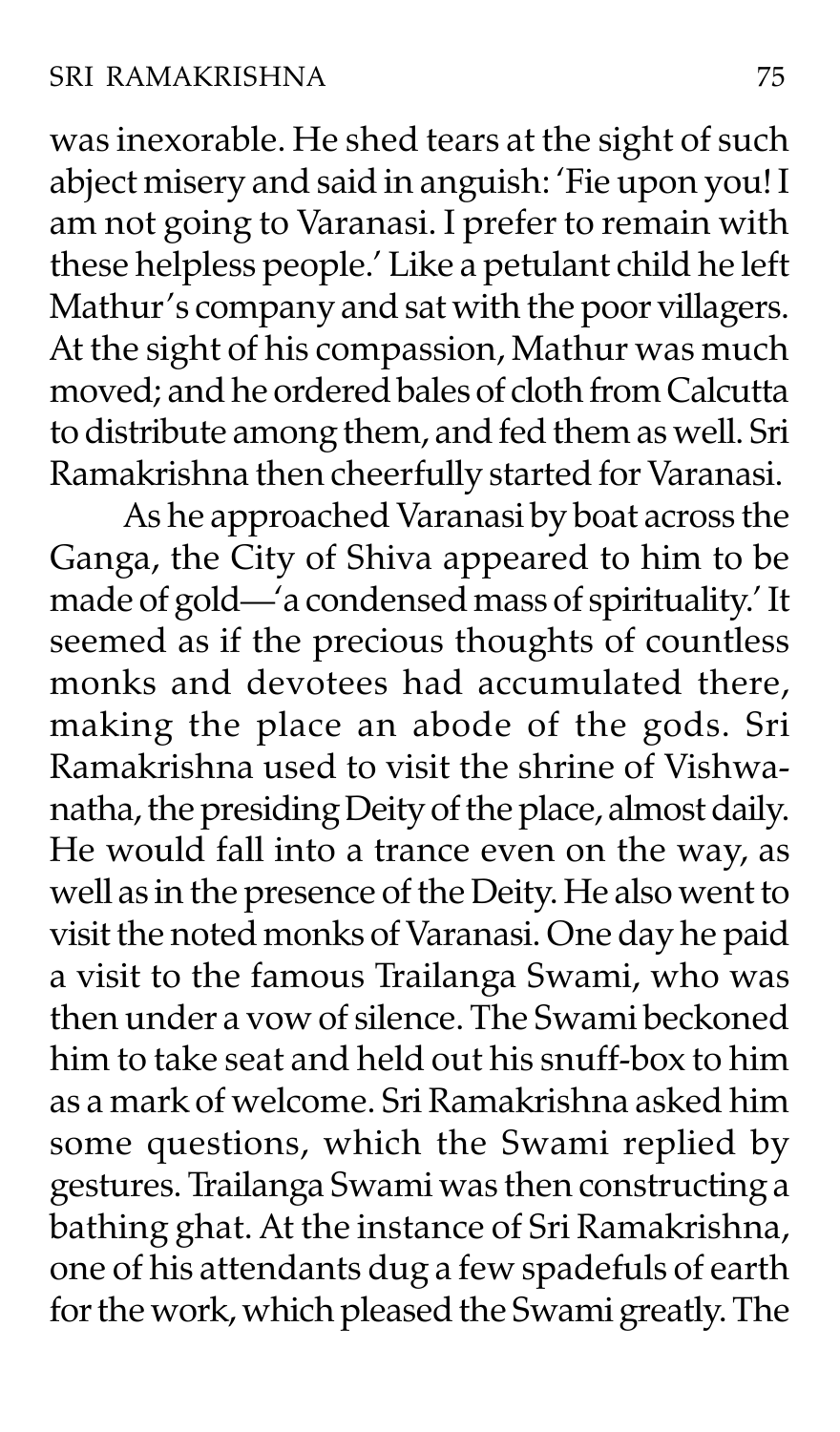Master invited him one day to the home of Mathur and entertained him with great respect.

After about a week's stay at Varanasi the party moved on to Allahabad, where all bathed in the sacred confluence of the Ganga and the Yamuna. After three days the party returned to Varanasi. At the end of a fortnight the Master and his party went to Vrindaban. During his stay there Sri Ramakrishna was always in high spirits. This sacred place, rich in the countless sweet memories of Sri Krishna, constantly filled his heart with unspeakable emotion. Even the slightest suggestion was enough to plunge him into an ecstasy of delight. It was with great difficulty that he could manage to keep his feelings under control. Sometimes they would break all barriers and throw him into deep and prolonged trances. At Vrindaban he visited Ganga Mata, a Vaishnava woman devotee, noted for her great spiritual realizations. About sixty years old, she had spent the greater part of her life at this holy place. At the very first sight she understood the greatness of Sri Ramakrishna and considered herself blessed to have met him. Sri Ramakrishna also was charmed with her piety and devotion. He stayed at Vrindaban for about a fortnight. He visited Mathura also. As in Vrindaban so also in Mathura, Sri Ramakrishna was in an ineffable spiritual mood—his mind constantly soaring high—especially at the sight of the spots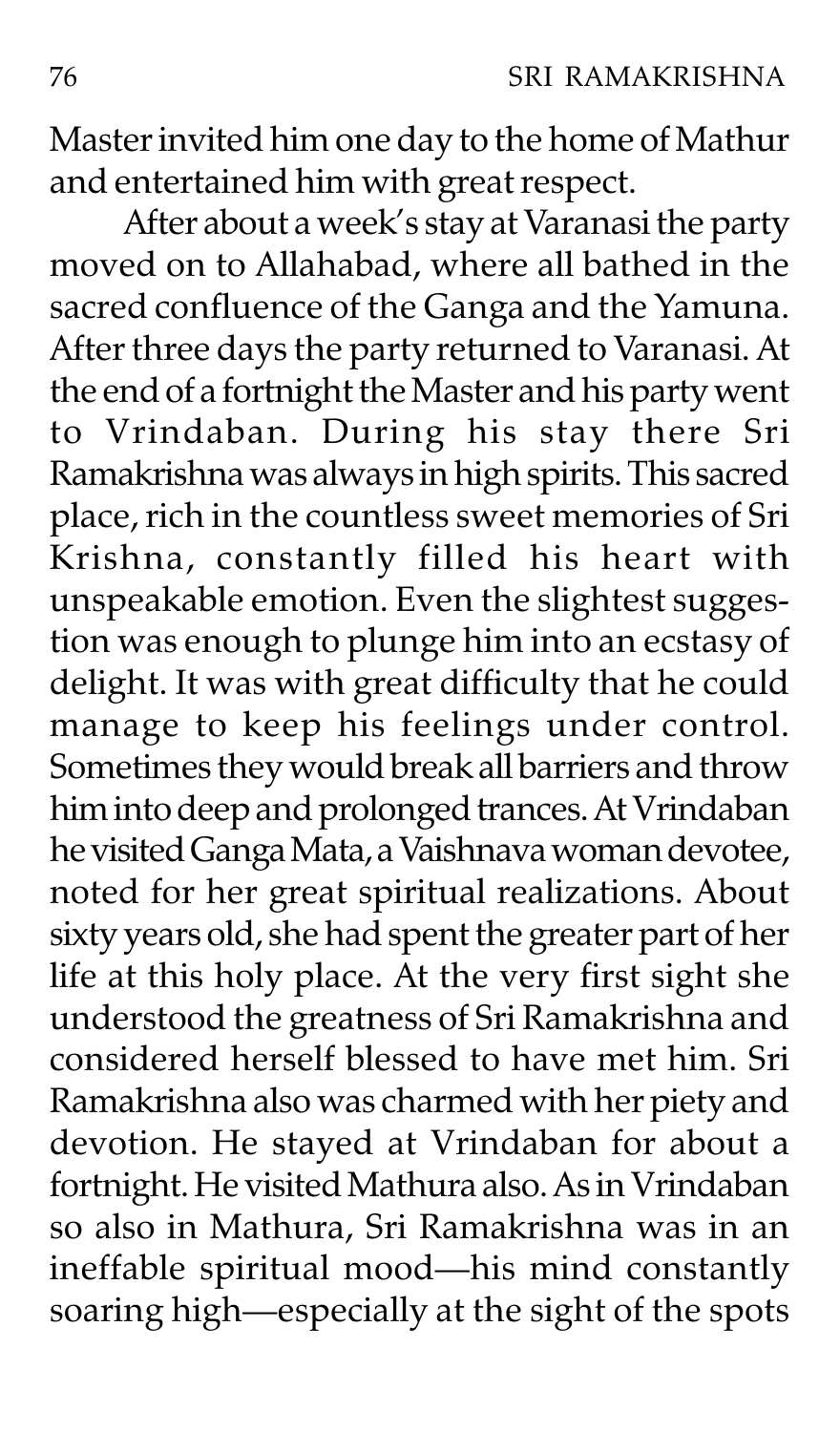associated with the memory of Sri Krishna.

The Master returned with the party to Varanasi, where they stayed till May. On his return journey Mathur had a mind to visit Gaya. But as Sri Ramakrishna declined to go there, he had to give up the project. The Master thought that if he once visited that sacred place, his mind would leave the physical plane for ever. He knew of his father's vision at Gaya before his birth, and was convinced that his mind would become permanently absorbed in God there. He considered himself an instrument in the hand of the Mother, and bowed to Her decree that his body should remain in the world to carry out Her divine purpose. Accordingly the party returned to Calcutta direct.

It was now sixteen years since Mathur had first met Sri Ramakrishna. A wonderful change had been wrought in his mind during this period. In the month of July, 1871, Mathur was suddenly taken ill with typhoid fever. From the beginning Sri Ramakrishna knew that this was to be the end for Mathur. The fateful day arrived. Mathur was carried to Kalighat. That day the Master fell into a deep trance, which lasted two or three hours. After 5 p.m. Sri Ramakrishna regained outward consciousness and calling Hriday to him said that Mathur's soul had gone to the Divine Mother. Late at night the news reached Dakshineswar that Mathur had died exactly at five o'clock. With the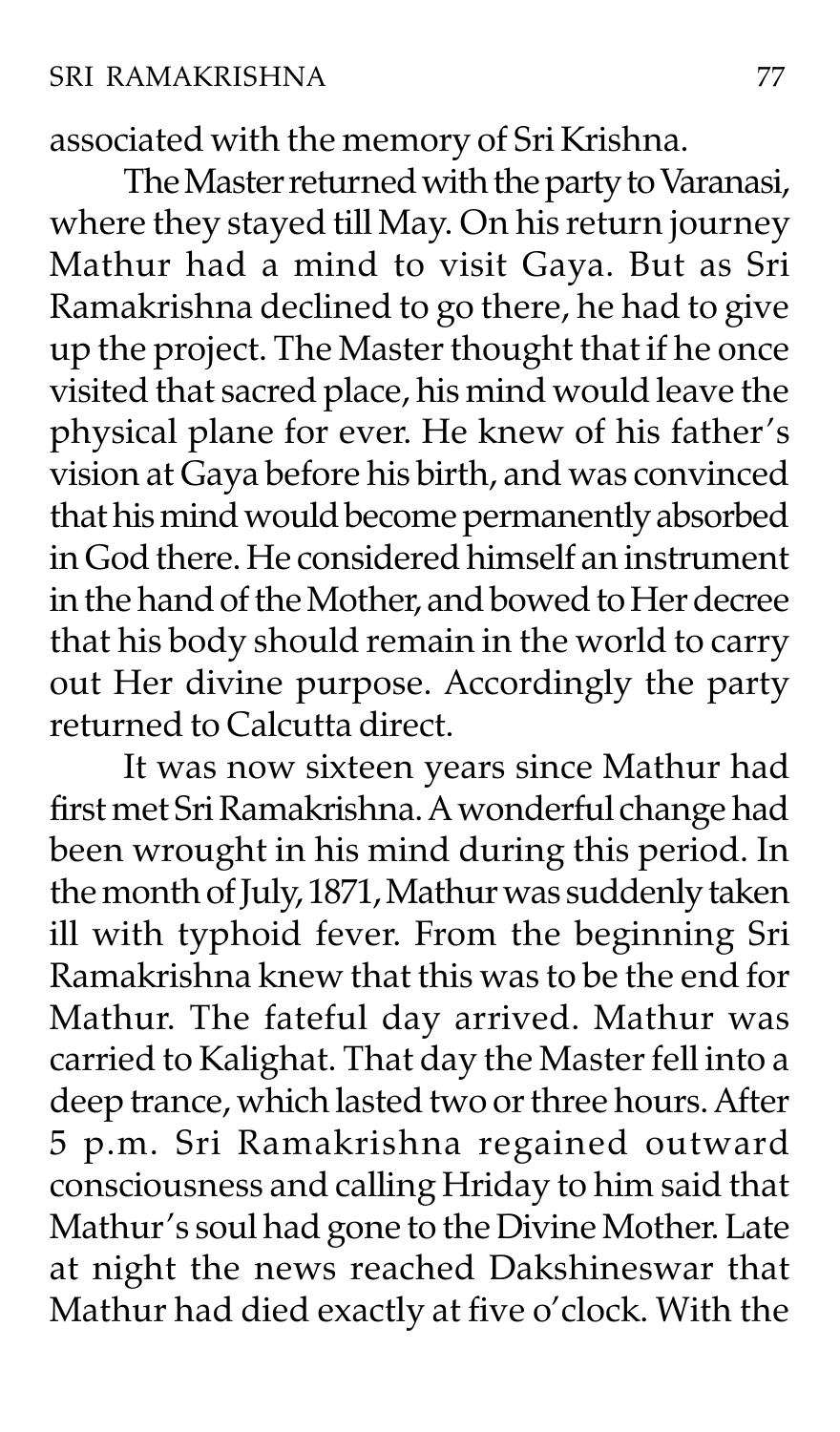death of Mathur there passed away a figure closely associated with Sri Ramakrishna during the most eventful epoch of his life.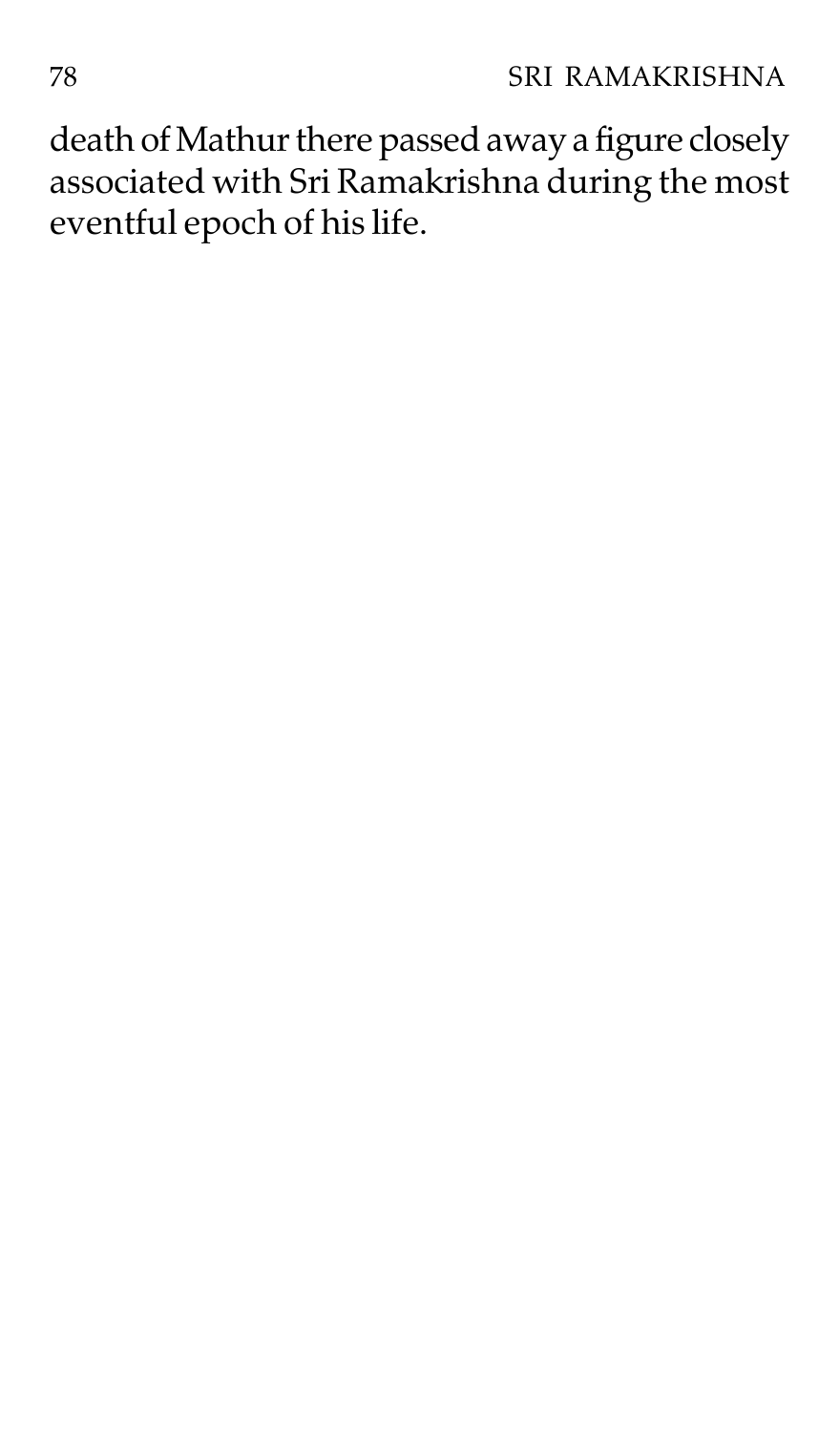### XII

## CONTACT WITH SOME NOTABLES

Sri Ramakrishna would find delight in meeting the leaders of thought and other prominent men of his time and in studying the spiritual condition of their life. In 1875 he saw Keshab Chandra Sen, who was the greatest figure of the Brahmo movement of the time. Hearing of his piety, Sri Ramakrishna wished to meet him. He had seen him meditating long ago at the Adi Brahmo Samaj and had remarked that of all the boys there he was the only one whose meditation was successful.

One afternoon Sri Ramakrishna accompanied by Hriday went to see Keshab, who was then staying with some of his followers in a place not very far from Dakshineswar. Keshab and the other Brahmos at first found nothing remarkable about him. Finally Sri Ramakrishna said, 'I hear that you have seen God, so I have come to hear about it.' The ensuing conversation held Keshab and his followers under its spell. Sri Ramakrishna then sang a song of Kali the Mother with his usual fervour, in the course of which he fell into Samadhi. Hriday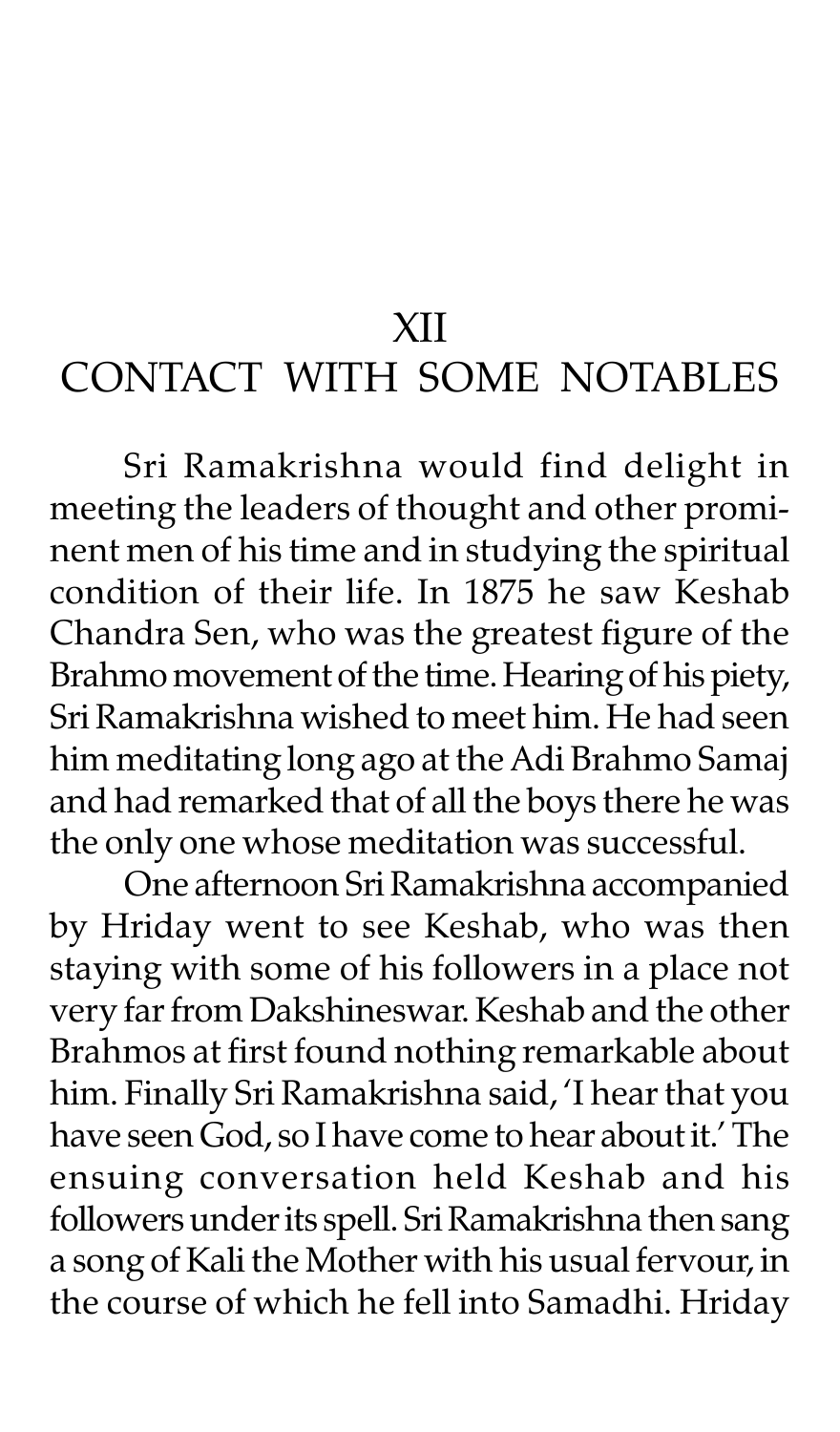brought his uncle back to ordinary consciousness by chanting the sacred word Om in his ears. Sri Ramakrishnaís face was beaming with a divine radiance. A torrent of inspiring words flowed, which went straight to the hearts of the listeners. He spoke of the innumerable manifestations of one and the same infinite God, illustrating it by the following parables:

'Some blind men happened to come across an elephant. Someone told them what it was and asked them to describe it as it seemed to them. The one who touched the leg said, "The elephant is like a column." The second one said, "The elephant is like a winnowing fan"—he had felt one of its ears. Similarly, those who had touched its trunk or belly gave different opinions. So with God, everyone conceives Him according to his experience.

ëA man who had seen a chameleon under a tree returned and said, "I have seen a beautiful red chameleon under the tree." Another said, "I was there before you. The chameleon is not red, but green. I have seen it with my own eyes." A third said, "I too know it well. I saw it before either of you, and it was neither red nor green, but-and I saw it with my own eyes-it was blue." Others declared it was yellow, or grey, and so on. Soon they began to quarrel among themselves as to who was correct. A man passing by asked what the trouble was. When he was told the cause of quarrel,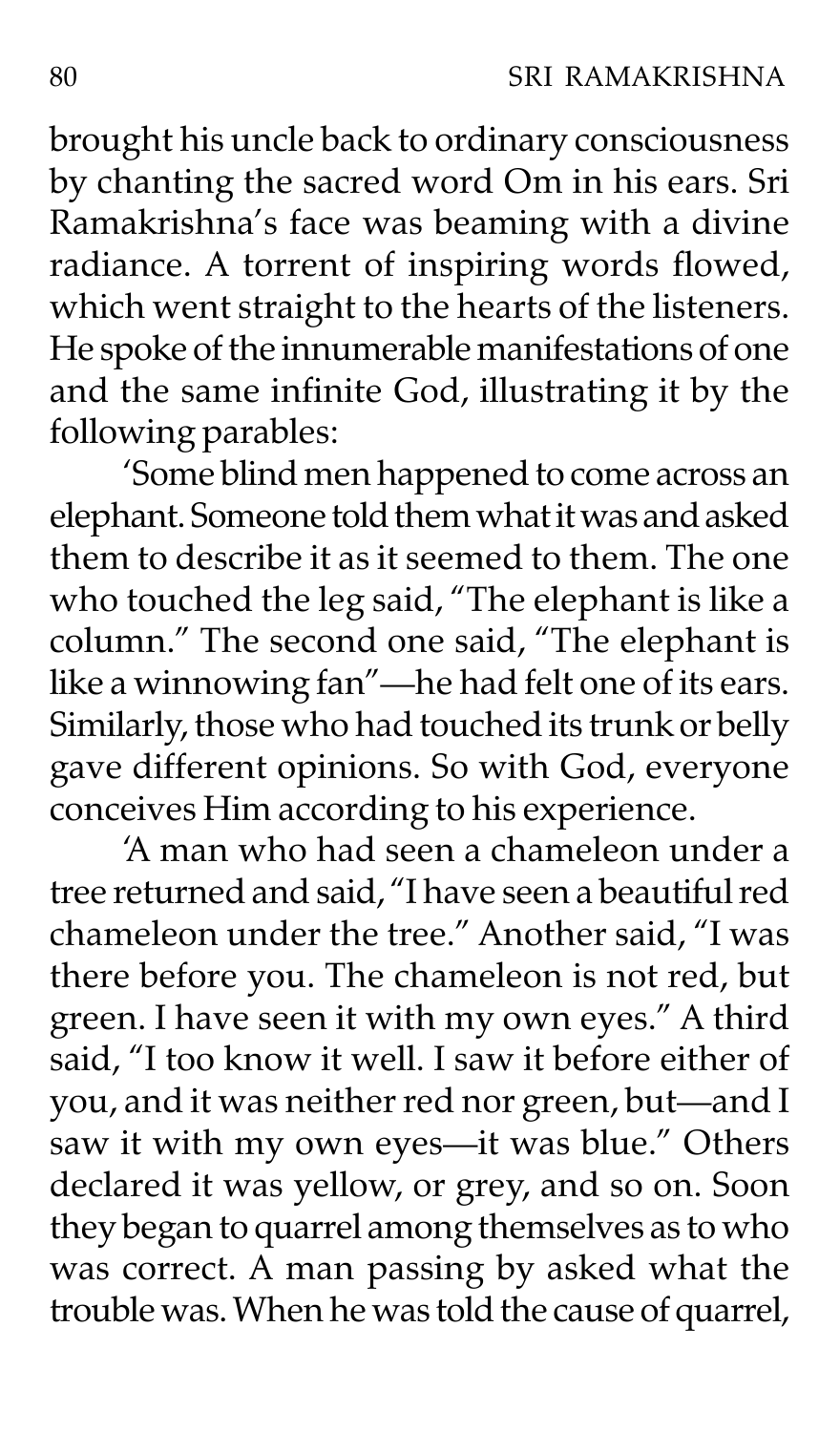he said, "I live under that very tree, and I know the chameleon well. All of you are right, every one. The chameleon is sometimes green, sometimes blue, it is all colours by turn; and sometimes it is absolutely colourless."'

He ridiculed the attempt of the human mind to fathom the nature of God by comparing it to an ant that desired to carry a whole sugar hill in its mouth. The inspiring words of the Master so impressed Keshab that he felt like a child before this man of realization and listened to him with the utmost reverence. Henceforward he with some of his devotees began to visit the Master frequently, and long hours were spent in spiritual discussion. Sri Ramakrishna also sometimes visited Keshab in Calcutta. Nagendra Nath Gupta, an eye-witness and formerly editor of the Tribune, gives an interesting account of one of such meetings of the two remarkable personages. 'By Keshab's express desire,' he writes, 'I accompanied him on one occasion when he went to see the Paramahamsa at Dakshineswar. The meeting did not take place in the precincts of the temple. Keshab with a small party including myself went by river in a small steam-yacht belonging to Maharaja Nripendra Narayan Bhup of Cooch Behar, Keshab's son-inlow. At Dakshineswar, Ramakrishna Paramahamsa, accompanied by his nephew, Hriday, boarded the launch, which resumed its way up-stream.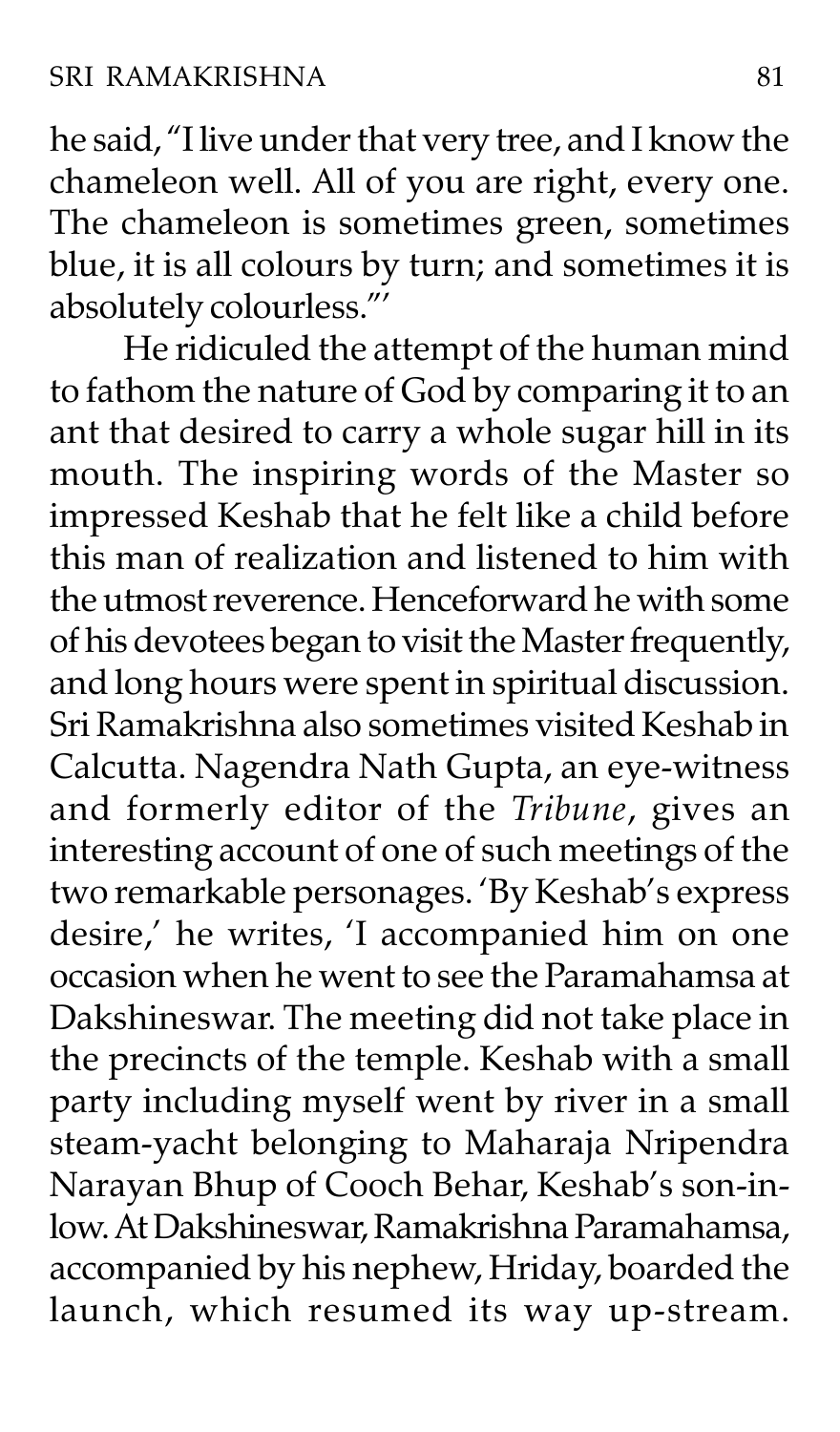Ramakrishna and Keshab sat on the deck on the bare boards, cross-legged and facing each other. They sat close to each other, and as Ramakrishna grew animated and earnest, he drew still closer to Keshab until his knees and thighs rested on Keshab's lap. I sat next to them, almost touching Keshab. The Paramahamsa stayed in the boat for about eight hours, and except for the few minutes during which he remained in Samadhi he never ceased speaking. From that day to this I have never heard another man speak as he spoke. There was no discussion at all. During all those eight hours Keshab, the brilliant orator and accomplished scholar, scarcely spoke a dozen sentences. All that he did was to put a question at long intervals or to ask for an explanation. The only speaker was Ramakrishna and his words flowed in a steady stream even as the Ganga rippled and flowed underneath us. We heard nothing but that gentle, earnest voice; we saw nothing but that ascetic, lean figure before us, with the half-closed eyes and the hands folded on the lap. The moving lips uttered the simplest words, but what could soar higher or plumb deeper than those thoughts! Every thought was a revelation, every parable, every imagery, every simile was a marvel. He spoke of the human face and its various indications of character, he spoke of his own experiences of many forms of devotion, he described the perennial ecstasy of the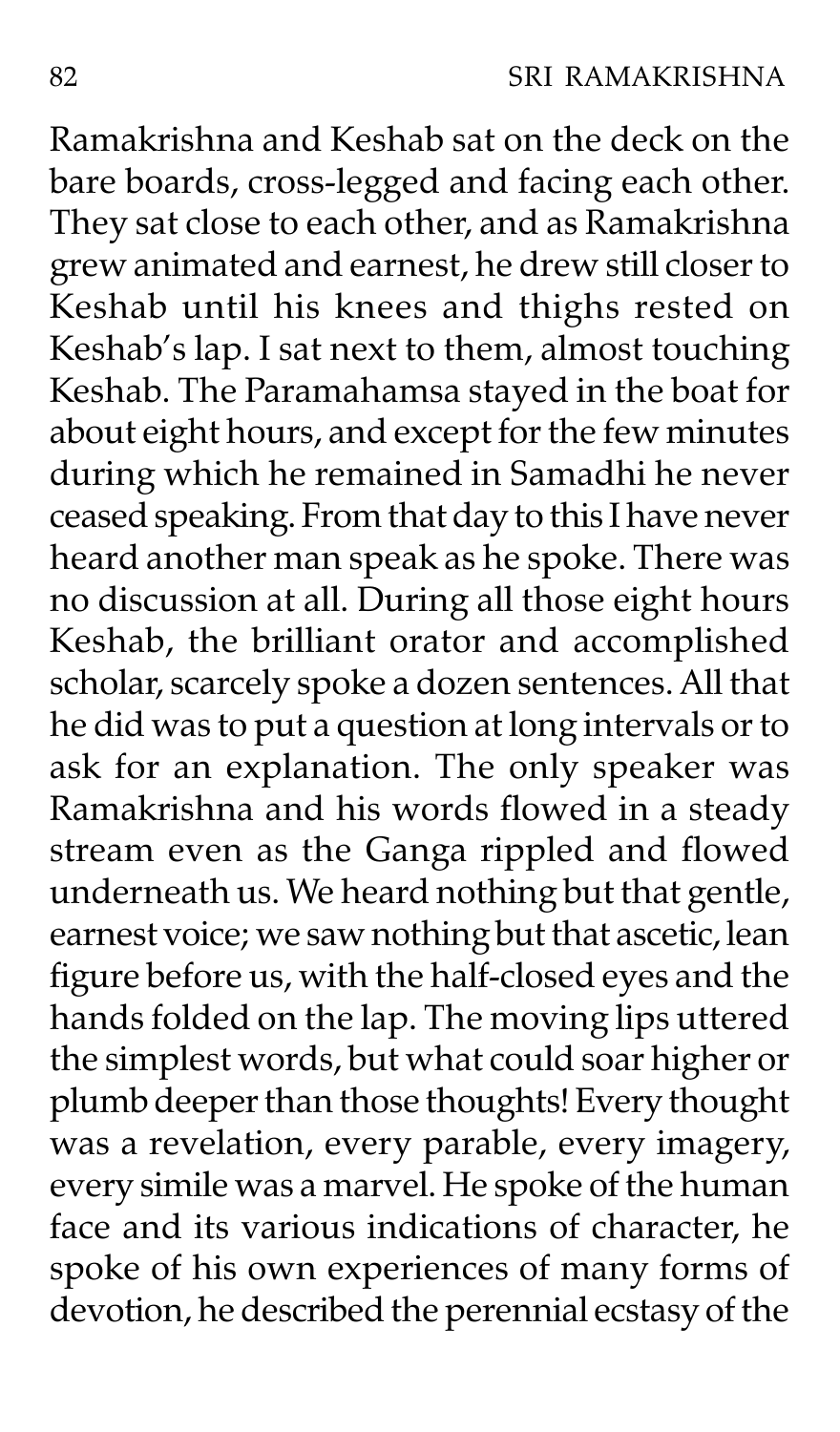communion of the Spirit, and when he spoke of the formless (Nirakara) Brahman, he passed into Samadhi, a trance in which his face radiated with beatific ecstasy.'

The other leading Brahmos of the time including Pratap Chandra Majumdar, Pandit Vijay Krishna Goswami, Pandit Shivnath Shastri, and Trailokya Nath Sanyal, profited a great deal by their intimate association with Sri Ramakrishna. This contact opened as well a suitable avenue for Sri Ramakrishna to study the mentality of the educated community of Bengal, from which afterwards came the chief instruments for the propagation of his ideas. It was in fact the Brahmos who first gave him an idea of the way the wind was blowing. He saw that they were more influenced by the philosophers of the West than by the seers and prophets of India. Hence they found the greatest difficulty in accepting wholly the ancient truths of the Hindu religion. But Sri Ramakrishna was not at all dismayed by this state of things. Behind this too he saw the hand of God. So, with undiminished love he told the Brahmos all about his realizations and gave out the essence of his teachings, such as the necessity of renunciation, the sincere pursuit of one's own course of discipline, faith in God, the performance of one's duties in the world without thought of results, and discrimination between right and wrong. From that time Sri Ramakrishna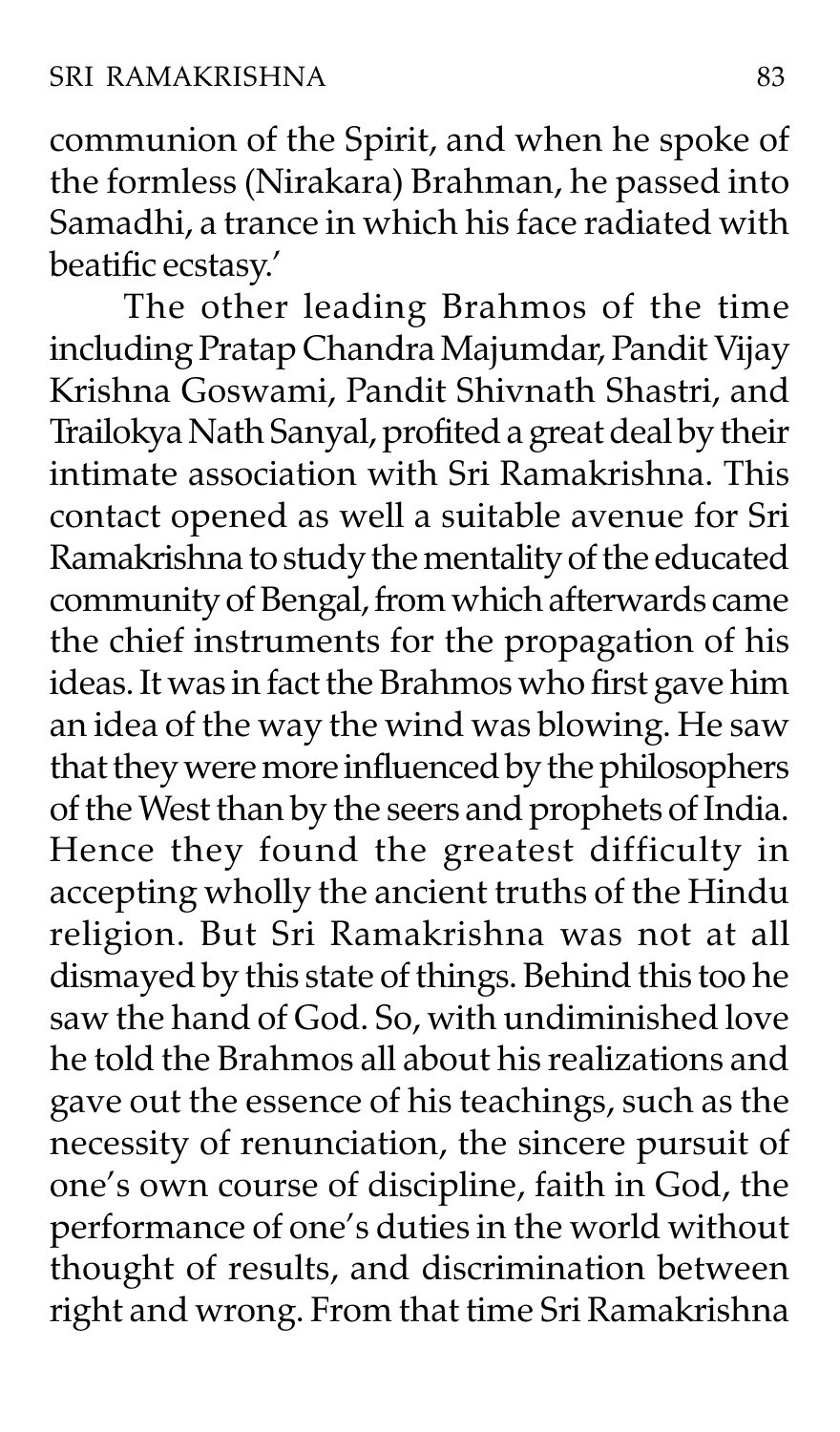had an intimate association also with other notables of the time such as Pandit Ishwar Chandra Vidyasagar, Bankim Chandra Chatterjee, Michael Madhusudan Dutt, Pandit Shashadhar Tarkachudamani, Kristodas Pal, Rajendra Lal Mitra, Aswini Kumar Dutt, and the like. Through them the message of the Master reached a wider circle of people, who now began to flock to him in large numbers for spiritual comfort and guidance.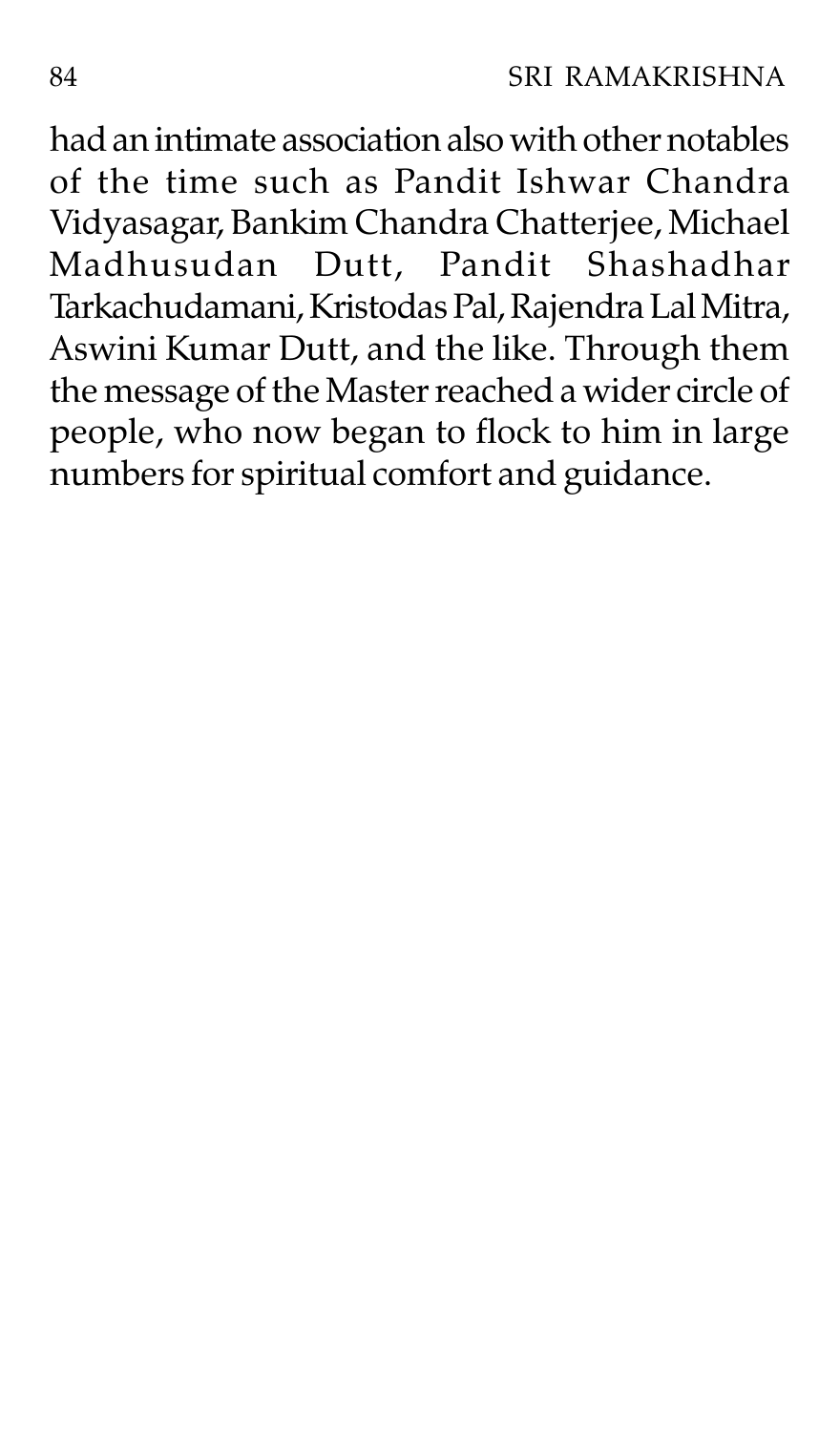#### XIII

## THE COMING OF THE DEVOTEES

Sri Ramakrishna was now burning with a tremendous desire to meet his devotees—the favoured children of the Divine Mother-to whom he might pass his realizations for the good of humanity and the world. About this he would say later: 'There was no limit to the yearning I had then. During the day-time I managed somehow to control it. The secular talk of the worldly-minded was galling to me, and I would look forward wistfully to the day when my beloved companions would come. I hoped to find solace in conversing with them and unburdening my mind by telling them of my realizations. Every little incident would remind me of them, and thoughts of them, wholly engrossed my mind. When during the evening service the temple rang with the sound of bells and conch-shells, I would climb to the roof of the building in the garden, and writhing in anguish of heart, cry at the top of my voice, "Come, my boys! Oh! where are you? I cannot bear to live without you!" A mother never longs so intensely for the sight of her child, nor a friend for his companion, nor a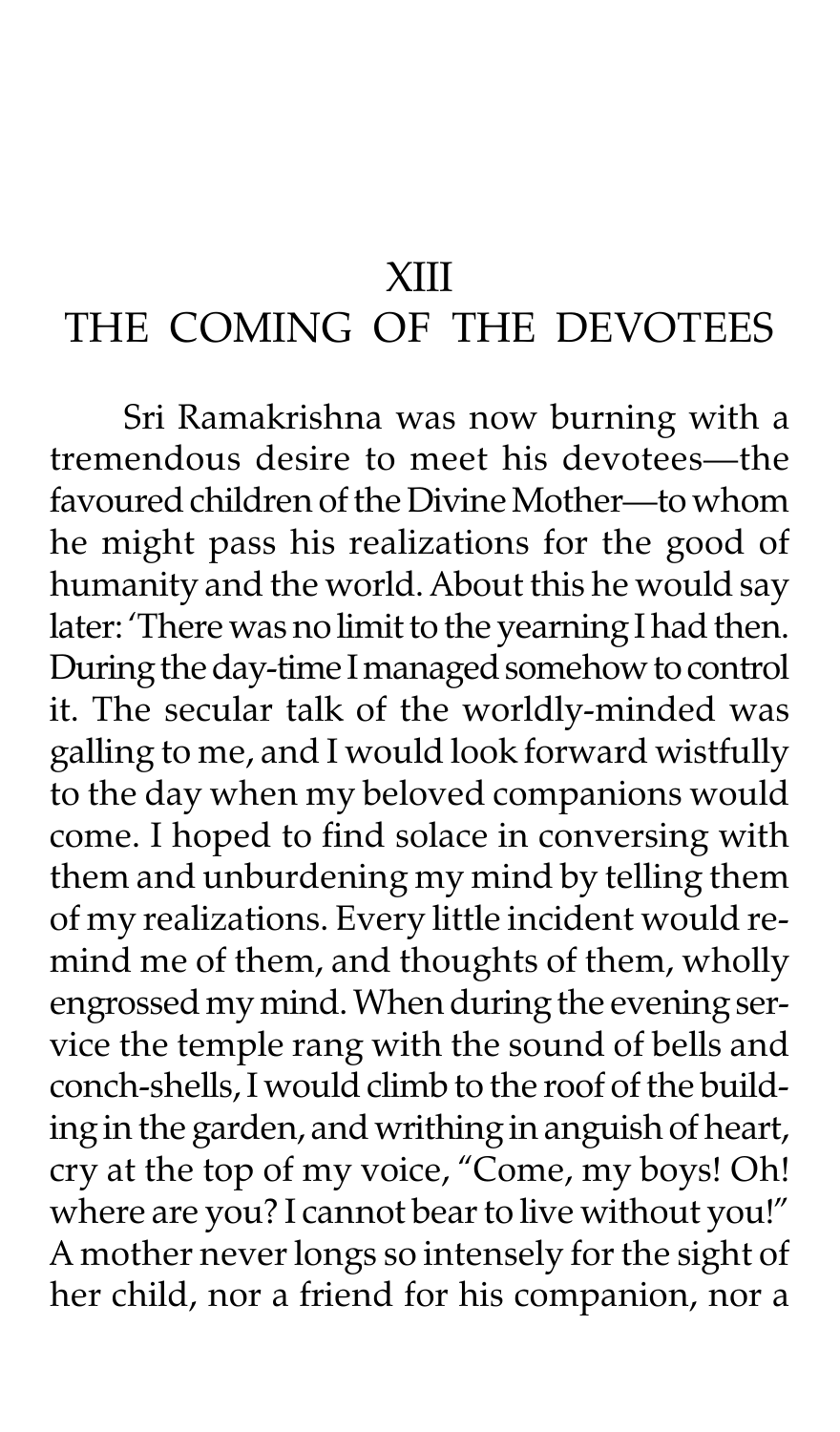lover for his sweetheart, as I did for them! Oh! It was indescribable. Shortly after this yearning, the devotees began to come in.'

The first two persons who responded to the call of Sri Ramakrishna were Ramachandra Dutta and Manomohan Mitra, who were cousins and lived in Calcutta. The former was a medical practitioner and a lecturer in the Calcutta Medical College. He came across a copy of a newspaper conducted by Keshab Chandra Sen wherein he read about Sri Ramakrishna. One afternoon in 1879 Ramchandra accompanied by Manomohan visited Dakshineswar and met the Master. They were charmed at his kindness, for such cordiality and sympathy at first sight they had never experienced before. Sri Ramakrishnaís love seemed so new and so genuine to them, because it was selfless. From this time on, their lives took a different turn. Not being content with going to see the Master themselves, Manomohan and Ram induced their relatives and friends also to go to Dakshineswar to be blessed by coming in contact with the Master. By this time other devotees were visiting Sri Ramakrishna, and every Sunday his small room was crowded. These devotees became acquainted with one another, and those who were practising religious exercises under the guidance of the Master formed themselves into a sort of spiritual brotherhood. Now and then Sri Ramakrishna would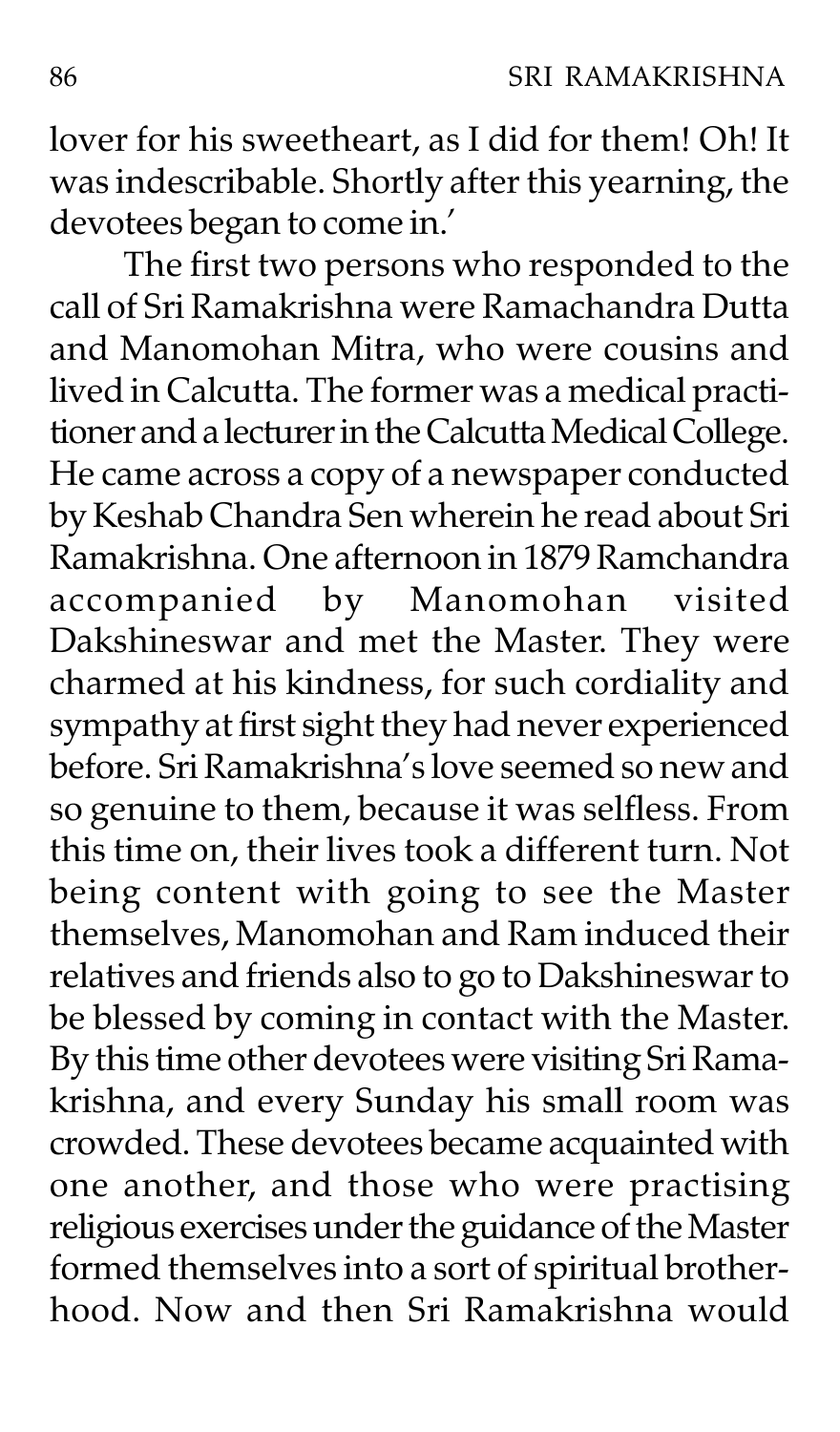accept invitations from Calcutta to visit devotees, and these meetings gradually took the shape of little festivals.

Ramchandra had a friend named Surendra Nath Mitra who lived close to him. He held an important position in an English firm. At first a Bohemian, he became a changed man through the influence of Sri Ramakrishna's love. His purse was always open for the Master's comfort. After the passing of the Master he became the mainstay of the Baranagore monastery from its very start.

Balaram Bose, another householder disciple of Sri Ramakrishna, was a rich zamindar of Orissa. From his first meeting with Sri Ramakrishna at Dakshineswar in 1882, he became exceedingly devoted to him and supplied all his personal necessities up to the last. It was in his Calcutta house at Baghbazar that Sri Ramakrishna very often met his devotees and spent the time in devotional songs and inspiring spiritual discourses.

It was in March 1882, that Mahendra Nath Gupta, better known as Master Mahashay, or 'M.', the immortal writer of the Kathamrita (in Bengali, since translated as The Gospel of Sri Ramakrishna, a book recording the conversations of Sri Ramakrishna), first met the Master at Dakshineswar. He was then the Headmaster of Vidyasagar's Metropolitan Institution (Shyambazar Branch) and was all along an educationist. He ranked very high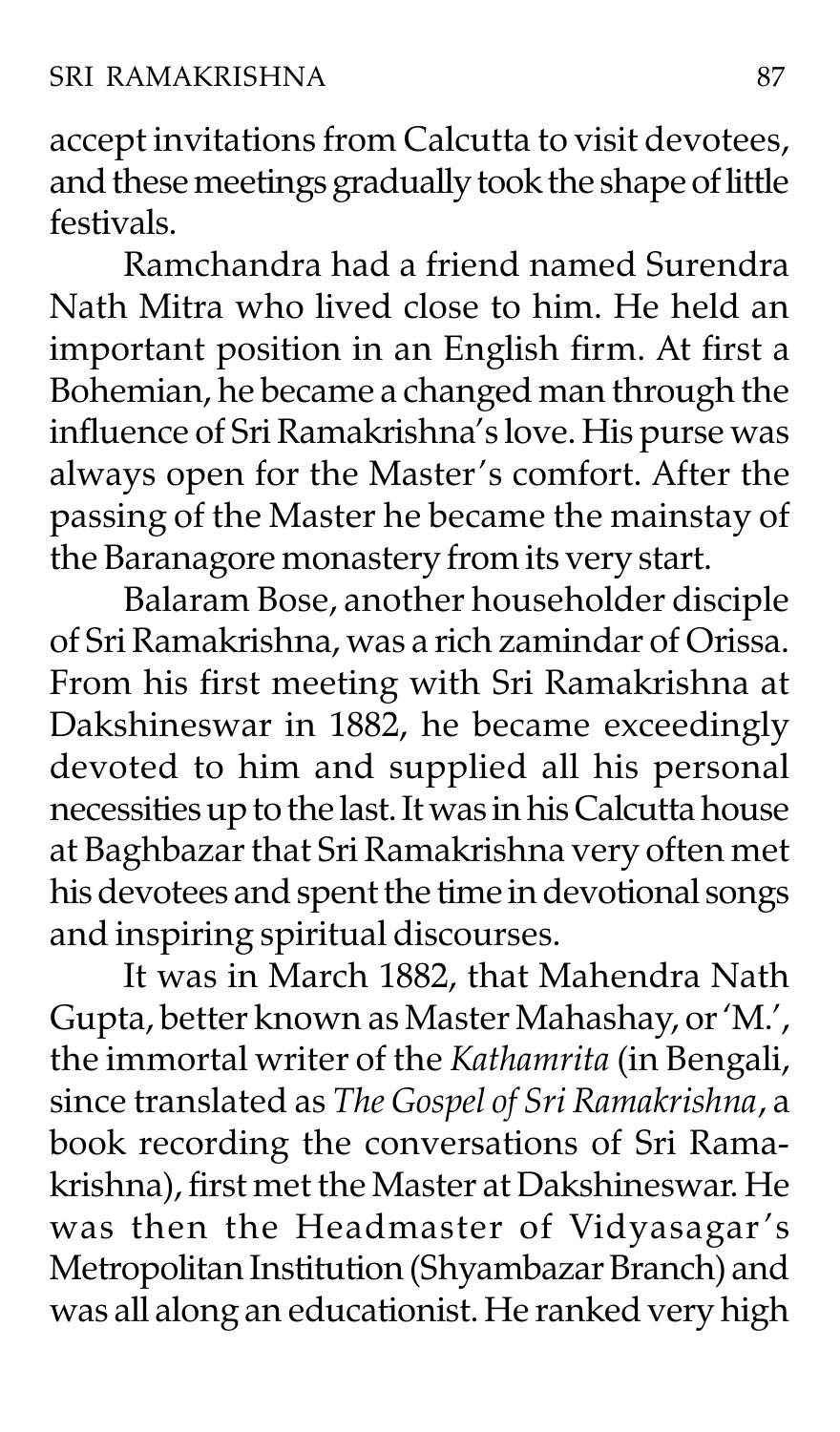among the Master's intimate followers. Through his personal touch hundreds of eager aspirants, young and old, received great spiritual impetus, while his Kathamrita, as a faithful record of the highest spiritual experiences of man in the simplest language, has no equal in the whole range of scriptural literature.

Another distinguished devotee of Sri Ramakrishna was Durga Charan Nag, better known as Nag Mahashay, who came of poor parents in the village named Deobhog in the district of Dacca. From his boyhood his one absorbing thought was how to escape worldly bonds. He was told that without realization of God there was no salvation. He spent night after night in prayer and meditation, but with no success. At last, while practising as a physician in Calcutta, he came under the holy influence of Sri Ramakrishna and by his life of absolute non-attachment, humility, selfeffacement, and purity of character, subsequently rose to be one of the foremost householder devotees of the Master.

The name of Girish Chandra Ghosh is a household word in Bengal as the greatest dramatist in the Bengali language and the father of the Bengali stage. He was a victim of the first impact of the materialism of the age on Indian society and led a reckless life before he came in contact with Sri Ramakrishna in 1884. From that time he was a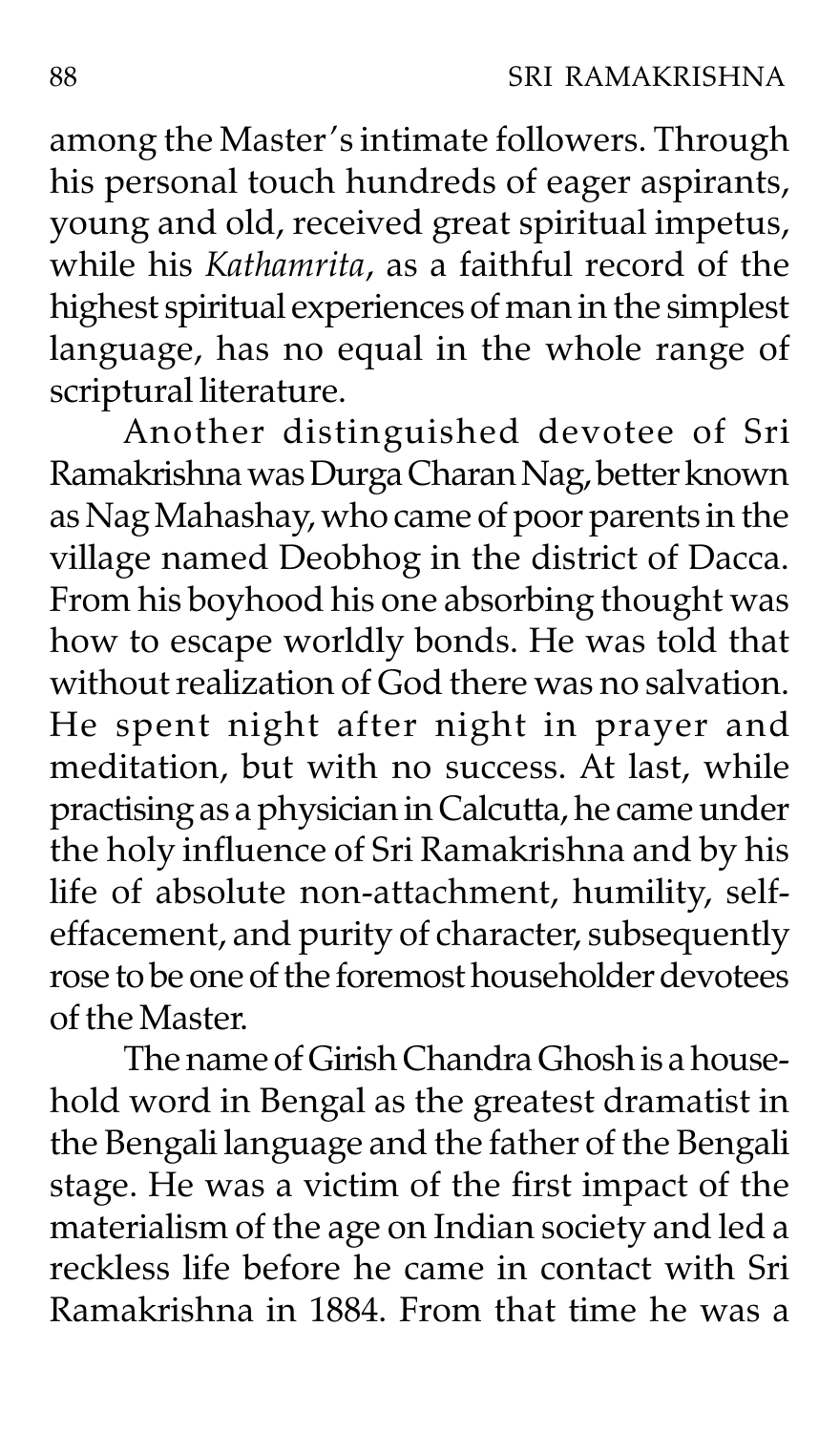thoroughly changed man and had unbounded faith in Sri Ramakrishna. The Master used to extol his intelligence very highly. His unique devotion and self-surrender marked him out as one of the greatest of the householder devotees of Sri Ramakrishna.

Purna Chandra Ghosh of North Calcutta was a devotee whom the Master gave a very high place among his closest followers. He was only a boy of thirteen when he first met Sri Ramakrishna, who remarked on seeing him that Purna completed the list of his inner circle of devotees.

Hundreds of such sincere devotees clustered round Sri Ramakrishna, whose pregnant utterances and magnetic personality completely changed the course of their lives and made them blessed.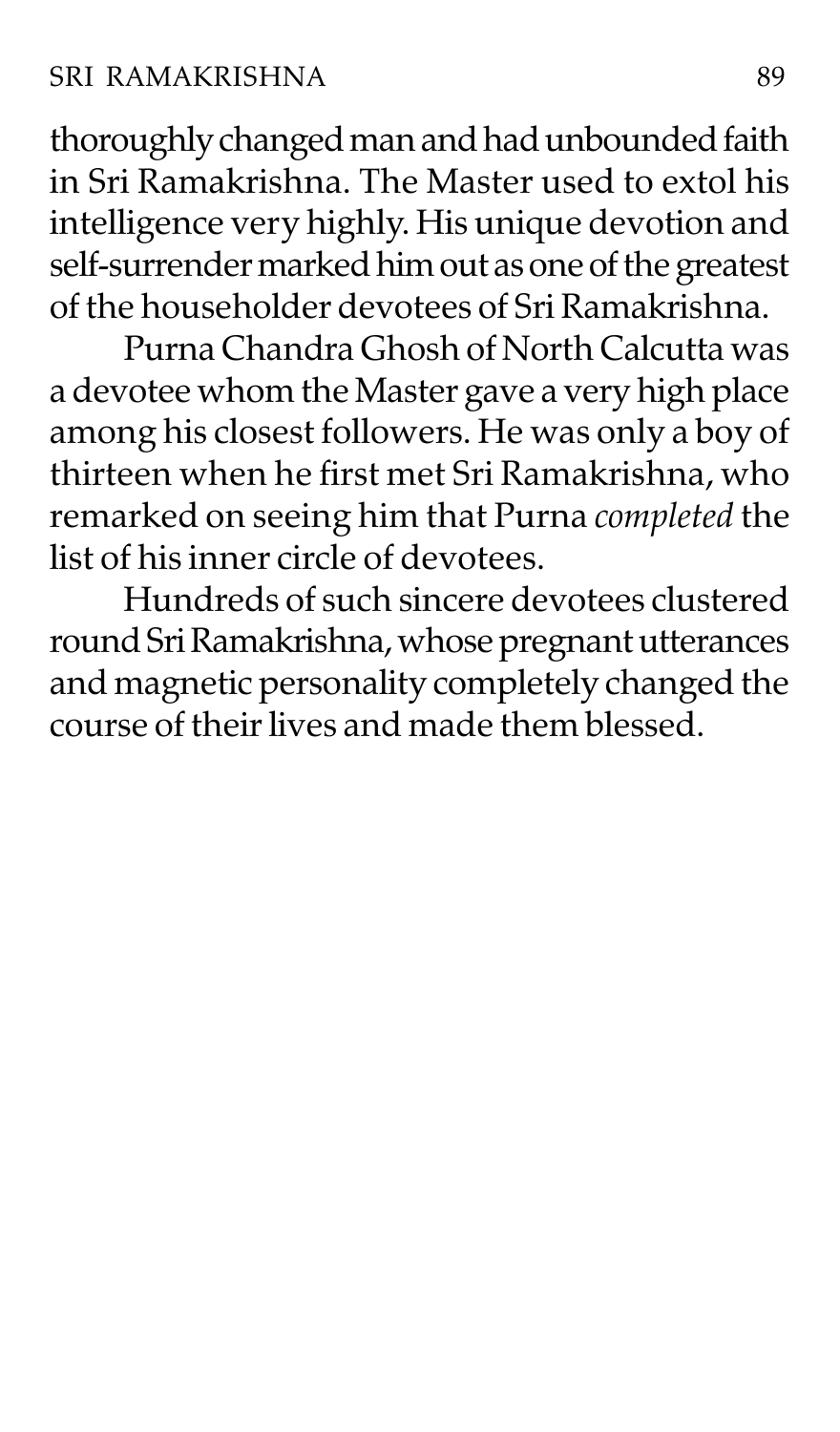# XIV MONASTIC DISCIPLES

The vision of Sri Ramakrishna that a galaxy of pure and earnest souls imbued with the lofty spirit of renunciation and service would receive his message of universal love and harmony and carry it to humanity soon came to be materialized. One by one these heroic souls who were subsequently transformed into mighty spiritual figures by the magic touch of the Master gathered round him. This batch of disciples consisted mostly of ardent young men who afterwards left their hearth and home and embraced monastic life.

First among these to come was Latu (Swami Adbhutananda) who belonged to a poor family in the District of Chapra in Bihar. He had the privilege of serving Sri Ramakrishna for nearly six years and attained great spiritual heights even during the lifetime of the Master.

Rakhal Chandra Ghosh (Swami Brahmananda), son of a landlord of Basirhat, Twenty-four Parganas, first met Sri Ramakrishna at Dakshineswar in 1881. The Master looked upon him as his 'Spiritual Child'. Rakhal was one of the class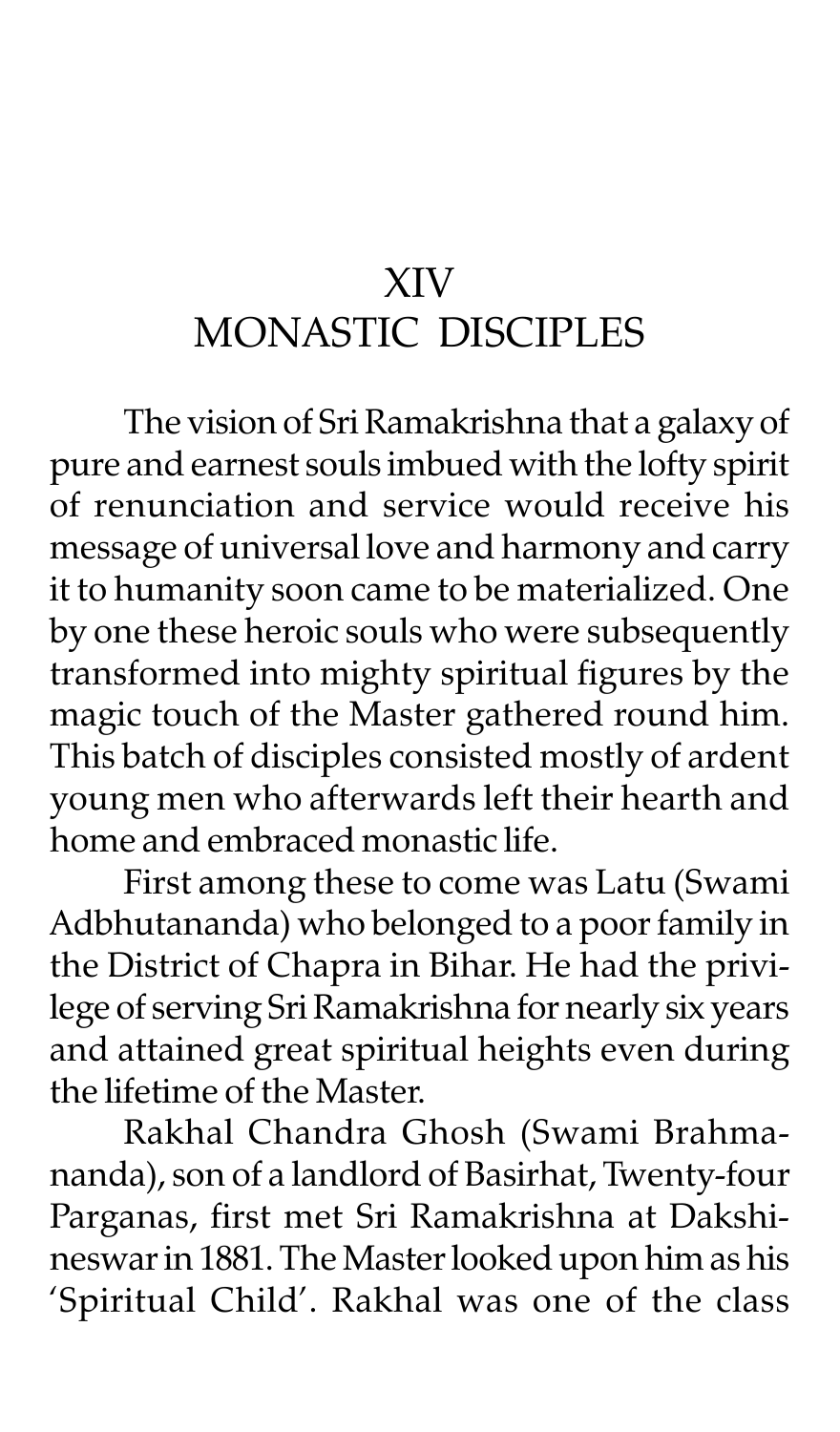described by the Master as Nityasiddha (eternally perfect). Subsequently he became the first President of the Ramakrishna Math and Mission and developed this infant institution into a powerful organization.

Gopal Ghosh (Swami Advaitananda) was rather advanced in years, and Sri Ramakrishna used to designate him as 'aged Gopal'. He ultimately renounced the world and joined the Baranagore monastery.

Narendra Nath Dutta (Swami Vivekananda) came of an enlightened aristocratic family of Calcutta. Even in his boyhood he developed an introspective habit of mind and became adept in meditation. He met the Master first in 1881, and after his graduation from the Calcutta University in 1881 he felt an indomitable urge for spiritual realization. Under the careful guidance of the Master he attained the highest spiritual illumination, and his heart at the same time was filled to overflowing with love for humanity. After the passing away of Sri Ramakrishna it was Swami Vivekananda who organized his brother disciples into a spiritual fraternity and laid the foundation of the institutions which have developed into the present Ramakrishna Math and Ramakrishna Mission. Swami Vivekanandaís noble vindication of Hinduism in the West as well as in India, his great spiritual attainments, his burning patriotism, his lifelong service for the uplift of the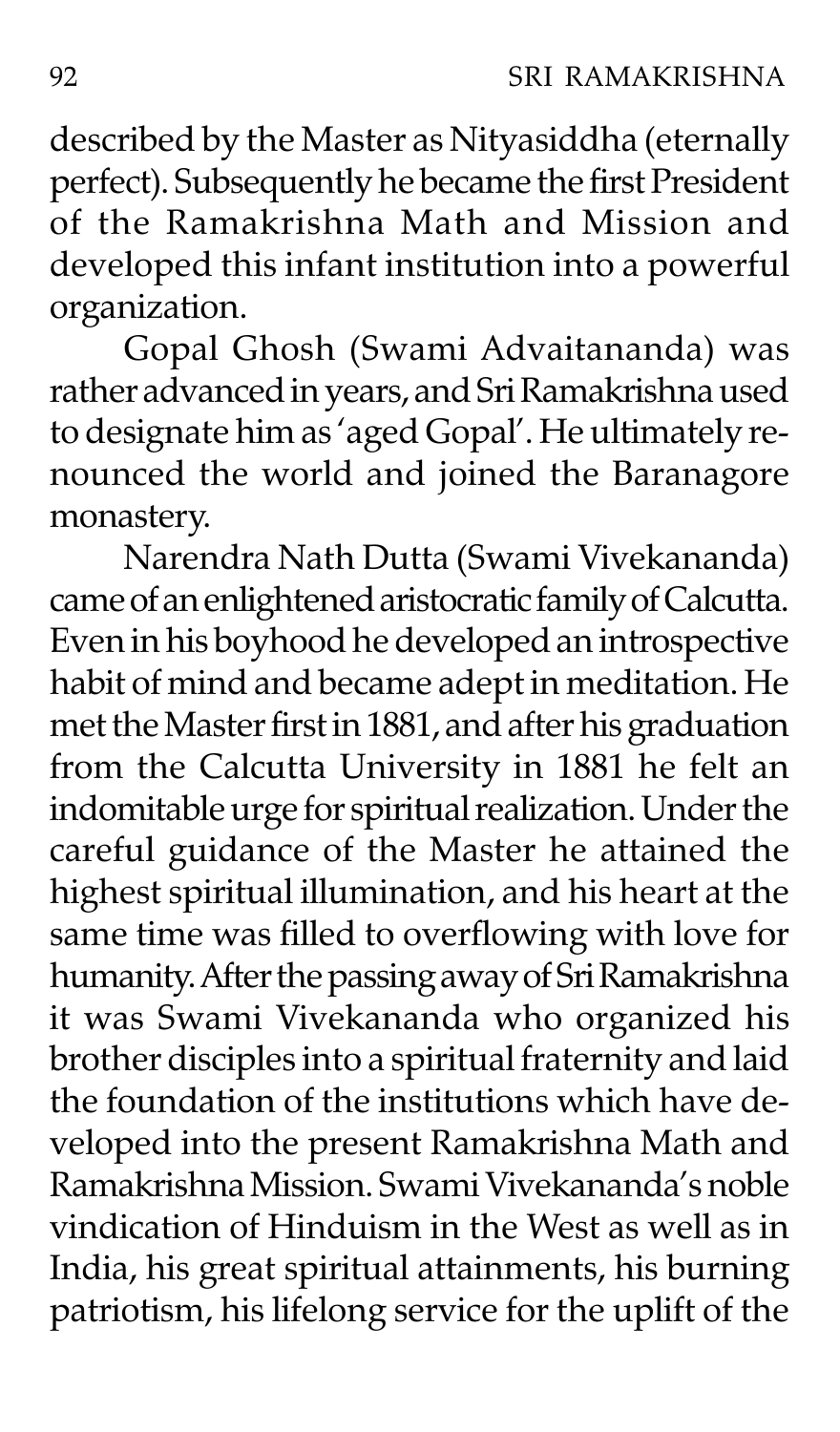downtrodden masses of India, and his highsouled efforts to bring about a cultural and spiritual union between the East and the West-all these have combined to secure for him a pre-eminent position amongst the world's noblest men.

Tarak Nath Ghoshal (Swami Shivananda) belonged to the illustrious Ghoshal family of Barasat in the District of Twenty-four Parganas. From his very boyhood Tarak used to practise meditation. In his very first meeting with Sri Ramakrishna in 1880, he was deeply impressed and he made Sri Ramakrishna the pole-star of his life. Afterwards, in 1922, he became the second President of the Ramakrishna Math and Mission.

Baburam Ghosh (Swami Premananda) first met Sri Ramakrishna in Calcutta in 1882. The Master spoke very highly of his purity of character and classed him as 'eternally perfect'. His unostentatious life of contemplation and service and his unbounded affection for all have enthroned him in the hearts of innumerable devotees and admirers.

Another young devotee of extraordinary spirituality who came to Sri Ramakrishna was Nitya Niranjan Ghosh (Swami Niranjanananda). He afterwards dedicated himself entirely to the service of the Master.

Yogindra Nath Roy Chowdhury (Swami Yogananda), who came of an aristocratic Brahmin family of Dakshineswar, first came into close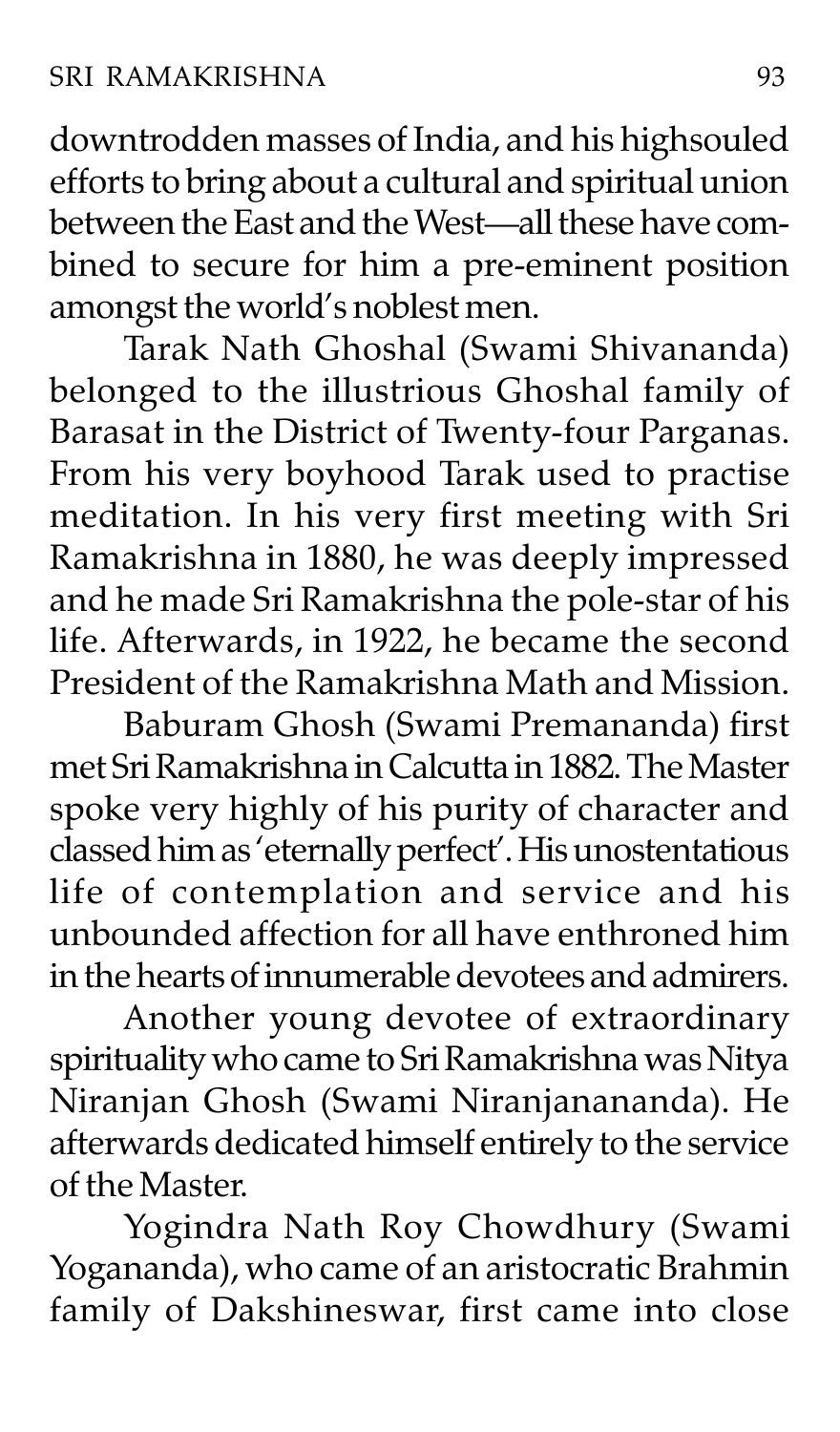contact with Sri Ramakrishna when he was a mere boy. Sri Ramakrishna spoke of him as being one of the chosen few of the Divine Mother.

Sharat Chandra Chakravarti (Swami Saradananda) and Shashibhushan Chakravarti (Swami Ramakrishnananda) were cousins, born of a pious Brahmin family of Calcutta. They met Sri Ramakrishna in 1882 and eventually took refuge at the feet of the Master. Swami Saradananda became the first Secretary of the Ramakrishna Math and Mission; and in his Bengali book, Sri Sri Ramakrishna-Lilaprasanga, he has left a monumental exposition of his Master's sublime life. Swami Ramakrishnanandaís services during the last illness of Sri Ramakrishna were unparalleled. The Ramakrishna Math and the Studentsí Home at Mylapore, Madras, are a living testimony to the devoted service of this great soul. Of Shashi and Sharat Sri Ramakrishna used to say that both of them were followers of Jesus Christ in a former incarnation.

Hari Nath Chatterjee (Swami Turiyananda) of Baghbazar was another great disciple who was attracted by the magnetic personality of the Master. His great ascetic habit and extraordinary fortitude easily marked him out as a great Yogi. His letters and conversations, as recorded, are an unfailing source of spiritual enlightenment.

Gangadhar Ghatak (Swami Akhandananda)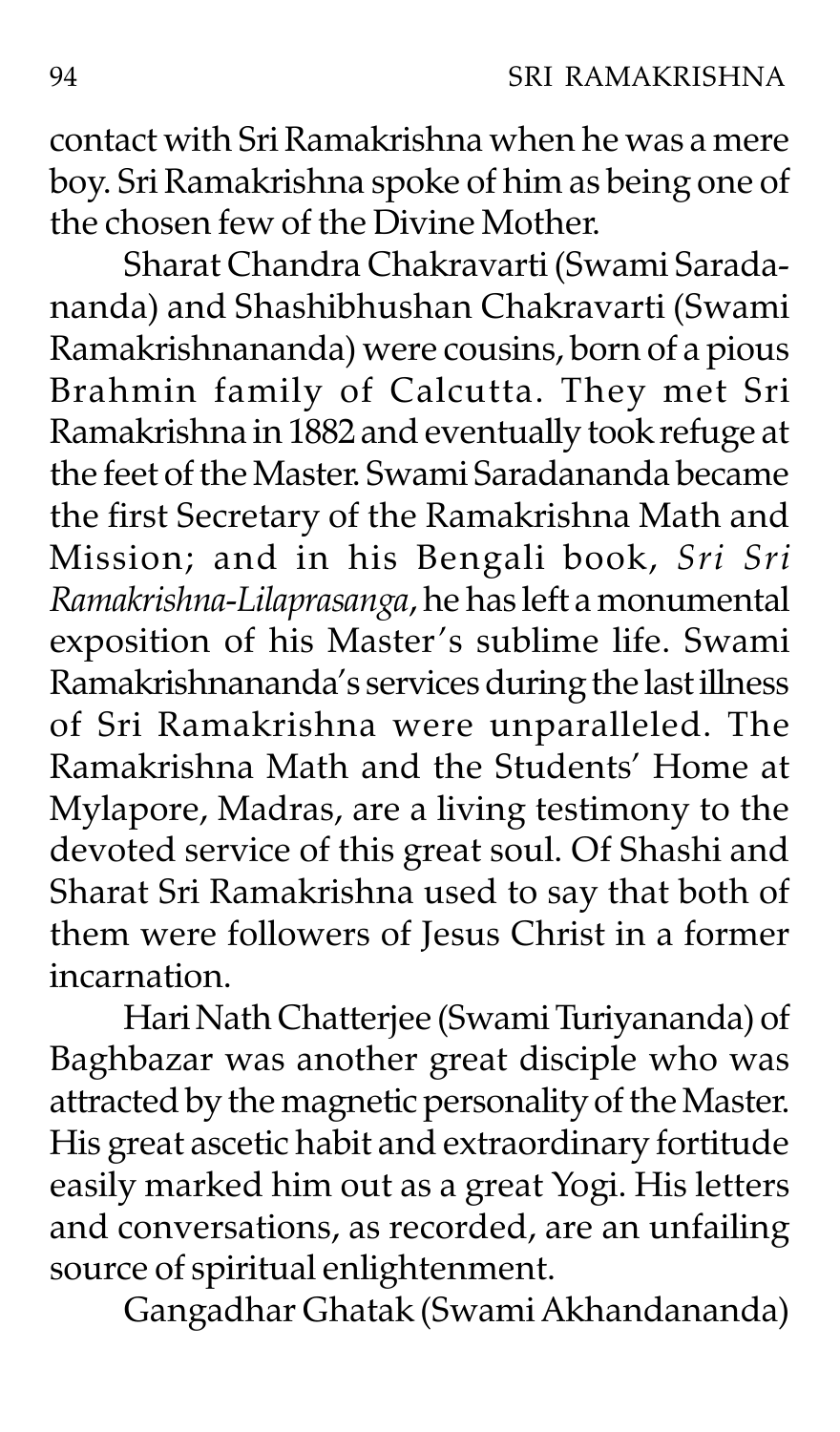was a friend of Hari Nath, and he also first met Sri Ramakrishna on the same occasion. He was the first amongst the monastic disciples of the Master to start philanthropic work in India as early as 1894. He became President of the Ramakrishna Math and Mission in 1934 after the passing away of Swami Shivananda.

Hari Prasanna Chatterjee (Swami Vijnanananda) of Belgharia was introduced to Sri Ramakrishna in 1883 by his friends Sharat and Shashi while he was a college student. After holding important government posts as an engineer, he renounced the world and subsequently became President of the Ramakrishna Math and Mission after the passing away of Swami Akhandananda in 1937.

Kali Prasad Chandra (Swami Abhedananda) first came to see Sri Ramakrishna about the end of the year 1883. He was a great scholar in Vedanta, and on account of his constant spiritual practices he was known in his early monastic days as 'Kali Tapaswií. He did much to spread the message of Vedanta in America.

Subodh Chandra Ghosh (Swami Subodhananda) was a High School student of seventeen when he first met the Master in 1885. On his second visit, Subodh had, at the mystic touch of the Master, a deep spiritual experience. He belonged to the family of Shankar Ghosh, the proprietor of the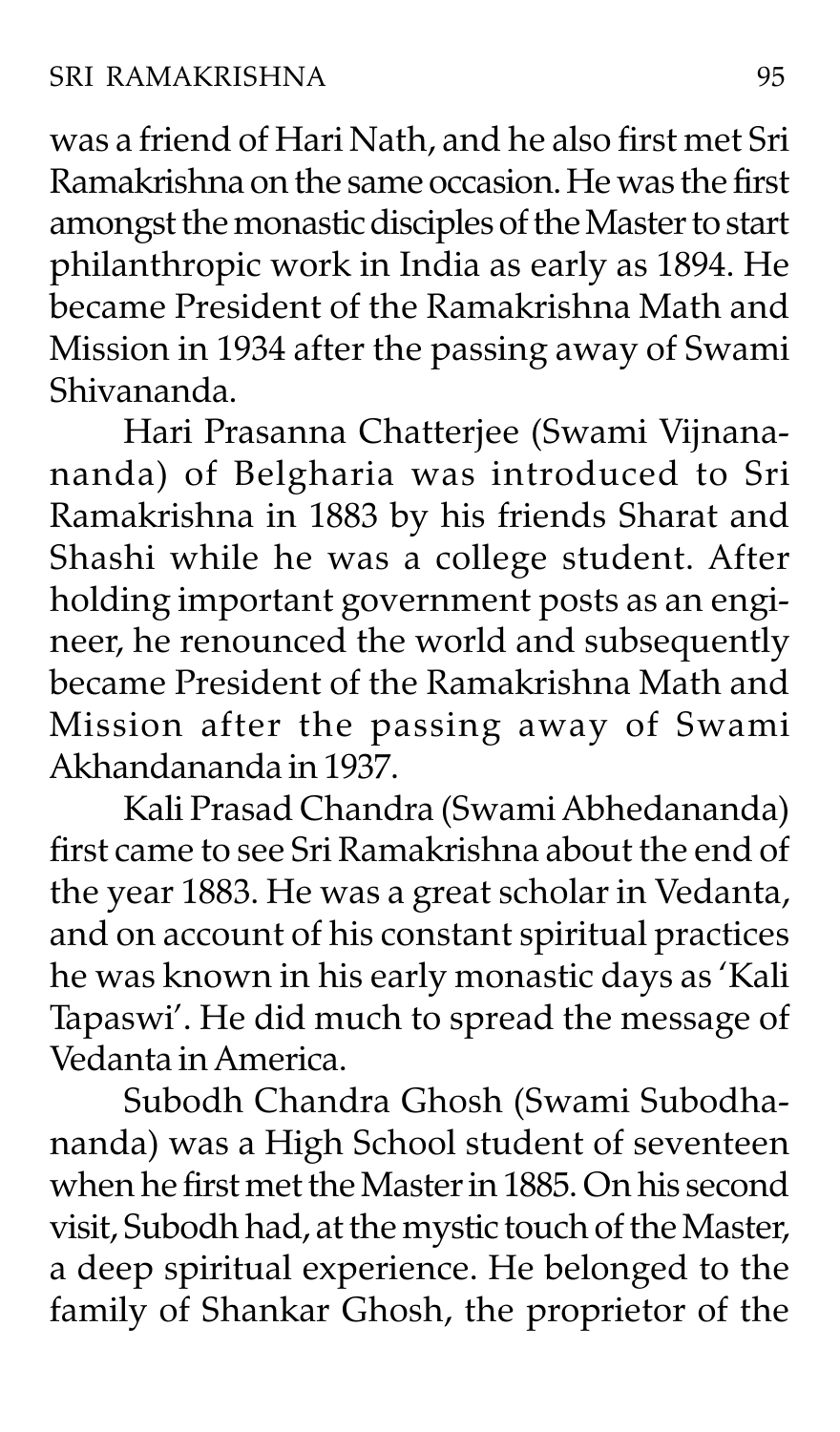famous Kali Temple of Thanthania, Calcutta.

Sarada Prasanna Mitra (Swami Trigunatitananda) was quite a boy when he met Sri Ramakrishna for the first time in 1885. He came of a landlord family of Naora, Twenty-four Parganas. Under the instructions of Swami Vivekananda he started the Udbodhan, the Bengali organ of the Ramakrishna Order, and edited it till his departure for San Francisco, U.S.A., in 1902, where he successfully preached Vedanta and laid down his life in 1914.

These were some of the most earnest disciples who dedicated themselves to the service of the Master and moulded their lives according to the lofty ideal of renunciation which Sri Ramakrishna set before them.

Having thus gathered together his chosen few, Sri Ramakrishna made them his closest companions and, with the tender affection of a mother, guided them step by step to the supreme realization of God.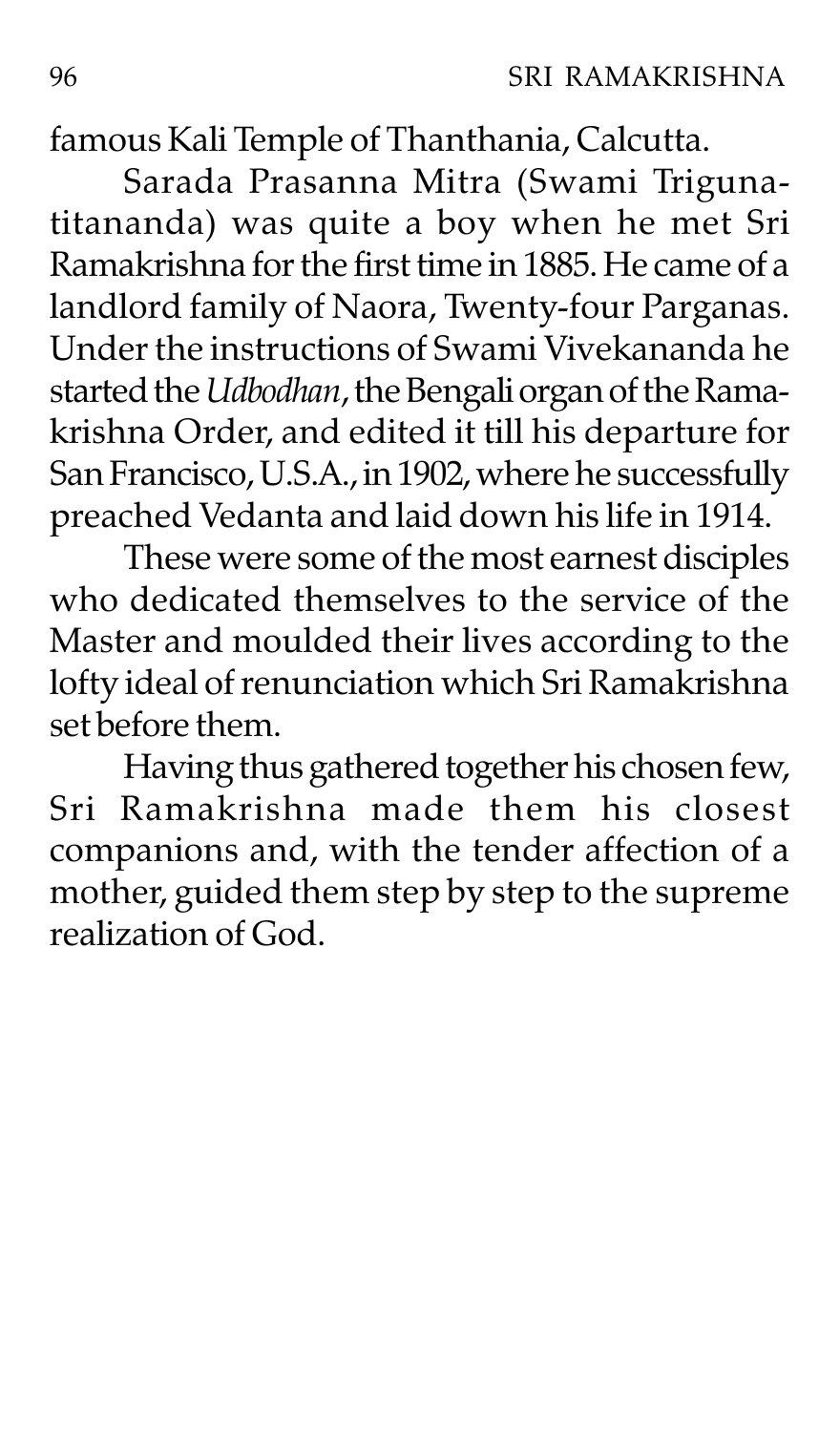### XV WOMEN DEVOTEES

We have already seen that Sri Ramakrishna's realization lifted him above all sex-consciousness and enabled him to approach men and women with the innocence and simplicity of a child. He looked upon every woman as the living embodiment of the Divine Mother. Women devotees who flocked to him for spiritual guidance and help in God-realization felt not the least scruple or uneasiness in his presence. He read their thoughts and understood their feelings as easily as those of men. And as his mind was absolutely pure, it was but natural that he evoked only the highest sentiments in them. He advised them to renounce lust and greed for wealth, and to struggle for Godrealization. Lives of some of his distinguished women devotees including Yogin-Ma, Golap-Ma, Aghormani Devi (better known as Gopal's mother), Gauri-Ma, and Lakshmimani Devi furnish illuminating instances of how pure unalloyed devotion and spirit of absolute self-surrender can bestow supreme realization on all sincere seekers irrespective of caste or sex. The magnetic touch of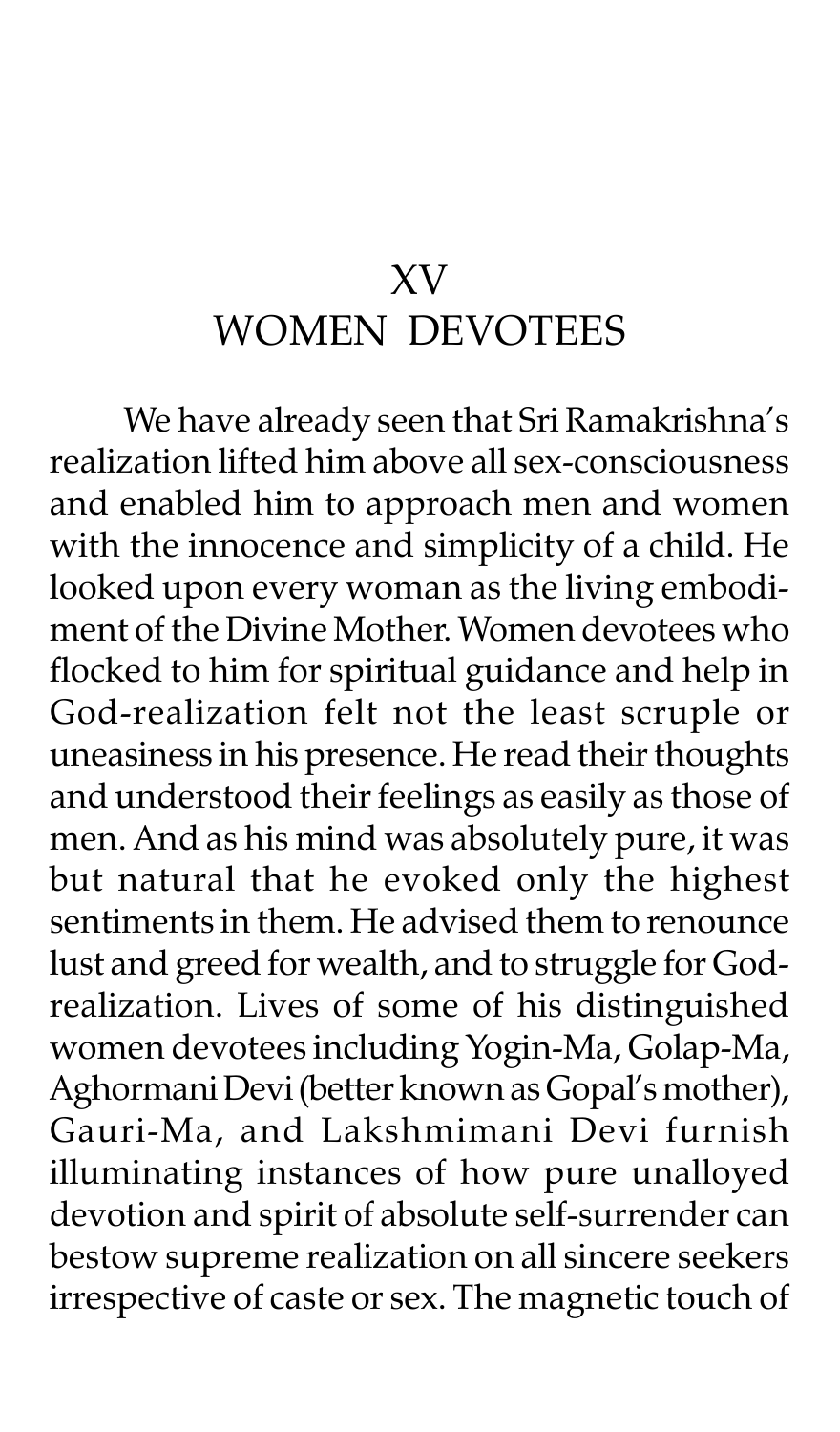Sri Ramakrishnaís divine love transformed their lives into pure gold and made them recipients of the transcendental bliss. Many among such women devotees, even though belonging to highly aristocratic families, flung to the winds all social conventions and sometimes walked the whole distance from Calcutta to Dakshineswar in their eagerness to hear words of wisdom from Sri Ramakrishna. The Master, with his usual love and readiness, fulfilled the aspirations of these earnest souls and thus built up a brilliant group of women devotees. Their lives became in time an unfailing source of spiritual comfort to a large number of aspirants.

But no life was so angelic and impressive, so simple and yet sublime, as that of the Master's own consort, Sarada Devi, who enjoyed the unique privilege of living intimately with him and receiving for years the requisite spiritual training. Her life of intense Sadhana, under the affectionate guidance of the Master, culminating in supreme spiritual realization, is a luminous instance of how conjugal relationship can be spiritualized. She was, in fact, an ideal wife as well as a superb nun. Her life was one long stillness of prayer. With her infinite patience and overflowing motherly love, the Holy Mother was a never-failing source of solace to all troubled souls that sought refuge with her. Her life was a marvellous synthesis of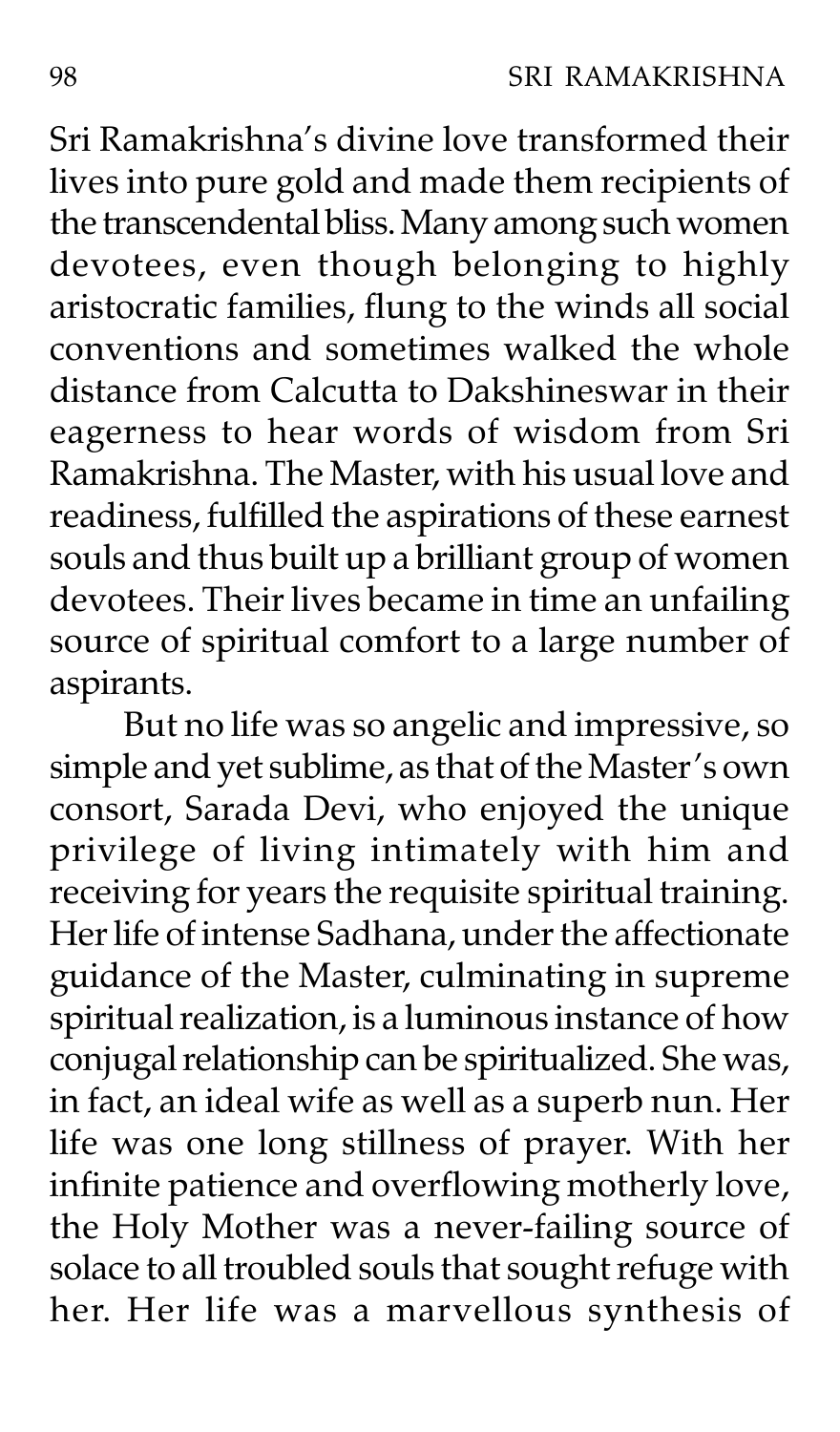knowledge and devotion, Yoga and work. No wonder that Sri Ramakrishna, at the conclusion of his spiritual practices, worshipped her as the personification of the Divine Mother.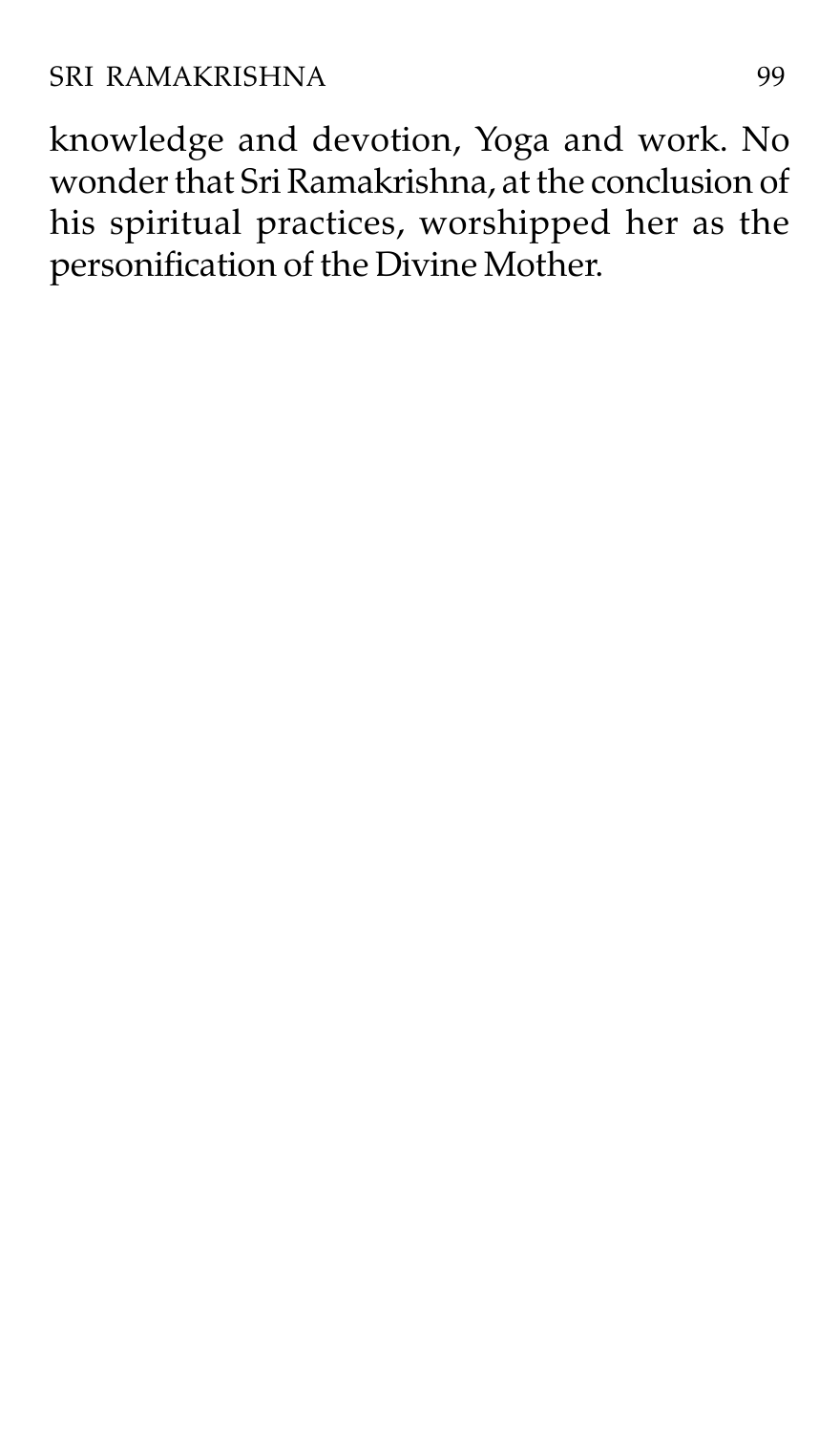## XVI LAST DAYS

The closing years of Sri Ramakrishna's life, though full of pathos, were as sublime and graceful as the mellowed beauty of a glorious sunset. Dakshineswar, once a silent and solitary retreat, was now the resort of hundreds of earnest souls who crowded his small room from morning till night to receive spiritual guidance. Sri Ramakrishna, without the least consideration for his personal comfort or convenience, always ministered to the spiritual needs of these eager aspirants with his usual alacrity and zeal. Sometimes his small room would remain packed with devotees for hours together, and he could hardly get a moment's respite for meals as also for giving relaxation to his overtaxed physical frame. His heart beat with every throb of all the hearts that ached, known and unknown, and he gave out his whole being unto them in the fullness of love and compassion. He often inspired the hearts of these sincere souls with his devotional songs and illuminating gospel as also with the narration of his own spiritual struggles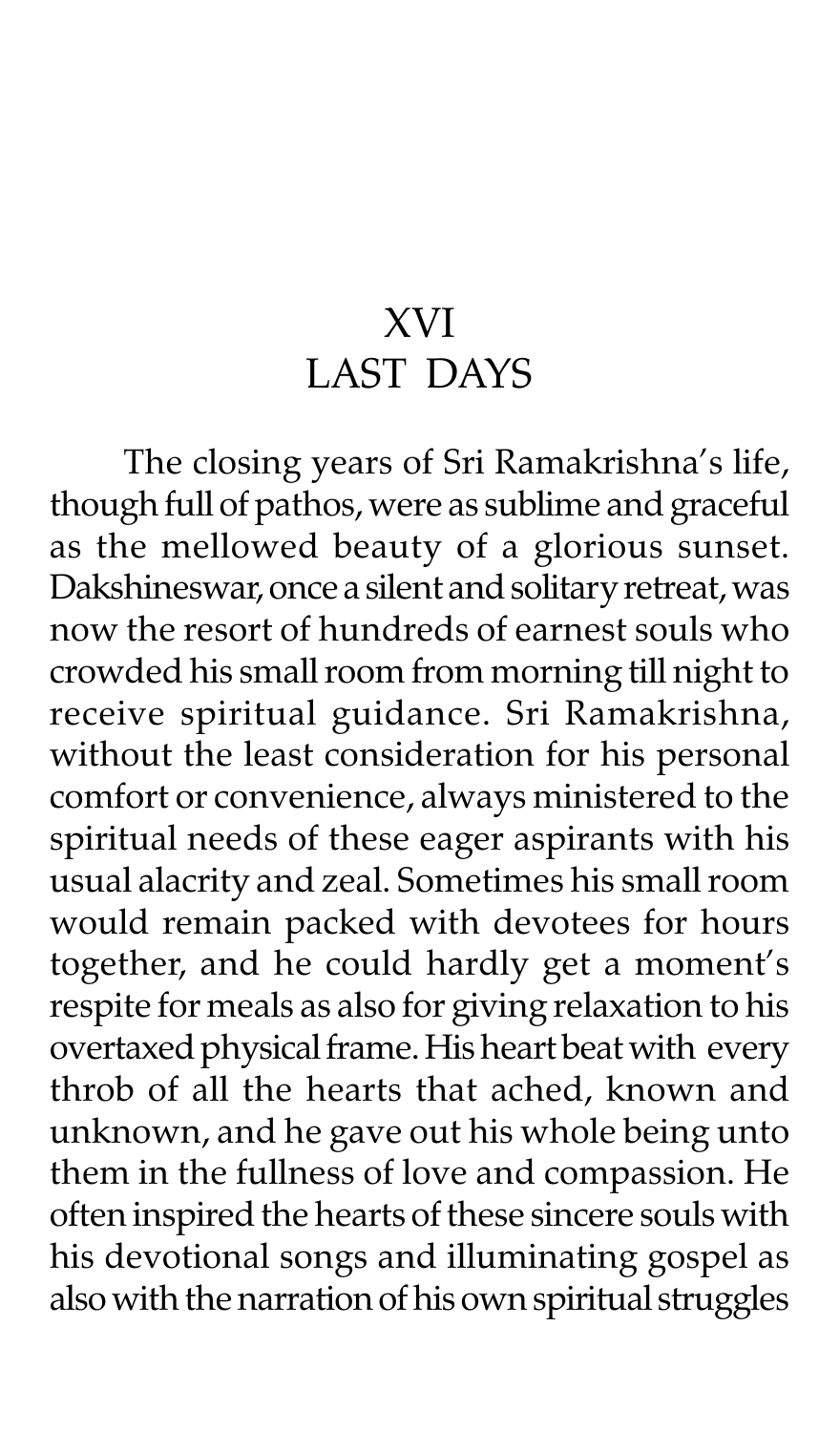and realizations. Sometimes his room would ring with the swelling cadence of songs sung with unspeakable fervour by the assembled devotees. The whole atmosphere remained surcharged with spirituality, and everyone that came into intimate touch with the Master felt a maddening enthusiasm for God-realization. There is a saying that when the flower blooms, bees come uninvited to suck the honey therefrom. This was exactly the case with Sri Ramakrishna. Attracted by the Master's spiritual life, persons of all denominations and stations of life began to flock to him.

His was indeed a life which furnished a happy solution to the manifold intricate problems of human existence. The entire spiritual history of humanity was compressed, as it were, into the brief span of fifty years that the Master was destined to live on earth, and during this period there was practically no religion he did not live and no Truth he did not realize. His life thus became a mighty confluence of the diverse streams of human thought, where the weary pilgrims could meet and slake their spiritual thirst. No wonder that the universal message of such a unique personality was hailed with enthusiasm by all irrespective of caste, creed, or colour.

But his feeble health began to break down under the stress of constant ecstasies and frequent religious discourses to numerous devotees.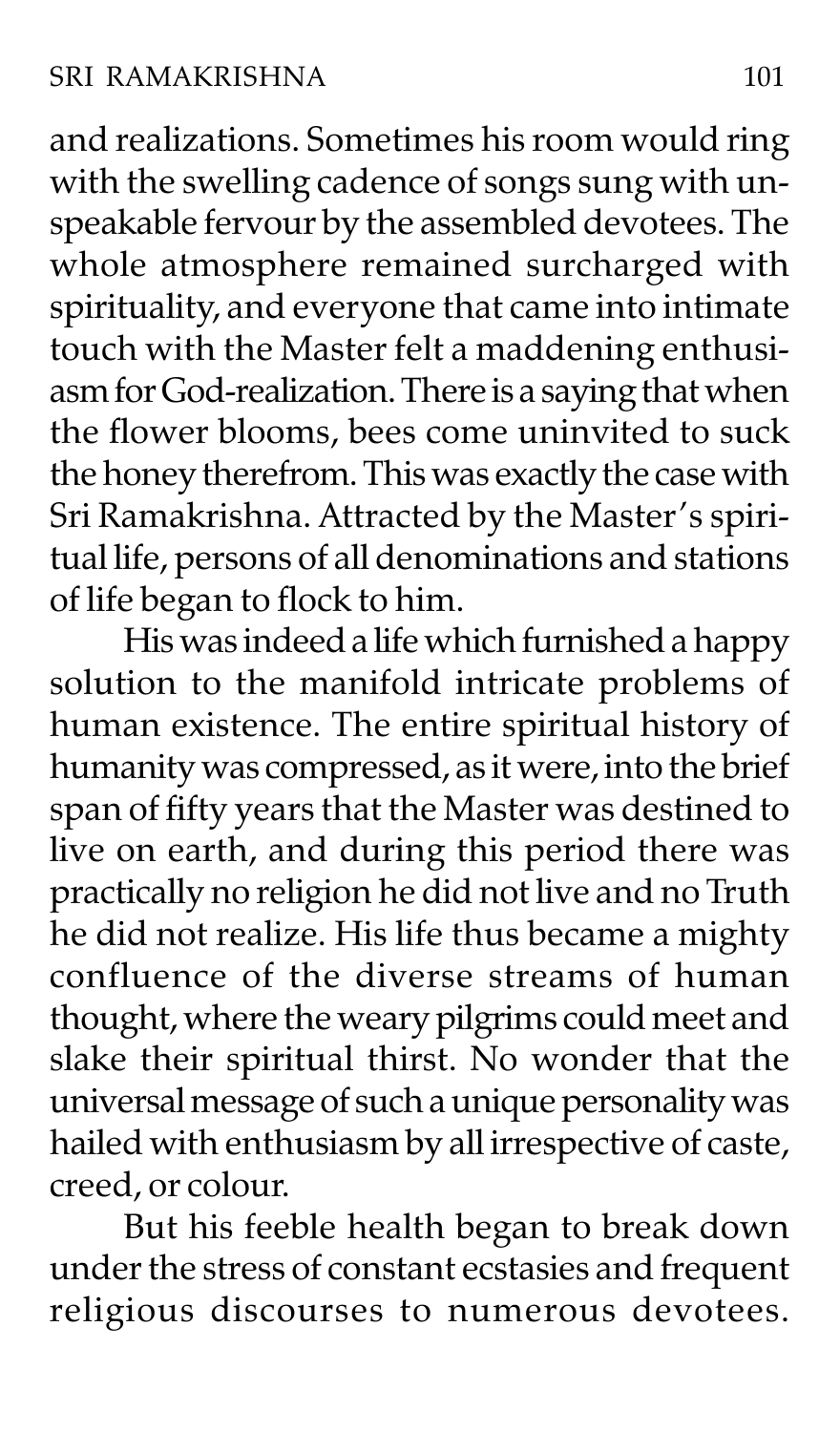Sometimes like a cross child he would complain to the Mother: 'Why do You bring here all these people who are like milk diluted with five times its own quantity of water? My eyes are destroyed with blowing the fire to dry up the water. My health is gone. It is beyond my strength. Do it Yourself if You want it done. This (pointing to his body) is nothing but a burst drum, and if You go on beating it day in and day out, how long do You think it will last?' But in spite of this tremendous physical exertion, he did not in the least relax his effort to give spiritual comfort to the distressed souls, even if they came to him at odd hours. He never turned anybody away. His temporary sense of bodily weakness was swept away by the spirit of his infinite compassion for ignorant and suffering humanity. 'Let me be condemned to be born over and over again even in the form of a dog, $'$  he would burst out saying,  $'$ If by doing so I can be of help to a single soul. I would give up twenty thousand such bodies to help one man. It is glorious to help even one man.' So deep was his solicitude for all that he sometimes blamed himself for falling into trances, as they absorbed much of the time that could otherwise have been utilized for the spiritual benefit of others.

During the sultry months of the year 1885 the Master suffered a great deal from the terrible heat, which was alleviated by the taking of ice the devotees brought to him daily. But this frequent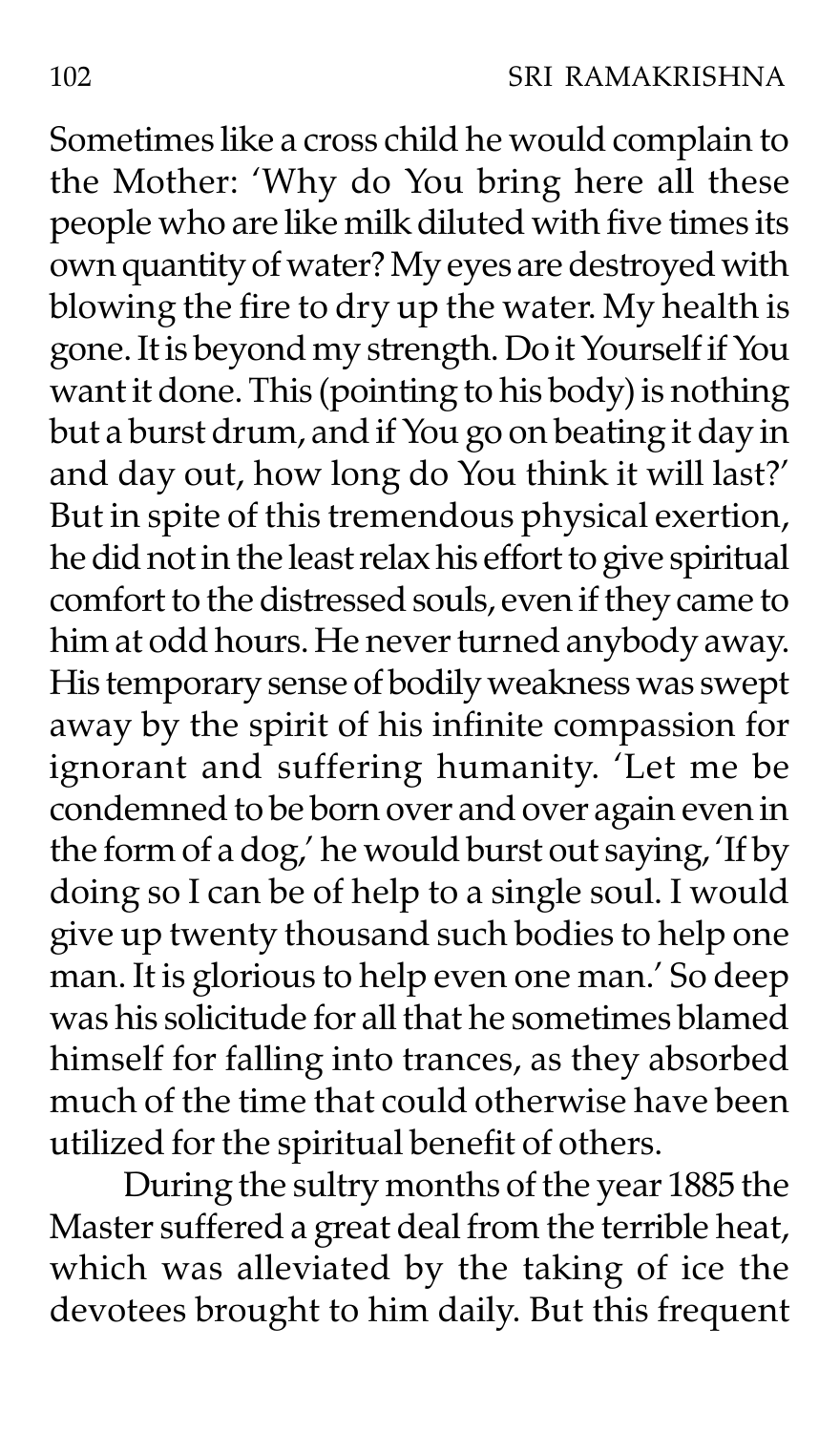use of ice produced a pain in the throat which was at first so trifling as to pass unnoticed. But in a month it became so aggravated that the disciples grew alarmed and called in a specialist in diseases of the throat. Notwithstanding the prescription of various remedies, his condition did not show any sign of improvement. On days of the full and the new moon, the pain became more acute; it was impossible for him to eat solid food. The doctors diagnosed the disease as 'Clergyman's sore throat'. The Master carried out the doctors' injunctions faithfully, except on two points, namely checking the divine ecstasies and giving rest to the vocal organs. As soon as he spoke of God, he lost all consciousness of the body and fell into Samadhi. Nor would he stop speaking to people who, afflicted by the world, came to him for solace. No wonder his health broke down.

The disease proved more and more obstinate. A house was soon engaged at Shyampukur in Calcutta, and in the beginning of October 1885, the Master was removed to the new premises to provide better facilities for medical care. Dr. Mahendra Lal Sarkar, the then veteran homoeopath and the founder of the Association for the Cultivation of Science, was entrusted with the treatment of Sri Ramakrishna. When Dr. Sarkar learnt that the devotees who had brought the Master to Calcutta for treatment were defraying all expenses, he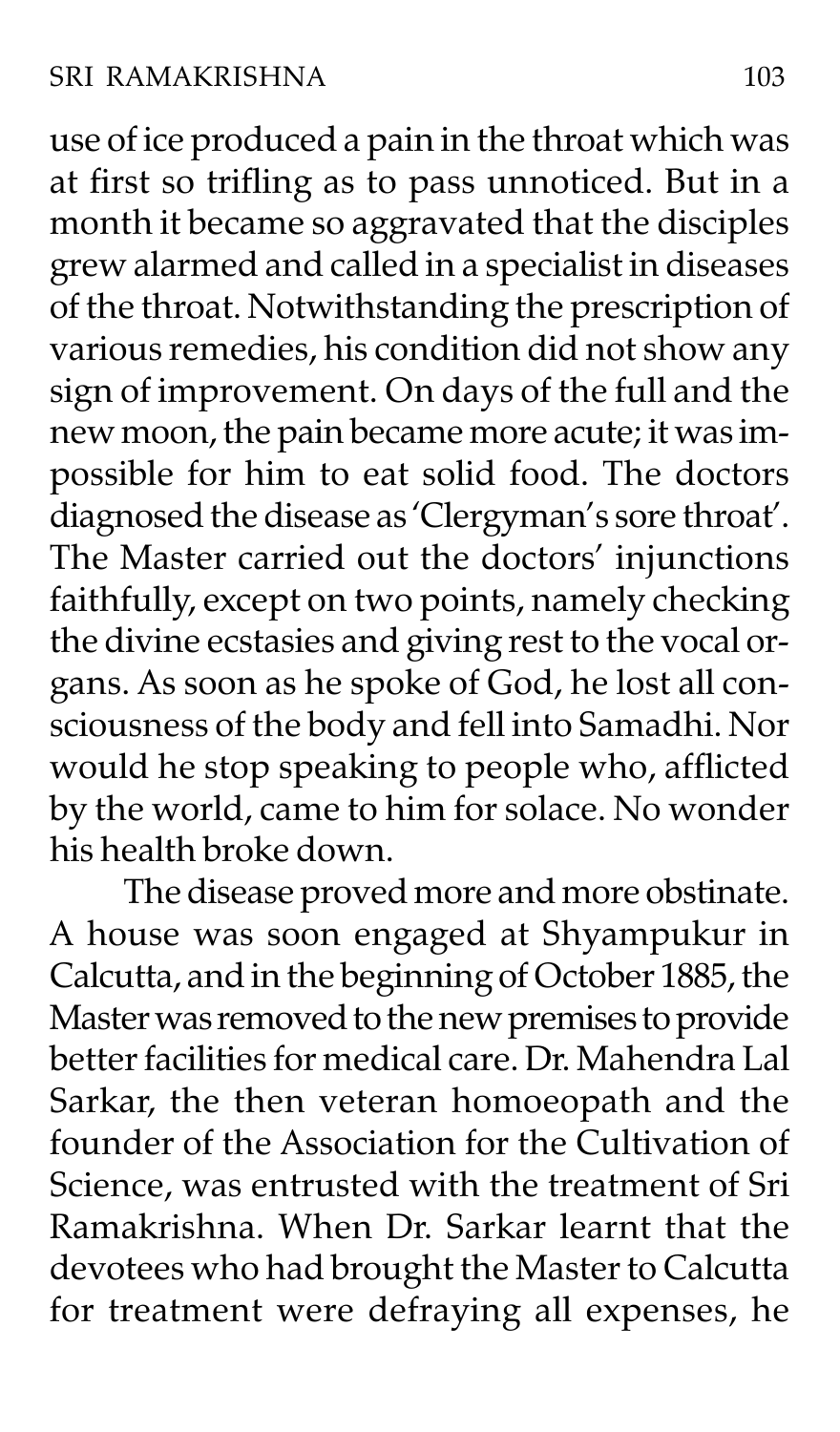offered his services free as a labour of love.

The devotees now keenly felt the necessity of securing able hands to prepare the Master's food and to nurse him by night as well as by day. It could be done only through the combined efforts of the Holy Mother and the young devotees. News was accordingly sent to the Holy Mother at Dakshineswar. The Holy Mother, as was her wont, throwing aside all considerations of personal comfort, volunteered to come at once to Shyampukur and undertake the task. Thus when the question of preparing the Master's diet was settled, attention was given to the matter of night duty. Narendra Nath took this charge upon himself and began to pass the night at Shyampukur. Fired by his example, a few sturdy youths such as Gopal Junior (a new recruit), Kali, and Shashi lent their aid. Narendraís sacrifice for the sake of the Master, his inspiring talks and association with them made an indelible impression upon their minds; and banishing all selfishness, they resolved to consecrate their lives to the noble ideal of service unto the Guru and realization of God. It is interesting to note that though only four or five were attracted to this service of love at its initial stage at Shyampakur, the number of such workers was almost quadrupled towards the last. The guardians of the boys, seeing them neglect their studies and stay with the Master, grew alarmed and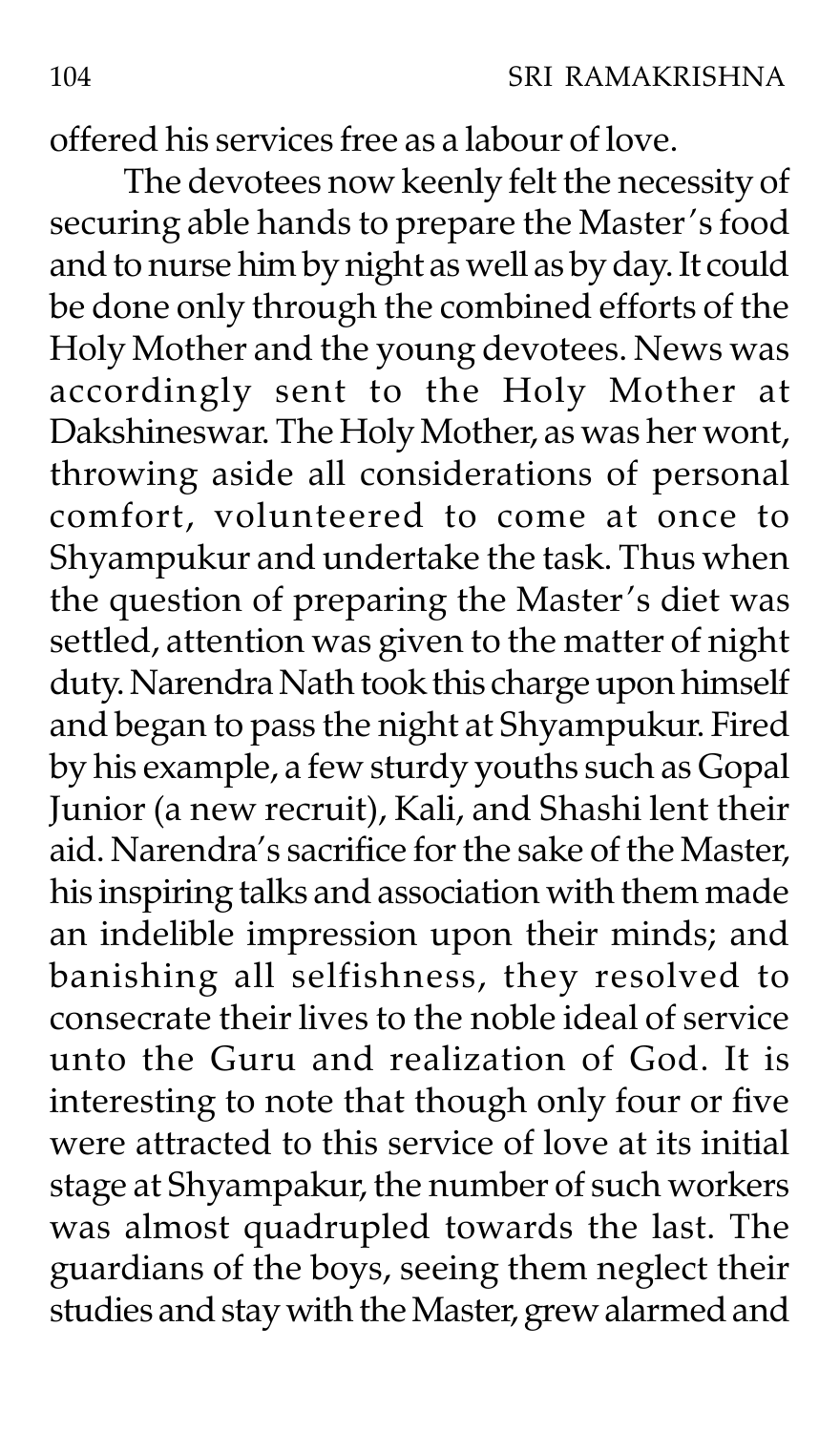had recourse to various means to bring them back to their homes. But the boys, with the glorious object lesson of Narendra Nath before them, stood firm as rocks. The selfless enthusiasm of the devotees centred on a common object of adoration, immediately binding them together; and the Ramakrishna Brotherhood, though it had its origin at Dakshineswar, owed most of its growth to the holy associations of Shyampukur and the Cossipore garden.

Dr. Mahendra Lal Sarkar took up in right earnest the task of treating the Master. After the examination was over he would spend hours with Sri Ramakrishna in various religious discourses. Thus by degrees Dr. Sarkar became more and more attached to the Master. As a result of this intimate relationship established between the Master and Dr. Sarkar, the latter's admiration for the former soon ripened into a kind of worship.

While at Shyampukur Sri Ramakrishna one day had a vision of his subtle body emerging from the gross sheath and moving about the room. It had a number of sores on the back. He was puzzled by the sight, but it was made clear to him that the touch of profane people had caused those sores on the body. They themselves had been purified, but they had left the suffering arising from their own sins with him. When he described this vision to his devotees, Narendra and some others observed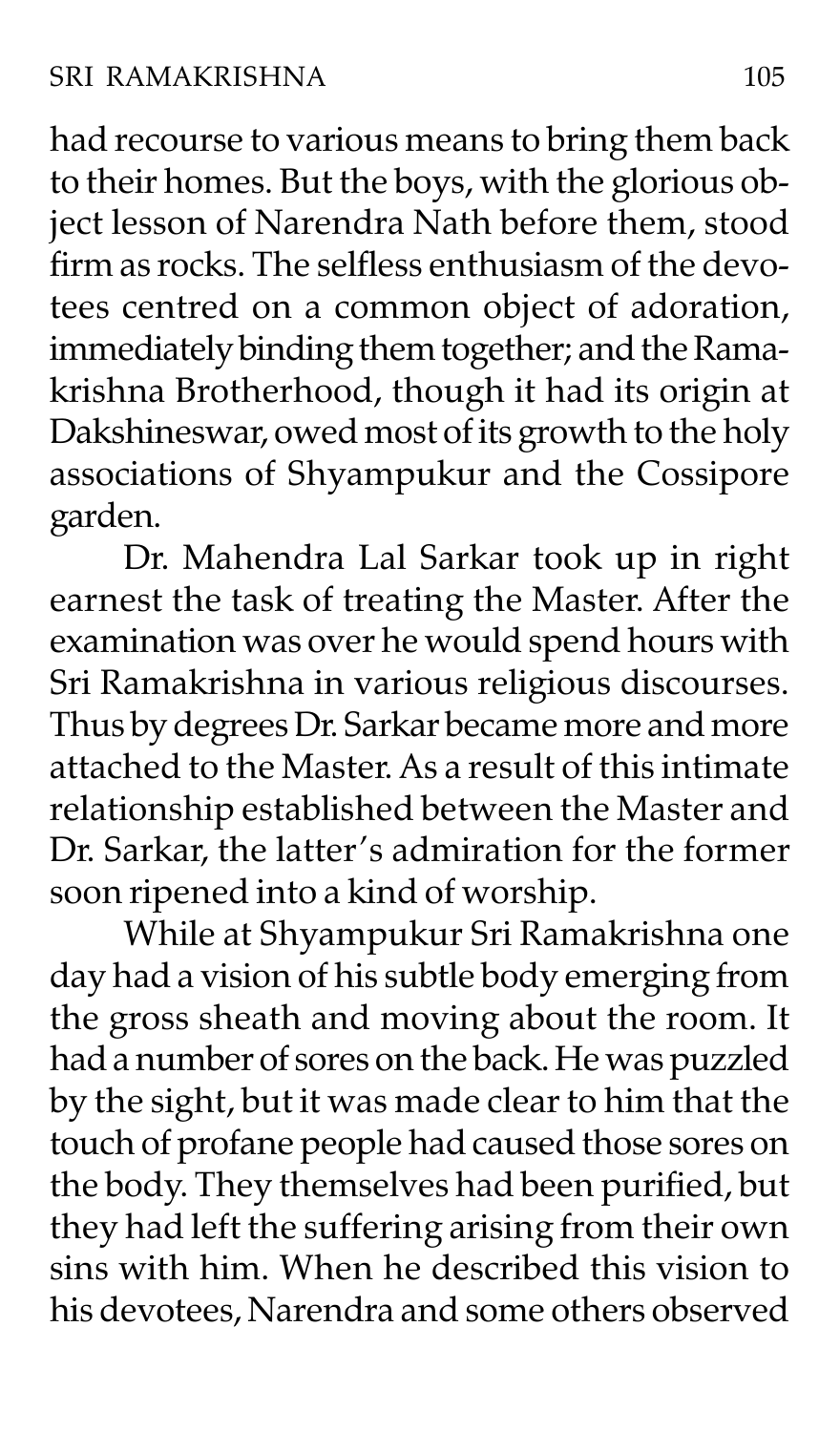that the Master's vision was in conformity with the doctrine of vicarious atonement postulated in certain religions like Christianity and Vaishnavism.

More than two months passed, but there was no sign of improvement. On the contrary the condition of the Master was gradually going from bad to worse. When treatment proved ineffectual, Dr. Sarkar advised a change to some garden-house outside the city. Accordingly the spacious gardenhouse of Gopal Chandra Ghosh at Cossipore was hired. In the afternoon of the 11th of December 1885, Sri Ramakrishna was removed to the new premises.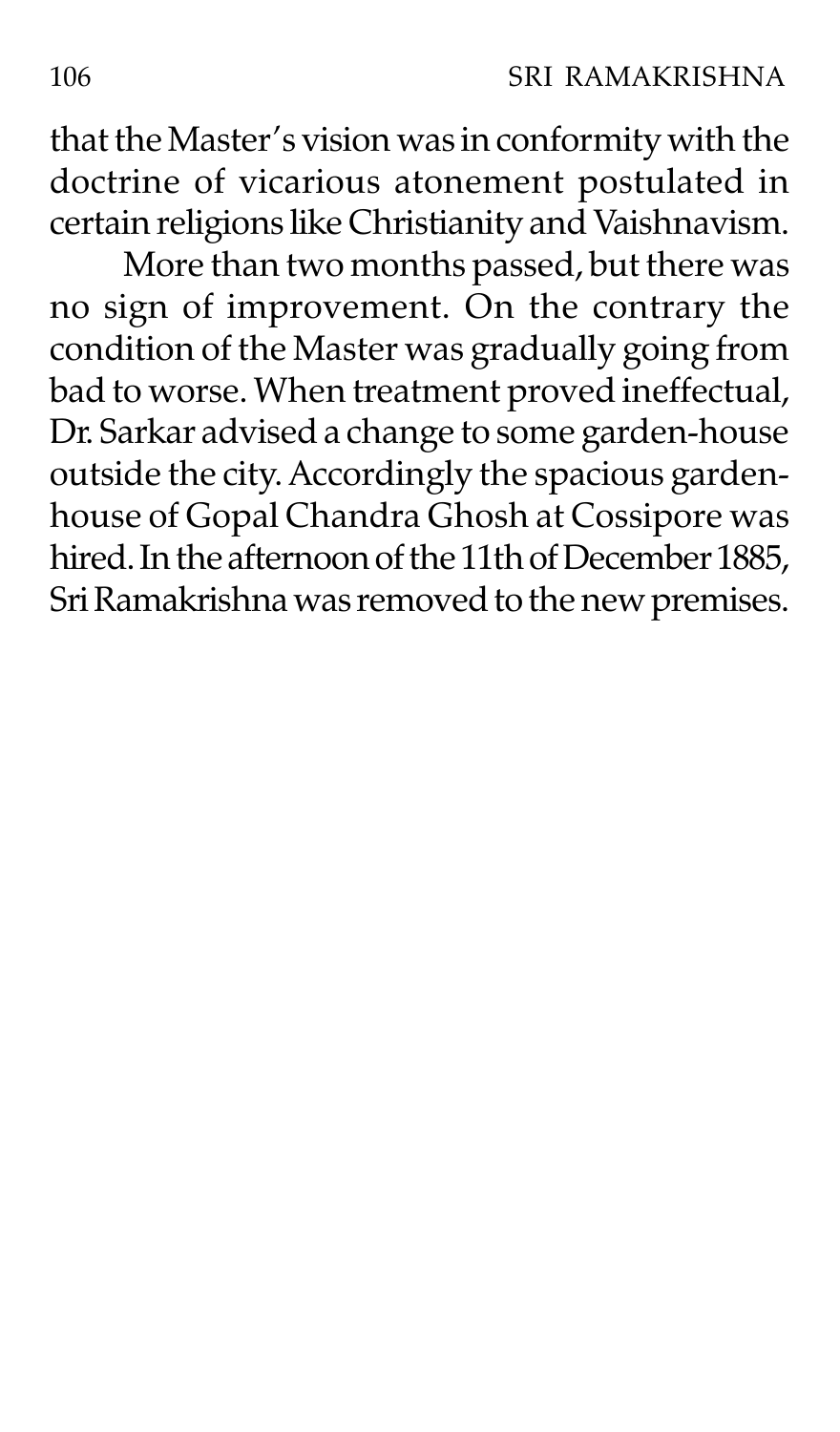## XVII END OF THE DRAMA

At the Cossipore garden was played the last act of the Master's life on the physical plane. On the eve of his exit from the arena of the world, the Master showed himself at his highest, and making Narendra Nath the fit instrument for the propagation of his ideas, entrusted to him the charge of his flock. The pathos and sublimity of this closing scene can only be felt, not described.

Soon after coming, the boys divided among themselves the task of cooking, marketing and other household duties. The Holy Mother had the charge of preparing the food as well as of feeding the Master. Narendra was the leader of the young disciples. When they were not occupied in the service of the Master, he would bring them together and engage them in meditation, study, discussion, or songs. Thus busied they were always in a delightful atmosphere, and time passed unnoticed. Though the number of these sacrificing youths did not exceed twelve, yet every one of them, by the consecration of his life to the service of the Guru, appeared a tower of strength.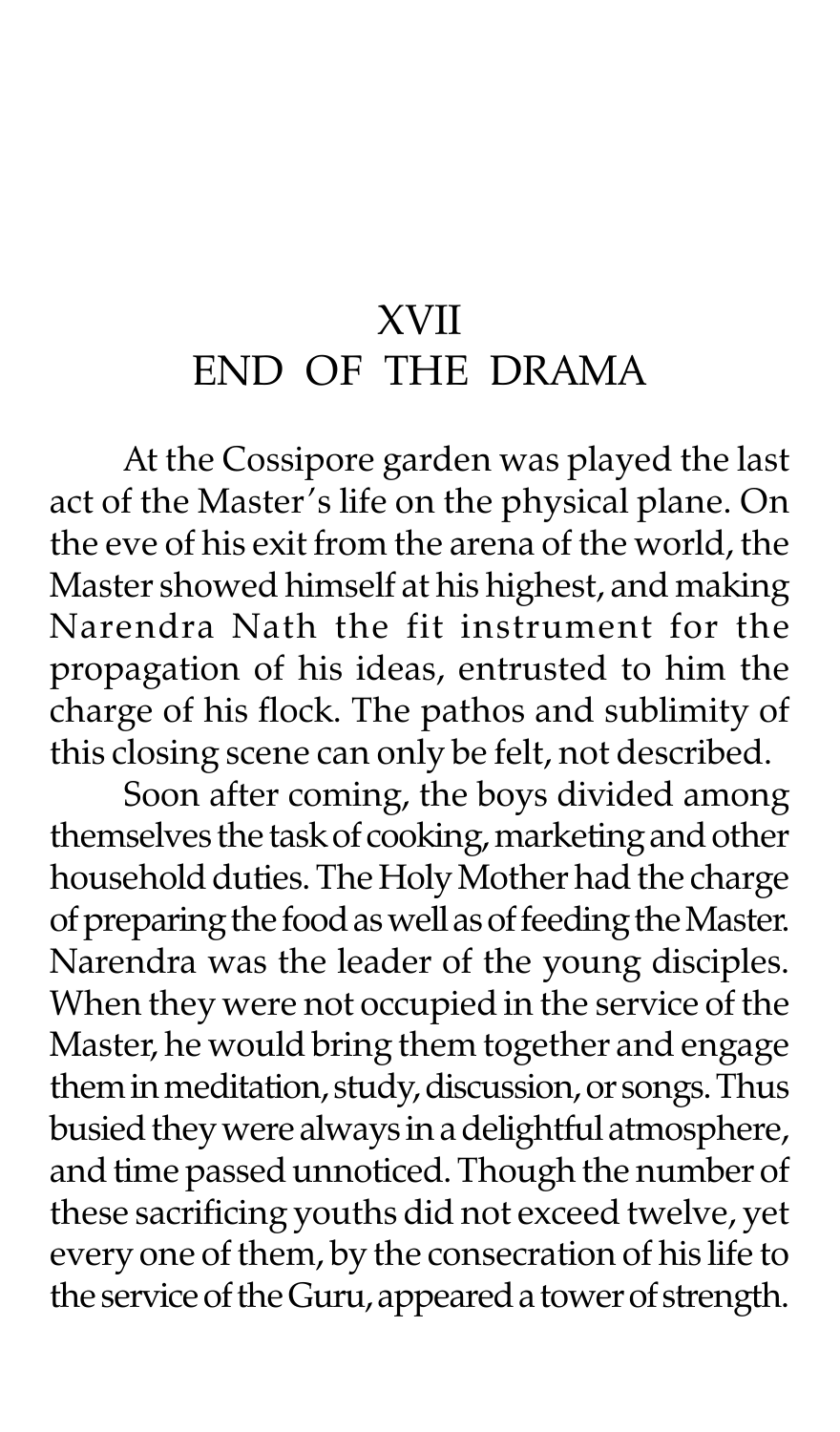When through the united effort of the older and younger devotees the treatment and nursing of the Master were going on smoothly, Narendra one night called some of these young boys to his side and said: 'The Master's disease is very serious. Perhaps he intends to lay down his body. Strive your best for spiritual upliftment through service unto him along with prayer and meditation while yet there is time. After his passing there will be no end to your repentance. We are wasting time in the foolish thought that we shall pray to God after finishing this or that business at hand. We are fastening more chains of desire on ourselves, and desires mean death. We must root them out at once. It was a cold starry night, and perfect stillness reigned everywhere. Narendraís introspective mind caught the contagion of the hour and felt disposed to meditate. He sat under a tree, and seeing a stack of dry grass and twigs near by, said: 'Set fire to that. At this hour the monks light their meditation fire. Let us do the same and burn up our desires.' The fire was lighted. The young devotees put the faggots into the fire and made a holocaust of their desires at the same time. The very thought filled their hearts with unspeakable joy. They actually felt that their minds were being purged and that they were coming closer to God.

At this time occurred an event of great importance; showing the Master's wonderful love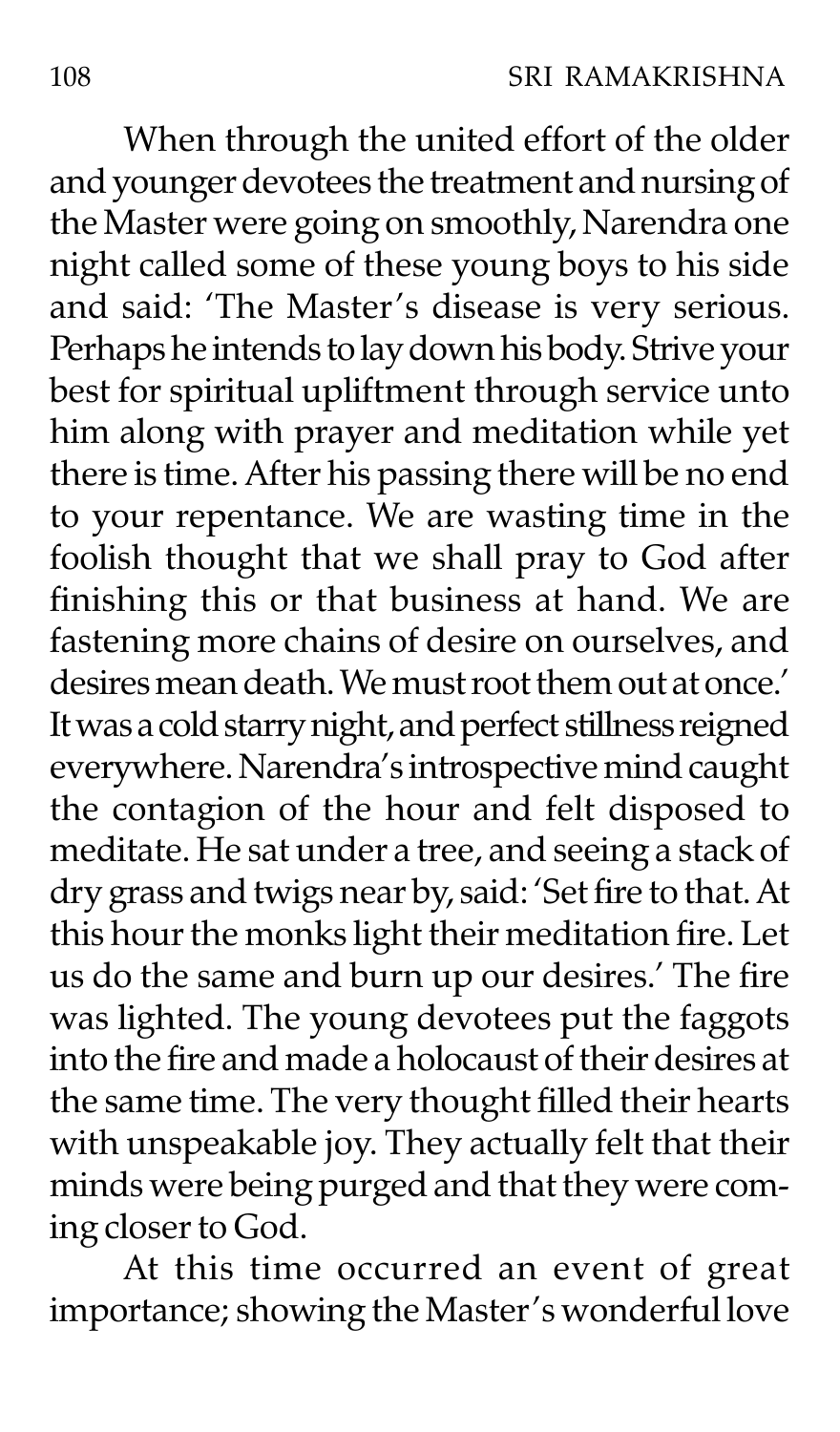for his devotees and his extraordinary spiritual power. It was the 1st of January 1886. Sri Ramakrishna felt much better and wished to take a walk in the garden. lt was about three in the afternoon. As it was a holiday, about thirty lay disciples were present, some in the hall and others under the trees. When Sri Ramakrishna came down, those in the hall saluted him and followed him at a distance as he walked slowly towards the gate. Girish, Ram, Atul, and some others also came and saluted the Master. Sri Ramakrishna suddenly said to Girish, 'Well, Girish, what have you found in me that you proclaim me before all as an Incarnation?' Girish, not at all taken aback by the question, knelt before him with folded hands and said in a voice shaken with emotion, 'What can an insignificant creature like me say about One whose glory even sages like Vyasa and Valmiki could not measure?' Hearing these words, spoken with the greatest intensity, Sri Ramakrishna was deeply moved and said: 'What more shall I say? I bless you all! Be illumined!' Saying this he fell into a state of semi-consciousness. The devotees heard these solemn words and became mad with joy. Overwhelmed with emotion they moved forward to take the dust of his feet and saluted him. At this manifestation of devotion, Sri Ramakrishnaís mercy overstepped its bounds and he touched them all, one by one, with appropriate blessings. This powerful touch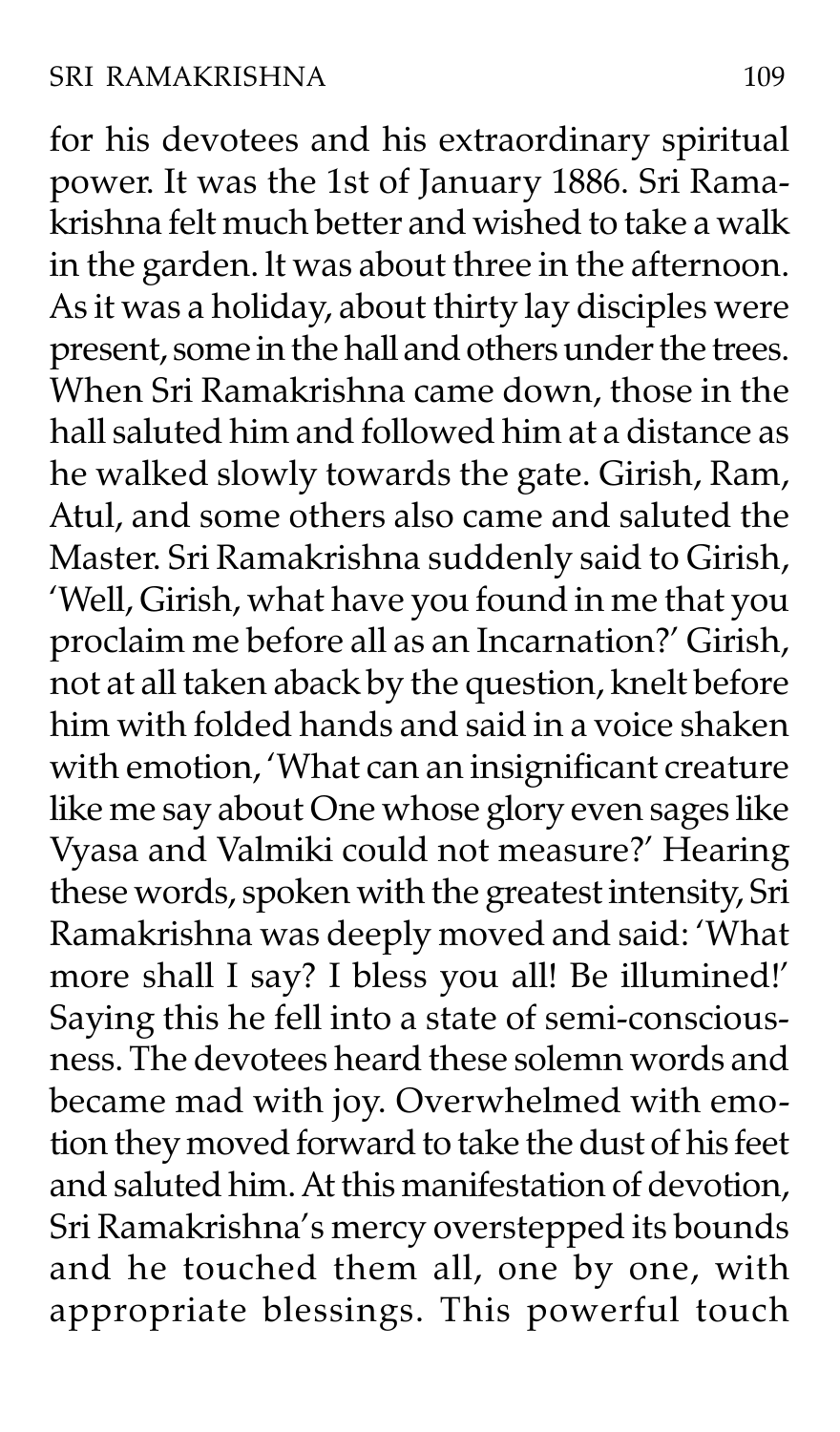revolutionized their minds, and the devotees, so blessed by the Master, had wonderful spiritual experiences. They, upon coming down from that state of spiritual exaltation, realized that the Master was showering his grace upon all without distinction.

Sri Ramakrishna, knowing his end to be very near, was busy preparing his chief disciple, Narendra Nath, for the great task which was later to be his. One day the Master expressly commissioned him to look after the young devotees, saying, 'I leave them in your care. See that they practise spiritual exercises and do not return home.' He was thus silently training them for the monastic life; and one day he asked Narendra and other young men to beg their food in the streets. They all went out with begging bowls in hand. The Master was overjoyed to think that before long these young men, clad in the ochre robe of the Sannyasin, would go out into the world, begging their food from door to door, and confer upon humanity the highest blessings of religion. One day Gopal Senior expressed his desire to the Master to distribute ochre cloths and Rudraksha rosaries among Sannyasins. Pointing to his young disciples, Sri Ramakrishna answered, 'You won't find better monks than these anywhere. Give your clothes and things to them.' Gopal placed a bundle of ochre clothes before the Master, who distributed them among his young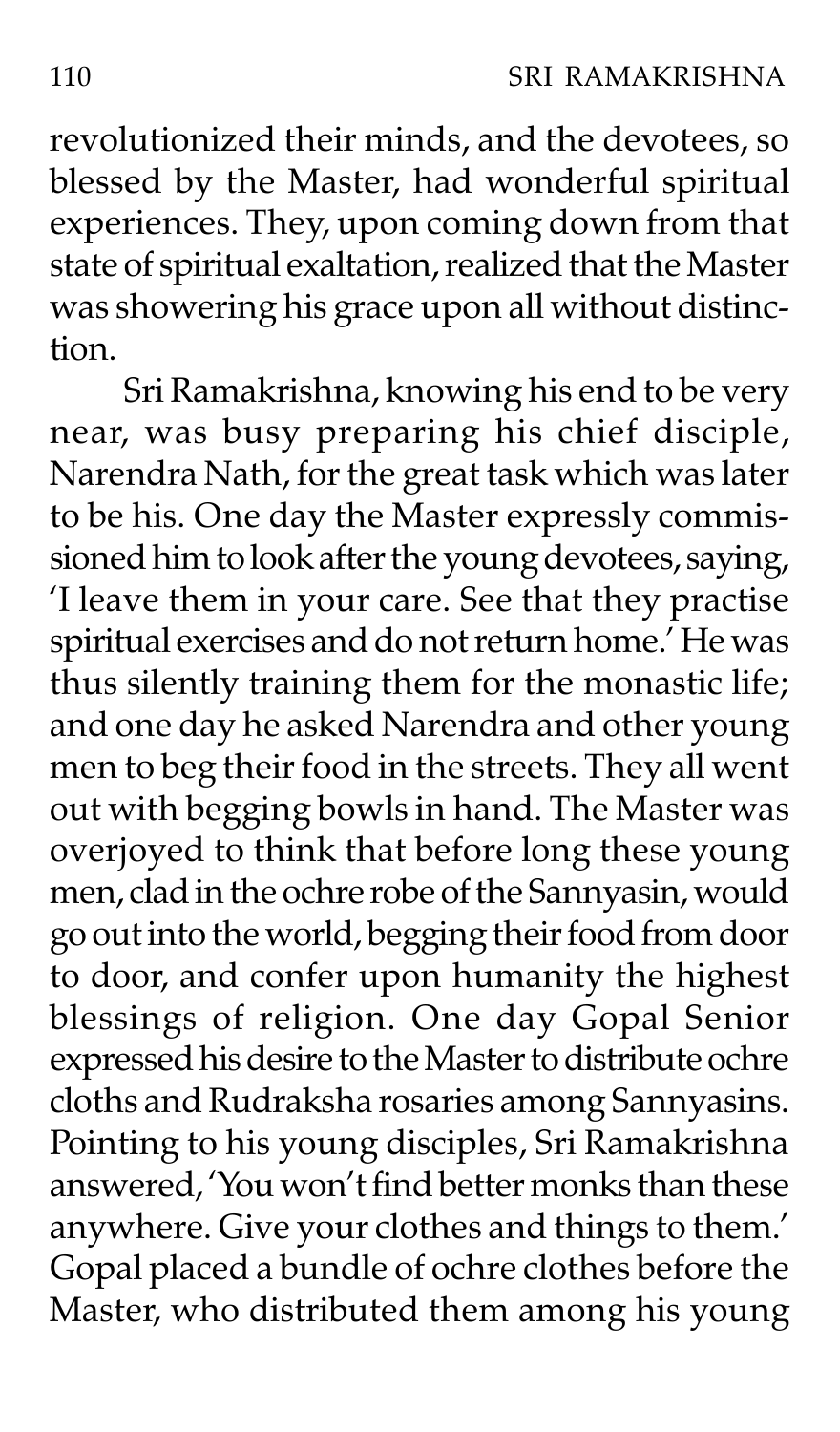disciples. One evening the Master made them go through a ceremony and permitted them to receive food from the houses of all irrespective of caste. Thus it was that the disciples were initiated into the monastic order by the Master himself, and the foundation of the future Ramakrishna Order was laid.

We have seen Narendra Nath's aspirations for the highest Truth and his struggle to attain it. One evening, as he was meditating, it came to him quite unexpectedly. At first he felt as if a light had been placed behind his head. Then he passed beyond all relativity and was lost in the Absolute. He had attained the Nirvikalpa Samadhi! When he gained a little consciousness of the world, he felt only his head, but not his body. He cried out, 'Ah, where is my body?' Hearing his voice Gopal Senior came into the room. Naren repeated the query. 'Here it is, Naren,' answered Gopal. When that failed to convince Naren, Gopal was terrified and hastened to inform the Master. The latter only said, 'Let him stay in that state for a while! He has teased me long enough for it!' After a long time Narendra came to the consciousness of the physical world and found his brother disciples clustered about him. An ineffable peace bathed his soul. When he came to the Master, the latter said: 'Now the Mother has shown you all. But this realization of yours shall be locked up for the present, and the key will remain with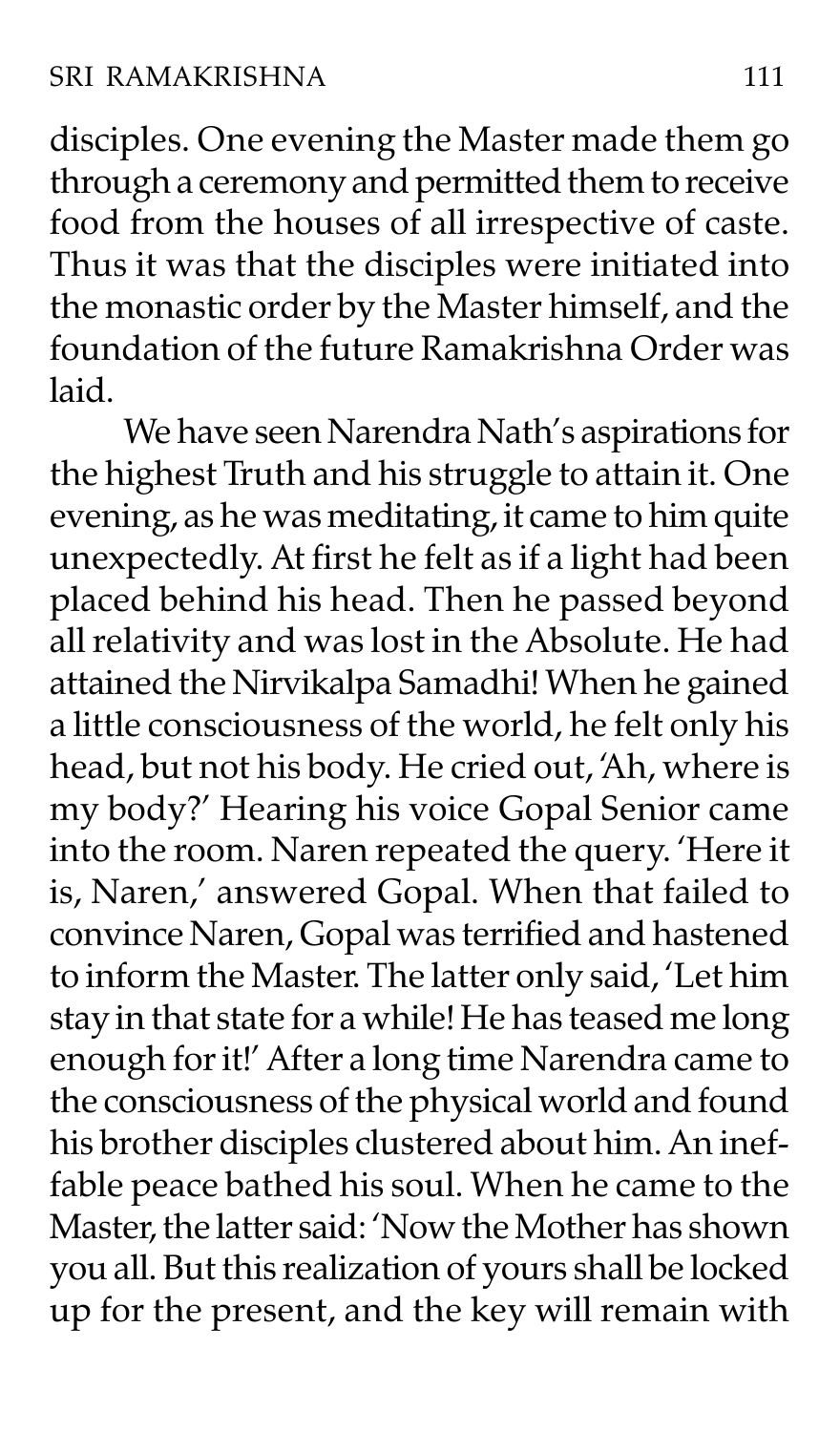me. When you will have finished doing Mother's work, this treasure will again be yours.<sup>'</sup>

In the meanwhile Sri Ramakrishna was sinking daily; his body was worn to a skeleton, and his diet was reduced to a minimum. All this grieved the devotees. They knew now that they were going to lose the great mainstay of their lives. When the pain was excruciating, the Master would only whisper with a smile, 'Let the body and its pain take care of each other, thou, my mind, be always in bliss!' One night he whispered to Mahendra, 'I am bearing all this cheerfully, because otherwise you would be weeping. If you all will say that it is better that the body should go rather than suffer this torture, I am willing.' The devotees, however, begged him to ask the Divine Mother to make his body last; but he gazed at them tenderly and said, 'How can I ask Her for anything when my will is entirely merged in Hers?' He consoled them by saying 'He (the Lord) comes with His devotees as a man—as an Incarnation. The devotees again return with Him. A band of minstrels appear before a house. They sing and dance, and go away as suddenly as they came, nobody knows them!'

In spite of failing strength the Master continued his spiritual work. One day he initiated Narendra with the name of Rama, which he said, was his own Ishta Mantra. It produced a miraculous effect. Narendra was filled with bliss, and in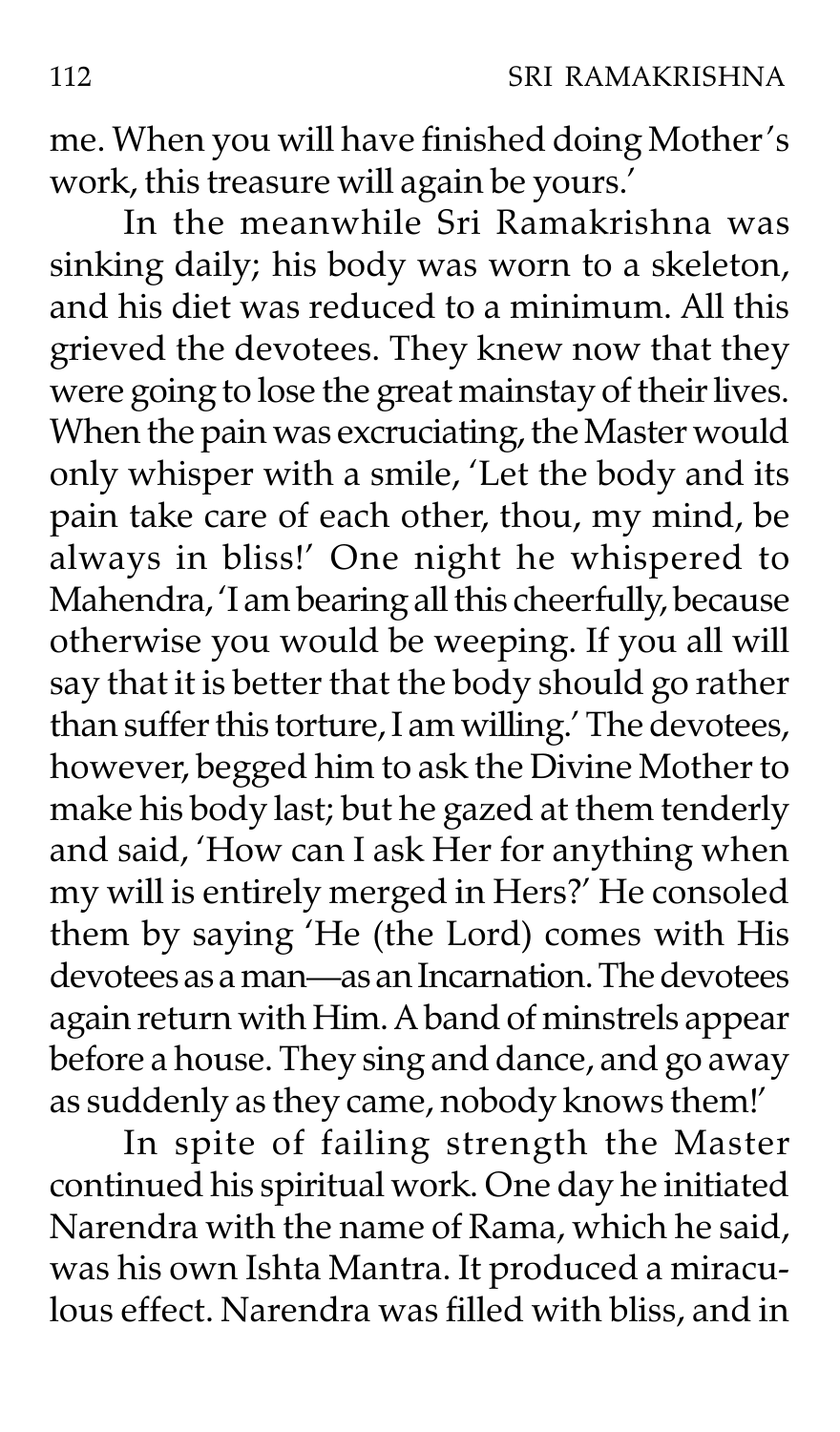the intoxication of it went round and round the house uttering the name of Rama. He was in such an exalted mood that none dared approach him. After this had gone on for hours the other disciples grew alarmed and reported it to Sri Ramakrishna, who simply said, 'Let him be. He will recover in due course.' But it was four o'clock before Narendra regained normal consciousness.

About eight or nine days before his passing, Sri Ramakrishna asked Yogin to read to him from the Bengali almanac the dates from the twenty-fifth Shravana (9th August) onwards. Yogin read until he came to the last day of the month. The Master then made a sign that he did not want to hear any more. Four or five days after this, the Master called Narendra to his side. There was nobody else in the room. He made Narendra sit before him and gazing at him fell into Samadhi. Narendra felt a subtle force like an electric shock penetrating his body. Gradually he too lost outward consciousness. He did not remember how long he sat there. When he came to normal consciousness, he found Sri Ramakrishna in tears. The Master said to him, 'Today I have given you all and have become a Fakir ! Through this power you will do immense good to the world, and then only shall you go back.<sup>7</sup> In this way Sri Ramakrishna passed on his powers to Narendra; henceforth the Master and the disciple became one soul.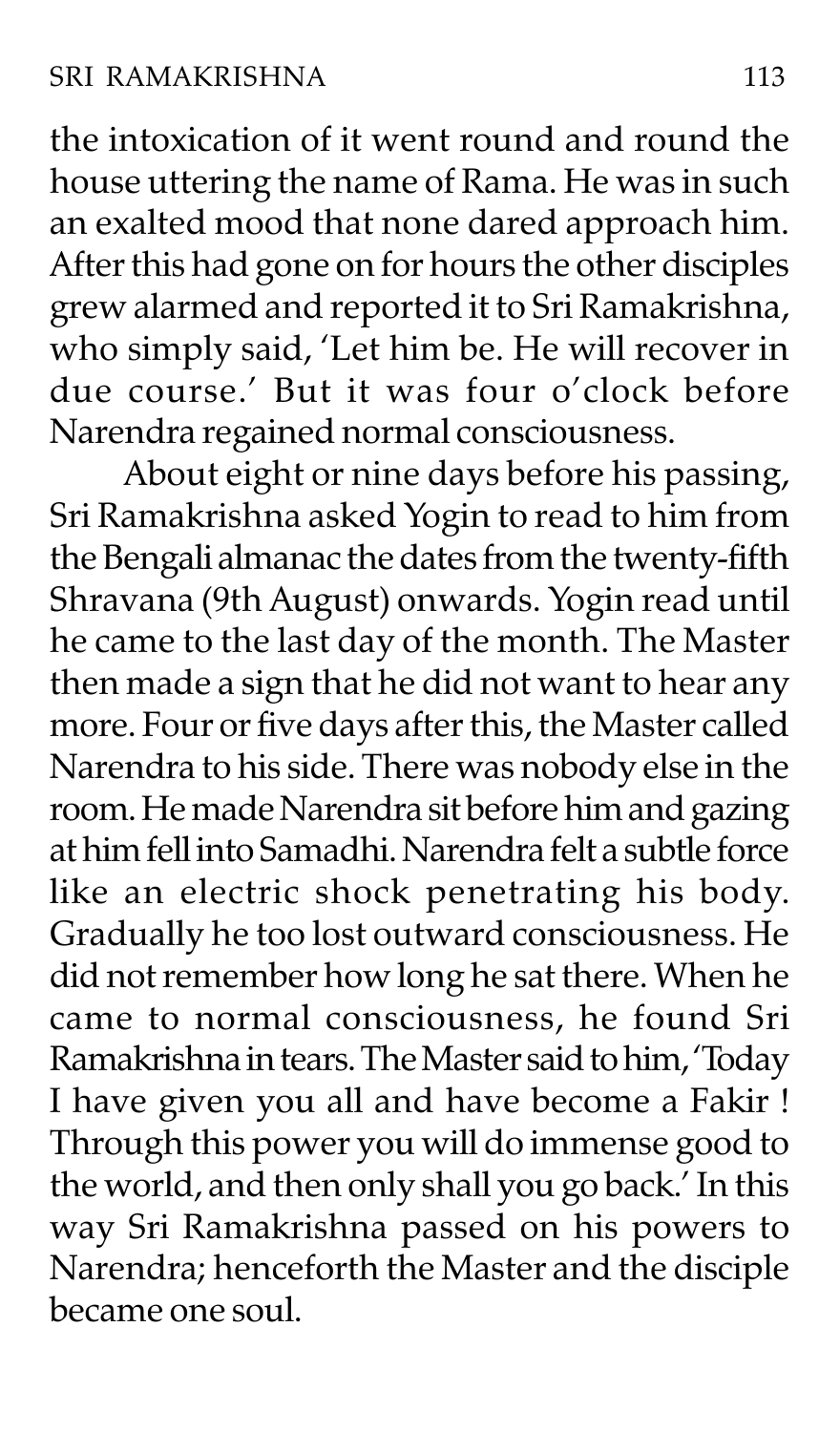A couple of days later the idea entered Narendraís mind of testing Sri Ramakrishnaís statement that he was an Incarnation. He said to himself, 'If in the midst of this dreadful physical pain he can declare his Godhead, then I shall believe him.' Strange to say, the moment this thought came to him, Sri Ramakrishna summoning all his energy said distinctly, 'He who was Rama and Krishna, is now Ramakrishna in this body—but not in your Vedantic sense!' Narendra was stricken with shame and remorse for having doubted the Master even after so many revelations.

At last the eventful day arrived-a day of intense grief for the devotees. It was Sunday, August 15, 1886, the last day of Shravana. The Master's suffering was at its highest. The devotees wept in grief. They stood by the bed-side of the Master. In the evening he suddenly fell into Samadhi. The body became stiff. There was something about this Samadhi which struck Shashi as unusual, and he began to weep. After midnight Sri Ramakrishna regained consciousness. The Master in a clear voice uttered thrice the name of Kali and gently lay down. Suddenly at two minutes past one, a thrill passed through the Master's body, making the hair stand on end. The eyes became fixed on the tip of the nose and the face was lit up with a smile. The Master entered into Mahasamadhi. Thus in the early hours of Monday, the 16th of August 1886, Sri Ramakrishna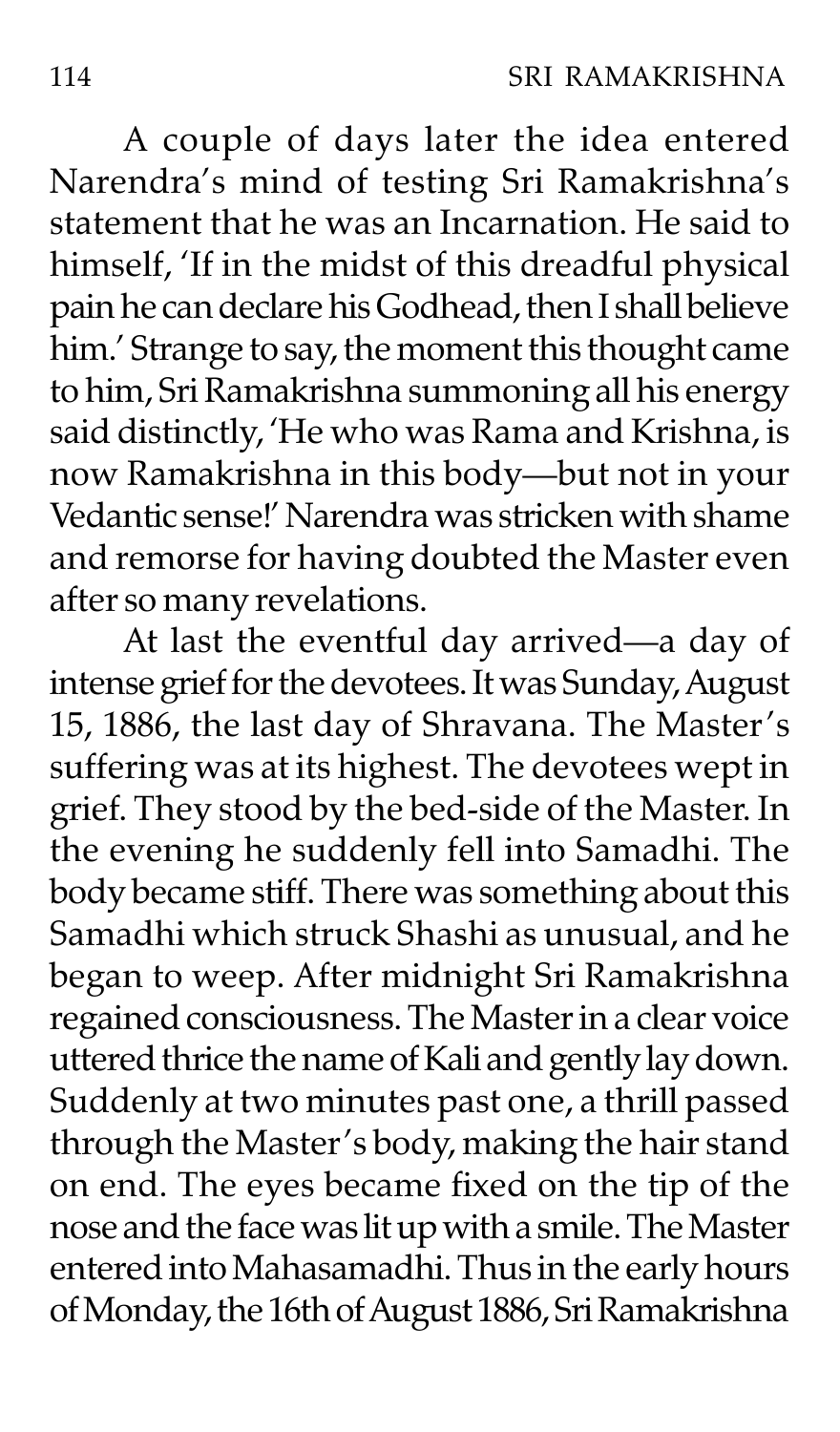departed from the world, leaving behind a host of grief-stricken devotees and admirers.

At five p.m. the sacred body was brought down and laid on a cot. It was dressed in ochre cloth and decorated with sandal-paste and flowers. An hour later, the body was carried to the burning ghat at Cossipore, to the accompaniment of devotional music. Spectators shed tears as they saw the solemn procession pass. The body was placed on the funeral pyre, and within a couple of hours everything was finished.

A calm resignation came to the devotees as they prepared to leave the cremation ground, for they all realized the Master's eternal presence within. He, their Lord, was the same in the disembodied state as in the physical life. According to his own words, he had passed from one chamber to another, that was all. They put the sacred relics of the Master's body into an urn and returned to the Cossipore garden, shouting 'Victory to Bhagavan Ramakrishna.'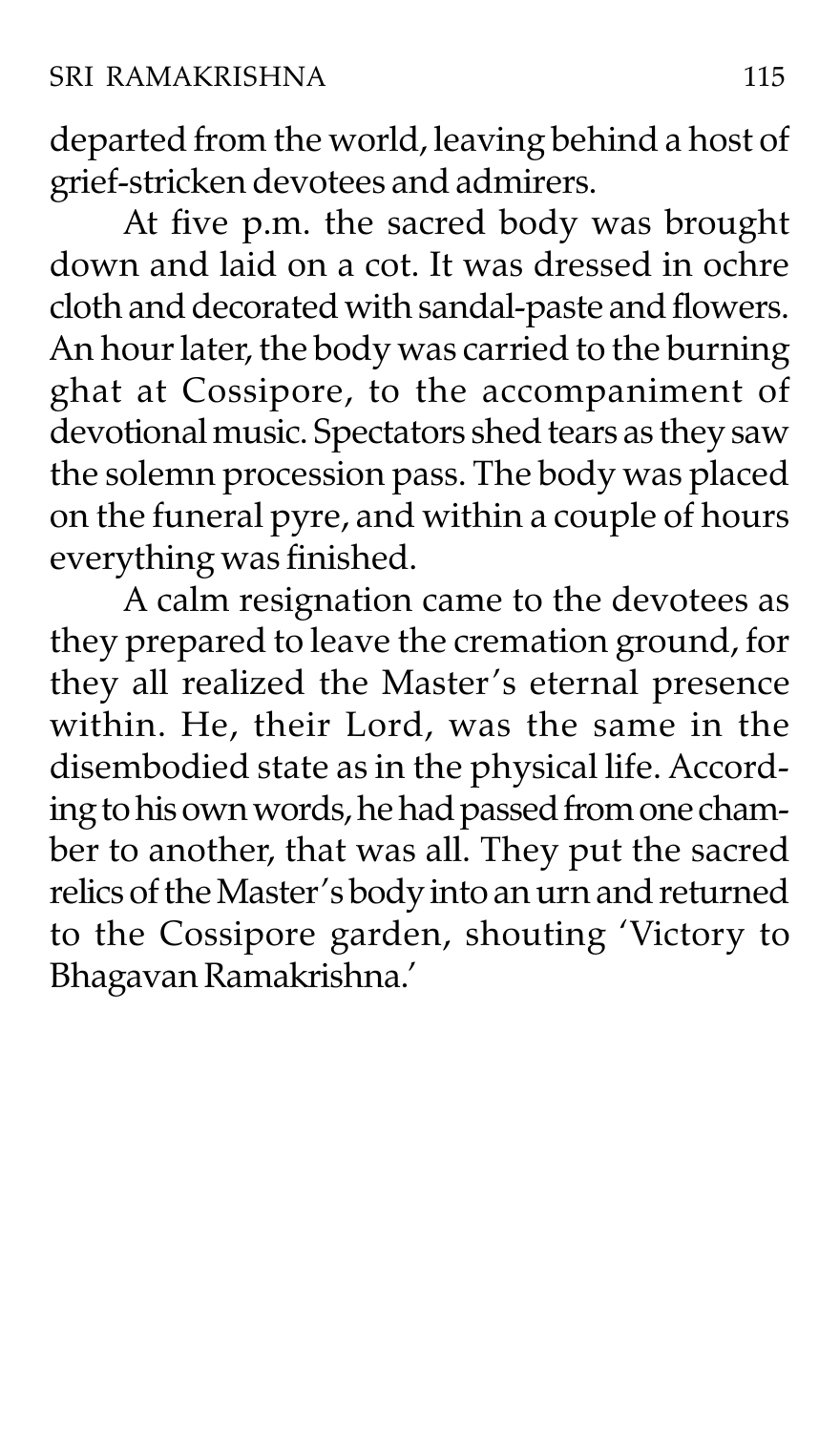# XVIII AFTER THE PASSING

Close contact for so long with such burning renunciation and godliness made it impossible for the young disciples to return to the world. Though they were without resources, Surendra Nath Mitra, a householder disciple of the Master, came forward with the necessary pecuniary assistance and encouraged them to found a home where the brotherhood would live together and the householders would also find a temporary refuge from their worldly cares. A half-ruined house was rented at Baranagore where one by one almost all the young disciples of the Master gathered under the leadership of Narendra Nath. Thus the Master's dearly cherished ideal of monasticism took a concrete shape after his passing.

The Holy Mother tried to overcome her sense of irreparable loss by undertaking a vigorous course of Sadhana at Vrindaban, Calcutta, and in the Master's native village. One part of the preordained purpose of her union with Sri Ramakrishna had been fulfilled, namely the setting up of an ideal for the householders of today to follow, according to their respective capacities. There still remained another part to be accomplished, namely the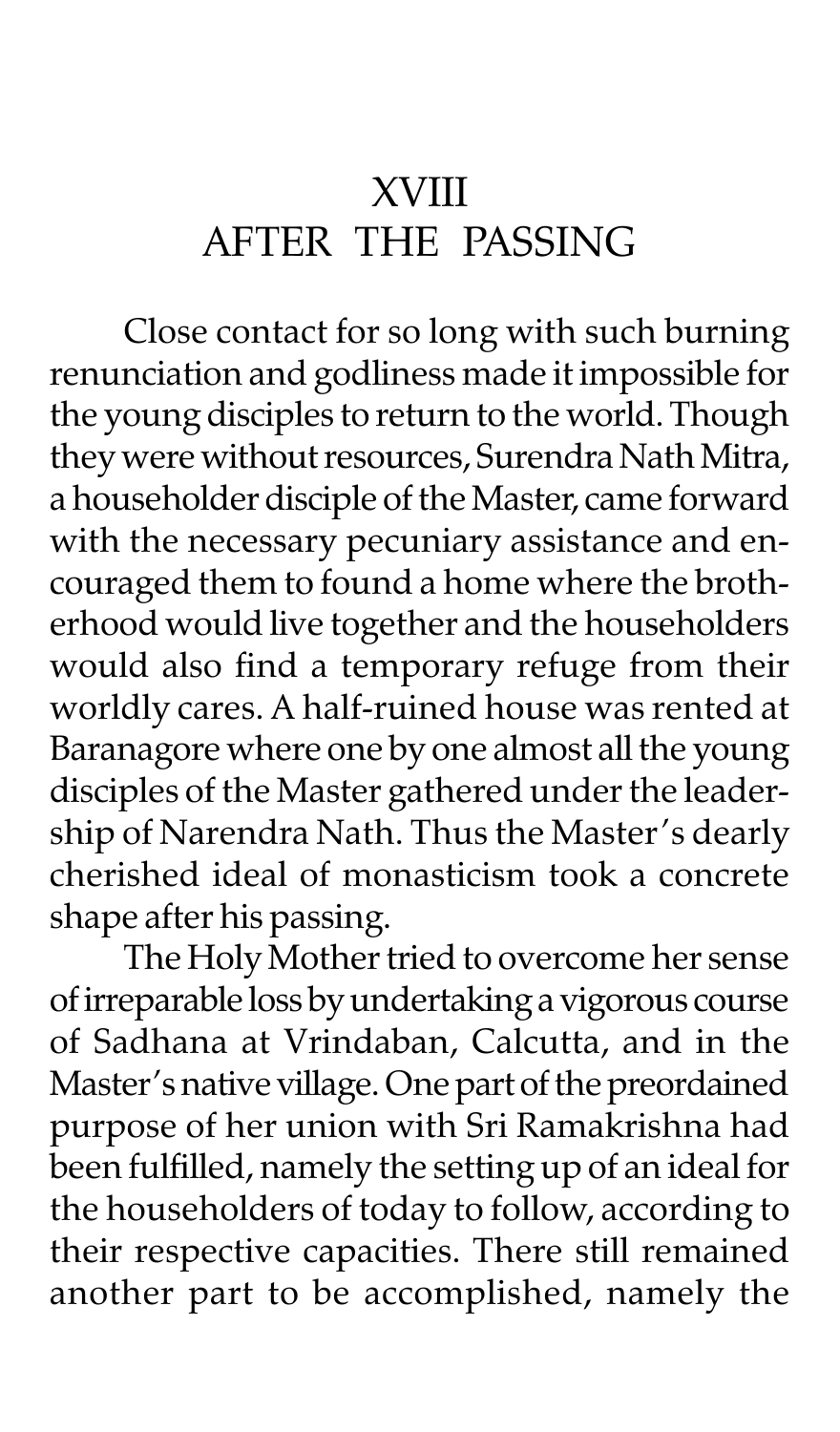transmission of the Master's spiritual power to thousands of devotees, and specially to women. It was for this that her valuable life was spared to humanity for many years.

During the latter part of December 1886, the members of the Baranagore monastery went to Antpur, a village in the District of Hooghly, at the invitation of the mother of Baburam, one of the monastic disciples of the Master. Here Narendra gathered all the young disciples of the Master, and in the fervour of spiritual enthusiasm which was evoked here, the bond of fellowship among them was definitely sealed. The enthusiasm reached its height, quite unconsciously, on Christmas Eve, when before a burning log of wood Narendra and his brothers kept vigil, talking passionately of the life of Christ and the glories of renunciation. This stirred up the dormant spirit of renunciation in those who had lagged behind, and shortly after their return, the Baranagore monastery had its full complement of monks, all pledged to a life of the highest asceticism.

No chronicler can do full justice to the intense spiritual life these young monks led at Baranagore. The more they felt the absence of the Master on the physical plane, the more intense was their desire to realize him as the expression of Eternal Truth in the recesses of their hearts. No amount of privation or hardship, indifference or contumely, was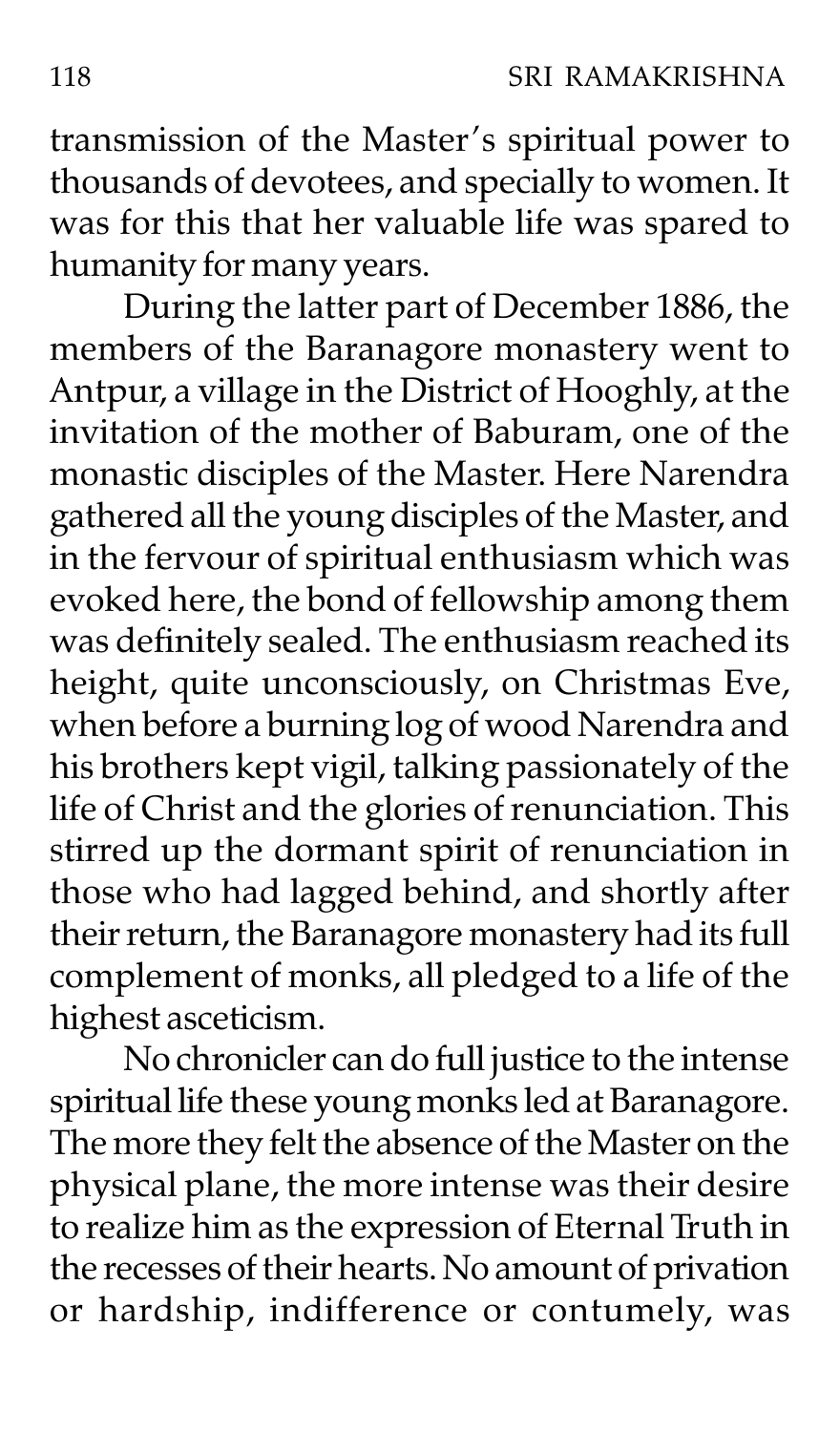allowed to stand in their way. Fired with the tales of the tremendous austerities of the Master, these monks practised them to a great extent as regards food, dress, and other necessaries of life. How to realize God was their one absorbing thought. Character-building and realization became the watchword of their lives. Some even thought of ending their lives by continued meditation without food. Narendra was the leader of the group. He was alive to the difficulties of the religious path. So, with the utmost caution he began to mould their lives. He tried to broaden their outlook by saturating their minds with universal ideas and making them conversant with the essentials of the different branches of human knowledge. The topics he took up for discussion were many and varied, ranging from comparative religion and philosophy to history and science. Most of the sublime ideas which he gave to the world afterwards as the great Swami Vivekananda, were not new to these brother monks, for they had heard them in the Baranagore days, or even earlier at Cossipore.

After some time even the holy atmosphere of the Baranagore Math seemed to become constricting to them. They were anxious to go out into the wide world and live as wandering monks, depending solely on God. All, except Shashi who chose to stay by the sacred relics of the Master at the Math, one by one embraced a wandering life,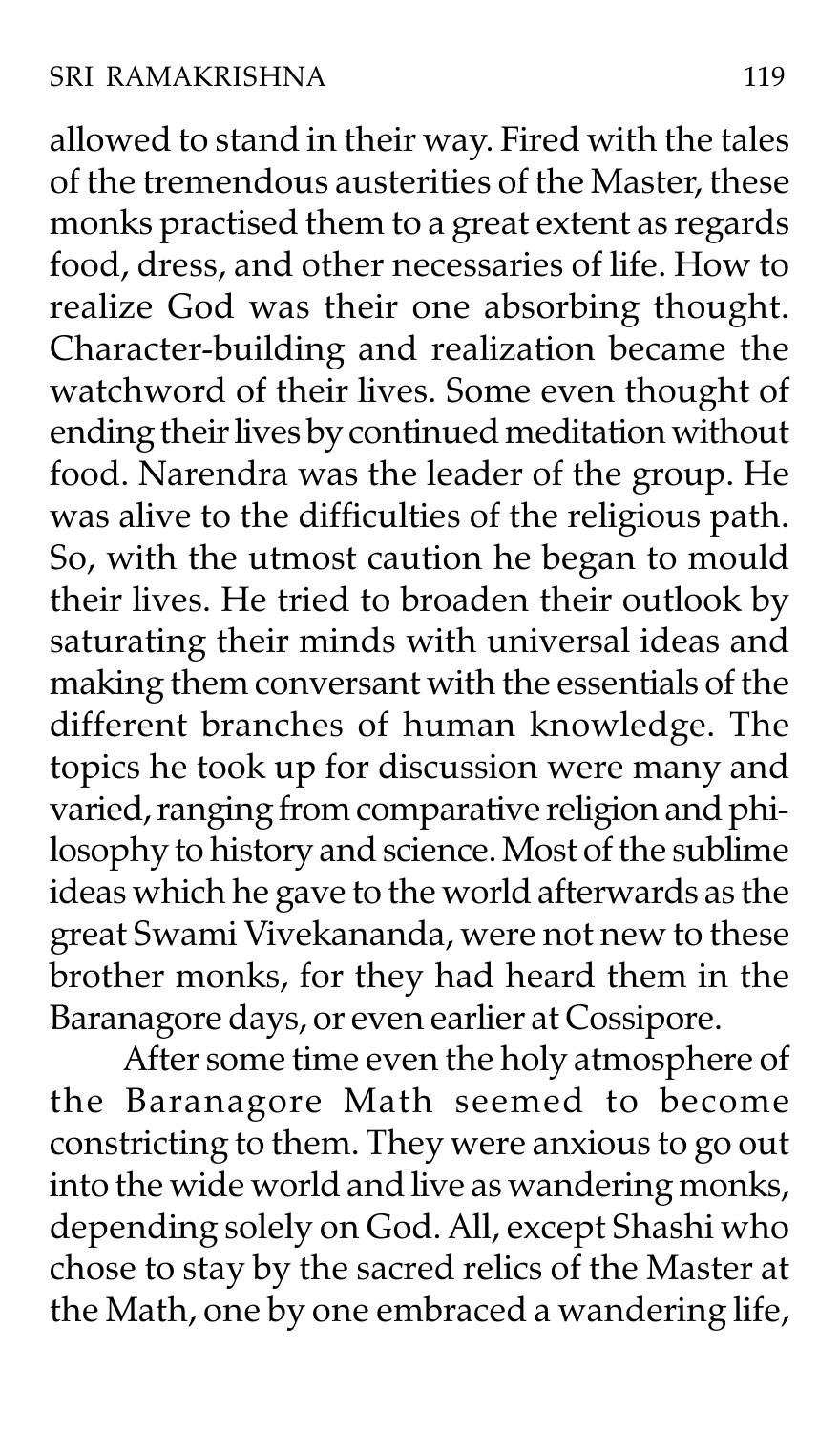determined to tread the path of austerity and renunciation hallowed by the footsteps of the ancient Indian monks.

They wandered all over the country from the Himalayas to Cape Comorin, relying upon God. They had to undergo the travails of a new birth to become the spiritual giants the world knew later. Behind this metamorphosis there was the constant and unerring hand of the Man who chiselled their characters, curbed the impetuosity of their spirit, held tight the reins that directed their course, and brought about their perfection. As a matter of fact, every one of these young men whom the Master had made his very own represented one or more phases of his own multiple personality. The great qualities of head and heart which found expression in these spiritual giants give us some idea, at least, of how wonderful must have been the illustrious Prototype in whom these qualities appeared in the highest degree. When the Swami Vivekananda rose to the highest pinnacle of his fame, when East and West vied with each other to honour him, this was the tribute he paid to his Master:

'If there has been anything achieved by me, by thoughts, or words, or deeds, if from my lips has ever fallen one word that has helped any one in the world, I lay no claim to it, it was his. But if there have been curses falling from my lips, if there has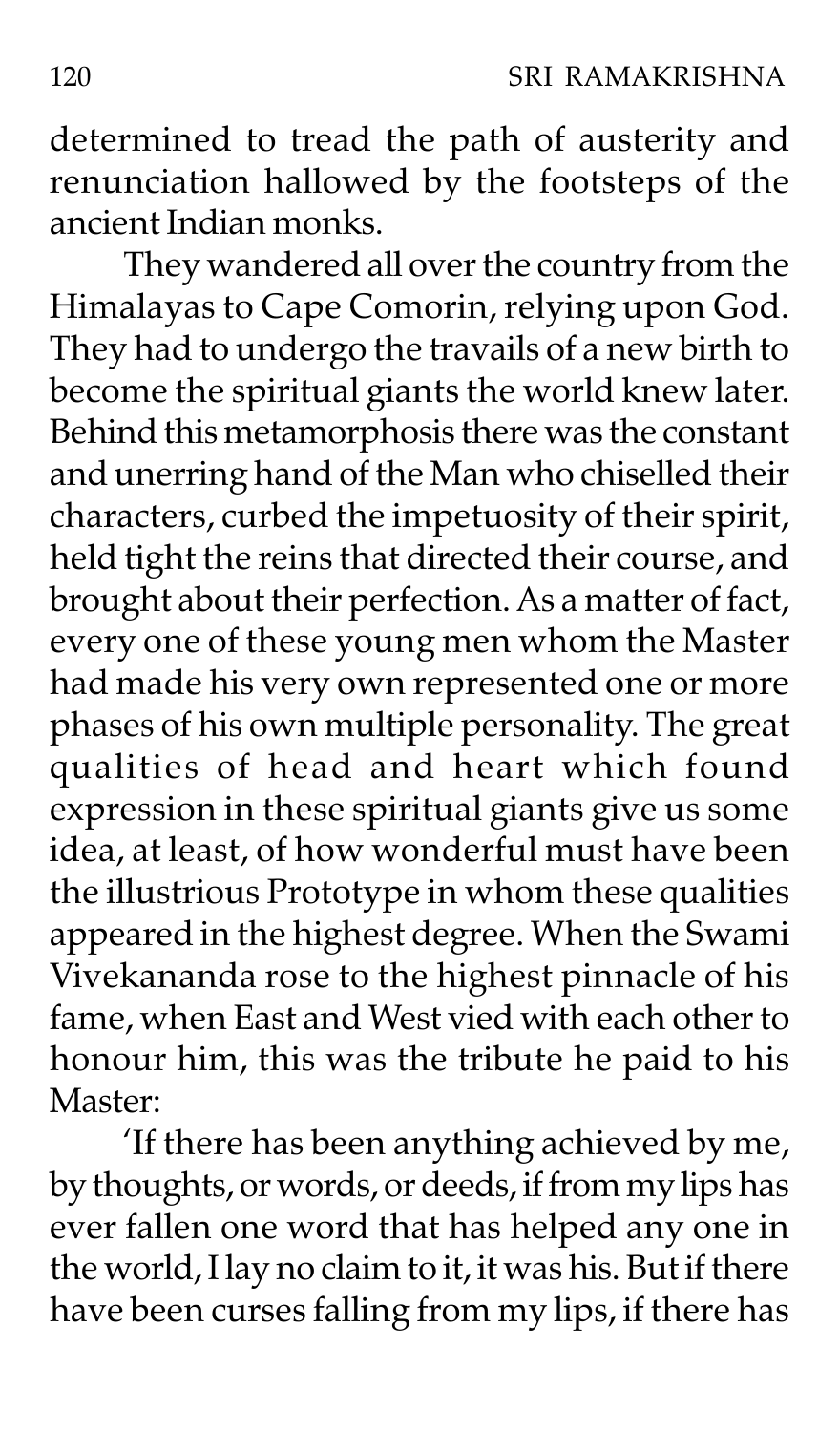been hatred coming out of me, it is all mine, and not his. All that has been weak has been mine, and all that has been life-giving, strengthening, pure, and holy, has been his inspiration, his words, and he himself. Yes, my friends, the world has yet to know that man.'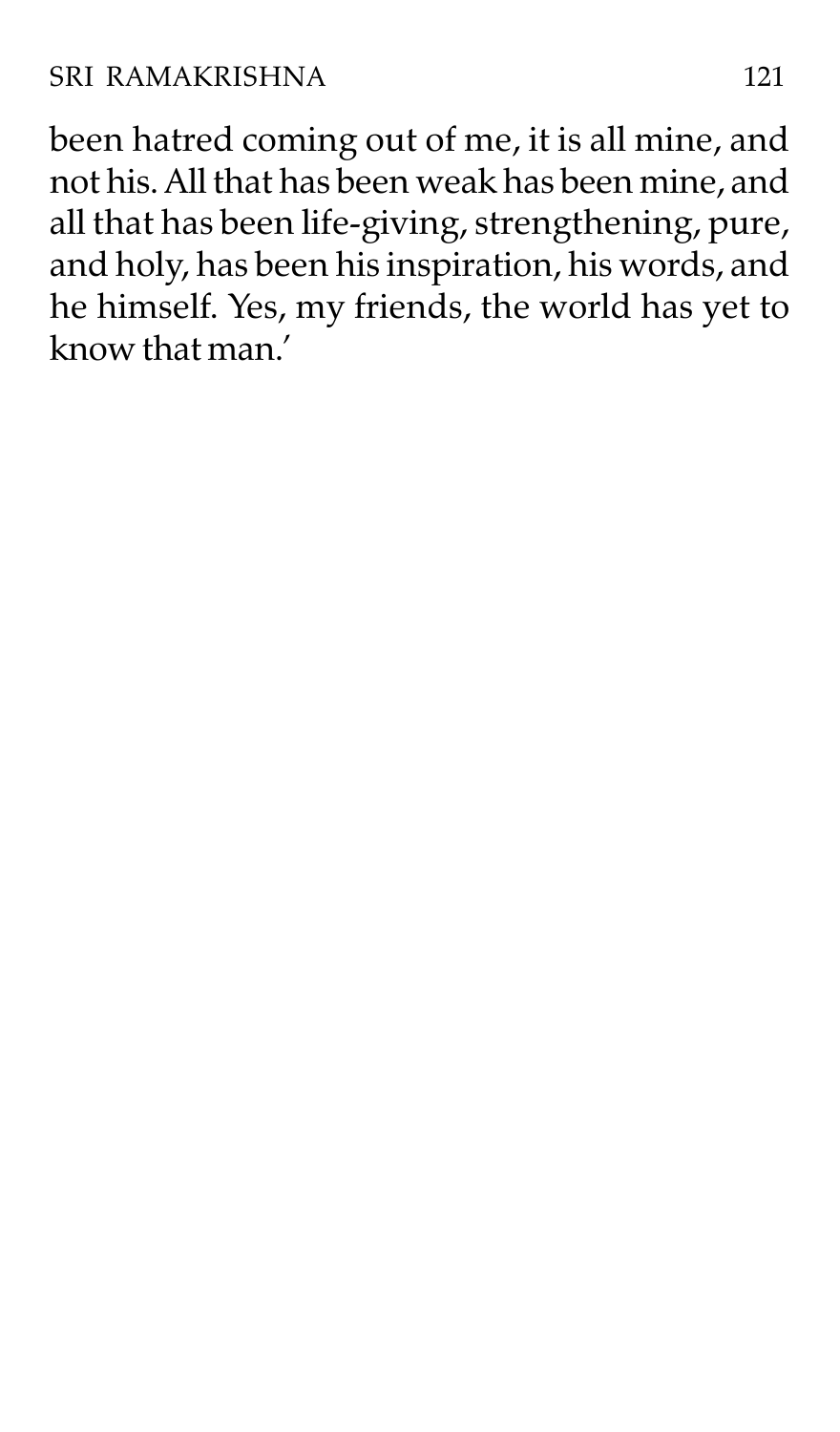# SOME SAYINGS

You see many stars at night in the sky but find them not when the sun rises; can you say that there are no stars in the heaven of day? So, O man, because you behold not God in the days of your ignorance, say not that there is no God.

{

God is formless and God is with form too, and He is that which transcends both form and formlessness. He alone can say what else He is.

### ු

God with form is visible, nay we can touch Him, as one does his dearest friend.

#### ුතු

So long as the sound of a bell is audible, it exists in the region of form; but when it is no longer heard, it has become formless. Similarly God is both with form and formless.

## ුබ

The watchman can see with a dark lantern (bull's-eye) everyone on whom he throws its rays, but no one can see him so long as he does not turn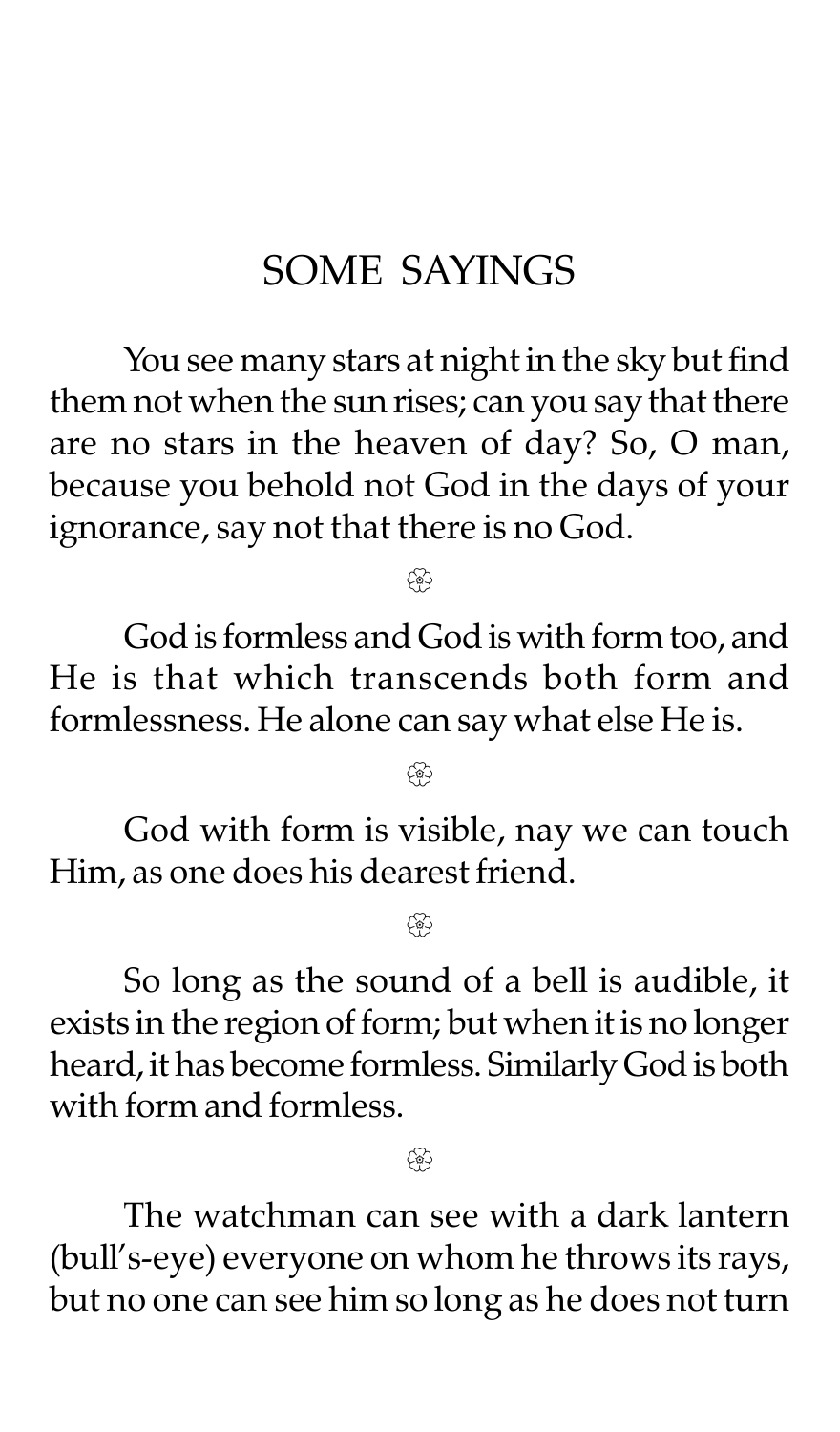the light upon himself. So does God see everyone but no one sees Him until the Lord reveals Himself to him in His mercy.

### €

The sun lights up the earth, but a small cloud will hide it from our view. Similarly, the insignificant veil of Maya prevents us from seeing the omnipresent and all-witnessing Sat-chit-ananda-Existence-Knowledge-Bliss.

# ුබ

If I hold this cloth before me, you cannot see me any more, though I am still as near to you as ever. So also, though God is nearer to you than anything else, yet by reason of the screen of egoism you cannot see Him.

### Æ.,

When shall I be free? When that 'I' has vanished. 'I and mine' is ignorance; 'Thou and Thine' is knowledge.

### Æ.,

By acquiring the conviction that all is done by the will of God, one becomes only a tool in His hand. Then one is free, even in this life.

# $\widehat{\mathcal{C}}$

If, after all, you cannot destroy this  $T'$ , then let it remain as 'I the servant'. The self that knows itself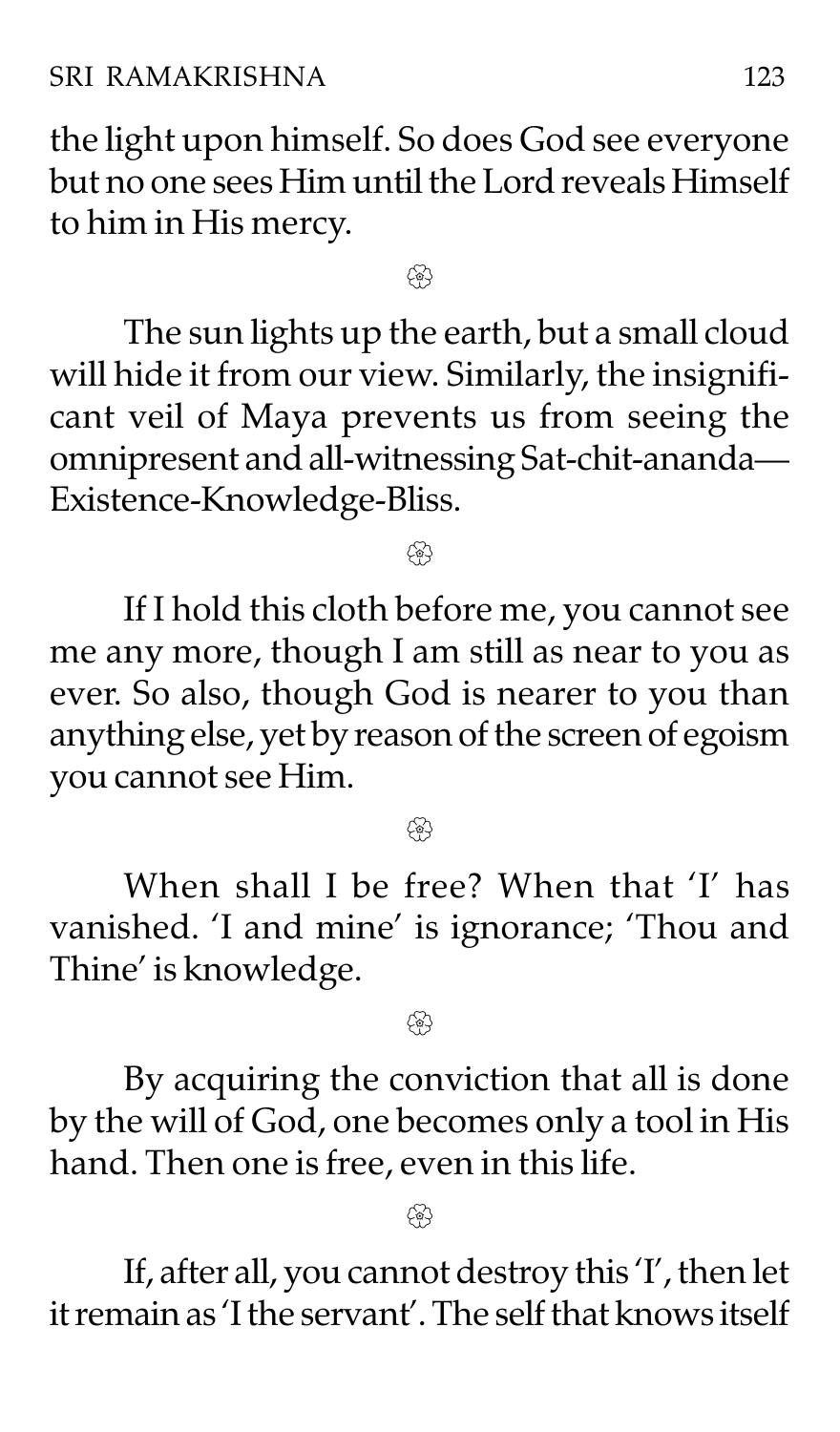as the servant and lover of God will do little mischief.

#### €

If you are in right earnest to be good and pure, God will send you the Sat-Guru, the right Teacher. Earnestness is the one thing necessary.

# {

Very few understand that the aim of human life is to see God.

# $\widehat{\mathcal{C}}$

The worldly-minded never come to their senses, even though they suffer and have terrible experiences. Camels are very fond of thorny shrubs. The more they eat of them, the more do their mouths bleed, yet they do not refrain from making them their food.

# $\widehat{\mathcal{C}}$

As a boy holding to a post or pillar whirls about it with headlong speed without fear of falling, so perform your worldly duties, fixing your hold firmly upon God; and you shall be free from danger.

#### ු

What are you to do when you are placed in this world? Give up everything to Him, resign yourself to Him, and there will be no more trouble for you. Then you will come to know that every-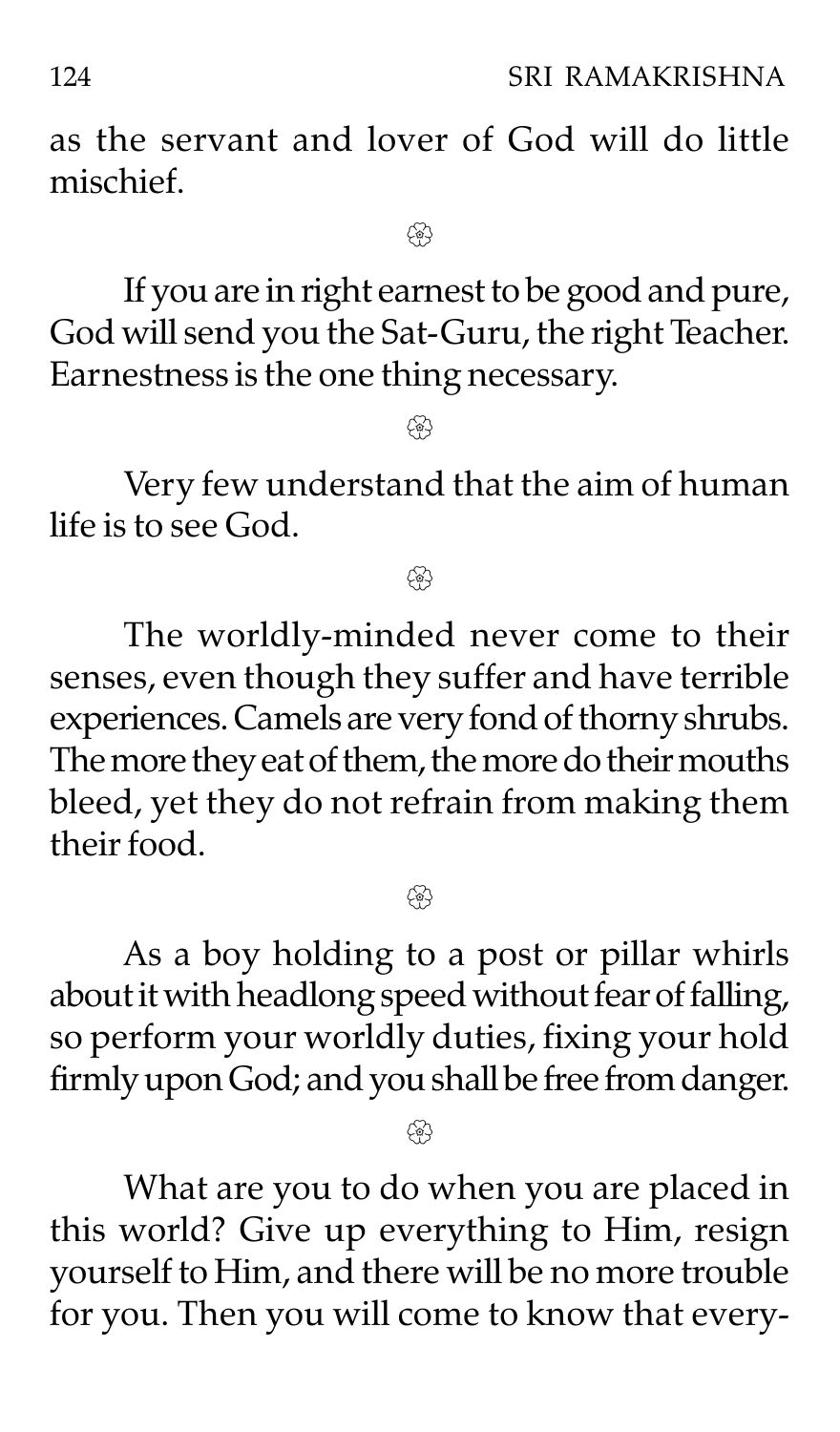# thing is done by His Will.

{

A person living in society, specially as a householder, should make a show of the spirit of resisting evil for purposes of self-defence, but at the same time trying to avoid paying back evil for evil.

# {

As wet wood put on a furnace, loses its moisture gradually, so the moisture of worldliness dries away of itself from the man who has taken refuge in God and repeats His holy name. He who intends to think of God, after his attachment to things has ceased, will never be able to do so; for that time will never come.

#### ¢3

He is born to no purpose who, having the rare privilege of being born a man, is unable to realize God in this life.

### $\widehat{\mathcal{C}}$

God is in all men, but all men are not in God, that is the reason why they suffer.

#### ු

You cannot get butter by crying yourself hoarse, 'There is butter in the milk!' If you wish to make butter, you must turn the milk into curds, and churn it well. Then alone you can get butter.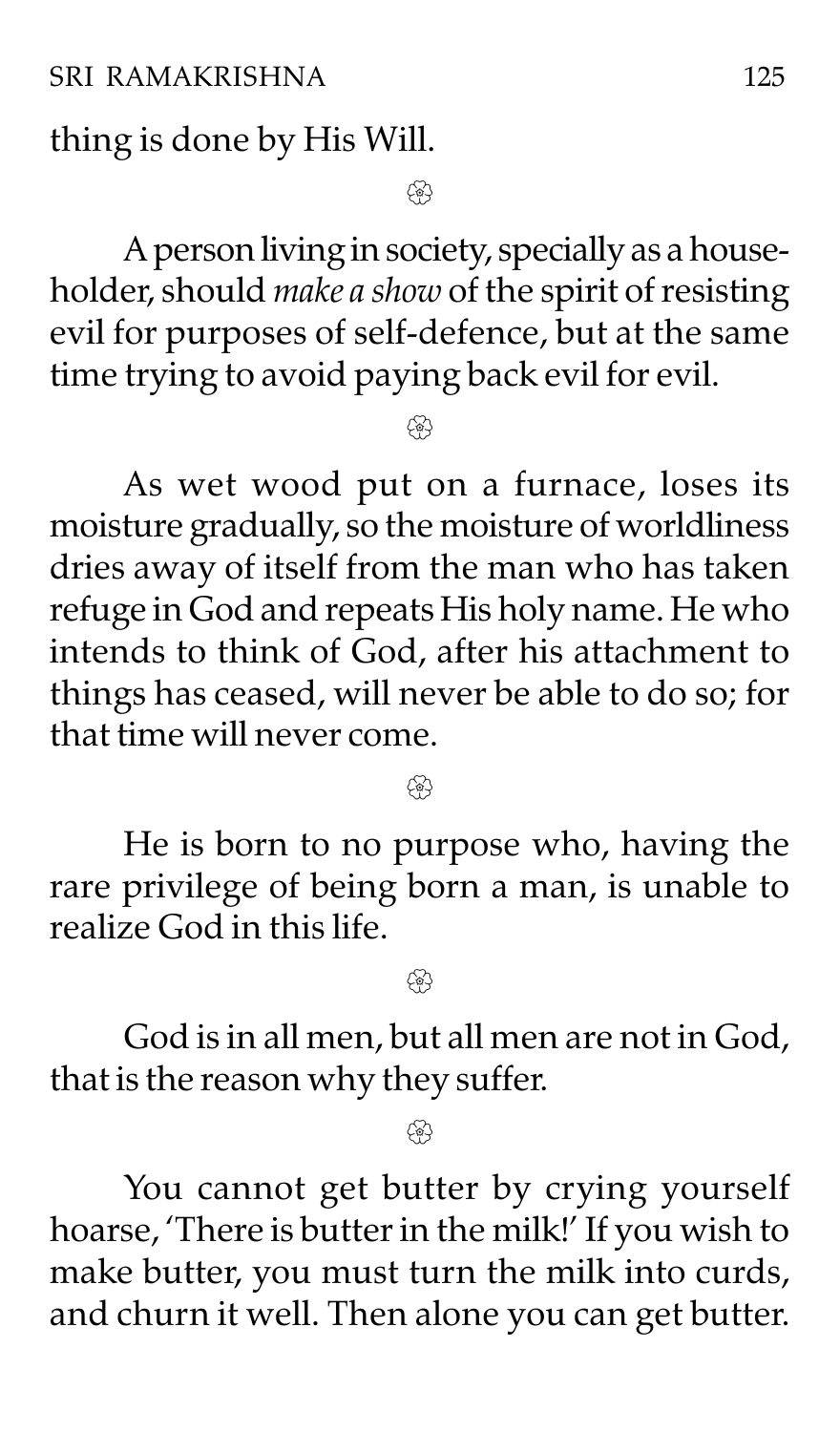So if you long to see God, practise spiritual exercises.

### ුතු

Verily, verily, I say unto you that he who wants Him finds Him. Go and verify it in your own life; try for three days and you are sure to succeed.

# {

You will see God if your love for Him is as strong as that of the attachment of the worldlyminded person for things of the world.

# {

The darkness of centuries is dispersed as soon as a single light is brought into the room. The accumulated ignorance and misdoings of innumerable births vanish at one glance of the gracious eyes of God.

# ¢3

Pray to Him in any way you will. He is sure to hear you, for He hears even the footfall of an ant.

### ු

If there is a small hole in the bottom of a jar, the whole water flows out by and by: similarly, if there be the slightest tinge of worldliness in the aspirant, all his exertions come to nought.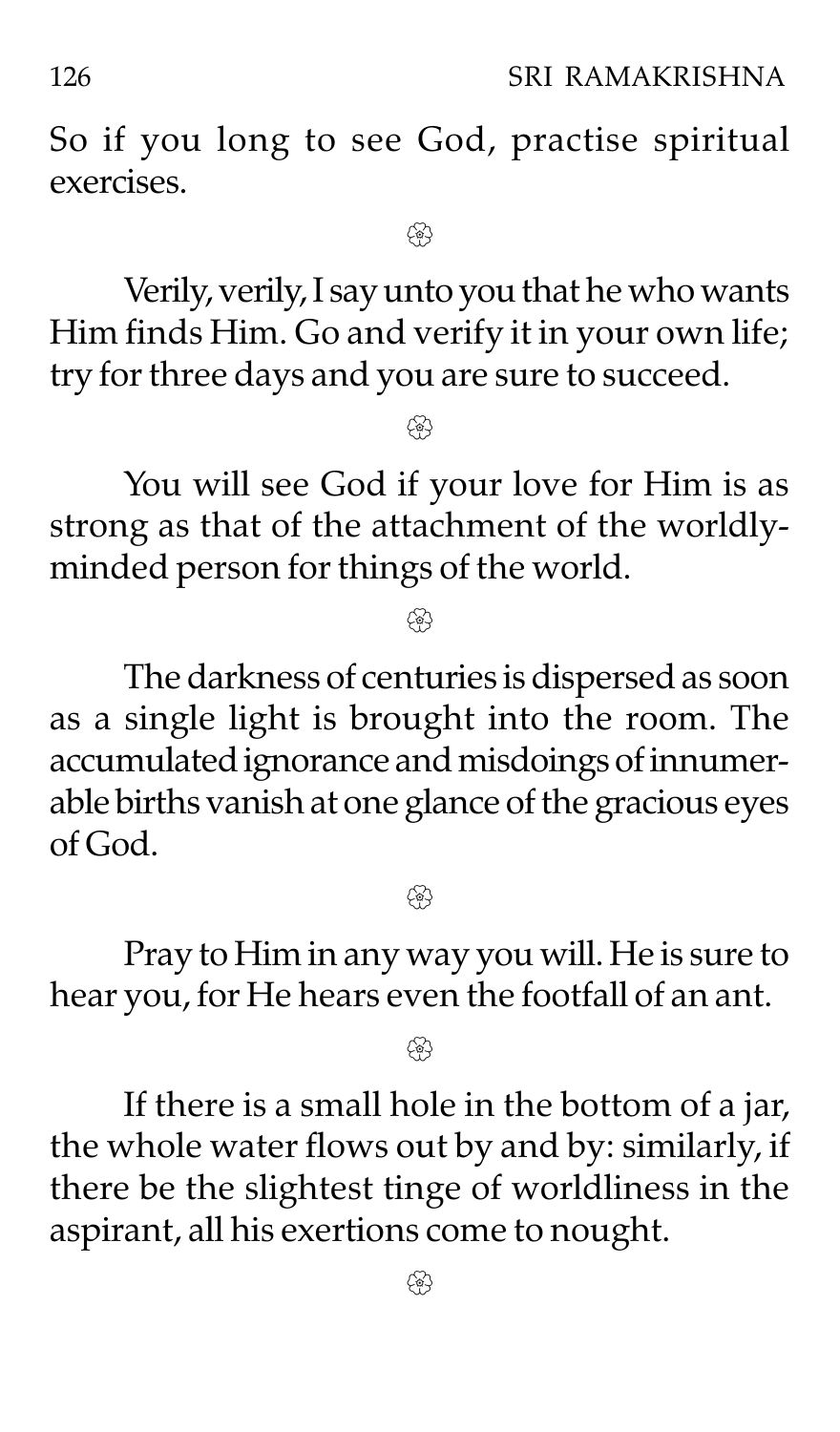Man is born in this world to realize God, it is not good to forget that and divert the mind to other things.

# දඹු

Only two kinds of people can attain Selfknowledge: those whose minds are not encumbered at all with learning, that is to say, not overcrowded with thoughts borrowed from others, and those who, after studying all the scriptures and sciences, have come to realize that they know nothing.

#### 63

Q.: Where is God? How can we reach Him?

A.: There are pearls in the sea; but you must dive again and again, until you find them. So God is in the world, but you will have to persevere, to see Him.

## $\widehat{\mathcal{C}}$

There are pearls in the deep sea, but one must hazard all to find them. If diving once does not bring you pearls, you need not therefore conclude that the sea is without them. Dive again and again. You are sure to be rewarded in the end. So is it with the finding of the Lord in this world. If your first attempt proves fruitless, do not lose heart. Persevere in your efforts. You are sure to realize Him at last.